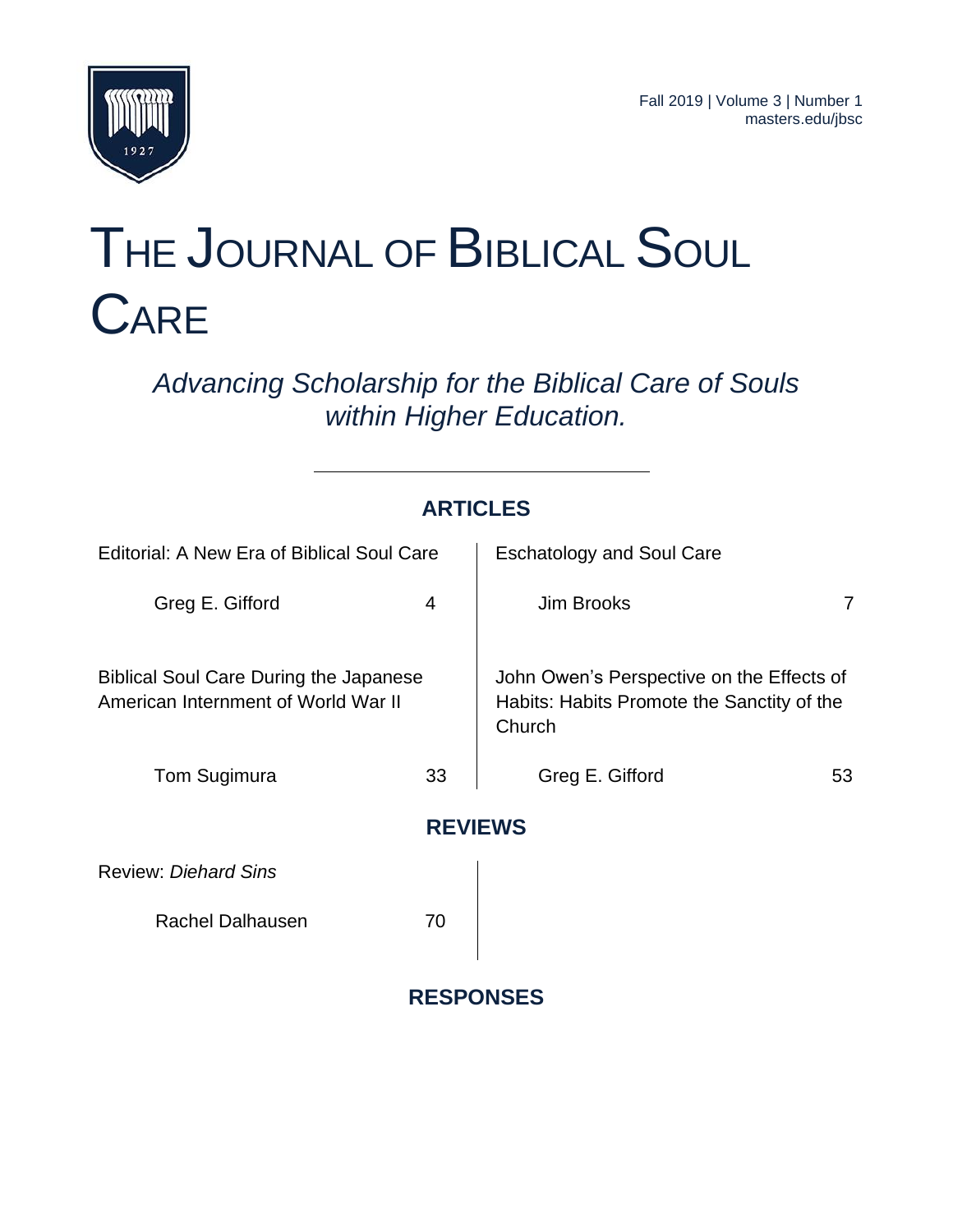This journal is dedicated to the generation of men and women whose commitment to the Word of God and care of souls has laid the groundwork for a resurgence of biblical soul care. *The Journal of Biblical Soul Care* is a reflection of your dedication to the sufficient Word of God and its ability to speak into the complexities of human nature and experience. The editorial team desires to promote Christian scholarship in the wake of your effective reorganization and apologetic of biblical soul care.

> —For Christ and Scripture, *The Editorial Board*

**General Editors** John D. Street Stuart Scott

Managing Editor Greg E. Gifford

## Assistant Editors

Daniel Schubert, *Content* Edward Wilde, *Content* Jeff L. Miller, *Content* Shelbi Cullen, *Copy* Todd Sorrell, *Copy*

All Rights Reserved Copyright (C) 2019 The Master's University 21726 Placerita Canyon Road Santa Clarita, CA 91321

Permissions Policy: Permission required for any duplication, printing, or supplemental resources. Any alteration of the content is strictly prohibited. The articles of the JBSC are solely the property of the JBSC, and all permission requests must be sent to ggifford@masters.edu.

Submissions Policy: The *JBSC* is accepting manuscript submissions via the managing editor, Greg Gifford at ggifford@masters.edu. Please include a brief biography with your proposal.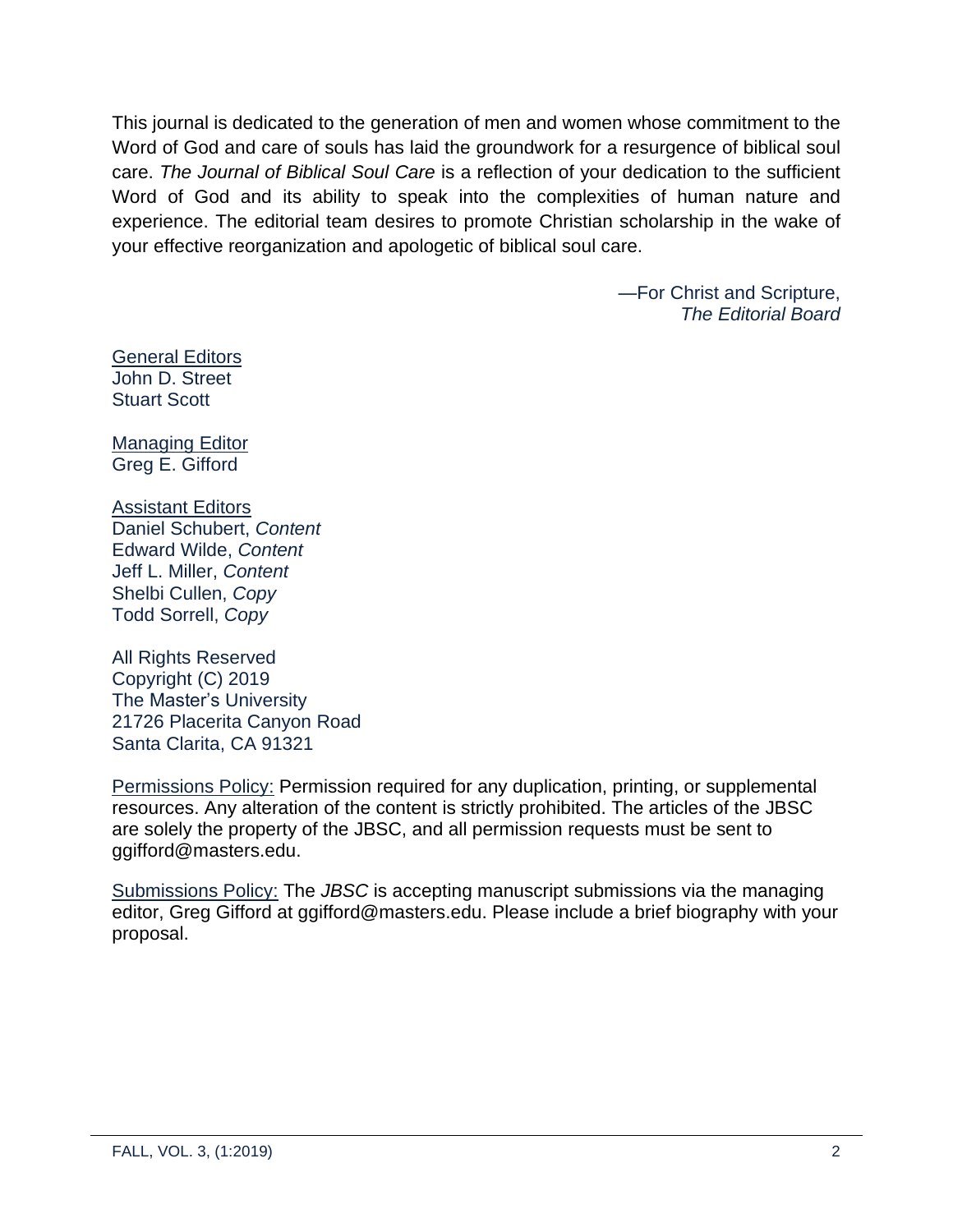## **CONTENTS**

| BIBLICAL SOUL CARE DURING THE JAPANESE AMERICAN INTERNMENT OF    |  |
|------------------------------------------------------------------|--|
|                                                                  |  |
| JOHN OWEN'S PERSPECTIVE ON THE EFFECTS OF HABITS: HABITS PROMOTE |  |
|                                                                  |  |
|                                                                  |  |
|                                                                  |  |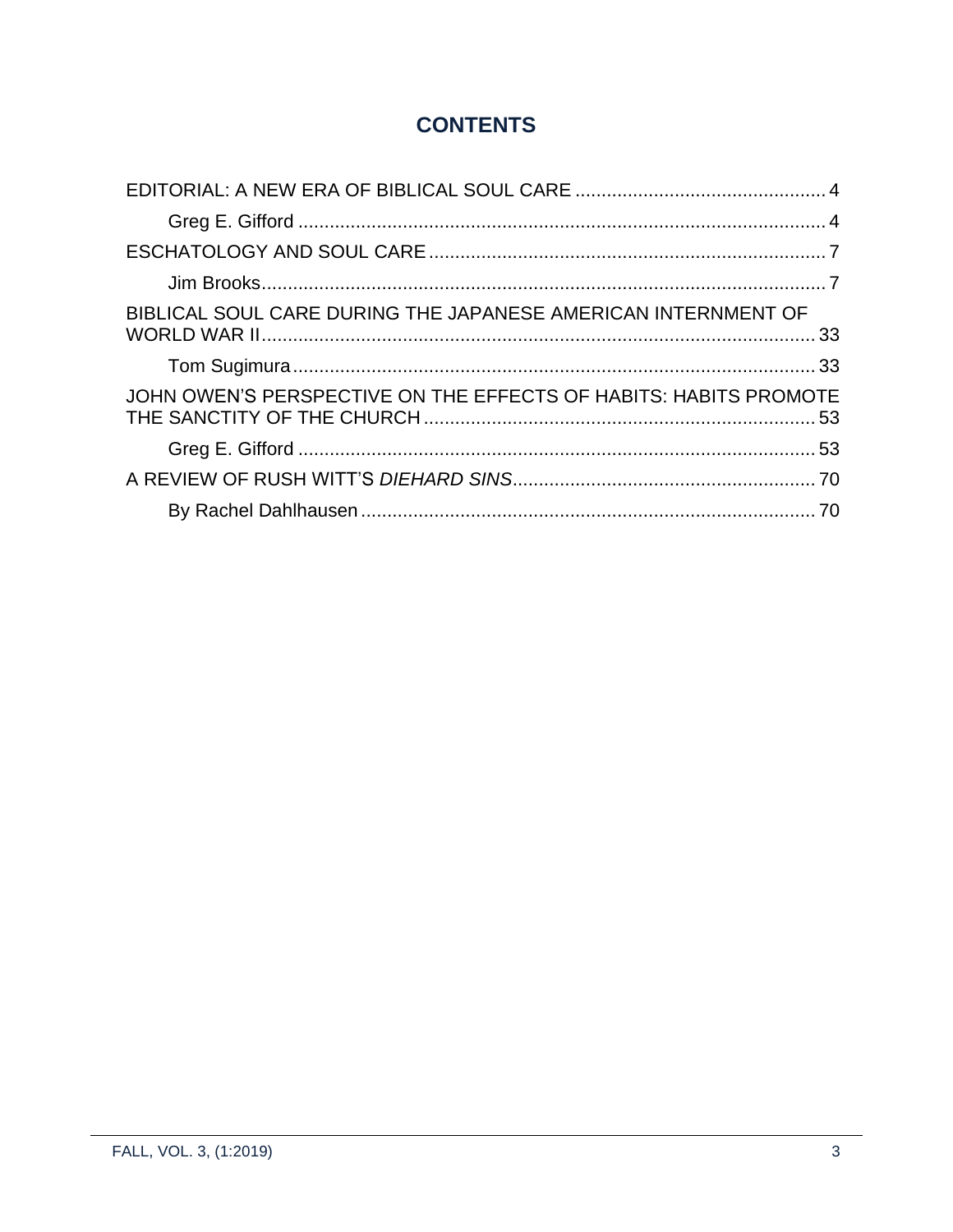#### **EDITORIAL: A NEW ERA OF BIBLICAL SOUL CARE**

#### **Greg E. Gifford<sup>1</sup>**

<span id="page-3-1"></span><span id="page-3-0"></span>David Powlison was the first to subscribe to *The Journal of Biblical Soul Care* in 2017. It was surprising to even me! Of note, it was this year, 2019, that David Powlison had the distinct privilege of meeting his Savior, for whom he had labored so many years. Powlison's passing represents a new era of biblical soul care, one in which a second and third generation of counselors are arising. Powlison had led the Christian Counseling and Educational Foundation (CCEF) for many years both formally and informally. Furthermore, he was a key player in biblical counseling/soul care as he was singularly responsible for re-introducing the doctrine of humans as worshippers.<sup>2</sup> Powlison brought a genteel and thoughtful manner to the counseling conversation, one that has defined biblical soul care since. His successor, Alasdair Groves, is now manning the helm of CCEF. Groves is a former pastor, something not true of Powlison, having served on staff at two churches before coming to CCEF.<sup>3</sup> He, like Powlison, both received their Master of Divinity from Westminster Theological Seminary in Philadelphia.<sup>4</sup> Groves represents that the era of biblical soul care continues, yet it is still a *new* era.

In late 2018 through 2019 there have been seismic shifts within leading biblical counseling organizations. A few things are of note: CCEF is the leading publications branch of biblical soul care and it now directed by Alasdair Groves, who is a direct descendent of David Powlison. Heath Lambert relinquished the helm as Executive Director of the Association of Certified Biblical Counselors to Dale Johnson. Johnson is a professor at Midwestern Baptist Theological Seminary (MBTS) in Kansas City, MO only after teaching at Southwestern Baptist Theological Seminary (SWBTS) in Ft. Worth, Texas.<sup>5</sup> Like Lambert, Johnson will both serve as director of ACBC while serving

<sup>1</sup> Greg E. Gifford is managing editor of the *Journal of Biblical Soul Care* and Assistant Professor of Biblical Counseling at The Master's University in Santa Clarita, CA. He can be reached at ggifford@masters.edu.

<sup>2</sup> For more on this topic consider Powlison's article, "Idols of the Heart and 'Vanity Fair'," *The Journal of Biblical Counseling*, vol. 3, no. 12 (Winter 1995): 45. It was here that the idea of "heart themes" and "Idols of the Heart" were resurrected. For instance, it was just a few years later that Elyse Fitzpatrick published her work, *Idols of the Heart* (Phillipsburg, NJ: P&R Publishing, 2001). Powlison took the verbiage of Ezekiel 14:4 and provided counselors a helpful way to understand human motivation.

<sup>3</sup> Christian Counseling and Educational Foundation, "About," accessed November 1, 2019, https://www.ccef.org/people/alasdair-groves/.

<sup>4</sup> The Gospel Coalition, "Alasdair Groves," accessed https://www.thegospelcoalition.org/profile/alasdair-groves/.

<sup>5</sup> Midwestern Baptist Theological Seminary, "Dale Johnson," accessed November 1, 2019, https://www.mbts.edu/about/faculty/dale-johnson/. Alex Sibley, Southwestern Baptist Theological Seminary, "Dale Johnson elected executive director of ACBC," April 19, 2018, accessed November 1, 2019, https://swbts.edu/news/professors/dale-johnson-elected-executive-director-acbc/.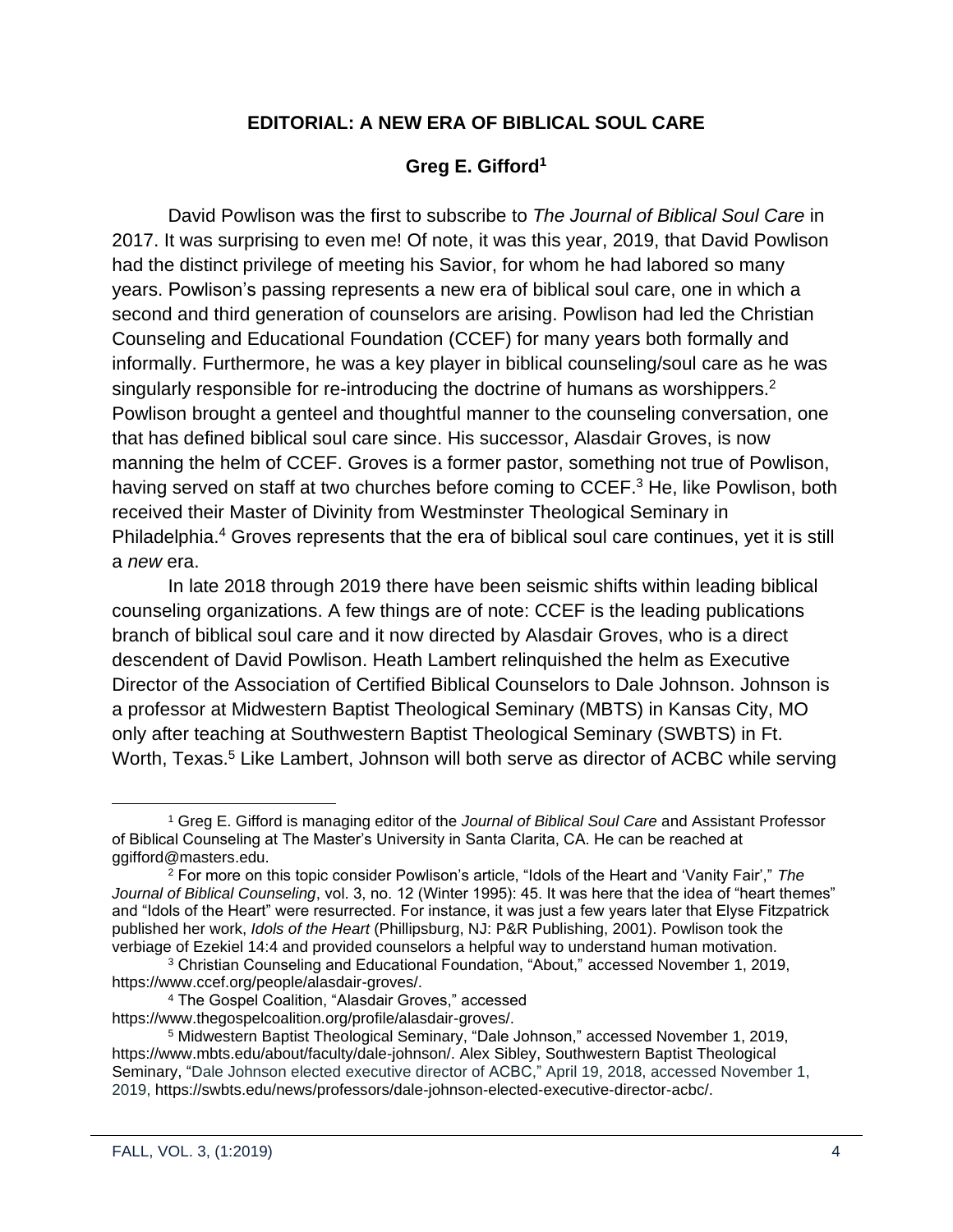as a faculty member at MBTS. Of note, for the second-consecutive term, ACBC will have a Southern Baptist as their Executive Director.<sup>6</sup>

Wayne Vanderwier, the former Executive Director of Overseas Instruction in Counseling to Andrew Rogers. Rogers is a former pastor and current professor at Boyce College in Louisville, KY.<sup>7</sup> Vanderwier, also a former pastor, stepped down in August of 2019 for Rogers to succeed him as Executive Director.<sup>8</sup> As with Johnson, Rogers is also a professor at a Southern Baptist institution. Each of these transitions between Powlison-Groves, Lambert-Johnson, and Vanderwier-Rogers indicates the second- and third-generation biblical counselors are now leading this movement.

A few common themes that we have seen this year is a transition for what could be termed 'third generation' biblical counselors are now leading flagship biblical counseling/soul care organizations.<sup>9</sup> Furthermore, these leadership transitions have been to former pastors. And finally, the Southern Baptist footprint in the field of biblical soul care continues to increase with the transition of OIC and ACBC leadership.<sup>10</sup> 2018 to 2019 has been a year of paramount importance in terms of leadership transitions in biblical counseling. Those in biblical counseling should take great heart in the significance of these new directors all possessing theological training, two of which hold terminal degrees in theological studies. Yet, there remains a void of academic, upstream conversations taking place. To date, the *JBSC* is the only academic journal within the field of biblical counseling. A year of significant transitions and still a year where scholarship for the cause of soul care has remained underdeveloped.

The *Journal of Biblical Soul Care* (JBSC) has not published articles in one-year. As I noted in our first volume, the work of scholarship in soul care is slow-moving. Upstream conversations are difficult to cultivate when we are immersed in downstream ministry—something I see as laudable. However, this Fall we have continued to lean into the important, albeit difficult work of this journal. I think you will be pleased with the results. Jim Brooks takes an all-too-important topic—Eschatology—and articulates the importance of biblical eschatology to soul care. Tom Sugimura provides a historical synopsis of soul care during the American Japanese internment World War II, and I have provided a view of John Owen's perspective on habits.

<sup>6</sup> Association of Certified Biblical Counselors, "History," accessed November 1, 2019, https://biblicalcounseling.com/about/history/.

<sup>7</sup> Andrew J.W. Smith, "Boyce Adds Old Testament and Biblical Counselor Professors," Southern News, June 19, 2017, accessed November 1, 2019, https://news.sbts.edu/2017/06/19/boyce-collegeadds-old-testament-biblical-counseling-professors/.

<sup>8</sup> Wayne Vanderwier, Biblical Counseling Coalition, "An Announcement: Leadership Transition at OIC," August 5, 2019, accessed November 1, 2019,

https://www.biblicalcounselingcoalition.org/2019/08/05/an-announcement-a-leadership-transition-at-oic/. <sup>9</sup> Of note, Heath Lambert introduced these categories in his work, *Counseling After Adams* (Wheaton, IL: Crossway, 2011).

<sup>&</sup>lt;sup>10</sup> This is not to mention the location of the Biblical Counseling Coalition headquarters on the campus of Southern Baptist Theological Seminary, Biblical Counseling Coalition, accessed November 1, 2019, https://www.biblicalcounselingcoalition.org/leadership/.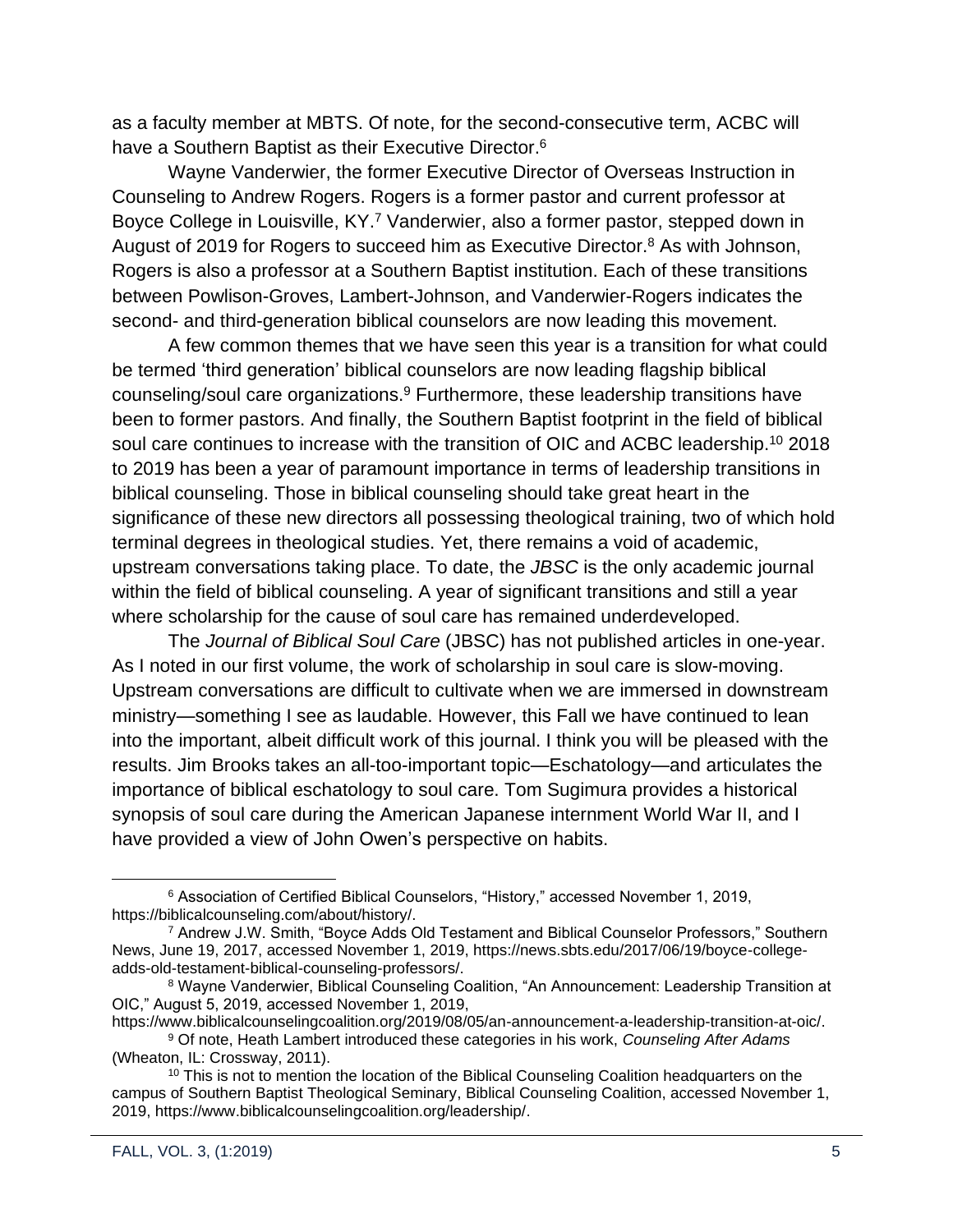May these articles enrich you and your love for people. And may we honor Christ and the Scripture in these efforts of advancing scholarship!

Now to the King eternal, immortal, invisible, to God who alone is wise, be honor and glory forever and ever. Amen.

—1 Timothy 1:17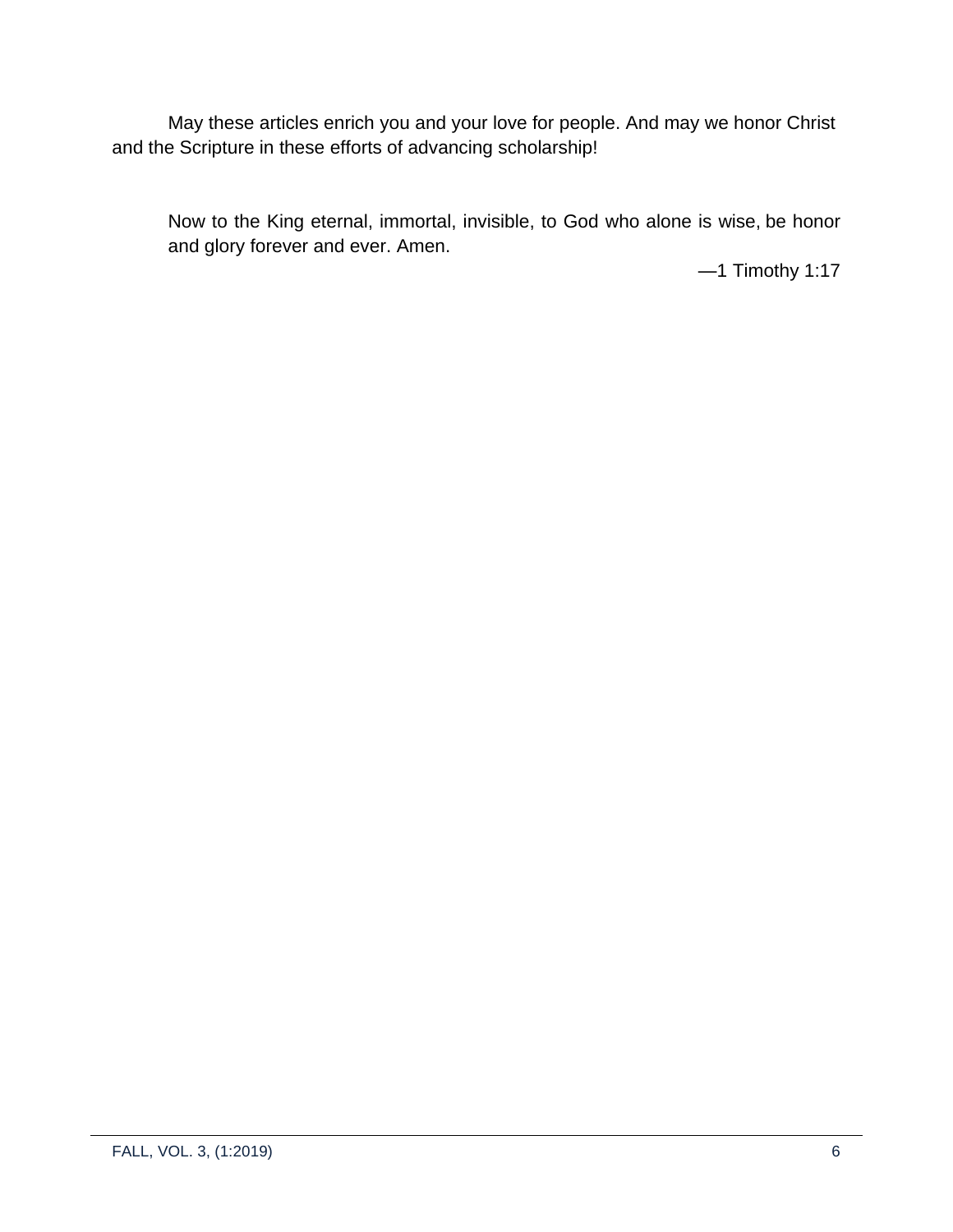## <span id="page-6-1"></span><span id="page-6-0"></span>**ARTICLES**

### **ESCHATOLOGY AND SOUL CARE**

#### **Jim Brooks<sup>1</sup>**

The Bible portrays the unfolding of redemptive history as a grand drama in four movements: creation, fall, redemption, and consummation. Creation reminds us that we are dependent on the good Creator, who made this world for human flourishing. The fall was humanity's declaration of independence from God, so that now sin, chaos, and death are inherent within the created order. God's emphatic judgment on Satan, however, reveals that sin would not jeopardize his eternal plans:

I will put enmity between you and the woman, and between your offspring and her offspring; he shall bruise your head, and you shall bruise his heel (Gen 3:15).<sup>2</sup>

This verse reveals God's broad goal of redemptive history. Adam's sin plunged his progeny into the darkness of sin and the horrors of satanic hatred, but the divine promise is that one of Eve's descendants would one day rise to defeat these enemies forever.<sup>3</sup> This descendant was the Lord Jesus Christ, whose Person and work secured redemption for his chosen ones, and who will one day secure Satan's final defeat (Rev 20:10). The final act of redemptive history will occur when the eschatological vision promised in Genesis 3:15—and declared throughout Scripture—is fully realized when Christ returns as Sovereign King to establish his eternal Kingdom. Eschatology is God's exclamation point of his sovereign goodness.

Discussions about eschatology, unfortunately, may conjure up all too common visions of wild-eyed fanatics holding "The End Is Near" signs on street corners or failed date-setting predictions of the Second Coming, which result in embarrassment to the name of Christ.

<sup>1</sup> Jim is an adjunct professor at Boyce College and North Greenville University. He may be reached at jbrooks@sbts.edu.

<sup>2</sup> All biblical quotations, unless otherwise stated, are from the English Standard Version.

<sup>&</sup>lt;sup>3</sup> Commentators disagree if "seed" in this passage denotes the collective descendants of Eve (all humanity) with Christ being the primary representative or if the word refers to only Christ. See J. P. Lewis, "The Woman's Seed (Gen 3:15)," *Journal of the Evangelical Theological Society* 34, no. 3 (1991): 299–300, who argues that the first part of the verse refers to Eve's collective descendants and the second half to one descendant, Jesus.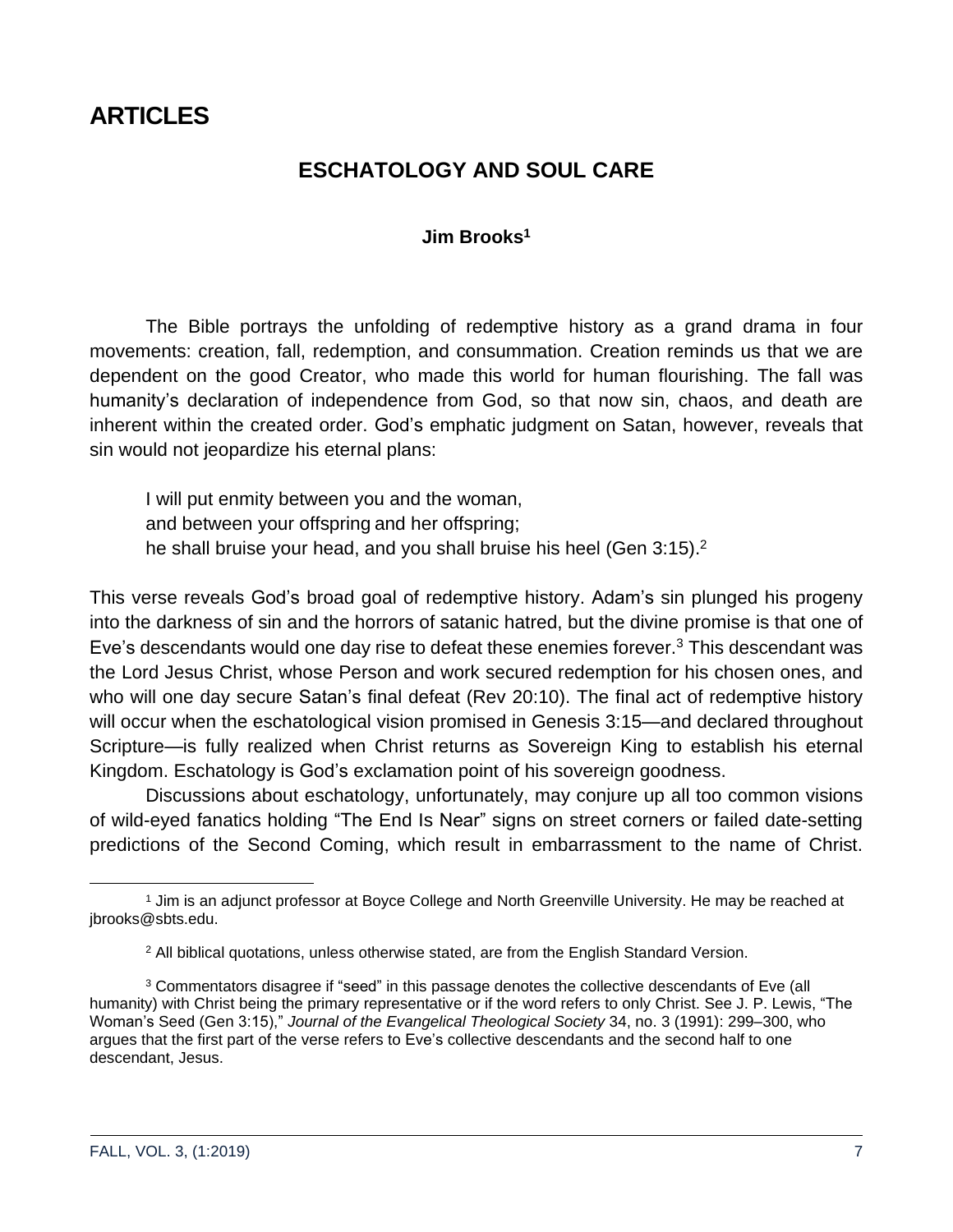Eschatological studies within the church tend to be limited to charts and endless debates concerning raptures, tribulations, Antichrists, and millenniums. What is oftentimes lost in the study of eschatology, however, is the biblical authors' embrace of the doctrine as a motivation for godly living in this fallen world. Eschatology is, perhaps, the most underutilized doctrine among biblical counselors for soul care. 4

My thesis for this article is quite simple: Biblical counselors ought to embrace eschatology as a practical doctrine in their counsel of others. "Biblical counselors" are those who rely on the sufficiency of Scripture to meet any non-medical issues that may arise with counselees. Such counselors are not limited to a specific ministry of counseling but may include pastors, Sunday school teachers, elders, or anyone in the church who ministers to others.<sup>5</sup> "Eschatology" is defined as an "already, but not yet" reality. Inaugurated eschatology has "already" been established with Christ's resurrection so that the world is currently in the "end times" (discussed in more detail below). Consummated eschatology is the "not yet" part of the equation that will be fully realized when Christ returns to establish his eternal Kingdom. Due to limitations, only these two broad aspects of eschatology will be examined in this article: first, applying inaugurated eschatology to those engaged in persistent sin (1 Cor 10:1-13) and, second, using consummated eschatology to give hope to sufferers (Rom 5:1-5).

Readers of this article, no doubt, will have differing eschatological convictions. My intent is not to argue for one eschatological position over another. My hope is to dispel the perception that eschatology is an esoteric doctrine bereft of practical value by giving examples of how the New Testament authors used it as an essential motivator for Christ-followers to live worthy of the gospel.

<sup>4</sup> A conclusion based on conversations with Stuart Scott. Perhaps G. K Beale expresses the same idea at the end of his massive *A New Testament Biblical Theology: The Unfolding of the Old Testament in the New* (Grand Rapids, MI: Baker Academic, 2010): "A book on practical theology and preaching could be written on this topic [the practicality of eschatology in Christian living], but I must leave that task to others because the length that this book has already been reached" (962).

<sup>5</sup> John Piper defines "biblical counseling" as "God-centered, Bible-saturated, emotionally-in-touch use of language to help people become God-besotted, Christ-exalting, joyfully self-forgetting lovers of people" (John Piper and Jack Delk, "The Glory of God: The Goal of Biblical Counseling," in *Christ-Centered Biblical Counseling*, ed. James MacDonald [Eugene, OR: Harvest House Publishers, 2013], 24.). David Powlison defines biblical counseling by distinguishing its common commitments: (1) God is at the center of counseling; (2) commitment to God has epistemological consequences (authority of Scripture, the opposition of sin); (3) sin is the primary problem counselors must deal with; (4) the gospel of Christ is the answer; (5) the biblical change process must aim at progressive sanctification; (6) the situational difficulties people face operate within the sovereign design of God; and (7) counseling is fundamentally a pastoral activity and must be church-based (David Powlison, "Biblical Counseling in Recent Times," in *Counseling: How to Counsel Biblically,* ed., John MacArthur [Nashville, TN: Thomas Nelson, 2005], 27–29).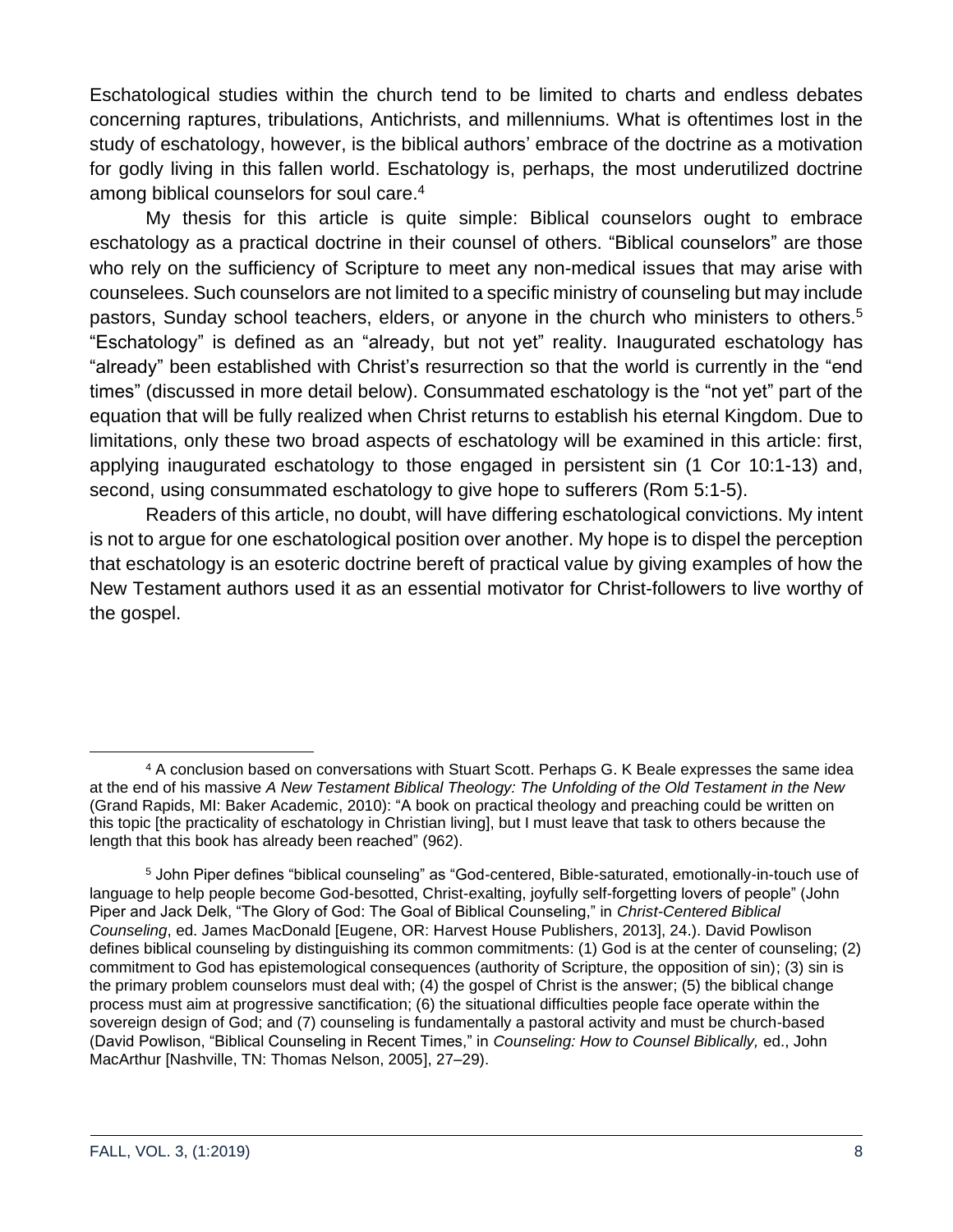#### **Inaugurated Eschatology and Soul Care**

The Old Testament prophets envisioned a future time when God would establish a new covenant with his people (Jer 31:31-34; Ezek 46:22-32). The key provision of the new covenant is God's promise that his people will receive a new heart and a new spirit because he will pour out his Holy Spirit within them (Ezek 36:27). Jesus, on the eve of his death, lifted the cup at the Last Supper and instructed his disciples, "This cup that is poured out for you is the new covenant in my blood" (Luke 22:20).<sup>6</sup> Jesus' death and resurrection established the long anticipated new covenant, which inaugurated the eschaton as a present reality. Richard Gaffin's detailed study of the resurrection led him to conclude that Christ's resurrection heralded in the new age in which we now live:

We have found that the resurrection of Christ is *the* pivotal factor in the whole of the apostle's soteriological teaching. Not only is the resurrection (as it is constitutive of the ascension and heavenly session) the climax of the redemptive history of Christ; it is also that from which the individual believer's experience of redemption derives in its specific and distinguishing character and in all aspects of its inexhaustible fullness. For in transforming Christ's person, the resurrection and no other event (or consideration) constitutes him as life-giving Spirit to those joined to him. It and no other event inaugurates the new age, the eschatological aeon, into which others are brought, so that he might be "firstborn among many brothers."<sup>7</sup>

The eschaton in the post-resurrection world is not limited to a series of "not yet" future events awaiting fulfillment, but is an "already" present reality.

The New Testament authors understood that they had witnessed the transformation from the old age into the new inaugurated eschatological age. Peter's sermon at Pentecost declared the pouring out of the Spirit as an eschatological event: "'And in the last days it shall be,' God declares, 'that I will pour out my Spirit on all flesh'" (Acts 2:17, a quote from Joel 2:28). The author of Hebrews proclaimed that "in these last days he has spoken to us by his Son" (Heb 1:2; also 9:26) and that Jesus "appeared once for all at the end of the ages to put away sin by the sacrifice of himself" (Heb 9:26). Peter insists that Christ "was made manifest in the last times for the sake of you" (1 Pet 1:20). John advised his readers, "Children, it is the last hour" (1 John 2:18).

Eschatological ideas are used to express the deep ontological transformation the gospel wields on the souls of Christ's followers. Paul declared that "if anyone is in Christ, he is a new creation. The old has passed away; behold, the new has come" (2 Cor 5:17; see also Gal 6:15).

 $6$  See also 1 Cor 11:25. Jesus is called "the mediator of a new covenant" (Heb 9:15; 12:24) and his followers are "ministers of a new covenant" (2 Cor 3:6).

<sup>7</sup> Richard B. Gaffin, Jr., *The Centrality of the Resurrection: A Study in Paul's Soteriology* (Grand Rapids, MI: Baker Book House, 1978), 135 (italics in original).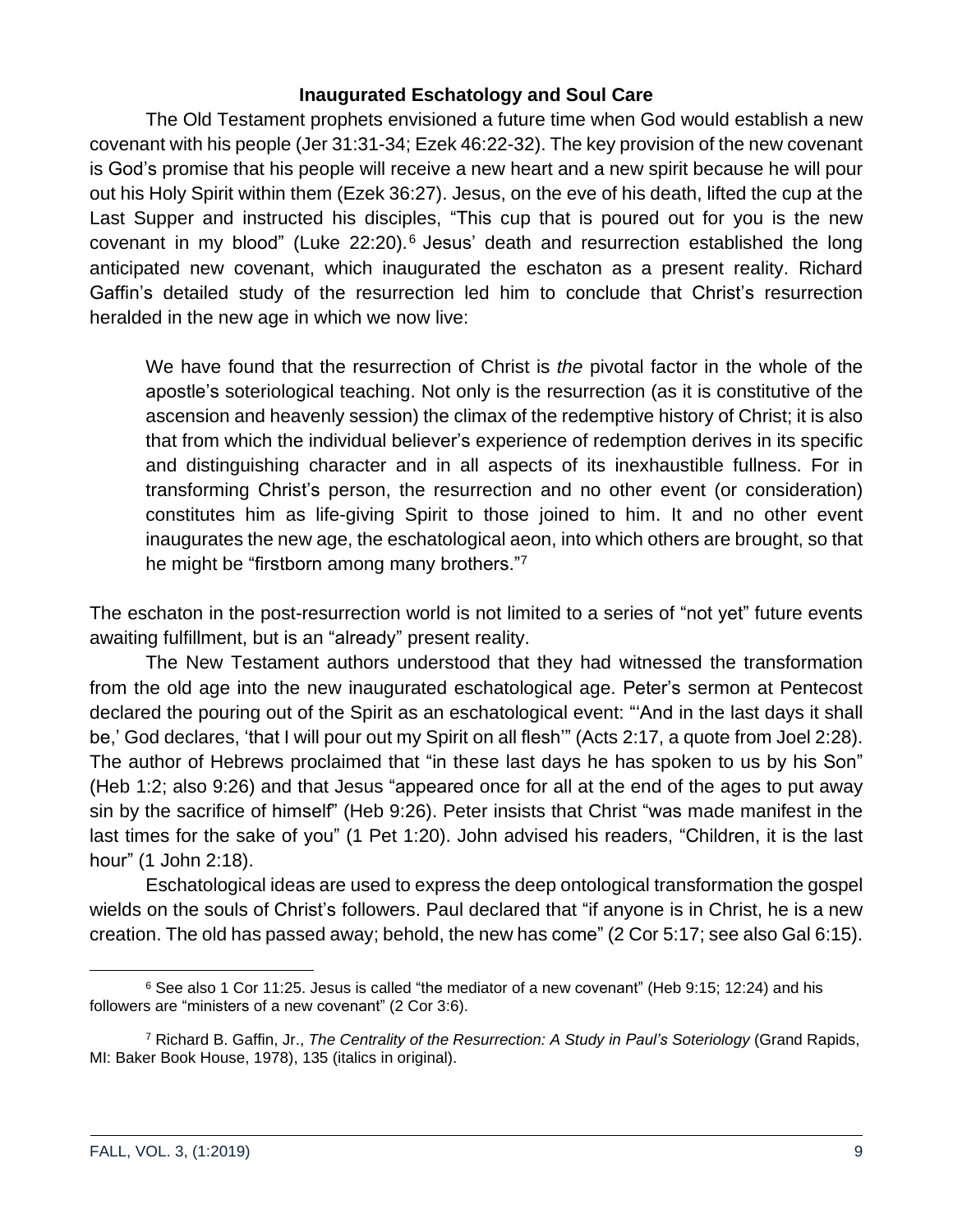The gospel creates "one new man" (Eph 2:15) and Paul urged his readers to "put on the new self" (Eph 4:24). The word translated "new" in the preceding passages is *kainós*, which connotes "new in nature" or "new in kind," and "denotes the new and miraculous thing that the age of salvation brings."<sup>8</sup> The post-resurrection follower of Christ is a different kind of person found under the old covenant— he or she is an inaugurated eschatological being, who is blessed with the provisions of the new (*kainos*) covenant.

The reality of this new eschatological age heralded in by Christ's resurrection was embraced by the New Testament authors as a strong motivation for living a life worthy of Christ. Paul, for example, applied the idea that Christ-followers are inaugurated eschatological souls to those in the Corinthian church who claimed Christ as Lord and Savior, yet continued to live in persistent sin.

#### **Inaugurated Eschatology and Persistent Sin (1 Cor 10:1-13)**

One of the most common verses used by biblical counselors is 1 Corinthians 10:13: "No temptation has overtaken you that is not common to man. God is faithful, and he will not let you be tempted beyond your ability, but with the temptation he will also provide the way of escape, that you may be able to endure it."<sup>9</sup> This familiar verse is one of great truth but, unfortunately, is sometimes divorced from its context. Some, but not all, in the Corinthian church claimed to be members of the new covenant community by professing Christ as their Lord and Savior, yet were engaged in ongoing, unrestrained, and unrepentant sin. Biblical counselors may find themselves trying to minster God's Word to counselees comparable to these Corinthians. Applying 1 Corinthians 10:13 and its hopeful message of overcoming temptation becomes much more powerful when it is grounded in the inaugurated eschatological context from which it springs.

**Israel's wilderness blessings (1 Cor 10:1-5).** The "for" at the beginning of the passage (1 Cor 10:1) connects it with Paul's argument at the end of chapter 9. Paul was arguing for the need for self-control over the natural sinful impulses, "lest after preaching to others I myself should be disqualified" (1 Cor 9:27). Continuing this thought, he first highlights three astounding divine blessings everyone in the exodus generation experienced before calling attention to their sins.

First, the exodus itself was a blessing in that they were freed from slavery (1 Cor 10:1). The exodus was *the* redemptive event of the Old Testament. The divine cloud Paul draws attention to initially appeared when Israel left Egypt (Exod 13:21). God intervened with the protecting cloud against Egyptian reprisals as the nation crossed the Red Sea (Exod 14:19-

<sup>8</sup> Gerhard Kittel, *Theological Dictionary of the New Testament* [*TDNT*] (Grand Rapids, MI: William B. Eerdmans Publishing Company, 1965), s.v. "καινóς," by Walter Grundmann.

<sup>9</sup> The common usage of this verse is illustrated by Stuart Scott and Heath Lambert, eds., *Counseling the Hard Cases* (B & H Academic, Nashville, TN, 2015). The book's Scripture index shows that 1 Cor 10:13 was the most referenced verse in the book. Indeed, every author used 1 Cor 10:13 at least once when describing his or her case study.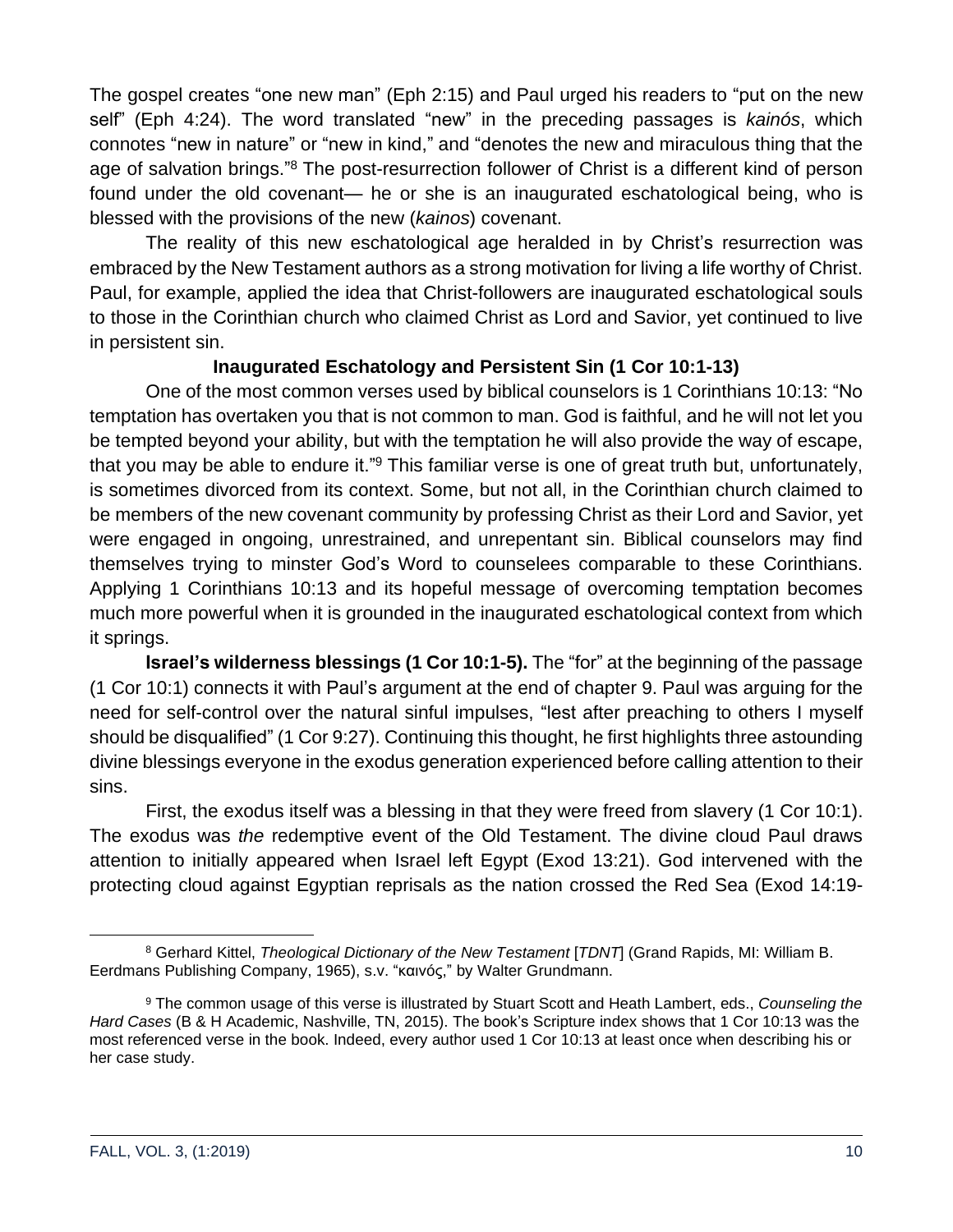20). The cloud was a visible representation of God's glory, presence, and favor of his chosen nation as a people separated to himself.<sup>10</sup>

Second, they were blessed with baptism into Moses (1 Cor 10:2) through the presence of the glory-cloud and through the redemption accomplished by the crossing of the Red Sea. Baptism in this context has the sense of identification, in that God's deliverance from the Egyptians formally established Israel's identity as "a separate and sacred body, set apart for God alone."<sup>11</sup> The nation was "baptized into Moses" because he was the appointed divine leader, served as God's representative to them, and was the mediator of the old covenant (Exod 24:4-8).

Third, they were blessed with spiritual sustenance (1 Cor 10:3-4). God graciously sustained them in the harsh desert environment by miraculously providing every person with enough food (Exod 16; Num 11) and water, which sprang from a rock (Exod 17:1-7; Num 20:8- 11). Paul's identification of the water-providing Rock as Christ means that "he is not thinking of a material rock following them, or a movable well, but of the divine source of the water that journeyed with them. He understands the replenishing rock in a spiritual sense, not a physical sense."<sup>12</sup> Israel in the wilderness was physically sustained not by natural means, but by supernatural blessings, and the source of these blessings was Christ.

The author of Hebrews makes clear that Jesus is greater than Moses (Heb 3:3) and, consequently, the new covenant is superior to the old (Heb 8:13). Accordingly, new covenant Christ-followers living in this age of inaugurated eschatology receive the same blessings as did the exodus generation, but with greater profundity. First, the redeemed in Christ experience an "exodus" from slavery to sin to freedom in Christ.<sup>13</sup> Christ-followers are the Father's chosen

<sup>11</sup> R. C. H. Lenski, *The Interpretation of St. Paul's First and Second Epistles to the Corinthians* (Peabody, MA: Hendrickson Publishers, 1963), 391.

<sup>12</sup> D. E. Garland, *1 Corinthians*, Baker Exegetical Commentary on the New Testament (Grand Rapids, MI: Baker Academic, 2003). 456-57. "Rock" was a common description of God (Gen 49:24; Deut 32:4, 15, 18, 30, 31; Pss 18:31; 62:2; 78:35; 89:26; 95:1). Roy E. Ciampa and Brian S. Tosner believe these material provisions are called "spiritual" because they were given by the Spirit (*The First Letter to the Corinthians*, Pillar New Testament Commentary [Grand Rapids, MI: William B. Eerdmans Publishing Company, 2010], 448).

 $13$  The following give a good overview of understanding the exodus as a paradigm for New Testament believers: Paul E. Deterding, "Exodus Motifs in First Peter," *Concordia Journal* 7, no. 2 (1981): 58-65; Fred L.

<sup>10</sup> See Exod 14:24; 33:9, 19; Num 12:5; 14:14; Deut 31:15; Neh 9:12, 19; Ps 99:7. The divine cloud made several appearances subsequent to the exodus: at the ratification of the Sinaitic Covenant (Exod 24:15- 18), and at the dedication of the tabernacle (Exod 40:34-38) and Solomon's temple (1 Kgs 8:10-12). Ezekiel saw the cloud leave the temple as a sign of God's displeasure of Israel's continuing sin (Ezek 8:1-11:25). Evidence suggests that the Day of Pentecost (Acts 2) was the glory cloud returning back to earth (see Gregory K. Beale, "The Descent of the Eschatological Temple in the Form of the Spirit at Pentecost. Part 1, The Clearest Evidence," *Tyndale Bulletin* 56 [2005]: 76–83; Gregory K. Beale, "The Descent of the Eschatological Temple in the Form of the Spirit at Pentecost. Part 2, Corroborating Evidence," *Tyndale Bulletin* 56 [2005]: 63–66; Jud Davis, "Acts 2 and the Old Testament: The Pentecost Event in Light of Sinai, Babel, and the Table of Nations," *Criswell Theological Review* 7 [2009]: 44–45; Jacques Dupont, *The Salvation of the Gentiles: Essays on the Acts of the Apostles* [New York, NY: Paulist Press, 1979], 35–43; and Sejin Park, *Pentecost and Sinai: The Festival of Weeks as a Celebration of the Sinai Event* [New York, NY: T&T Clark, 2008]).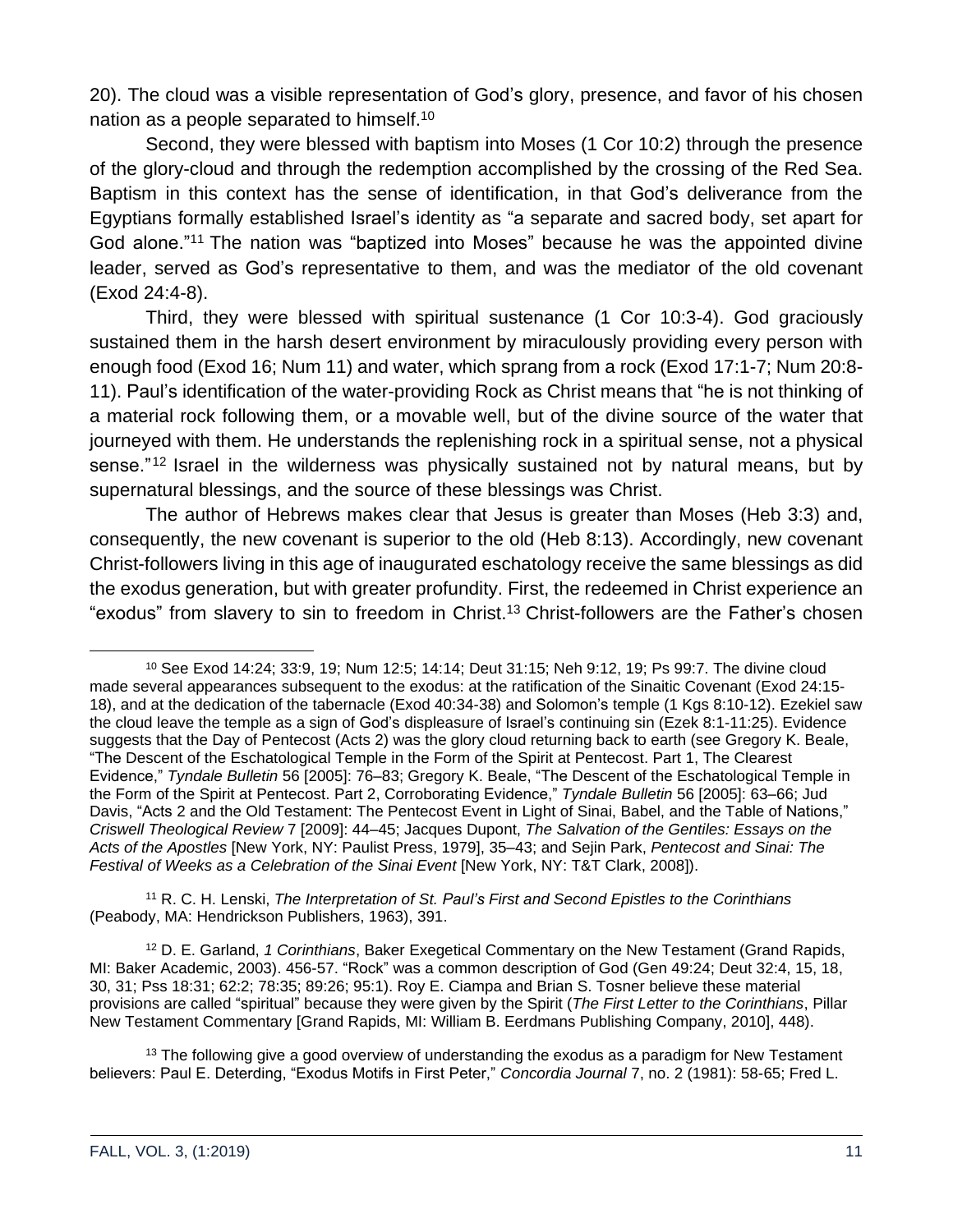people, who enjoy his presence, blessings, and favor (Eph 1:3-6). Disciples of Christ "are blessed, because the Spirit of glory and of God rests upon you" (1 Pet 4:14).<sup>14</sup> Believing and receiving the gospel of Christ separates his followers from the slavery of sin to the freedom of obeying God in righteousness (Rom 6:17-18).

Second, the redeemed in Christ are baptized into him (Rom 6:3; Gal 3:27) so that physical baptism is the person's declaration that he or she has entered the new covenant (1 Pet 2:9). The Christ-follower identifies with Jesus in his death, burial, and resurrection (Eph 2:4-7). Jesus is God's chosen Son (Luke 9:35), serves as the Father's representative (John1:18; 14:6-11), and is the mediator of the inaugurated eschatological new covenant (Heb 9:15; 12:24).

Third, eschatological new creations are spiritually sustained in this eschatological age with sublime blessings that find their source in the risen Savior. Conversion results in the former Christ-enemy being redeemed (bought with the price of Christ's blood), reconciled (a former enemy of God transformed into his child), justified (declared righteous by God), sanctified (declared holy by God), regenerated (given a new nature that desires to please God), and forgiven (the punishment of sin is forgiven, sin's power is being lessened through sanctification, and its presence will one day be removed when the child of God is in the very presence of Christ). In Christ, the child of God is lavished with grace (favor which is not deserved), mercy (the removal of judgment which is deserved), wisdom (the ability and desire to live life pleasing to the Father), and power (the ministry of the indwelling Holy Spirit to give strength to live for Christ). In Christ, the one who was naturally hostile to God is now the Father's adopted child (made part of his family), his heir (the beneficiary of every spiritual blessing), his righteous one (covered with the righteousness of Christ), his holy one (set apart to receive his blessings), his beloved one (showered with his eternal love), his sheep (who are led and cared for by the Good Shepherd), his ambassador (representatives of God to the world), his minister (who minister to others in his name), and his vessel of honor (God displays his people as his prized possession). All who are in Christ are preserved (he will not abandon his children), protected (he watches over his people), prayed for (the Son and the Holy Spirit intercede for the forgiven ones), and

Fischer, "The New and Greater Exodus: The Exodus Pattern in the New Testament," *Southwestern Journal of Theology* 20, no. 1 (Fall 1977): 69-79; David W. Pao, *Acts and the Isaianic New Exodus* (Eugene, OR: Wipf and Stock Publishers, 2000); and Rikki E. Watts, *Isaiah's New Exodus in Mark* (Grand Rapids, MI: Baker Academic, 2000).

<sup>&</sup>lt;sup>14</sup> Biblical evidence suggests that the glory-cloud in the Old Testament was, in fact, a physical manifestation of the Glory-Spirit. In his recount of Israel's history, Nehemiah intimated the Spirit led and instructed the nation in the pillar of cloud and fire (Neh 9:19-20). Isaiah lamented Israel's spiritual decline so that they "grieved His Holy Spirit" (63:10). As he recalled God's mighty salvific act at the Red Sea, Isaiah plaintively inquired: "Where is he who put his Holy Spirit in the midst of them?" (Isa 63:11). At the Red Sea, the Glorypresence was "in the midst" of Israel" as "a pillar of cloud by day and in a pillar of fire by night" (Num 14:14). Similarly, the Lord encouraged Zerubbabel by reminding him of the Exodus: "As for the promise which I made you when you came out of Egypt, My Spirit is abiding in your midst" (Hag 2:5). At Sinai, God "called to Moses from the midst of the cloud" (Exod 24:16).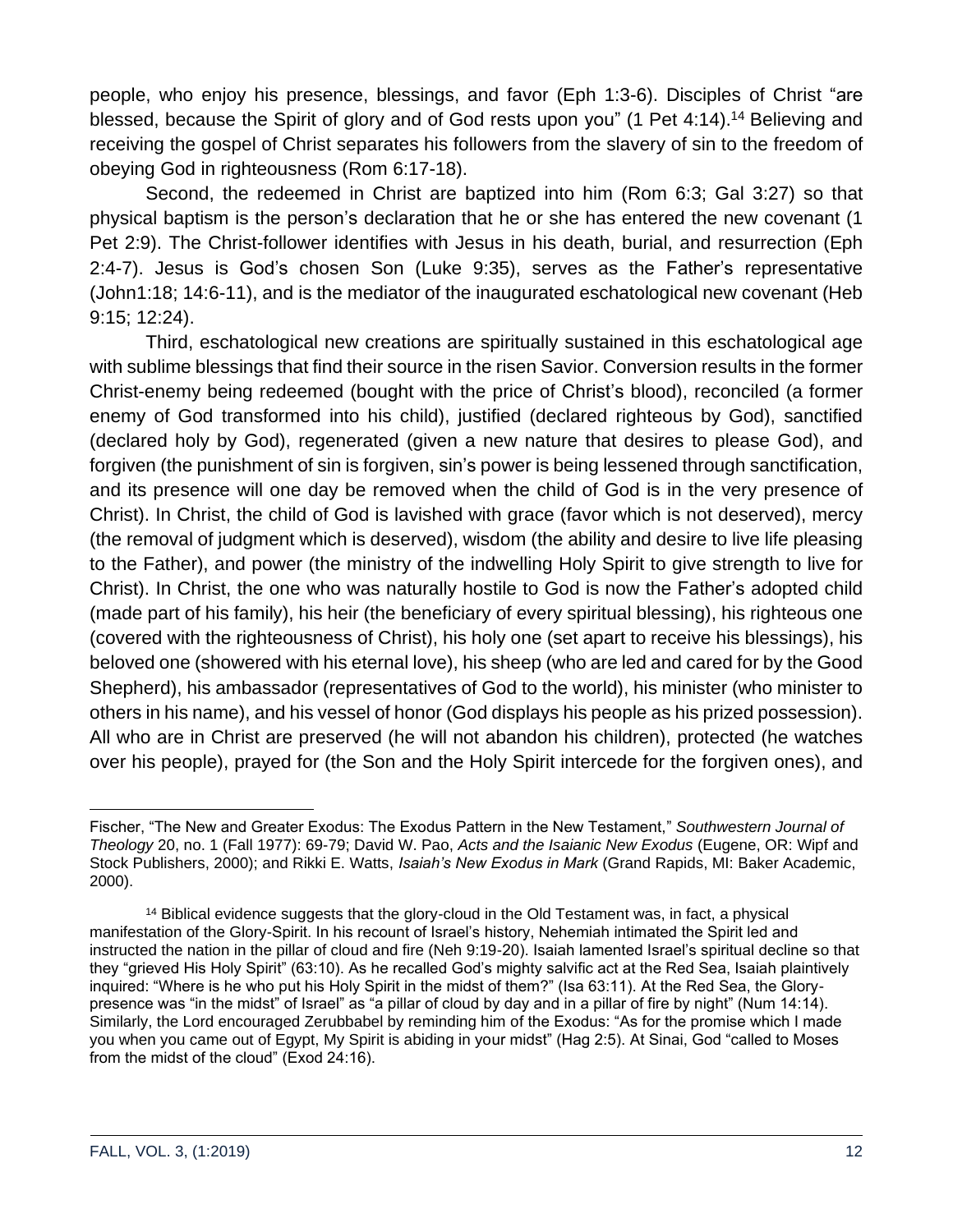defended (Christ is the Advocate who speaks for the justified). The redeemed eschatological child of God is forever sealed in Christ by the Holy Spirit (Eph 1:13).

Those in the exodus generation were eye-witnesses of the undeniable manifestations of God's power and blessings. "Nevertheless," Paul solemnly declares, "with most of them God was not pleased, for they were overthrown in the wilderness" (1 Cor 10:5).<sup>15</sup> God did not take pleasure or delight in<sup>16</sup> most of that generation. Thomas Brooks observed, "Abused mercy will certainly turn into fury."<sup>17</sup> The generation that received God's mercy found his fury as most of them were "overthrown," meaning that their dead bodies were scattered over the desert, left unburied.<sup>18</sup>

**Israel's wilderness sins (1 Cor 10:6-10).** Paul now segues to address Israel's wilderness sins. Their sins and the divine repercussions "took place as examples for us" (1 Cor 10:6). John Calvin insightfully discusses this phrase:

He warns us in still clearer terms that the punishments, which were inflicted on them, provide a relevant lesson for us, so that we may not provoke the wrath of God as they did. Paul says: 'in the way He punished them, God, as it were, presented us with a clear picture (*in tabla*) of His severity, so that we may take it to heart.<sup>19</sup>

All who declare loyalty to Christ yet live dissolutely are in grave danger of divine reprisals. The great concern is that "we might not desire evil as they did" (1 Cor 10:6). Paul then rehearses four representative evils the exodus generation craved that eventually led to their destruction.

First, the sin of idolatry (1 Cor 10:6). This incident refers to Israel's worship of the golden calf, which they declared was the real god that delivered them from slavery (Exod 32:1-8). God was ready to destroy the entire nation but relented when Moses interceded for them (Exod 32:10-14). Still, about 3,000 men were killed because of the idolatry (Exod 32:28).

<sup>&</sup>lt;sup>15</sup> The negative report of 10 of the 12 spies seems to be the tipping point of God's patience with the nation. God's anger with the people's rebellion and unbelief brought the divine judgment that only those younger than 20 years-old, and Joshua and Caleb would survive the wilderness (Num 14).

<sup>16</sup> The usual meaning of *eudokia*, translated here as "well-pleased," is "to take pleasure or delight in" (*TDNT*, s.v. "εὐδοκἑω," by Gottlob Schrenk).

<sup>17</sup> Thomas Brooks, *Precious Remedies Against Satan's Devices* (1652; repr., Carlisle, PA: The Banner of Truth Trust, 1987), 79. Paul states that some in the Corinthian church have suffered illness or died because of their abuse of God's mercy (1 Cor 11:30).

<sup>18</sup> Timothy Friberg, Barbara Friberg, Neva F. Miller, *Analytical Lexicon of the Greek New Testament* (Grand Rapids, MI: Baker Books, 2000), s.v. "καταστρώννμι." The word for "overthrown" occurs only here in the NT and Num 14:16 in the LXX.

<sup>19</sup> John Calvin, *The First Epistle of Paul the Apostle to the Corinthians*, Calvin's New Testament Commentaries (trans. John W. Fraser, Grand Rapids, MI: William B. Eerdmans Publishing Company, 1960), 206-7.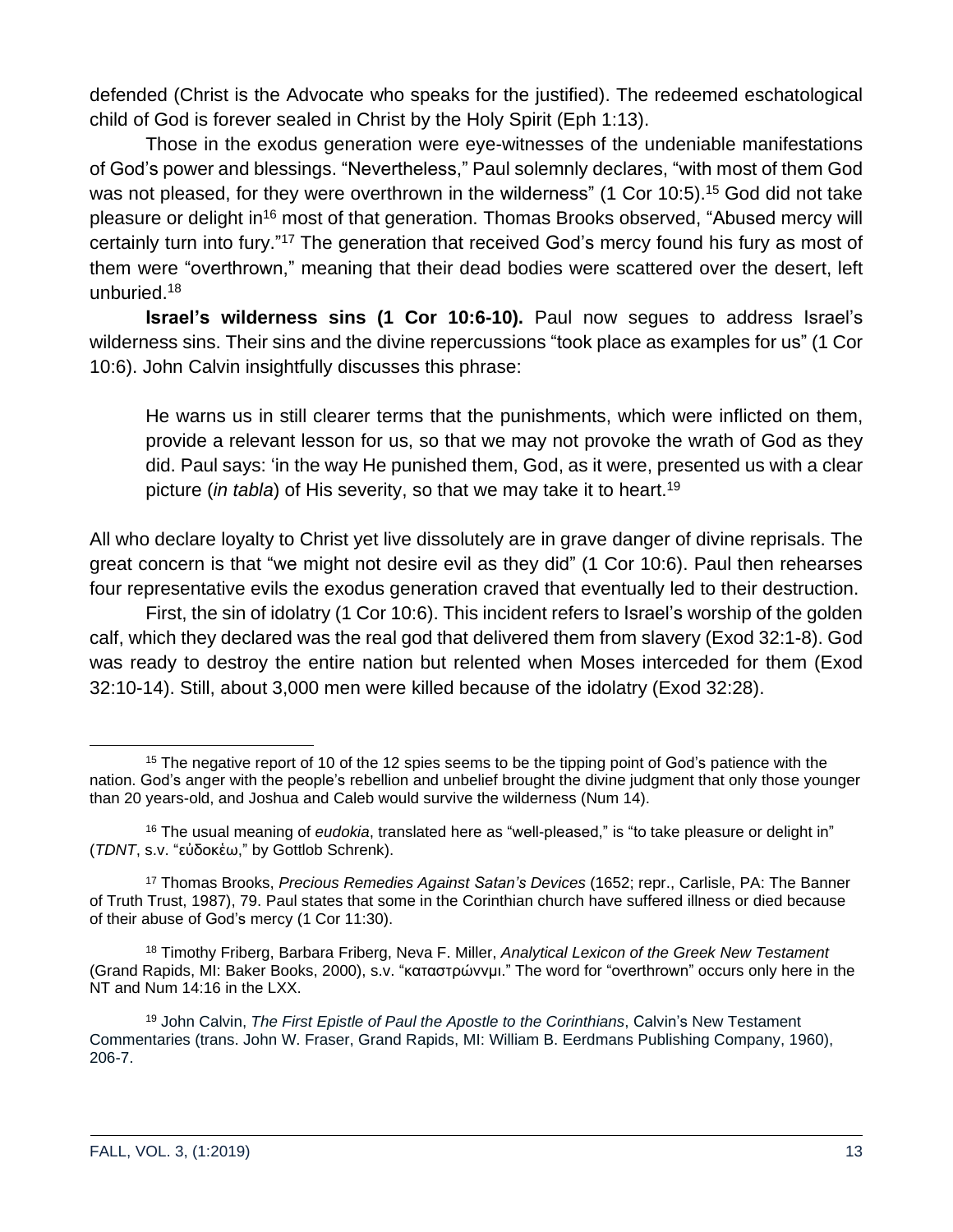Second, the sin of sexual immorality (1 Cor 10:8).<sup>20</sup> Here, Paul refers to Israel's worship of Baal of Peor, the subsequent immorality that resulted, and God's judgment of a plague that killed many (Num 25:1-9). Third, the sin of testing Christ (1 Cor 10:9). Covenant people test Christ "either by forgetting his works on their behalf and subsequently calling into question his covenantal faithfulness (Num 14:22; Ps 106:14), or by directly violating his commands (Ps 78:41, 56).<sup>"21</sup> This verse alludes to Israel's loathing of what God graciously provided and their craving for what he did not. God responded by sending "fiery serpents among the people," resulting in many deaths (Num 21:1-9; see Ps  $78:18-22$ ).<sup>22</sup>

And fourth, the sin of grumbling against the Lord (1 Cor 10:10). The specific incident Paul may have had in mind is unclear, but the exodus generation was guilty of grumbling against the Lord and Moses on several occasions (Exod 15:24; 16:1-12; 17:3; Num 14:1-38; 16:11, 41; 17:5, 10). Their dissatisfaction and discontent with God's gracious provisions caused them to grumble, not *to* him in humility, but arrogantly *against* him, which is a testing (Exod 17:2) and despising of God (Num 17:11). The result is that God sent the Destroyer among them.<sup>23</sup>

**Battling temptation in the eschatological age (1 Cor 10:11-13).** The divinely appointed reason for recording Israel's sins and their grave consequences in Scripture is clearly stated: "Now these things happened to them as an example, but they were written down for our instruction" or "warning" (1 Cor 10:11; NIV). The word translated "instruction/warning" carries the idea of "influencing not merely the intellect but the will and disposition" so that "the idea is not that of punishment but of a moral appeal that leads to amendment." $24$  God appeals to the Corinthians to denounce and repent from their sins by using Israel as his object lesson because some in the Corinthian church continued to engage in idolatry (1 Cor 5:11; 6:9; 8:1; 10:14; 2 Cor 6:16) and sexual immorality (1 Cor 5:1, 11; 6:13, 18; 7:2; 2 Cor 12:21). Practically the entire book of 1 Corinthians displays their testing of Christ. A group within the church

<sup>&</sup>lt;sup>20</sup> Idolatry and sexual immorality oftentimes are found together. The phrase "rose up to play" (1 Cor 10:6, quote of Exod 32:6) refers to a sexual orgy (Willem A. VanGemeren, ed., *The New International Dictionary of Old Testament Theology and Exegesis* [*NIDOTTE*] [Grand Rapids, MI: Zondervan Publishing House, 1997], s.v. "החצ," by Leslie C. Allen).

<sup>&</sup>lt;sup>21</sup> *NIDOTTE*, s.v. "נסה," by Terry Brensinger.

 $22$  The exodus generation was guilty of testing the Lord on several occasions (Exod 17:2; Num 14:22; Deut 6:16; Ps 106:14). In the New Testament, Ananias and Sapphira tested the Spirit and were killed by him (Acts 5:1-11).

<sup>&</sup>lt;sup>23</sup> The Destroyer is, perhaps, a reference to the angel of the Lord who killed the first-born in the tenth plague (Exod 12:23; Heb 11:28). The Destroyer is not mentioned in any of the judgments brought against Israel in the desert, but, probably, "Paul has in mind the destroying angel who carries out any divine judgment" (Ciampa and Rosner, *1 Corinthians*, 726).

<sup>24</sup> *TDNT*, s.v. "νοέω," by Gerhard Delling.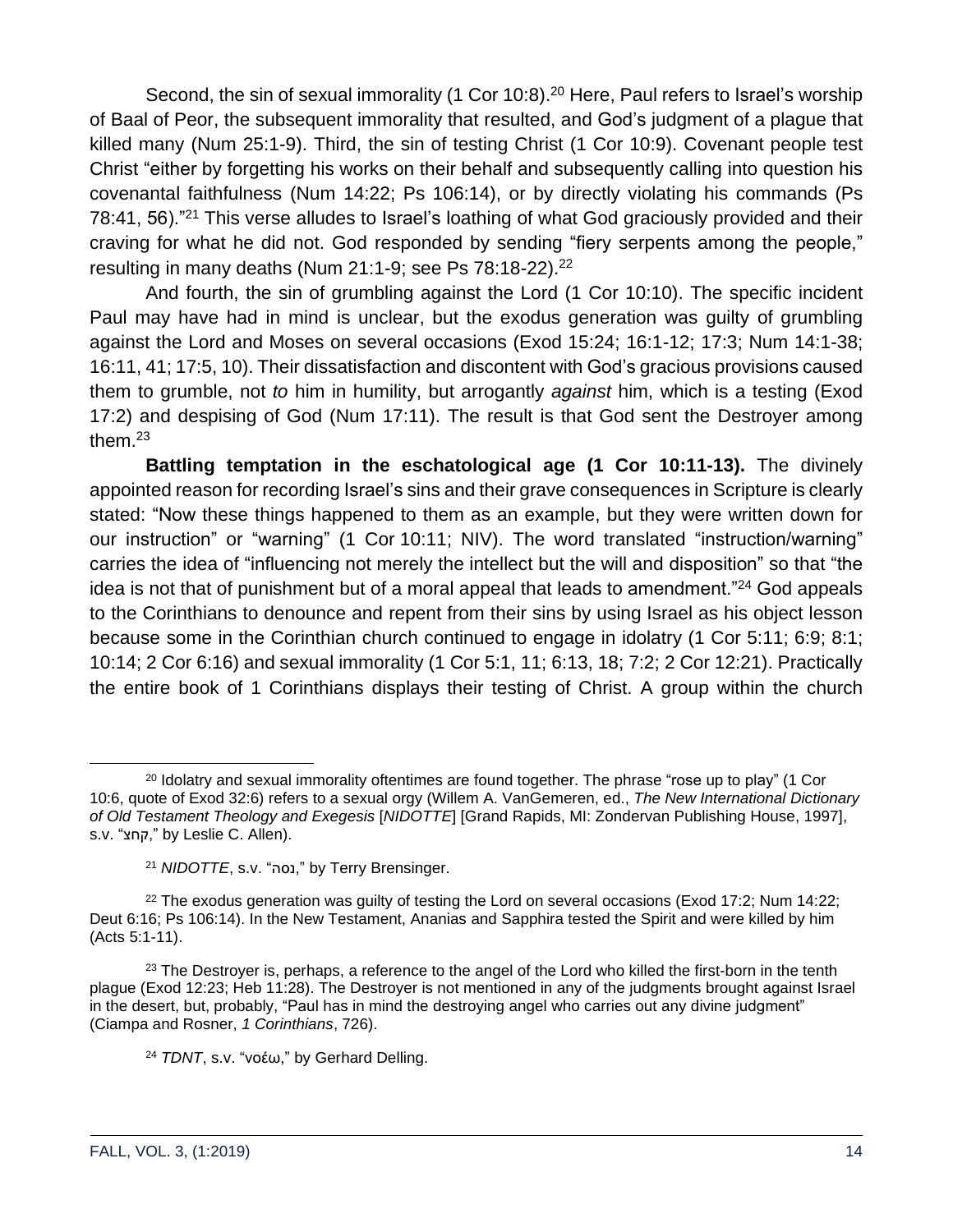grumbled against Paul to the point that he eventually questioned their membership in the new covenant community (2 Cor 13:5).

"Now these things happened to them as an example, but they were written down for our instruction." Paul could have ended the sentence here, but he continues this thought by bringing to bear the eternal weight of inaugurated eschatology into the discussion: "Now these things happened to them as an example, but they were written down for our instruction*, on whom the end of the ages has come.*" The verb "has come" was used both literally and metaphorically in Scripture. Literally, the verb was used of a person who had reached his destination (*e.g.* Acts 16:1). Metaphorically, however, the verb assumes the meaning of "the attainment of an objective."<sup>25</sup> God's objective is the eschaton and, as Gordon Fee states, is now is the driving force behind Paul's instructions:

Paul sets everything into his thoroughly eschatological perspective…. Through his death and resurrection Jesus Christ marks the turning of the ages; the old in on its way out, the new has begun (2 Cor. 5:17). He has set the future irresistibly in motion; and the new people of God, whether Jew or Gentile, bond or free, male or female, who are his by grace alone, are the people of the End, "upon whom the ends of the ages have come" and "toward whom all history has had its goal." This is what constitutes the typological element in these OT stories; ultimately the whole OT has been pointing toward its eschatological fulfillment in God's new people.<sup>26</sup>

The "ends of the ages" (also Heb 9:26) indicates that the eschatological age introduced by Christ's resurrection is the final age in God's redemptive-historical plan, God's sovereign supervision of history has reached its intended destination.<sup>27</sup>

Paul's inclusion of the eschaton reminds the new creation in Christ of the greater blessings found in this new eschatological age. Moses was a great leader but still a man who sinned and died. The resurrected Messiah, the Son of God, the eternal Lord, lived a sinless life, resurrected, and rules over creation. One became a member of the old covenant by virtue of birth, but one must be spiritually reborn by the Spirit to enter into the new covenant (John 1:12-13; 3:3-7). The Holy Spirit has been poured out on the people of the End. The old covenant became obsolete (Heb 8:13), the new covenant is eternal (Heb 13:20). The Old Testament

<sup>25</sup> Colin Brown, ed., *The New International Dictionary of New Testament Theology* [*NIDNTT*] (Grand Rapids, MI: Zondervan Publishing House, 1971), s.v. "Come," by W. Mundle.

<sup>26</sup> Gordon Fee, *The First Epistle to the Corinthians,* rev. ed., The New International Commentary on the New Testament (Grand Rapids, MI; William B. Eerdmans Publishing Company, 2014), 459.

 $27$  See also Gal 4:4 and Eph 1:7-10, which show that Christ is the ultimate objective of history. This present inaugurated eschatological age "might be the *last* period, and yet be longer than any one previous period, or than all the previous periods put together. The apostle Paul was at special pains in 2 Thessalonians 2 to show, that by affirming that the last time had come, he did not mean that the world would soon come to an end" (Albert Barnes, *Notes on the New Testament: Explanatory and Practical: 1 Corinthians* (Grand Rapids, MI: Baker Book House, 1949), 186.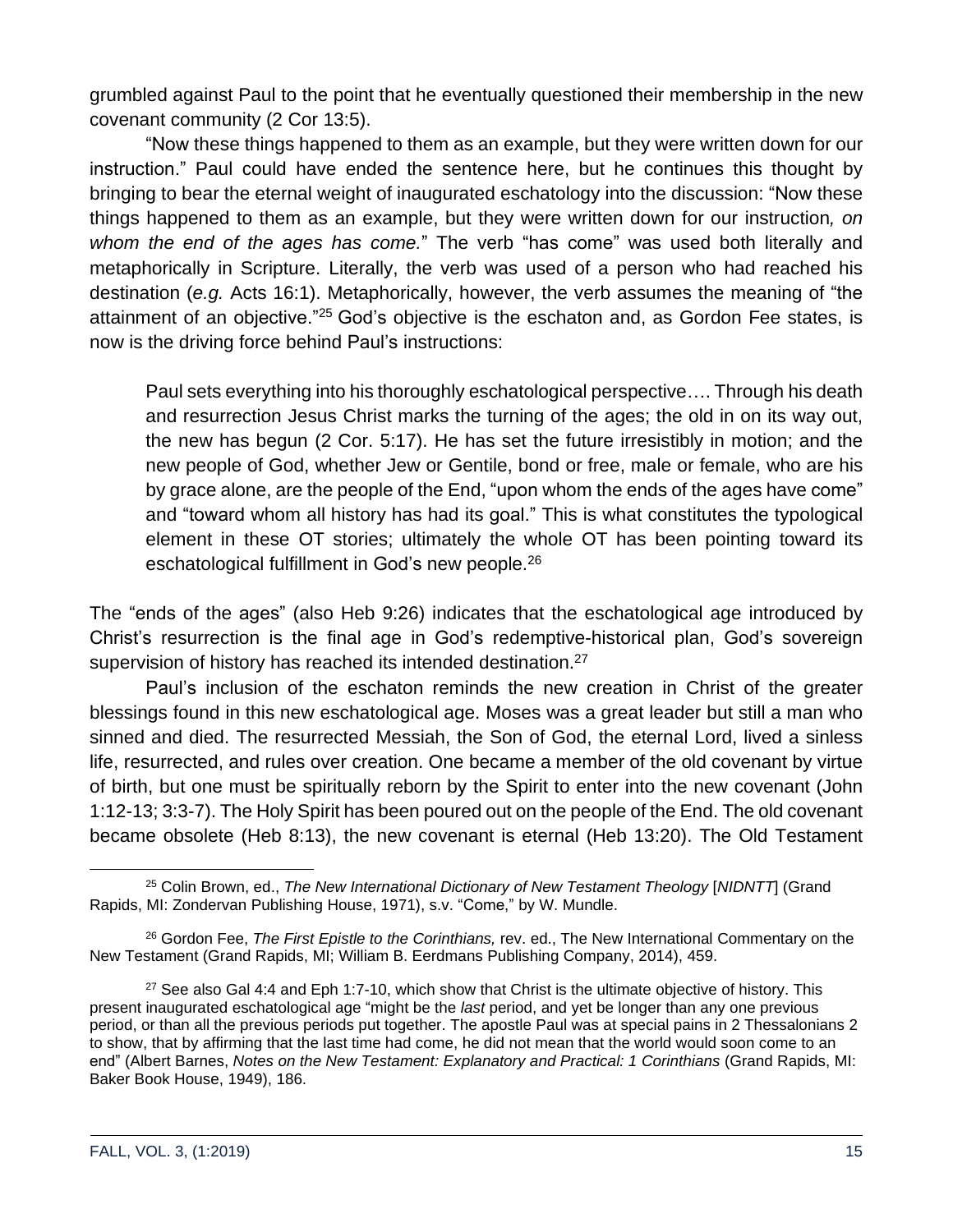prophets longed to experience the blessings enjoyed by those "on whom the ends of the ages has come" (Matt 13:17; 1 Pet 1:10-12).

Paul's inclusion of the eschaton into the discussion also reminds the new creation in Christ of the greater calamities that may be experienced in this new eschatological age. The author of Hebrews expresses the distinct differences in the severity of punishments between the old and new covenant ages:

Anyone who has set aside the law of Moses dies without mercy on the evidence of two or three witnesses. How much worse punishment, do you think, will be deserved by the one who has spurned the Son of God, and has profaned the blood of the covenant by which he was sanctified, and has outraged the Spirit of grace? For we know him who said, "Vengeance is mine; I will repay." And again, "The Lord will judge his people." It is a fearful thing to fall into the hands of the living God (Heb 10:28-31).

Some in the Corinthian church, and some counselees encountered by biblical counselors, are spurning Christ, profaning his blood, and outraging the Spirit of grace with their persistent sins. The great instructional warning is "if the wilderness generation met such a horrifying end by spurning a concealed Christ who nurtured them throughout their journey, how much more the Corinthians will be condemned if they spurn the revealed Christ."<sup>28</sup> These sober truths, which spring from an inaugurated eschatology, are the conceptual segues into the next two verses and form the theological vantage point for interpreting them.<sup>29</sup>

"Therefore let anyone who thinks that he stands take heed lest he fall" (1 Cor 10:12). "Therefore" indicates a conclusion is being drawn from previous arguments. Israel experienced unprecedented blessings from God and stood in a privileged position over all the other peoples of the world, yet temptation overwhelmed them, and they fell. Those "on whom the end of the ages have come" experience even greater blessings in Christ, have a greater standing among those outside of Christ, and, consequently, continual succumbing to temptation and sin will have weightier consequences. The verb for "fall" (*piptō*) was used previously in this passage to describe how thousands fell (died) in the desert for indulging in sexual immorality (1 Cor 10:8). The eschatological viewpoint introduced in 1 Corinthians 10:11 now gives *piptō* an "eschatological connotation."<sup>30</sup> The fall for a presumed Christ-follower who continually spurns the Son of God is not simply death in the desert, but the fall into eternal death. This verse is

<sup>28</sup> Garland, *1 Corinthians,* 365.

<sup>&</sup>lt;sup>29</sup> "The eschatological point of departure found in this verse casts its shadow over the next two verses as well" (Ciampa and Rosner, *1 Corinthians,* 466).

<sup>30</sup> Ibid. *Piptō* was used to describe an eschatological fall in, for example, LXX Pss 20:8; 36:12; 27:2; 35:8; 36:12; 82:7; 141:10; Prov 29:16; Isa 2:17; 24:20; Rom 11:11; 14:4; 1 Cor 13:8.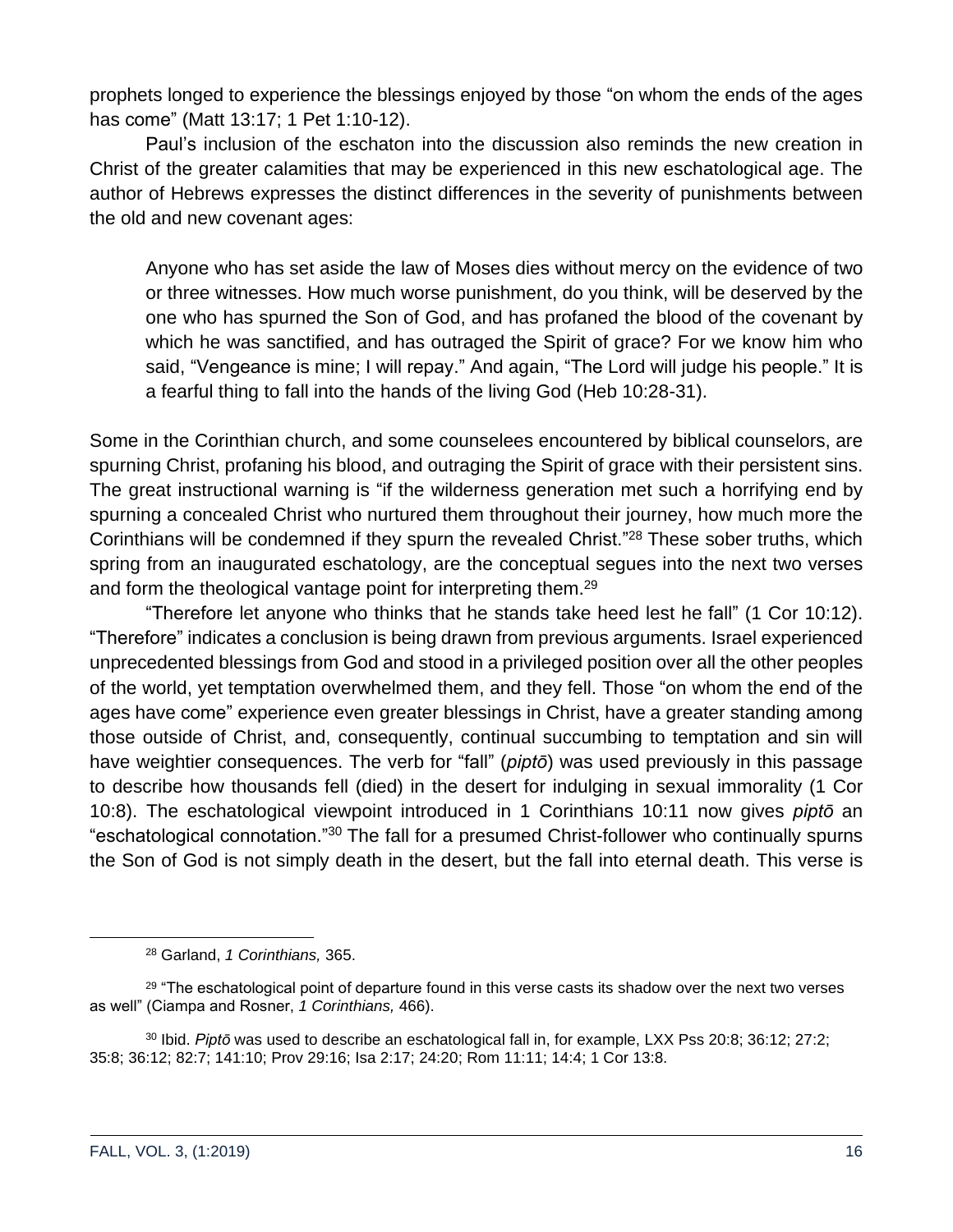not teaching a loss of salvation but serves as a warning that no eternal assurances exist, and no eternal security is given to those who profess Christ yet indulge in spiritual salaciousness.<sup>31</sup>

The inaugurated eschatology that threatens the weighty specter of eternal doom is also the doctrine that undergirds the promised hope in the battle against temptation and sin. Paul's pastoral heart shines in this passage. He is burdened for his Corinthian congregation, so he warns that God is not to be trifled with and they are on a path fraught with eternal danger. Pastor Paul, however, will not allow the threat of judgment have the last word, but hope, a hope forged within the context of inaugurated eschatology.

"No temptation has overtaken you that is not common to man" (1 Cor 10:13). The representative temptations/sins of idolatry, sexual immorality, testing Christ, and grumbling are universally experienced in this fallen world. The form of the temptation and sin may be different from one generation to the next, but the basic root temptation remains the same.<sup>32</sup> The difference for those "on whom the end of the ages has come" is that these common temptations Israel faced "took place as examples for us, that we might not desire evil as they did" and "they were written down for our instruction" (see also Rom 15:4). Thus, we cannot claim ignorance about these "common to man" temptations or of God's severe response when consistently yielding to the temptation develops into ongoing, unrepentant sins.

"God is faithful, and he will not let you be tempted beyond your ability" (1 Cor 10:13). God's enduring faithfulness to his children, (of both testaments) is *the* central issue in battling temptation.<sup>33</sup> God promises to set a protective barrier around his child so that sin is not the

#### **Therefore**

A: let anyone who thinks that he stands

B: take heed lest he fall.

- C: No temptation has overtaken you that is not common to man.
	- D: God is faithful,
- C': and he will not let you be tempted beyond your ability,
- B': but with the temptation he will also provide the way of escape,
- A': that you may be able to endure it.

A chiasmus is a literary device used to structure the argument of a passage. The feature of a chiasmus is that concepts are repeated in reverse order or with some modification. Thus, in 1 Cor 10:12-13, element A is parallel in thought to element A' but, in this case, opposite to one another. The same is true for the B and C elements. The most important point of a chiasmus is the pivot around which the argument revolves. Thus, the most important idea Paul is communicating in these verses is that "God is faithful." See E. W. Bullinger, *Figures of Speech Used in the Bible* (1898; repr. Grand Rapids, MI: Baker Book House, 1968): 363-93 for several different examples of chiasmus used by the biblical authors.

 $31$  John expresses the same idea in 1 John 1:6; 2:4, 15; 3:6, 8.

<sup>&</sup>lt;sup>32</sup> For example, no one in Moses' or Paul's day could be tempted to indulge in internet pornography. This temptation, however, springs out of the common one of craving the evils of sexual immorality.

<sup>33</sup> Gary D. Collier recognizes the chiastic structure of 1 Corinthians 10:12-13 ("That We Might Not Crave Evil:' The Structure and Argument of 1 Corinthians 10:1-13," *Journal for the Study of the New Testament* 55 [1994]: 61).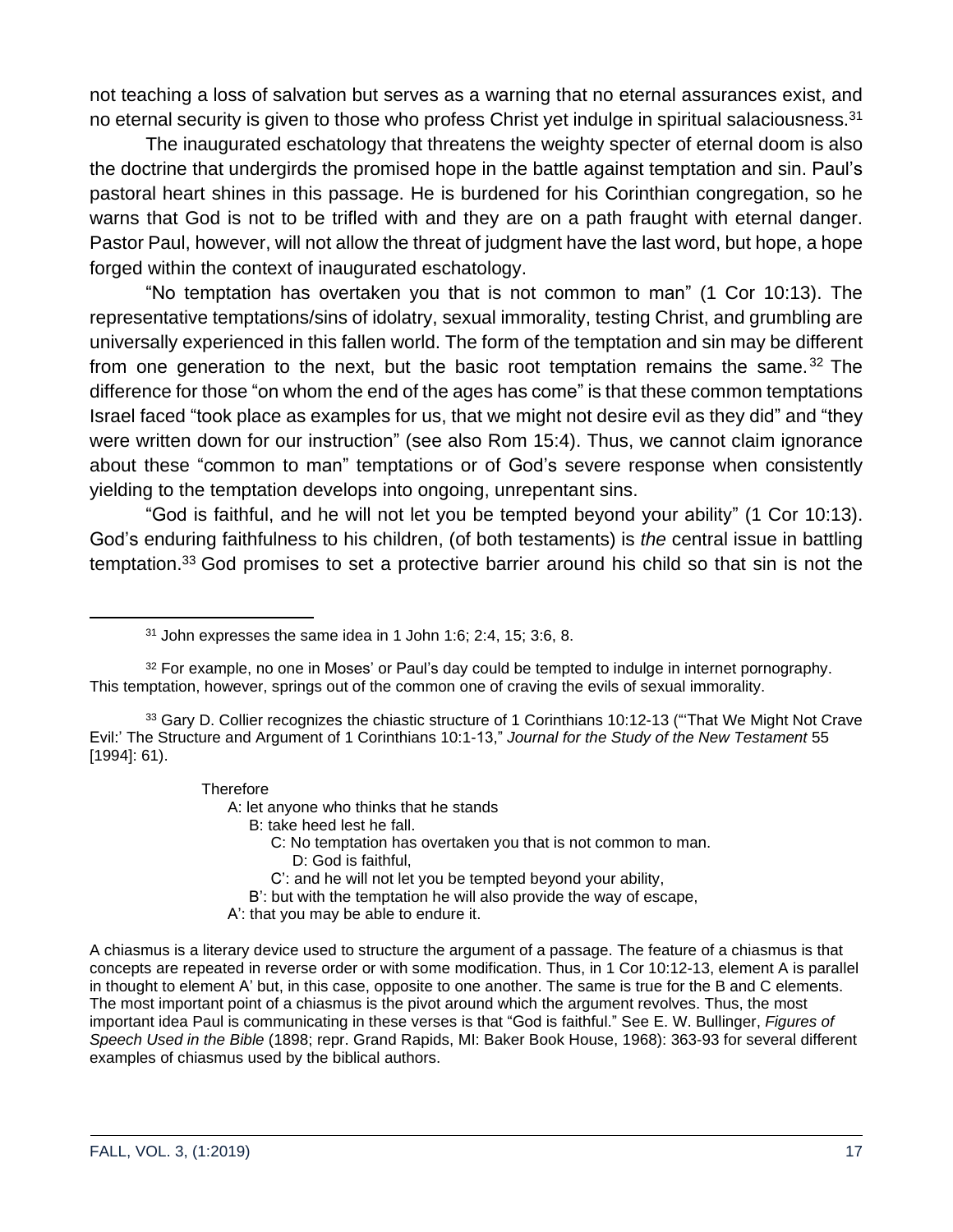inevitable consequence of temptation.<sup>34</sup> The difference for inaugurated eschatological people is Christ. Everyone in the Old Testament eventually yielded to sin, no one lived a sinless life. Jesus, however, "in every respect has been tempted as we are, yet without sin" (Heb 4:15). Bruce Ware contends that "it stands to reason that Jesus was faced with the most difficult and relentless barrage of temptations that anyone ever has received."<sup>35</sup> Ware continues with added insights:

[Because] Jesus never sinned, he fought every temptation, every time, fully, experiencing the unmitigated force of each temptation until he had succeeded in defeating each one, coming out the other side victorious. Isn't it clear to any of us who think about the sin of our own lives that one of the reasons we give into temptation is that the pressure is off and the battle is ended once we have given in? The immediate sense of release from the struggle is deeply appealing when we don't want to keep fighting! So, marvel at our *sinless* Savior. Because he never sinned when tempted, this means that he fought every temptation fully to the end. He never, not once, gave into that delicious and enticing longing simply to end the struggle by yielding to the temptation. Rather, he fought and fought and fought, in every temptation, every time, always coming out the other side victorious.<sup>36</sup>

The Father's faithfulness to his Son is the same faithfulness he shows to his eschatological redeemed-in-Christ sons and daughters. No matter how strong, how unrelenting, how alluring, how long the temptation is for the redeemed child of God, in this eschatological age the issue is never "I can no longer fight the temptation" but "I will no longer fight the temptation." God's faithfulness to those "on whom the end of the ages has come" prevents the former statement of ever being true.

"But with the temptation he will also provide the way of escape, that you may be able to endure it" (1 Cor 10:13). Paul exhorted the Galatians to "walk by the Spirit, and you will not gratify the desires of the flesh" (Gal 5:16). The way of escape from the clutches of temptation has always been through the indwelling ministry of the Holy Spirit and not through one's own ability. The outpouring of the Spirit at Pentecost was an eschatological event and is the difference for those who live in this new age. Walter Kaiser's observation succinctly sums up the fuller ministry of the Spirit enjoyed by those living in the inaugurated eschaton:

<sup>&</sup>lt;sup>34</sup> For example, the sons of Levi did not engage in golden calf worship but resisted the temptation (Num 32:26).

<sup>35</sup> Bruce Ware, *The Man Christ Jesus*, (Wheaton, IL: Crossway, 2012), 85.

<sup>36</sup> Ibid., 86 (italics in the original).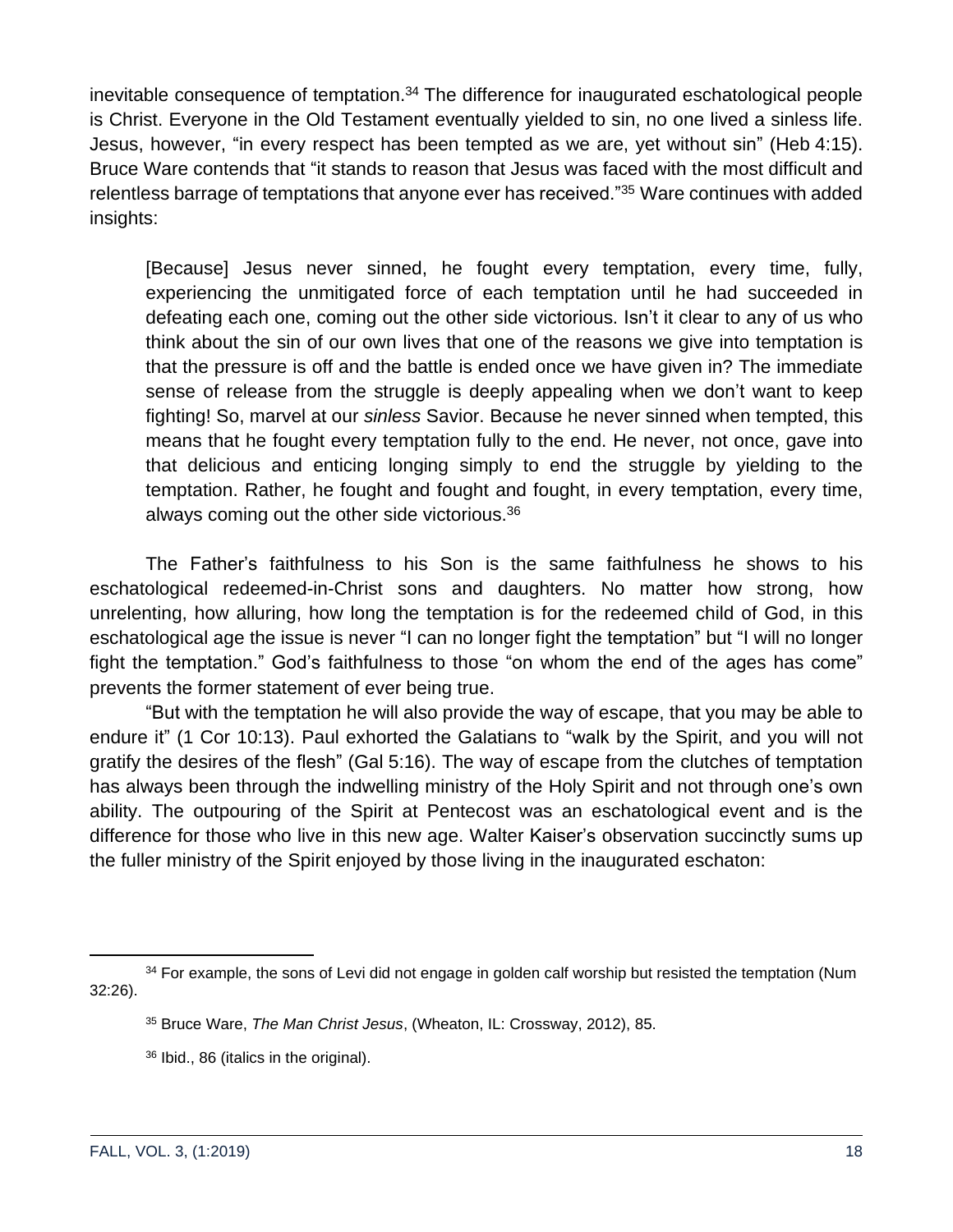His arrival was not meant to mark a distinction between those Old Testament saints who were devoid of the indwelling of the Spirit and his empowering them for living holy lives. But what Pentecost signaled was the ancient promise of the Baptism of the Spirit, in which God would so effusively pour out his Spirit that it would be more like a downpour and like rivers of water flowing in the land, as understood by an inaugurated eschatology—a 'now' and a 'not yet'.<sup>37</sup>

If Israel's experience of the Spirit is likened to a line, then the experience of the redeemed who live in the inaugurated eschaton is like a cube— nothing is lost between the testaments, but much is gained by those "on whom the end of the ages has come."

Jesus, again, is the example that no Old Testament saint could match. Jesus withstood the allures of temptation not because of his deity, but because of his reliance on and submission to the Holy Spirit. Isaiah foresaw the Spirit resting upon Messiah (Isa 11:1-3; 42:1- 4). The Spirit descended upon him at his baptism (Matt 3:16). Jesus was "full of the Holy Spirit" (Luke 4:1) when he entered the wilderness to be tempted by Satan and "returned in the power of the Spirit" (Luke 4:14) as he left the wilderness. The Redeemer rejoiced in the Spirit (Luke 10:21). In short, "God anointed Jesus of Nazareth with the Holy Spirit and with power" (Act 10:38). Jesus remained faithful and obedient to the Father, despite the powerful temptations he endured, only through the empowering ministry of the indwelling Holy Spirit. Ware explains:

The only way to make sense, then, of the fact that Jesus came in the power of the Spirit is to understand that he lived his life fundamentally as a man, and as such, he relied on the Spirit to provide the power, grace, knowledge, wisdom, direction, and enablement he needed, moment by moment and day by day, to fulfill the mission the Father sent him to accomplish.<sup>38</sup>

The Spirit-filled Jesus is the eschatological man, who serves as the example of how his redeemed are to live and overcome temptation in this eschatological age.

Like the Savior, overcoming temptations in the inaugurated eschaton is possible only through the ministrations of the powerful, indwelling Holy Spirit. The Spirit has been poured out on the redeemed in this new age with profound blessings. The Holy Spirit circumcises unregenerate hearts (Rom 2:29; 2 Cor. 5:5) to wash, sanctify, and justify (1 Cor 6:11; 2 Thess 2:13; Titus 1:3; 1 Pet 1:2) the chosen of the Father. The Holy Spirit was given by the Father (Rom 5:5; 1 John 3:24) to dwell within the redeemed (Rom 8:9, 11; 1 Cor 3:16; 6:19; Gal 4:6) so that through his power (Rom 15:13, 19; Eph. 3:16) and his illumination of the Word of God (1 Cor 2:6-12), children of God may live lives of holiness (Rom. 1:4) that no longer need to yield to the power of the indwelling sin nature (Rom 7:6; 8:2, 4). The Christ-follower is not to grieve

<sup>37</sup> Walter C. Kaiser, Jr., "The Indwelling Presence of the Holy Spirit in the Old Testament," *Evangelical Quarterly* 82, no. 4 (2010): 315.

<sup>38</sup> Ware, *The Man Christ Jesus*. 38. See also Gerald F. Hawthorne, *The Presence & the Power: The Significance of the Holy Spirit in the Life and Ministry of Jesus* (Eugene, OR: Wipf and Stock Publishers, 1991).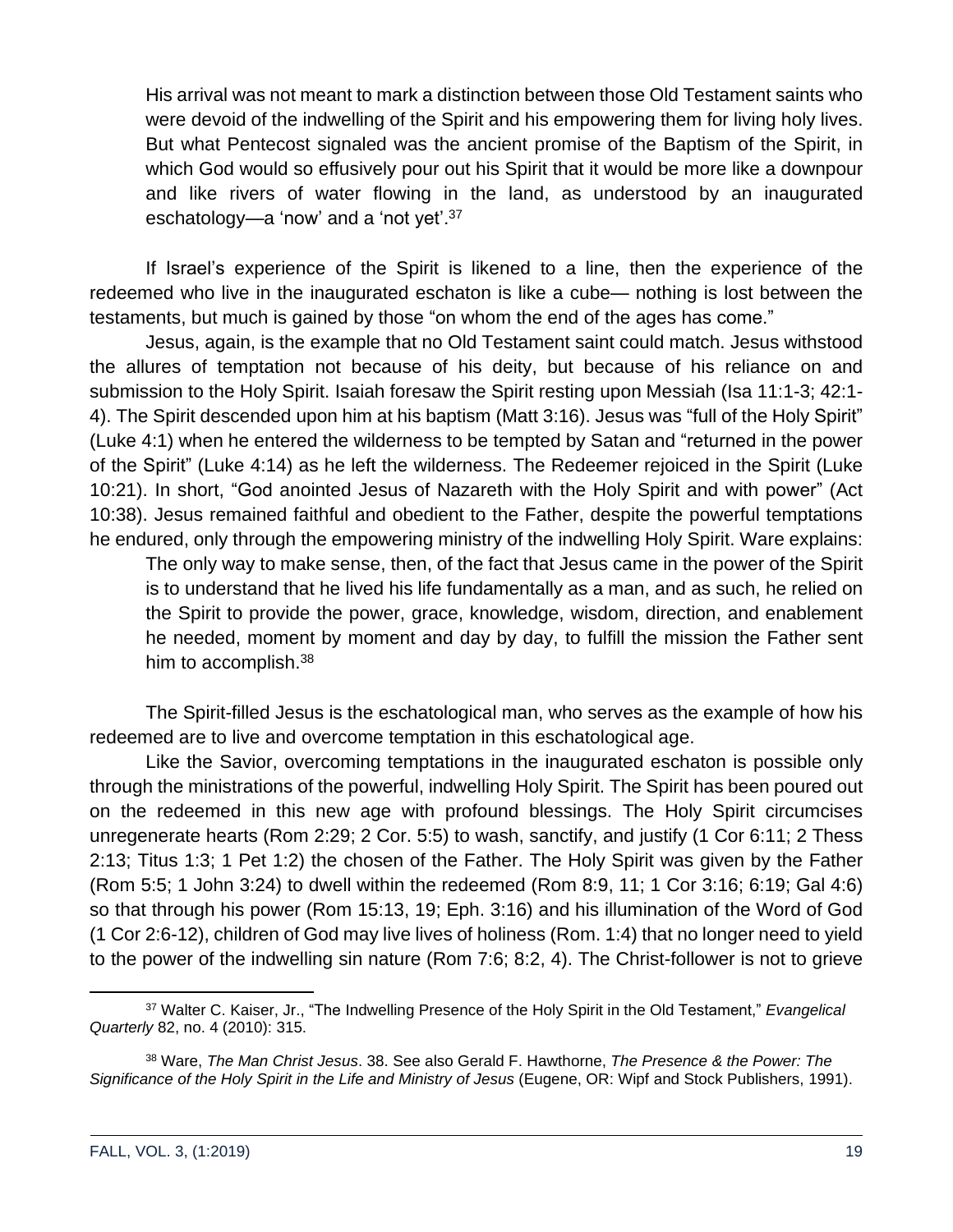(Eph 4:30) or quench (1 Thess 5:19) the ministry of the Holy Spirit but to be led by him (Rom 8:14; Gal. 5:18), taught by him (1 Cor 2:13), filled with him (Eph 5:18), walk by him (Gal 5:16, 25), and pray what is pleasing to him (Eph 6:18; Jude 20) in order to overcome weaknesses (Rom 8:26), and experience life, peace, and joy (Rom 8:6, 13; 14:17). Through the Spirit, God "has granted to us all things that pertain to life and godliness" (2 Pet 1:3). The Holy Spirit helps the redeemed in Christ overcome their natural reluctance to obey God's Word (Gal 5:16). God has poured out his Spirit on his eschatological people so that the way to escape temptation is through him.

#### **Implications for Biblical Soul Care**

Counselees who profess Christ yet continue to habitually indulge in sin need to understand the eternal implications of this passage. Certainly, biblical counselors should explain and point all counselees to the glorious divine favors that have been granted to those in Christ. Professing Christ as Lord and Savior, however, is incomplete if it is devoid of obedience (Jas 2:14-26). Paul used inaugurated eschatology as a motivation to jar those Corinthians who were indulging in sin out of their complacency by showing them the dire nature of their eternal destination if they continued to yield themselves to what is evil. Biblical counselors who are ministering to recalcitrant counselees should not be afraid to do the same, for they have put themselves in a position of being an enemy of God (Jas 4:4). The fact that we are those "on whom the end of the ages has come" is a sober truth, which should give more weight to the counsel to be vigilant and diligent in honoring Christ with obedience.

Counselees who are struggling with temptation but are not characterized by sinful lives can take great comfort in this passage, especially the commonly used 1 Corinthians 10:13. Tempted counselees can gain much spiritual comfort and strength by knowing and understanding the practical implications of living in the inaugurated eschaton, namely, the great "exodus" they have experienced by being delivered from Satan's dark domain to the Kingdom of Christ (Col 1;13), their identity in Christ, and the profound spiritual resources the Father has granted them in Christ. Paul used inaugurated eschatology as the underlying theological idea to introduce 1 Corinthians 10:13 to underscore the serious nature of battling temptation. Biblical counselors who minister to tempted counselees ought the follow the apostle's lead and bring to bear the verse's eschatological context. This counsel would give great hope by bringing to bear the divine resources we have been granted in this eschatological age and would give great impetus to the counselee to keep on fighting the good fight against temptation.

This present age is the inaugurated eschaton, governed by the new covenant, ruled over by the eschatological risen Savior, inhabited by new creations, who have a new self. As such, eschatological people "must act the way new creatures act, which is to live for Christ by viewing all of reality from the perspective of his word and not from the viewpoint of the world."<sup>39</sup> We do not know how long this era will last, but God has graciously given us ample warning and instruction through Israel's sinful mistakes, and the horrifying penalties the inhabitants paid for

<sup>39</sup> G. K. Beale, *A New Testament Biblical Theology*, 303.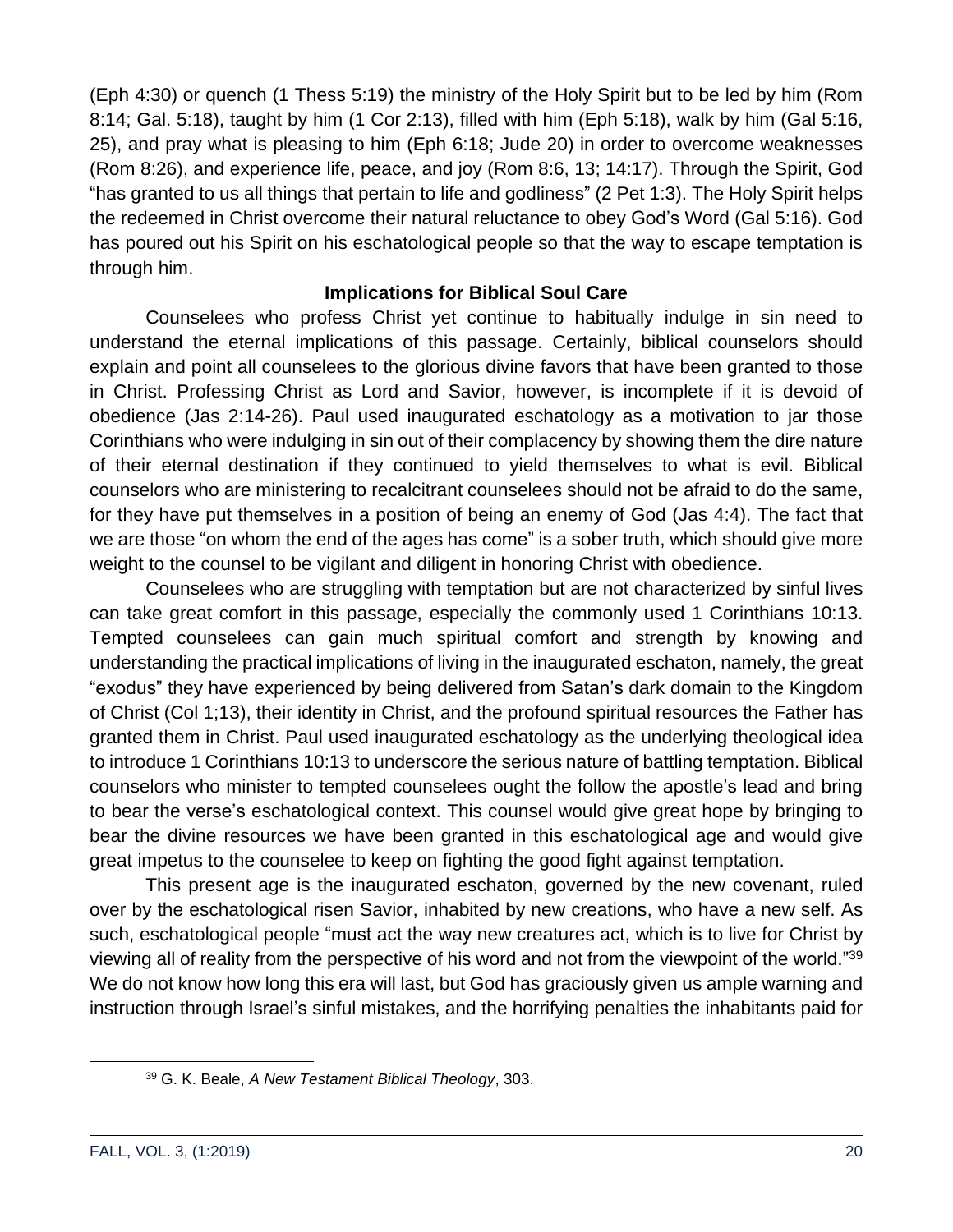them. We in this new eschatological age can learn from the nation's foolishness so that we do not repeat the same errors and fall into a greater judgment.

The redeemed of this new age are "waiting for our blessed hope, the appearing of the glory of our great God and Savior Jesus Christ" (Titus 2:13). Time will one day give way to eternity when Christ returns in glory to visibly establish his eternal Kingdom. Consequently, the inaugurated eschatological age Jesus established by his resurrection will yield to the consummated eschaton, which will be established with his return.<sup>40</sup>

#### **Consummated Eschatology and Soul Care**

God's *telos* for creation and his redeemed is unending and unimaginable joy in Christ as the "eternal weight of glory" (2 Cor 4:17) becomes the new reality. The New Testament authors embraced the still future joys of the consummated eschaton to encourage godly living in the present.

#### **Life in the Consummated Eschaton (Rev 21:1-4)**

What has been revealed about the future reality of the consummated eschaton is crucial for biblical counselors to understand because many encouragements and exhortations found in New Testament passages are grounded in the final future destination of the child of God (see, for example, Eph 4:20; Phil 3:17-21; 1 John 3:1-3). Revelation 21:1-4 gives the merest glimpse of what life will be like in the consummated eschaton.

**"The sea was no more."** The passage opens with the declaration of the new heaven and earth which is characterized by "a majestic chorus of concord and hope."<sup>41</sup> The first hopeful quality mentioned for the consummated eschaton is "the sea was no more" (Rev 21:1). The removal of the sea is not referring to the drying up of the world's oceans and other bodies of water, but represents the culmination of the hope of King Messiah's triumph over his enemies. The eradication of the sea is the necessary condition for God to dwell with his covenant people in unhindered fellowship for all eternity.

The biblical writers employed the mythopoetic imagery, but not the theology, of the sea from their polytheistic neighbors to show Yahweh's might, power, majesty, and sovereignty. The surrounding polytheistic religions "[deified the sea] as a chaotic entity and set over against the gods of order."<sup>42</sup> The first mention of the sea is the primordial chaos that was the domain

<sup>42</sup> Bruce K. Waltke, *An Old Testament Theology: An Exegetical, Canonical, and Thematic Approach* (Zondervan: Grand Rapids, MI, 2007), 181. See Bruce K. Waltke, *Creation and Chaos* (Portland, OR: Western Conservative Baptist Seminary, 1974), for a fuller treatment.

<sup>40</sup> Passages indicating that this age will one day come to an end include Matt 10:22; 13:39, 40, 49; 24:3, 6, 13, 14; 28:20; Mark 13:7, 13; Luke 21:9; 1 Cor 1:8; 15:24; Heb 3:14; 6:11; 9:26; 1 Pet 4:7; Rev 2:26.

<sup>41</sup> Craig R. Koester, *Revelation and the End of All Things* (Grand Rapids, MI: William B. Eerdman's Publishing Company, 2001), 191. Scholar's disagree whether the new heaven and earth are a transformation of the current heaven and earth or are a brand-new creation because the first has been destroyed. See Gale E. Heide, "What Is New about the New Heaven and the New Earth? A Theology of Creation from Revelation 21 and 2 Peter 3," *Journal for the Evangelical Theological Society* 40, no. 1 (March 1997): 37–56 for a good argument for the former position. Isa 65:17-18 foretold a new heaven and earth.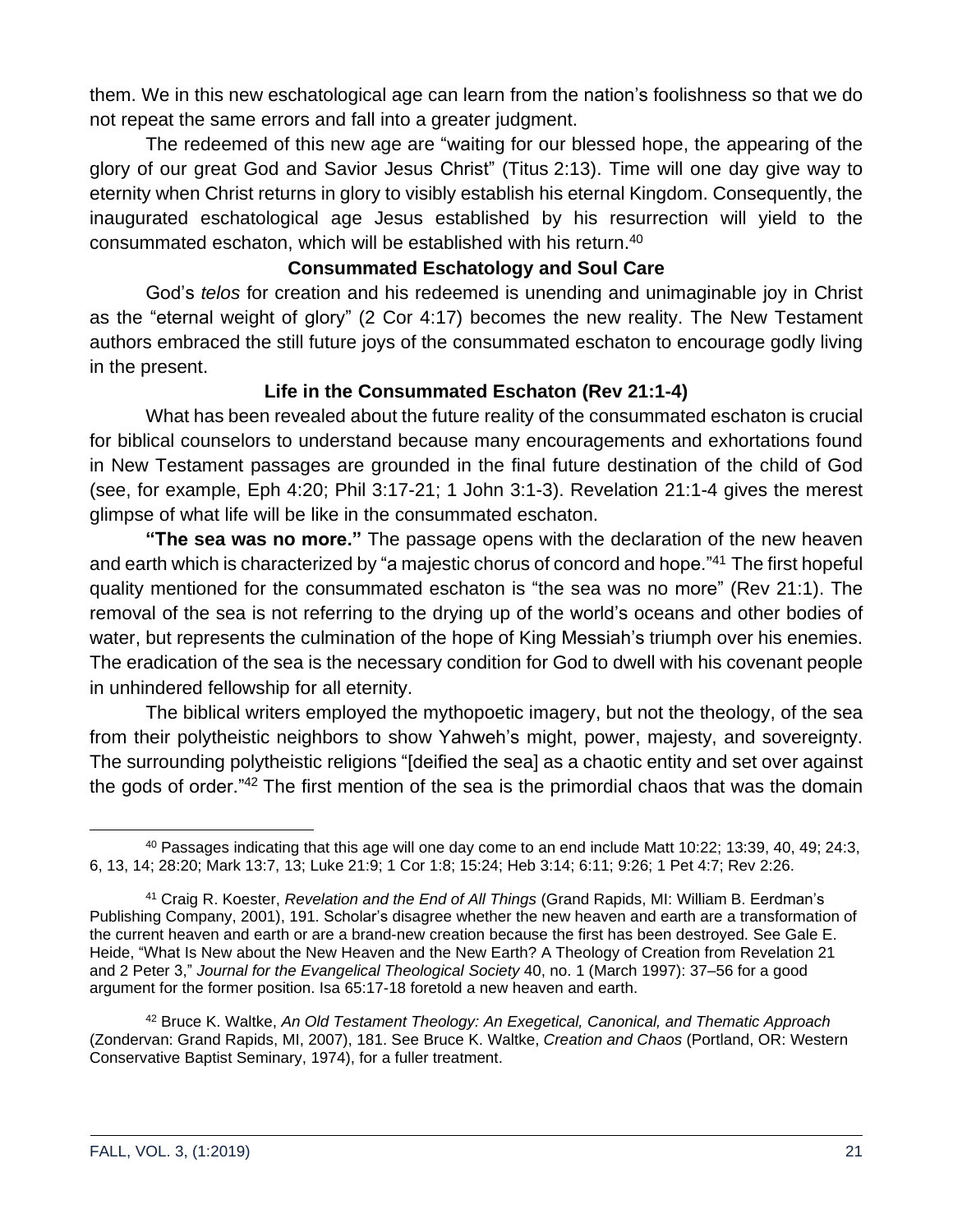which resisted God's rule and was described as a realm characterized by judgment, the darkness of evil and dread, lifelessness, and a raging sea (Gen 1:2). Job 26:12, for example, casts creation as an act of God's subduing the chaotic forces which opposed his rule: "By his power he stilled the sea; by his understanding he shattered Rahab." "Rahab" was a mythical semi-demonic primeval monster, which sought to destroy creation. God wields his kingly authority to subdue the chaos and exert his dominion over it through the acts of creation.

God gave humanity authority to subdue the forces which would oppose their rule and to exert their dominion over the earth by spreading the glory of God throughout the earth through their children (Gen 1:28). The first couple, however, exerted their sinful self-rule, rebelled against God, followed Satan, and, as a result, created a new chaos, which is also symbolized in Scripture as a tumultuous sea in rebellion against God's kingly rule.<sup>43</sup>

God, however, continues to wage war against the sea. The exodus is the climatic redemptive event in the OT and "is conceived of as a victory over the primordial powers of chaos and evil which oppose and oppress God's people."<sup>44</sup> Isaiah called out for God to rise up and dry up the sea for the sake of his redeemed:

Awake, awake, put on strength, O arm of the LORD;

awake, as in days of old, the generations of long ago.

Was it not you who cut Rahab in pieces, who pierced the dragon?

Was it not you who dried up the sea, the waters of the great deep,

who made the depths of the sea a way for the redeemed to pass over? (Isa 51:9-10).

The prophet calls out for the "arm of the LORD," the coming Messiah (also 53:1; see John 12:38), to arise and subdue the sea so that his redeemed may pass to the safety of their Promised Land.

The "arm of the LORD" did put on his strength and gives a glimpse of the final eschaton in his two encounters with the sea. The first (Matt 8:23-33; Mark 4:36-41; Luke 8:22-25) was a great storm of wind and surging waves which threatened to swamp the boat. The disciples woke Jesus, he rebuked the wind and the waves, and immediately "there was a great calm" (Matt 8:26) as he subdued the sea. The second (Matt 14:22-25; Mark 6:45-51; John 6:16-21) was another great storm of wind and waves but Jesus was not in the boat. He walked unaffected on the thrashing waves and the storm immediately ceased when he entered the boat. Taming and walking on the sea was a divine prerogative (Job 38:16; Ps 77:19; Isa 43:16; Hab 3:15) so that when Jesus subdues the sea "he is doing what is done only by the

<sup>43</sup> See, for example, Pss 18:15; 29:3; 4:13-14; 77:16; 89:9-10; Jer 5:22.

<sup>44</sup> Mathewson, *A New Heaven and a New Earth: The Meaning and Function of the Old Testament in Revelation 21.1-22.5*, ed. Stanley E. Porter, Journal for the Student of the New Testament 238 (London: Academic Press, 2003), 67. Other OT passages which depict God drying up the sea as a sign of victory include Pss 106:9; 114:3; Isa 44:24-27; Isa 50:2; Jer 51:36; Nah 1:4.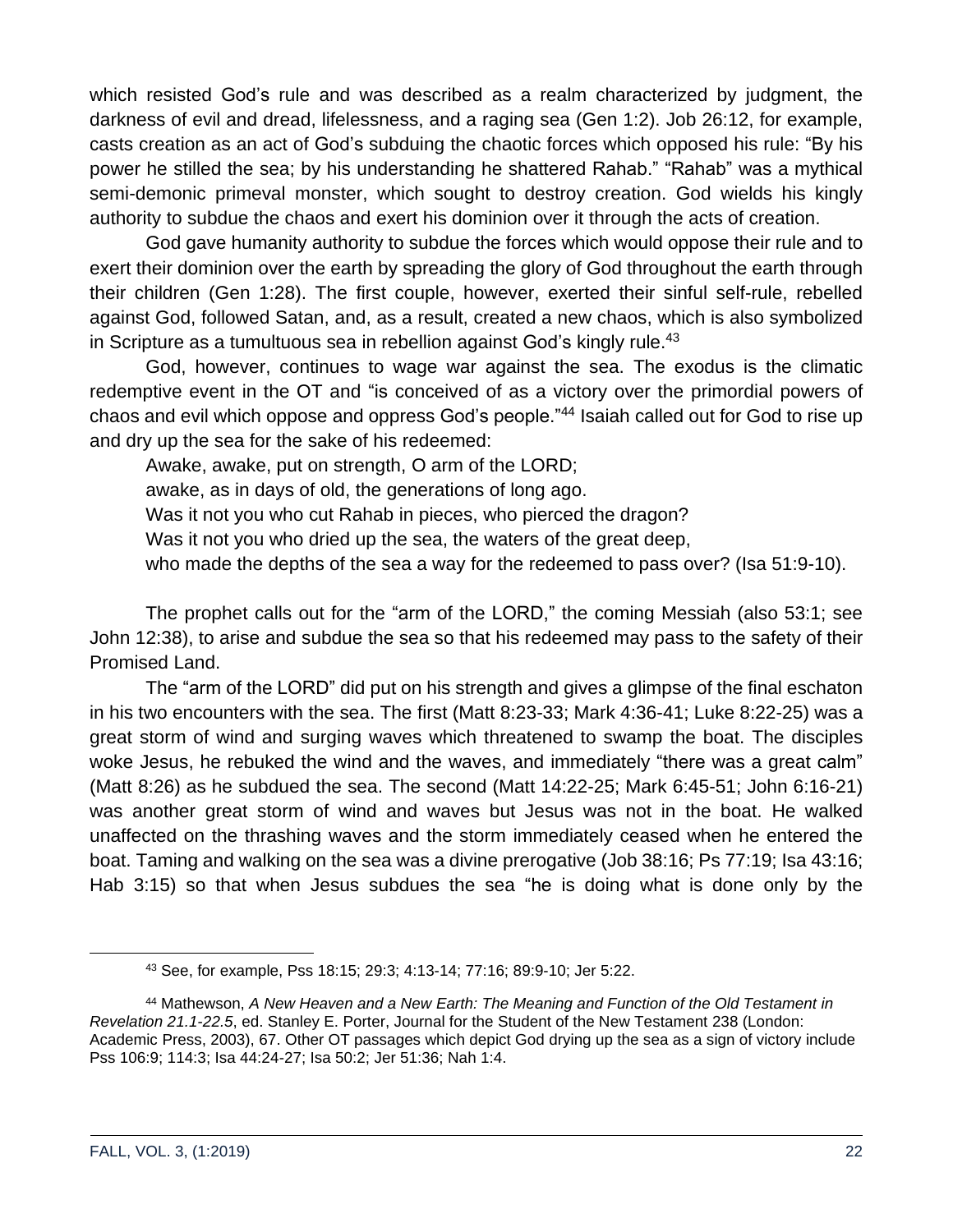transcendent Creator."<sup>45</sup> The sea raged against Jesus but Jesus put the sea under his feet, a biblical symbol of mastery (1 Kgs 5:3; Pss 8:6; 110:1; Eph 1:22; 1 Cor 15:25). In both instances, the turbulent sea brought fear, but Jesus rendered the sea powerless, which resulted in the disciples' awe and worship of him. Jesus' mastery over the sea was not simply a demonstration of divine power but is a glimpse of the consummated eschaton breaking into history.

Revelation, echoing the rest of Scripture, uses the sea "as a symbol of chaos, the source of evil and powers hostile to God."<sup>46</sup> The sea in Revelation symbolizes the realm of evil (Rev 4:6; 12:18; 13:1; 15:2), the rebellious nations who oppose God and persecute his redeemed (Rev 12:18; 13:1), death (Rev 20:13), and idolatrous practices (Rev 18:10-19).<sup>47</sup> Antichrist will rise from the sea (Rev 13:1). Consummated eschatology guarantees that the sea—the realm of fear, chaos, repression, dread, darkness, evil, sin, the grave, death, and suffering—will be no more because Jesus, the Arm of the LORD, will one day reign as the visible and undisputed King, who forever puts the sea under his feet so that his people will forever be freed from the pains of suffering.

**"For the former things have passed away."** Isaiah envisioned the new heavens and the new earth (Isa 66:17, 22) as the great hope of God's covenant people for a suffering-free new creation. No longer will death casts its pall over life (Isa 25:8), no sorrows will be experienced or sighings heard but only everlasting joy (Isa 35:10; 51:11), and no crying will be heard (Isa 65:19) for all these former things have passed from memory (Isa 65:17). John incorporated this Isaianic language to describe life in the consummated eschaton. The removal of the sea is the removal of the realm of suffering so that: "He will wipe away every tear from their eyes, and death shall be no more, neither shall there be mourning, nor crying, nor pain anymore, for the former things have passed away" (Rev 21:4).<sup>48</sup> The "former things" are the heartaches, miseries, griefs, despairs, and sufferings which characterize life in the current

<sup>48</sup> Mathewson points out that Rev 21:1-5 has a chiastic structure (Mathewson, *A New Heaven and a New Earth*, 33):

- A: The new heaven and new earth (Rev 5:1a)
	- B: The first heaven and first earth have passed away (Rev 5:1b)
		- C: The sea is no more (Rev 5:1b)
			- D: The new Jerusalem-bride (Rev 5:2)
			- D'. The dwelling of God is with humanity (Rev 5:3)
		- C': Evil and pain are no more (Rev 5:4a-c)
	- B': The former things have passed away (Rev 5:4d)
- A': All things are made new (Rev 5a)

The literary parallel of the C and C' elements support the idea that the meaning of the removal of the sea is expanded in Rev 5:4.

<sup>45</sup> Dane Ortlund, "The Old Testament Background and Eschatological Significance of Jesus Walking on the Sea (Mark 6:45-52)," *Neotestamenica* 46, no. 2 (2012): 327.

<sup>46</sup> Mathewson, *A New Heaven and a New Earth*, 65.

 $47$  "Sea" is also used in Revelation as a literal body of water (Rev 5:13; 7:1-3; 8:8-9; 10:2, 5-6, 8; 14:7).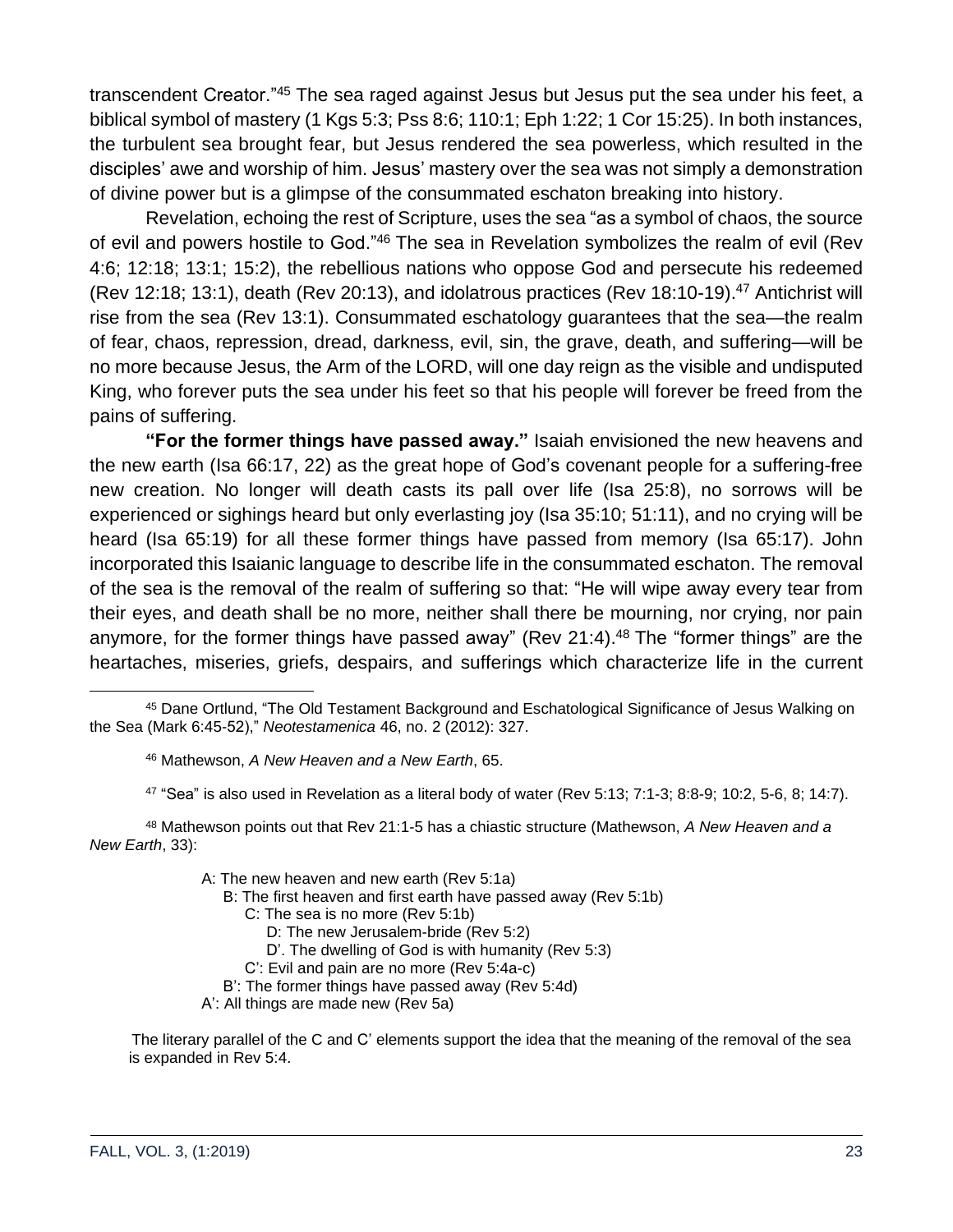chaos. The sea-free eternity will make suffering a distant memory for which the glorified redeemed will eternally glorify God.

"He will wipe away every tear from their eyes" (also Rev 7:17) shows God's initiative to comfort his people: "Like a mother who bends down and tenderly wipes away the tears from the eyes of her weeping child, so the Lord God stoops down to dry the tear-filled eyes of his children. Here is a telling portrait of God's tender mercies extended to the suffering members of his household."<sup>49</sup> The verb "wipe away" was used metaphorically to mean "to wipe out, to obliterate, to cancel or destroy."<sup>50</sup> God himself will annihilate all the tears his redeemed have shed throughout the centuries due to the nearly infinite varieties of suffering they have endured.<sup>51</sup> In the consummated eschaton will be no tears of pain, injustice, fear, sickness, evil, trouble, regret, frustration, disappointment, cruelty, guilt, remorse, heartache, betrayal, misfortune—afflictions that characterize this age—for God himself will extinguish them.

The physical and spiritual death Adam secured for his progeny will, likewise, be forever gone for "death shall be no more."<sup>52</sup> Paul declared that "the last enemy to be destroyed is death" (1 Cor 15:26). Physical death is still a reality for all in this age, yet its fearful power has been nullified by the Suffering Servant who died a violent death for the spiritually dead so that they may enjoy the blessings of life. This truth caused Paul to triumphantly question: "O death, where is your victory? O death, where is your sting?" (1 Cor 15:55). The glorious God in the new heaven and earth will wipe away all threats of death and with it all mourning and crying and pain.<sup>53</sup>

The chaos-free new heaven and new earth is the realm in which God dwells and "represents the fulfillment of all his covenantal and saving promises as is the climax of all of redemptive history."<sup>54</sup> King Jesus has crushed Satan's head and the Satan-esque head residing in the human heart. The adoption of the children of God is fully consummated so that they are revealed with divinely-imputed glory. The Christ-follower is now conformed to the Son and the Son, in turn, is eternally glorified as "the firstborn among many brothers" (Rom 8:29).<sup>55</sup>

<sup>50</sup>*NIDNTT*, s.v. "Destroy," by J. I. Packer.

<sup>51</sup> Hell, in contrast, is characterized by continuous weeping (Matt 8:12; 13:42, 50; 22:13; 24:51; 25:30; Luke 13:28).

<sup>52</sup> Hell is the second death (Rev 2:11; 20:6, 14; 21:8).

<sup>53</sup> See also 2 Tim 1:10; Heb 2:14.

<sup>54</sup> G. K. Beale, *A New Testament Biblical Theology,* 848.

<sup>55</sup> "Firstborn" was used literally of the "the first to open the womb" (Exod 13:2). The firstborn occupied a favored position within the family as witnessed by God's last plague on Egypt, which was specially directed against the firstborn (Exod 11:5). In Israel, all firstborn are consecrated to God (Exod 13:2) and received the rights of primogeniture (Gen 27; 43:33; 49:3; Deut 21:17). God called Israel his "firstborn" (Exod 4:22) and the future Messiah was the firstborn (Ps 89:27). Jesus is called the "firstborn" six times in the New Testament (Luke

<sup>49</sup> Simon J. Kistemaker, *Exposition of the Book of Revelation*, New Testament Commentary (Grand Rapids, MI: Baker Academic, 2001), 557–58.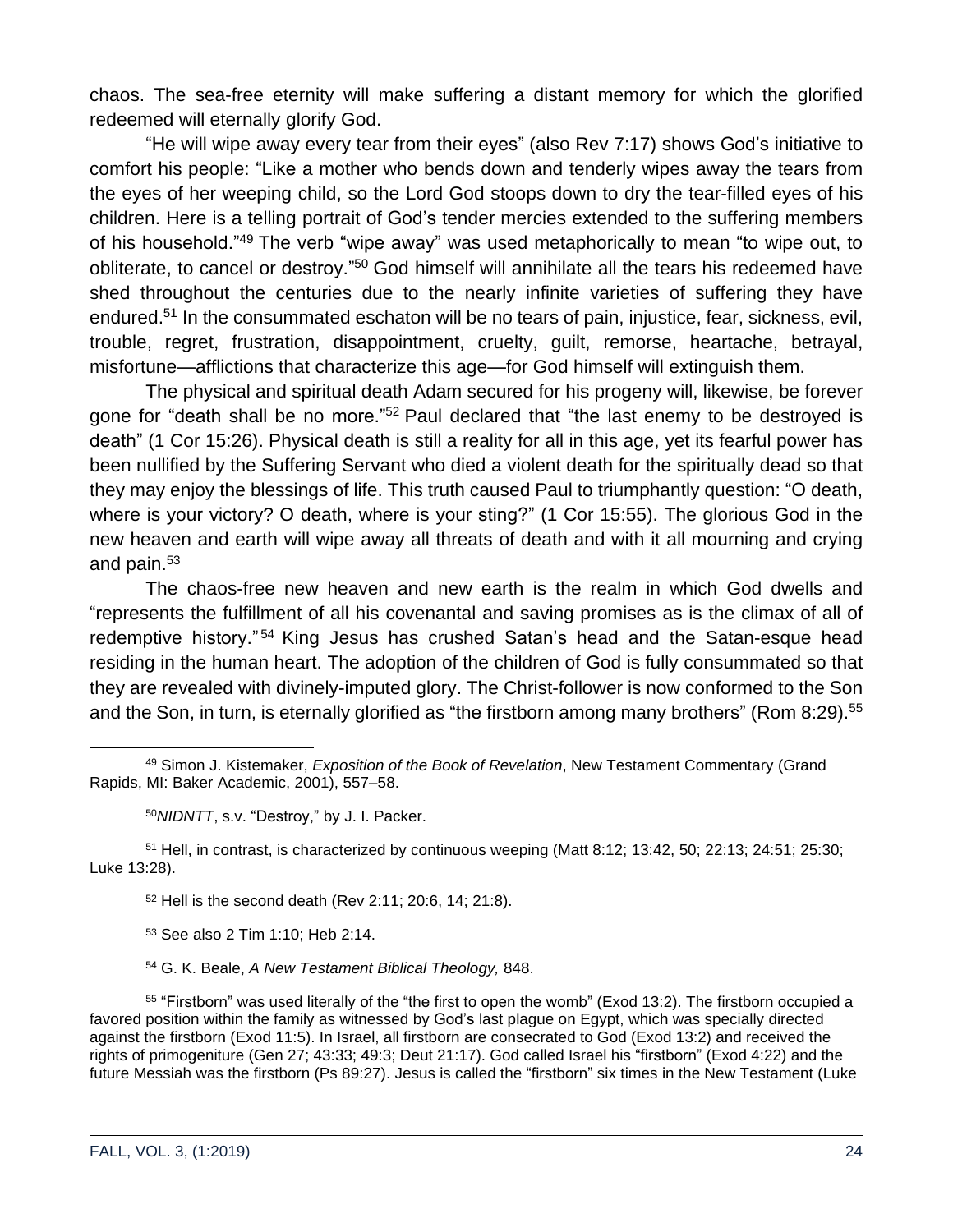The creation is fully restored as well as the redeemed heart (Rom 8:1). God's covenant people will be forever freed from the chaos and will enjoy the transformation of the weak, limited body "to be like his [Jesus'] glorious body" (Phil  $3:21$ )<sup>56</sup> and forever enjoy the ever-deepening blessings of their eternal inheritance secured by Christ. The eternal hope of the consummated eschaton is for the child of God to bask in the glow of divine glory with unhindered fellowship (Rev 21:9-17), which, freed from the presence of sin, suffering, and death, results in everlasting praise and worship of the redeemed for the Lamb, so that the eternal song of the redeemed is, "Amen! Blessing and glory and wisdom and thanksgiving and honor and power and might be to our God forever and ever! Amen" (Rev 7:12).

#### **Consummated Eschatology and Hope for Sufferers (Rom 5:1-5)**

This passage begins with the declaration of the Christ-follower's status with God. God irrupted into this world of chaos and sin and manifested his righteousness in the Person of Jesus Christ (Rom 3:21). Jesus was the substitutionary, propitiatory sacrifice, who satisfied God's wrath (Rom 3:25). Thus, justification, the forensic declaration of righteousness, is by faith alone in Christ alone (Rom 3:28). The result is that those who put their faith in his atoning work on their behalf now "have peace with God" (Rom 5:1). This peace is objective in nature, that is, God is at peace with those who are in Christ (see Rom 5:10). One result of justification is that "we rejoice in hope of the glory of God" (Rom 5:2).

**The hope of the consummated eschaton.** The verb translated "rejoice" in Romans 5:2 is oftentimes translated "boast" and usually carried a negative connotation of arrogant, selfglorifying boasting (Gal 6:13; Jas 4:8). Here, however, the boasting is legitimate and encouraged due to its object—boasting in, exalting in, rejoicing "in hope of the glory of God." Walter Brueggemann calls biblical hope "a *massive theological act* that is not about optimism or even about signs of newness; it is rather a statement about the fidelity of God who is the key player in the past and in the future."<sup>57</sup> Logan Jones offers that hope is "a bold and subversive act of faith."<sup>58</sup> Ernst Käsemann explains that this hope is not "the prospect of what might

<sup>2:7;</sup> Rom 8:29; Col 1:15, 18; Heb 1:6; Rev 1:5). The redeems' conformity to the Son is the highest attainment of his people and, ultimately, he then stands preeminently glorified among the "many brethren" who are conformed to his image. The "in order that" in Rom 8:29 conveys "the great [eschatological] end contemplated in the predestination of God's people" (Charles Hodge, *Commentary on the Epistle to the Romans*, rev. ed. [Grand Rapids, MI: Louis Kregel, 1882], 449). The Father was so well-pleased with his Son that he determined to glorify him above all others for all eternity by multiplying his image into "many brethren." The Son of God will be supremely glorified as he stands as the preeminent Head of a vast multitude made up of all the nations, those whom he redeemed through the cross, those who have been resurrected to both glorify him and sing praises to his glory for all eternity (Rev 5:8-14).

<sup>56</sup> See also Rom 8:30; 1 John 3:1-2.

<sup>57</sup> Walter Brueggemann, "Suffering Produces Hope," *Biblical Theology Bulletin* 28, no. 3 (September 1998): 99 (italics in original).

<sup>58</sup> Jones, "The Psalms of Lament and the Transformation of Sorrow," *The Journal of Pastoral Care & Counseling* 61, no. 1 (Summer 20007): 53.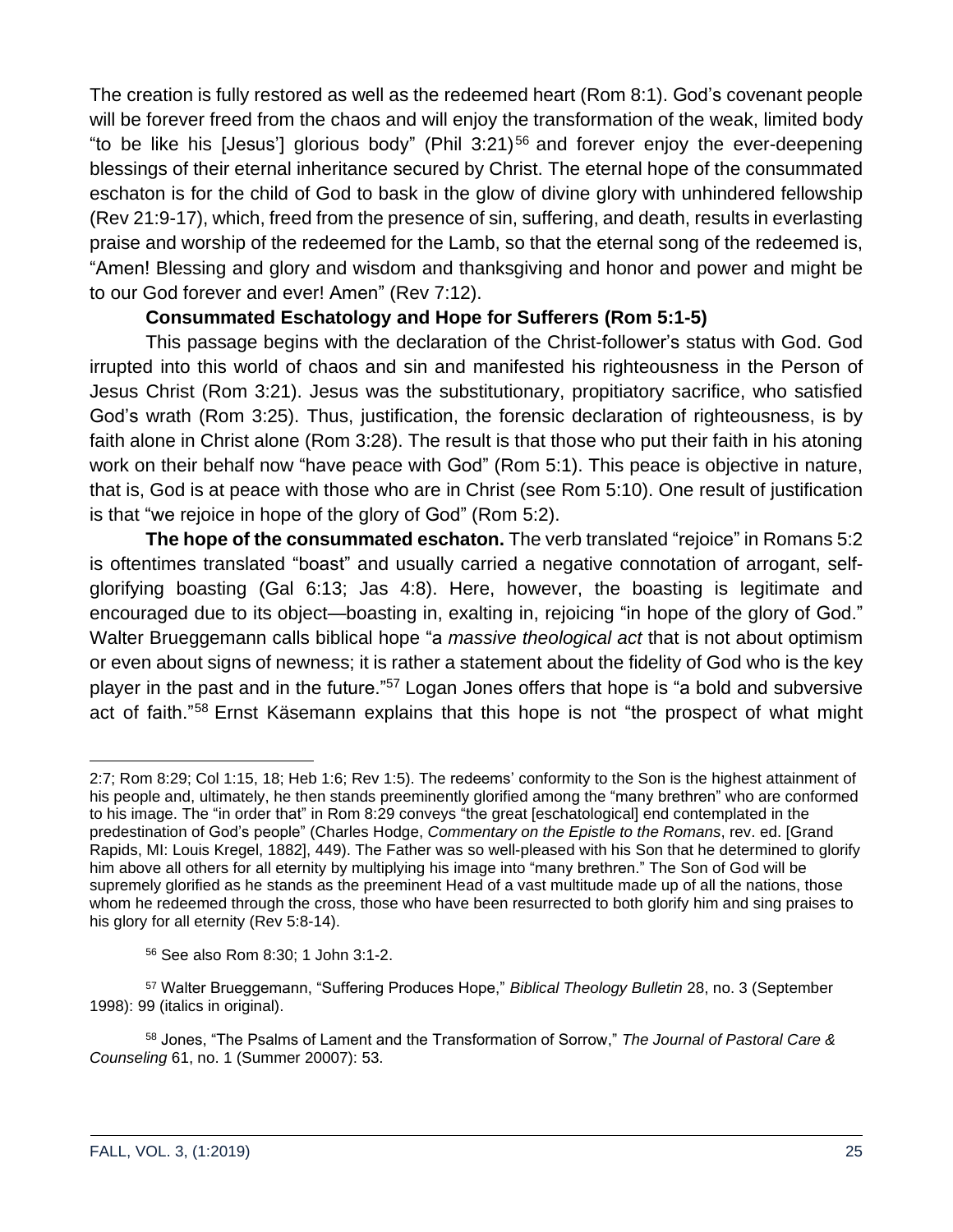happen but the prospect of what is already guaranteed."<sup>59</sup> Similarly, C. E. B. Cranfield denotes that Christ-centered hope is "the confident anticipation of that which we do not yet see."<sup>60</sup> John Oswalt helpfully distinguishes between pagan and biblical hope:

This hope in God is not a son of querulous wishing, but a confident expectation. Unlike the pagan religions where unremitted anxiety was the rule, the Hebrew religion knew a God whose chief characteristic was faithfulness and trustworthiness (Deut 33:28; 1 Sam 12:11; Psa 27:3). This contrast between anxiety and confidence becomes all the more striking when one recalls that the pagan was never left without mechanisms whereby he felt he had some control over his destiny, while the devout Hebrew knew himself to be utterly without personal resources. But better to be utterly dependent on a gracious and dependable God, than left to one's own devices in a sea of fickle gods, vengeful demons, and inscrutable magical forces.<sup>61</sup>

Biblical hope, then, is not wishful thinking but a confident assurance. The justified in Christ confidently boast in, rejoice in, exult in, what God has promised them because of him justifying them— "hope of the glory of God."<sup>62</sup>

The divinely-secured "hope of the glory of God" is the consummate eschatological hope John envisioned in Revelation 21. This divine glory descended on Mount Sinai with the giving of the Sinaitic Covenant (Exod 24:15-18), filled the tabernacle (Exod 40:34-38) and Solomon's temple (1 Kgs 8:10-12) at their respective dedications. Isaiah (Isa 6:1), Ezekiel (Ezek 1), the disciples (Matt 17:1-8), Stephen (Acts 7:54-60), Paul (Acts 9:1-9), and John (Rev 1:9-20) each caught a glimpse of the glorified Christ. On the eve of his crucifixion, Jesus prayed to his Father for his disciples "to see my glory that you have given me" (John 17:24). Jesus' return will bring human history to a close to usher in the consummated eschaton "with power and great glory" and he "will sit on his glorious throne" (Matt 25:31). One day, the consummated New Jerusalem will radiate with the glory of God (Rev 21:11) and will have "no need of sun or moon to shine on it, for the glory of God gives it light, and its lamp is the Lamb" (Rev 21:23). The redeemed will see the Son of God's glory, will bask in it, will live in it with an incompressible joy so that "the glory of his own divine holiness and majestic perfection will radiate in us and through us for all eternity."<sup>63</sup> R. C. H. Lenski adds: "The glory for which we hope is the display of God's

<sup>63</sup> John MacArthur, *Romans 1-8*, The MacArthur New Testament Commentary (Chicago: Moody Press,

<sup>59</sup> Ernst Käsemann, *Commentary on Romans*, ed. and trans. Geoffrey W. Bromiley (Grand Rapids: William B. Eerdmans Publishing Company, 1980), 134.

<sup>60</sup> C. E. B. Cranfield, *Romans 1-8*, vol. 1, The International Critical Commentary (Edinburgh: T&T Clark, 1975), 260.

<sup>61</sup> R. Laird Harris, ed., *Theological Wordbook of the Old Testament* (Chicago, IL: Moody Press, 1981), s.v. "בָּטָח." by John Oswalt.

 $62$  Paul used a similar idea in other passages (Rom 8:23-24; Col 1:27; Titus 1:2; 2:11-13; 3:7). The redeemed are to be known for "boasting in our hope" (Heb 3:6).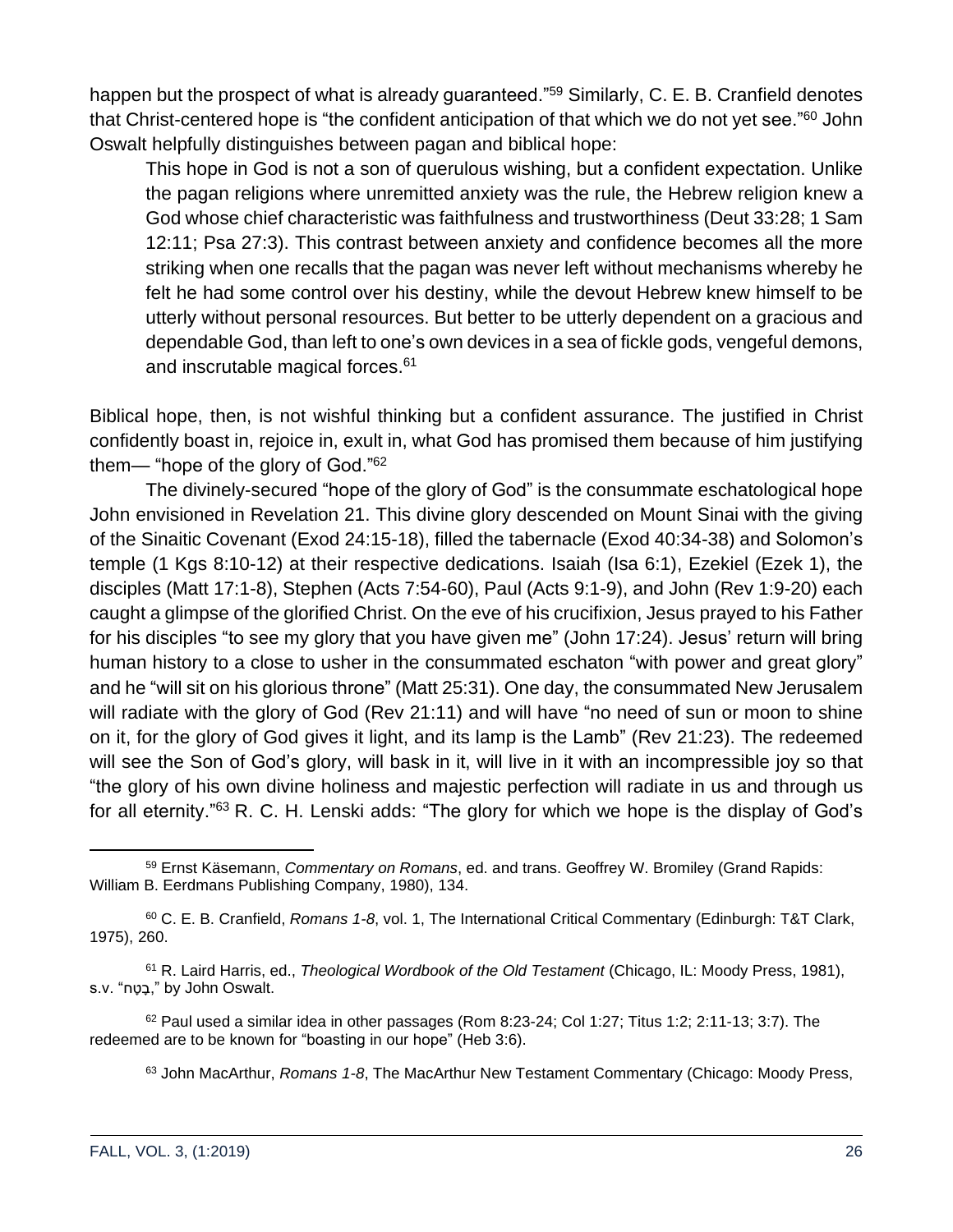blessed attributes when he completes his saving work in us by raising us from the dead, uniting our souls and our bodies, and then ushering both into the kingdom prepared for us."<sup>64</sup> Paul used the hope of this eternal future glory as a motivator for sufferers to have hope in this present chaotic world.

**The hope of consummated eschatology applied to sufferers.** The "more than that" (Rom 5:3) signals a change in focus from the eternal to the temporal.<sup>65</sup> In other words, Paul now shows some practical implications of the divinely-assured consummated eschatology in present circumstances. The hope of one day living within the very glory of God in the consummated eschaton means that in this present age "we rejoice in (*kauchometha en*) our sufferings" (Rom 5:3). The meaning of *kauchometha en* (same construction in Rom 5:2) has been variously interpreted as "boasting in spite of our sufferings," "boasting in the middle of our sufferings," or "boasting on the basis of our sufferings." James Dunn observes, however, that *kauchometha en* is Paul's usual way to identify the object of the boasting.<sup>66</sup> The justified boast in, rejoice in, and exult the confident assurance of one day living in the presence of God's glory for all eternity and, in this life, are to have the same attitude toward their sufferings. The reason for Paul's bold statement is due to the chain of Father-pleasing Kingdom fruits suffering produces in the life of his eschatological sons and daughters.

First, "knowing that suffering produces endurance" (Rom 5:3). "Suffering" is any "tribulation, or distress, or persecution, or famine, or nakedness, or danger, or sword (Rom 8:35).  $67$  The verb "produces" in this context refers to a process that produces results.  $68$ Suffering is designed by God to produce endurance in the lives of his redeemed. Endurance in secular Greek use was,

<sup>65</sup> Martyn Lloyd-Jones comments of the phrase: "What he has been saying is not the end, there is something further, something which in a sense is even stronger" (D. M. Lloyd-Jones, *Romans: An Exposition of Chapter 5* [Edinburgh: The Banner of Truth Trust, 1971], 59).

<sup>66</sup> James D. G Dunn, *Romans*, Word Biblical Commentary, vol. 38A (Nashville: Thomas Nelson, 1988), 250. This construction is also found in verse 2, the object of the justified' s boasting is the hope of future glory (not despite it). This construction is also found in the Pauline corpus in Rom 2:7; 5:2; 1 Cor 1:31; 3:21; 2 Cor 10:15, 17; 12:9; Phil 3:3.

 $67$  "Suffering is in the mind of the sufferer, and may be conveniently defined as getting what you do not want while wanting what you do not get. This definition covers all forms of loss, hurt, pain, rejection, injustice, disappointment, discouragement, frustration, and being the butt of others' hatred, ridicule, cruelty, callousness, anger, and ill-treatment—plus all exposure to foul, sickening, and nightmarish things that make you want to scream, run, or even die (J. I. Packer, *Rediscovering Holiness: Know the Fullness of Life with God* [Ann Arbor, MI: Servant Publications, 1992], 249).

 $68$  The verb is used with the sense of process in Rom 7:8. 13; 15:18; 2 Cor 4:17; 5:5; 7:10, 11; 9:11; Eph 6:13; Phil 2:12; Jas 1:3.

<sup>1991),</sup> 280.

<sup>64</sup> R. C. H. Lenski, *The Interpretation of St. Paul's Epistle to the Romans* (Peabody, MA: Hendrickson Publishers, 1998), 336.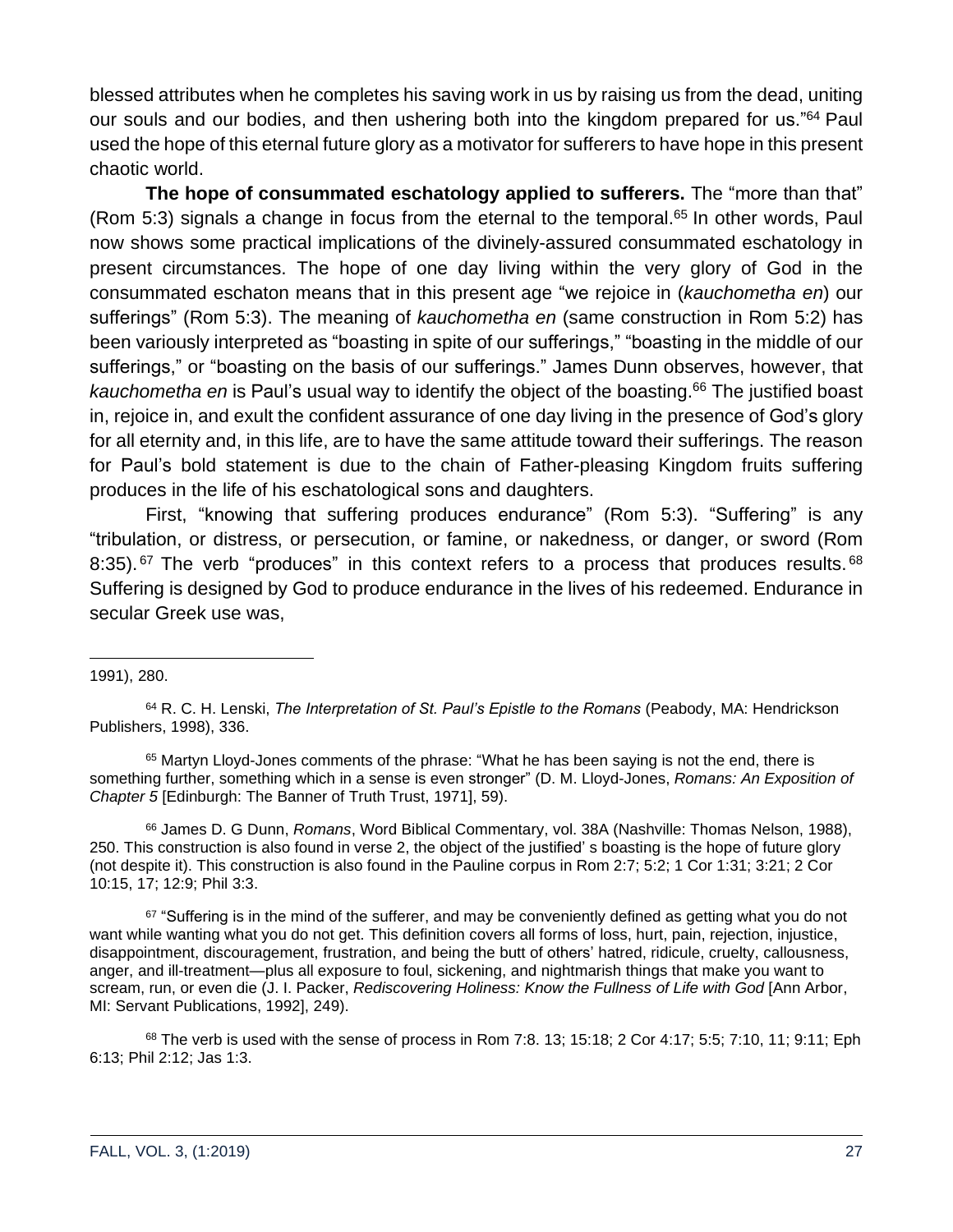a prominent virtue in the sense of courageous endurance. As distinct from patience, it has the active significance of energetic if not necessarily successful resistance, e.g., the bearing of pain by the wounded, the calm acceptance of strokes of destiny, heroism in face of bodily chastisement, or the firm refusal of bribes. . . . [True steadfastness] is not motivated outwardly by public opinion or hope of reward but inwardly by love of honor.<sup>69</sup>

Leon Morris defines "endurance" as "active, manly fortitude;"<sup>70</sup> Douglas Moo as "spiritual fortitude that bears up under, and is, indeed, made even stronger by, suffering; $"71$  R. C. H. Lenski simply as "brave patience."<sup>72</sup> Endurance is not a characteristic conjured up by human will but is a gift granted by God to his eschatological covenant people (Rom 15:5).

Second, "endurance produces character." "Character" (*dokimen*) appears to be a Pauline neologism derived from the root verb *dokimos* ("to test").<sup>73</sup> The noun "indicates the result of being tested, the quality of being approved on the basis of a trial."<sup>74</sup> The soul-shaping nature of suffering forges within the new creatures in Christ a tested, proven character, such as is found in the saints populating Hebrews 11 and countless others throughout the centuries.

Third, "character produces hope" (Rom 5:4). The passage has now wrapped back on itself with inaugurated eschatological hope intertwining with consummated eschatological hope. Hope is instilled in the redeemed through two different streams, each stemming from justification by faith and each reinforcing the other. The prospect of the unimaginable life in the consummated eschaton results in eschatological hope. This eschatological hope gives the Christ-follower the ability to endure suffering with inaugurated eschatological hope, which, in turn, makes the redeemed suffer long for the hope of the consummated eschaton, which gives deeper abilities to endure suffering in the present, and so forth for an ever upward, ever expanding spiral of hope.<sup>75</sup>

<sup>69</sup> *TDNT*, s.v. "μένω," by F. Hauck.

<sup>70</sup> Leon Morris, *The Gospel According to John*, New International Commentary on the New Testament (Grand Rapids, MI: William B. Eerdmans Publishing Company, 1971),116.

<sup>71</sup> Douglas Moo, *Romans 1-8*, The Wyclifffe Exegetical Commentary (Chicago, IL: Moody Press, 1991), 311.

<sup>72</sup> R. C. H. Lenski, *The Interpretation of St. Paul's Epistle to the Romans* (Peabody, MA: Hendrickson Publishers, 1936), 337.

 $73$  The noun does not have any attestations prior to Paul and only Paul used the word in the New Testament (Rom 5:4; 2 Cor 2:9; 8:2; 9:13; 13:3; Phil 2:22). See, for example, Morris, *Romans*, 220.

<sup>74</sup> Ibid., 221.

<sup>75</sup>Morris believes, "Steadfast endurance leads to the quality of testedness, and this in turn to hope, for the Christian who has been tested has proved God's faithfulness and will surely hope all the more confidently" (Morris, *Romans*, 221). Theodore Pulcini said it well: "In short, tribulations are a crucible in which Christians gain a sort of existential-spiritual stamina that shows them to be approved and reinforces that hope of a glorious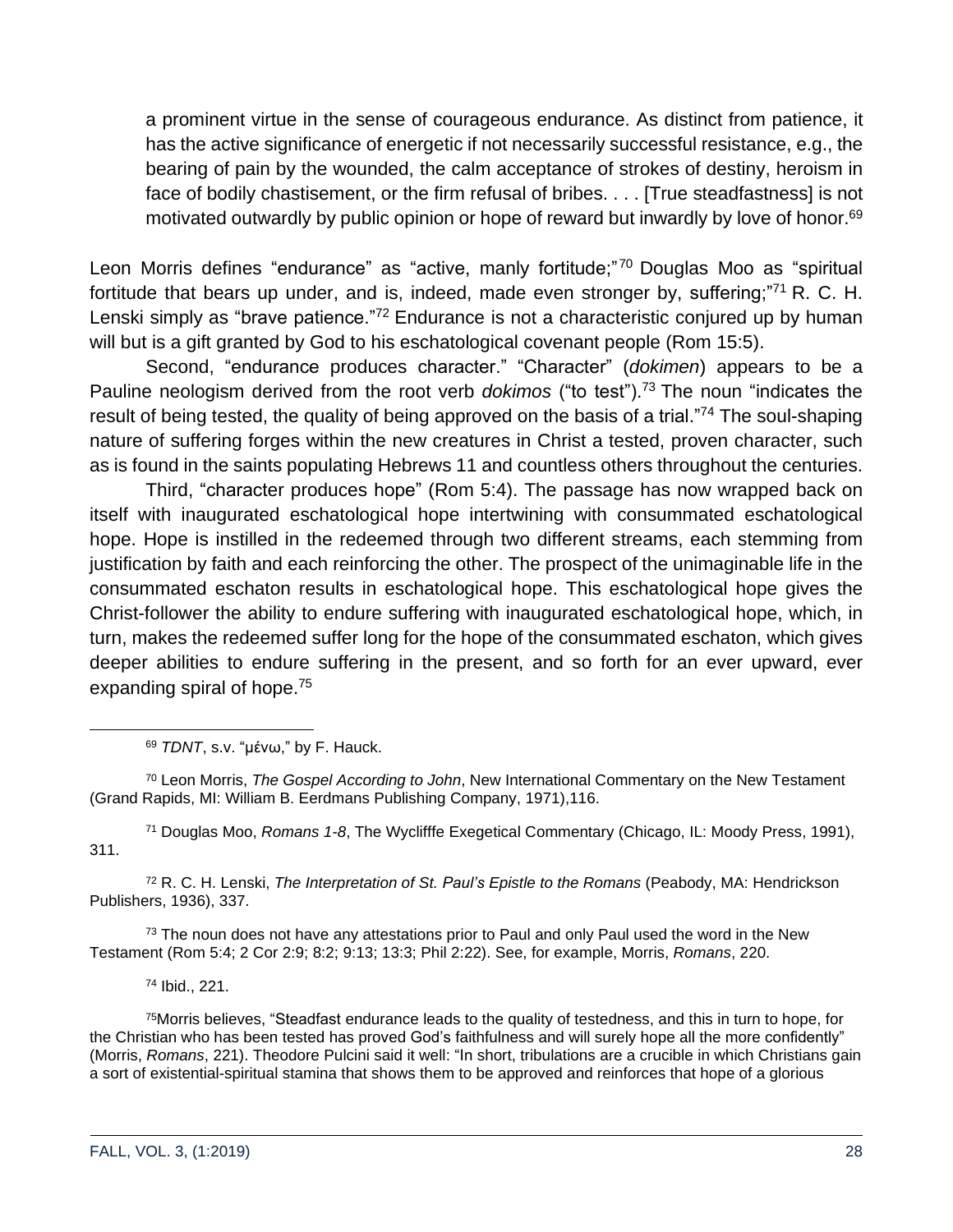Paul declares that "hope does not put us to shame, (Rom 5:5), or "does not disappoint" (NASB and NIV), which means this hope "does not rest on something that does not exist, but on God's future plans."<sup>76</sup> God's future plans for his redeemed is the sea-less, consummated eschaton devoid of crying and pain and suffering and death. The hope of this glorious future will not disappoint "because God has poured out his love into our hearts by the Holy Spirit, whom he has given us" (Rom 5:5). God's love is identified as the cross of Christ, the propitiatory sacrifice who secured justification-hope for the redeemed (Rom 5:8). The cross, then, is the Spirit's means of instilling hope, not only for sufferers in this age of inaugurated eschatology, but also the "hope of the glory of God," which will be fully realized in all its glory with the consummated eschaton.

#### **Implications for Biblical Soul Care**

Hopelessness, perhaps, is the most powerful temptation sufferers must battle, especially if the suffering is long term without any guarantees of relief. Jay Adams counsels counselors:

It is [the counselor's] task always to sound the note of biblical optimism that is warranted by the promises of God. A counselor must be, above much else, a man of hope. He himself must believe what he says about hope, or he will communicate the opposite. He must be fully persuaded of the faithfulness of God in fulfilling His promises.<sup>77</sup>

Biblical counselors can help forge hope by helping suffering counselees understand the difference nuances of biblical hope. Hope is the confident assurance of that which is not yet known (Rom 8:24-25; Heb 11:1). Hope is born out of trust in God (Ps 71:5) and his promises (Ps 119:16, Titus 1:2; Heb 10:23). The one who has hope in God will be helped (Ps 43:5) and will not be shamed or disappointed (Rom 5:5). Trustful hope in God results in divine protection and help, both temporally and for the future eschaton (Jer 29:11). New Covenant inaugurated eschatological hope is grounded in what God has done for his child in Christ (Rom 5:2) and is strengthened through the ministry of the indwelling Spirit (Rom 15:13). Gospel-driven hope will be culminated in the future, consummated eschaton (Col 1:5) as the suffering child of God hopes in the final resurrection (Acts 23:6) where the body will be redeemed to Christlikeness (Rom 8:23-25; Phil 3:20-21; 1 John 3:2-3), and suffering will end (Rev 21:4). Counselees need to understand that their hope is in Christ (Eph 1:18), affectionally draw near to God because of

destiny that will crown their relationship with God (Theodore Pulcini, "In Right Relationship with God: Present Experience and Future Fulfillment: An Exegesis of Romans 5:1-11," *St Vladimir's Theological Quarterly* 36, nos. 1–2 [1992]: 70).

<sup>76</sup>*NIDNTT*, s.v. "Shame," by H. G. Link.

<sup>77</sup>Jay E. Adams, *The Christian Counselor's Manual* (Grand Rapids: Zondervan, 1973), 39–40.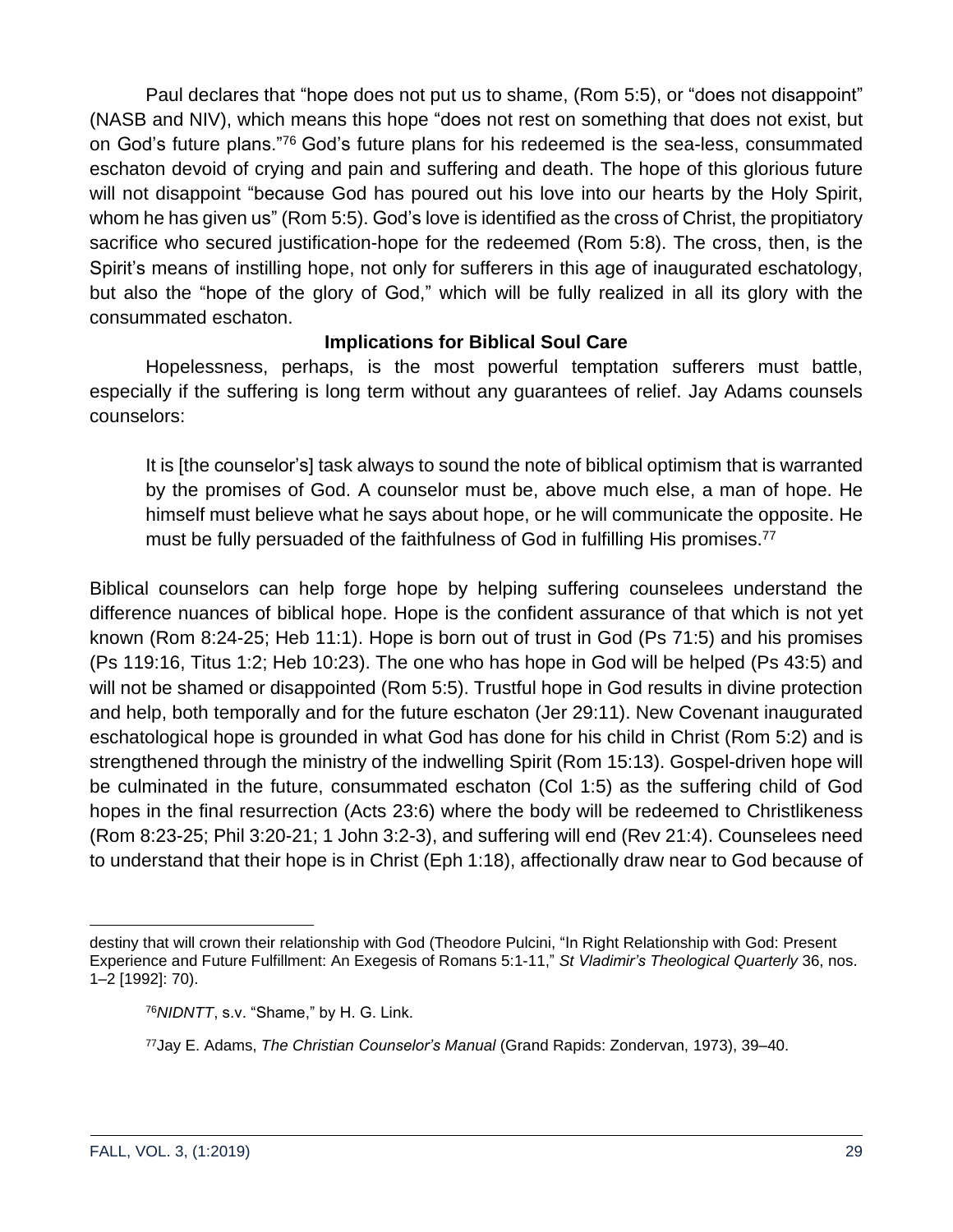their hope in Christ (Heb 7:19) and resolve to hold fast to their hope in Christ regardless of circumstances (Heb 10:23).

God says that the eternal hope of the consummated eschaton is meant to give temporal hope and perspective to redeemed sufferers. For example, counselees who have suffered betrayal by friends, employers, church, or family members find hope as they put their hope in their eternal friendship of the betrayed Christ (Luke 12:4; John 15:13-15), whom they will see in all his glorious splendor (John 17:24; 1 John 3:1-2). Disciples who have suffered financial setbacks, material want, physical deprivations find hope as they contemplate the inestimable eternal wealth being stored up for them by the generous hand of the Father. Counselors stimulate hope with counselees suffering physical ailments when they remind them of the day when God himself will make pain cease (Rev 21:4). Suffering is designed by God to turn his people's heart-affections to the enduring substances of his eternal Kingdom, which, ultimately, glorifies him and brings hope.

The Puritans modeled for contemporary Christ-followers the practical benefits of mediating on the consummated eschaton.<sup>78</sup> Their most important and common subject of meditation was on heaven, particularly the consummated eschaton when Christ rules and his people live in his glory. Suffering counselees would do well to meditate on heaven because Christ currently dwells there, heavenly mindedness helps interpret the world and life's circumstances from the eternal perspective, and the consummated eschaton is the child of God's eternal home.

Eschatological hope forged in the furnace of suffering is a spiritually maturing act that signals to the chaotic sea that the child of God sees beyond its current reign to its ultimate demise and to the glorious reign of the Lord Jesus Christ. This hope of the bountiful and glorious future the child of God will experience with the Savior in the consummated eschaton translates into hope during times of suffering in this life.

#### **Conclusion**

The thesis of this article is that biblical counselors ought to embrace eschatology as a practical doctrine in their counsel of others. The two passages explored gives credibility to the underlying assumption that eschatology is a practical doctrine that informs biblical soul care and motivates for Christ honoring living. The heavy and somber implications of inaugurated eschatology toward those who claim Christ yet persist in sin was seen in 1 Corinthians 5:1-13, as well as the hope this theological truth gives to those battling temptations. The temporal hope to sufferers which flows from the hope of the still future consummated eschaton was seen in Romans 5:1-5. These eschatological ideas may be applied by biblical counselors regardless of their personal convictions concerning eschatology.

<sup>78</sup> The ideas in this paragraph are gleaned from Joel Beeke, *Puritan Reformed Spirituality* (Grand Rapids, MI: Reformation Heritage Books, 2004), 90. The entire chapter, entitled "The Puritan Practice of Meditation," is available from several Internet sites and is highly recommended.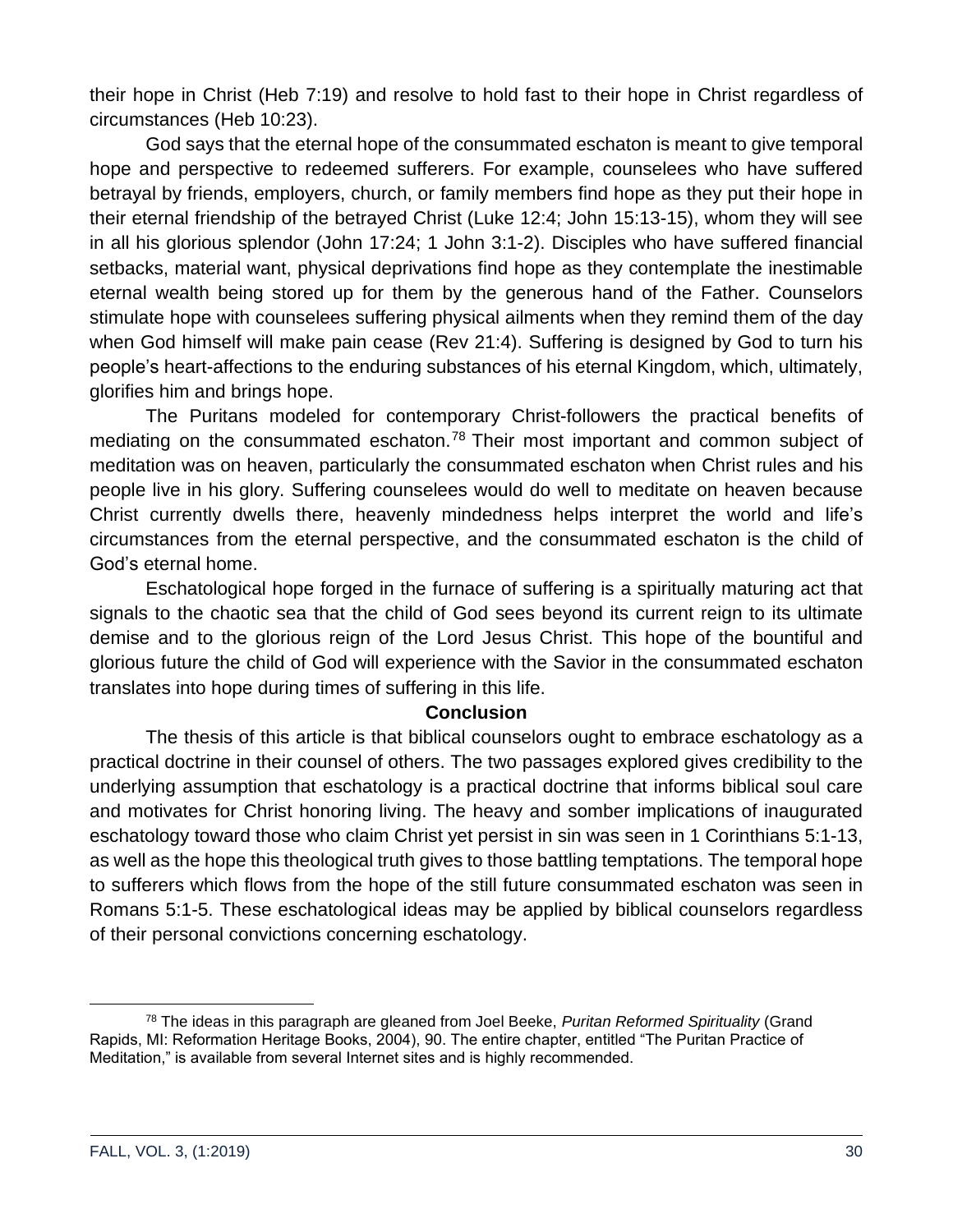The implications of the soul-care advantages which arise from eschatology are far broader and deeper than the two passages examined. Richard Gaffin insists that, "for Paul, eschatology is not only the goal of soteriology but also encompasses it, constituting its very substance from the outset."<sup>79</sup> G. K. Beale concurs with Gaffin's insight and expands on it:

Therefore, the apostles understood eschatology not merely as futurology but as a mindset for understanding the present within the climaxing context of redemptive history. That is, the apostles understood that they were already living in the end times, and that they were to understand their present salvation in Christ to be already and end-time reality. *Every aspect of their salvation was to be conceived of as eschatological in nature.* To put this another way, the major doctrines of the Christian faith are charged with eschatological electricity. Just as when you put on green sunglasses, everything you see is green, so Christ through the Spirit has placed eschatological sunglasses on his disciples so that everything they looked at in the Christian faith had an end-times tint.<sup>80</sup>

If these men are correct in their assessment, then eschatology should be at the very heart of biblical counseling.<sup>81</sup>

The idea that eschatology is central to biblical soul care is evidenced by the eschatological context of cherished passages used by biblical counselors. For example:

The common "put off/put on principle" for the "new self" derived from Ephesians 4 and Colossians 3 is predicated by the new covenant, which is God's covenant with his eschatological people of this present age.<sup>82</sup>

The redeemed in Christ are commanded to "not grieve the Holy Spirit of God, by whom you were sealed for the day of redemption" (Eph 4:30)—a command grounded in consummated eschatology.

Hebrews 4:12 is a mainstay verse used by biblical counselors to address the power of the Word of God in counseling. The larger context of the passage is a long discussion

82See Jay Adams, *The Christian Counselor's Manual: The Practice of Nouthetic Counseling* (Grand Rapids, MI: Zondervan, 1973), 171-216 for an explanation of the "put on/put off principle."

<sup>79</sup> Gaffin, *The Centrality of the Resurrection,* 59.

<sup>80</sup> Beale, *A New Testament Biblical Theology*, 18 (italics in the original).

<sup>&</sup>lt;sup>81</sup> Beale's advice to pastors is apropos for biblical counselors: "This already-not yet end-time framework for knowing who we are and what God consequently expects from us cannot be communicated effectively in just a few sermons or Sunday school lessons; it must be woven into the warp and woof of a pastor's teaching and expository preaching over the years. Only then can such a notion be absorbed effectively by God's grace" (Ibid, 962).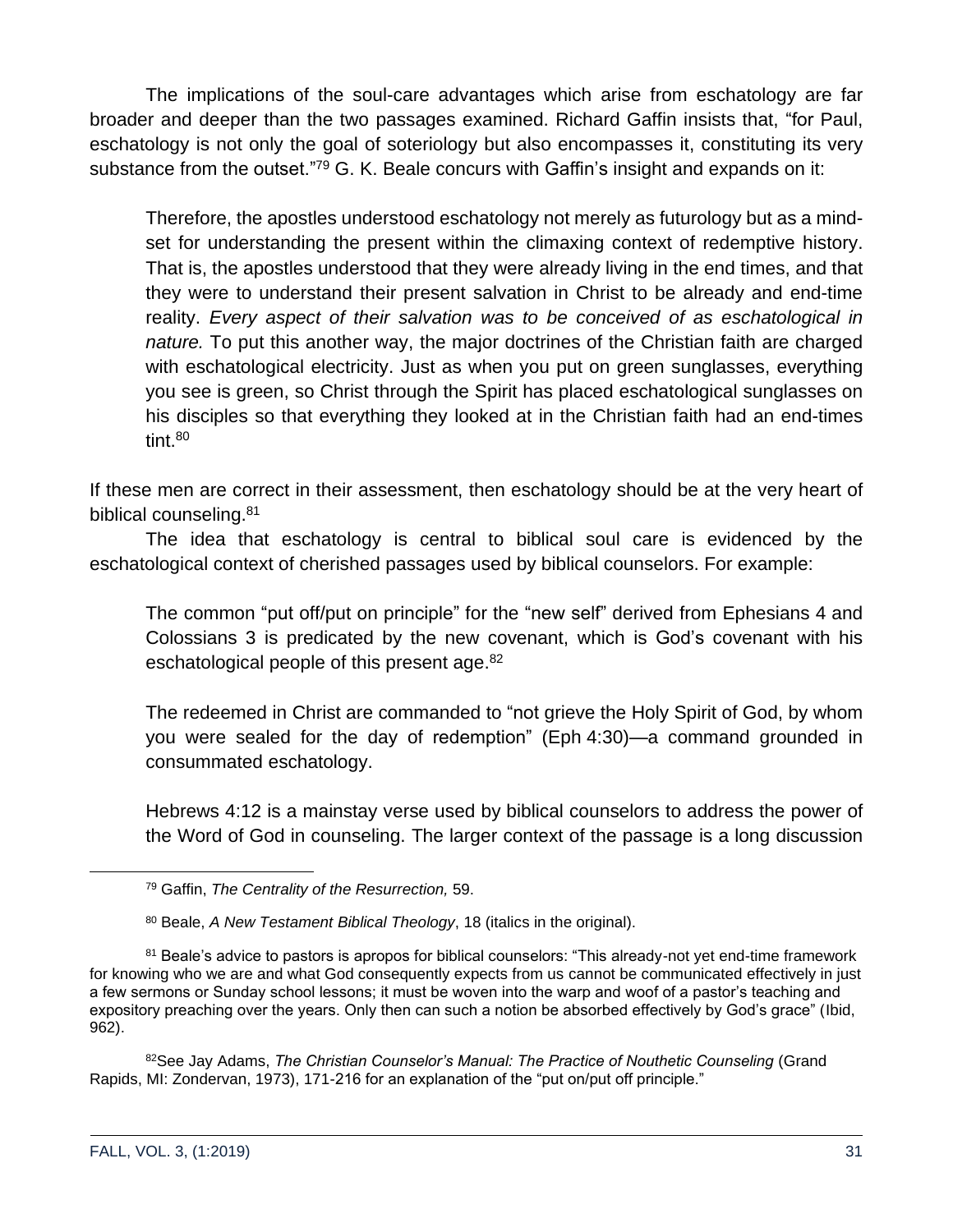about God's eternal rest. Hebrews 4:12 is a reason the author gives for striving to enter into this eschatological rest.

Practical applications of the consummated eschaton are unpacked throughout the New Testament. For example, Philippians 3:17-21 exhorts us to stand firm in light of the glorious body we will one day receive. Similarly, 1 John 3:1-3 gives encouragement to live pure lives because we will one day see Christ in his glory.

Galatians 5:16-26 is a powerful passage that addresses the ongoing and fierce internal war between the sinful flesh and the Spirit (Gal 5:16-26), but is within the general context that "we ourselves eagerly wait for the hope of righteousness" (Gal 5:5)

Romans 8:28-29 is the conclusion of eschatological truths: the redeemed are "heirs of God and fellow heirs with Christ" with the prospect of being "glorified with him" (Rom 8:17, 18). The creation and we ourselves long to see the revealing of Christ's followers in glory (Rom 8:19, 23). and "we ourselves . . .wait eagerly for adoption as sons, the redemption of our bodies" (Rom 8:23).

Paul exclaims the inspiration of Scripture and its ability to teach, reprove, correct, and train in righteousness (2 Tim 3:16-17) within an eschatological context (2 Tim 3:1).

These passages are but the proverbial "tip of the iceberg" for the eschatological context of passages routinely used by biblical counselors in their ministry to others. Since God inspired the New Testament authors to couch practical theology within the context of eschatology, biblical counselors would be wise to follow their lead.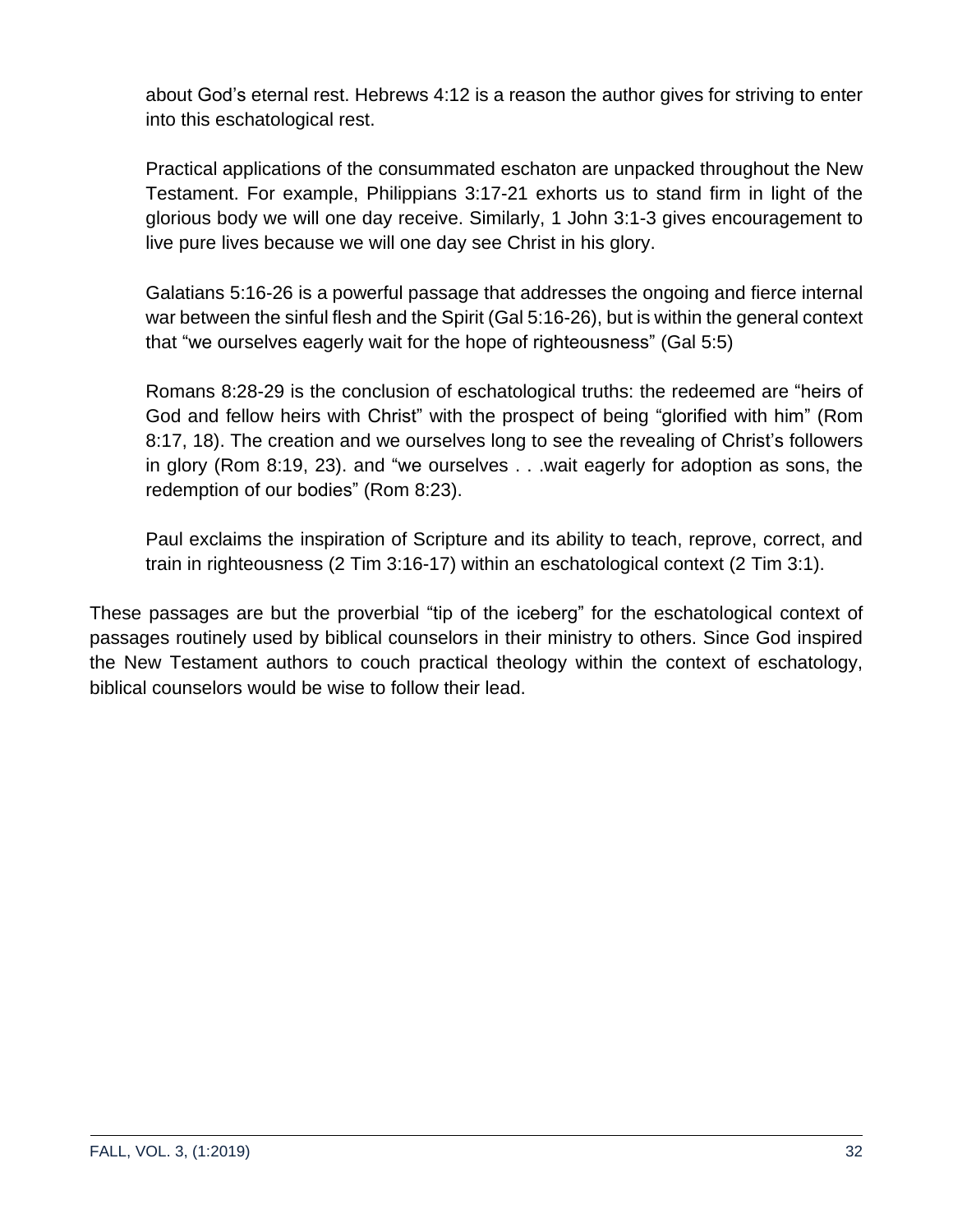## <span id="page-32-0"></span>**BIBLICAL SOUL CARE DURING THE JAPANESE AMERICAN**

#### **INTERNMENT OF WORLD WAR II**

#### **Tom Sugimura<sup>1</sup>**

<span id="page-32-1"></span>On December 7, 1941, Japan bombed Pearl Harbor as a preemptive strike against America, "the sleeping giant." Many Japanese American<sup>2</sup> Christians were attending church that Sunday morning when they heard the tragic news. Within hours, the FBI rounded up over 1,200 "persons of suspicion": businessmen, Buddhist priests, Japanese-language teachers, and other community leaders. The Nikkei encountered frozen bank accounts, confiscation of "contraband" material such as shortwave radios, cameras, and hunting rifles. A curfew forbade them from traveling more than five miles beyond their homes or staying out past eight p.m. "[Churches] adapted schedules to accommodate evening curfews. . . . As tensions rose, Japanese pastors broadcasted restrictions and information about the pending eviction in weekly worship bulletins."<sup>3</sup>

Ten weeks later, President Roosevelt authorized Executive Order 9066—the forced relocation and incarceration of nearly 120,000 Japanese Americans from the Pacific Coast. They were stripped of their freedoms and treated like enemy prisoners of war. Many lost their homes, businesses, and savings. Years later, a congressional commission would conclude, "Executive Order 9066 was not justified by military necessity, and the decisions which followed from it . . . were not driven by analysis of military conditions. The broad historical causes which shaped these decisions were race prejudice, war hysteria, and a failure of political leadership."<sup>4</sup>

The pre-war climate already prevented Japanese immigrants from becoming citizens or owning land. Rampant racism was even propagated by some professing Christians as biblical truth: "Did God make the Jap as he did the snake, did you hear the hiss before the words left his mouth? Were his eyes made slanting and the hiss put between his lips to warn

<sup>1</sup> Tom Sugimura is an Adjunct Professor at The Master's University, instructor with Overseas Instruction in Counseling, and a Senior Pastor in Los Angeles. He may be reached at tsugimura@masters.edu.

<sup>2</sup> *Issei* refers to the first-generation immigrants from Japan, *nisei* refers to their second-generation children born in American, and *nikkei* refers to all Japanese Americans inclusively. Approximately 20-25 percent of Japanese Americans professed to be Christians at the beginning of World War II.

<sup>3</sup> Anne M. Blankenship, *Christianity, Social Justice, and the Japanese American Incarceration during WWII* (Chapel Hill, NC: University of North Carolina Press, 2016), 34.

<sup>4</sup> Commission on Wartime Relocation and Internment of Citizens, *Personal Justice Denied* (Washington, D.C.: U.S. Government Printing Office, 1982), 18.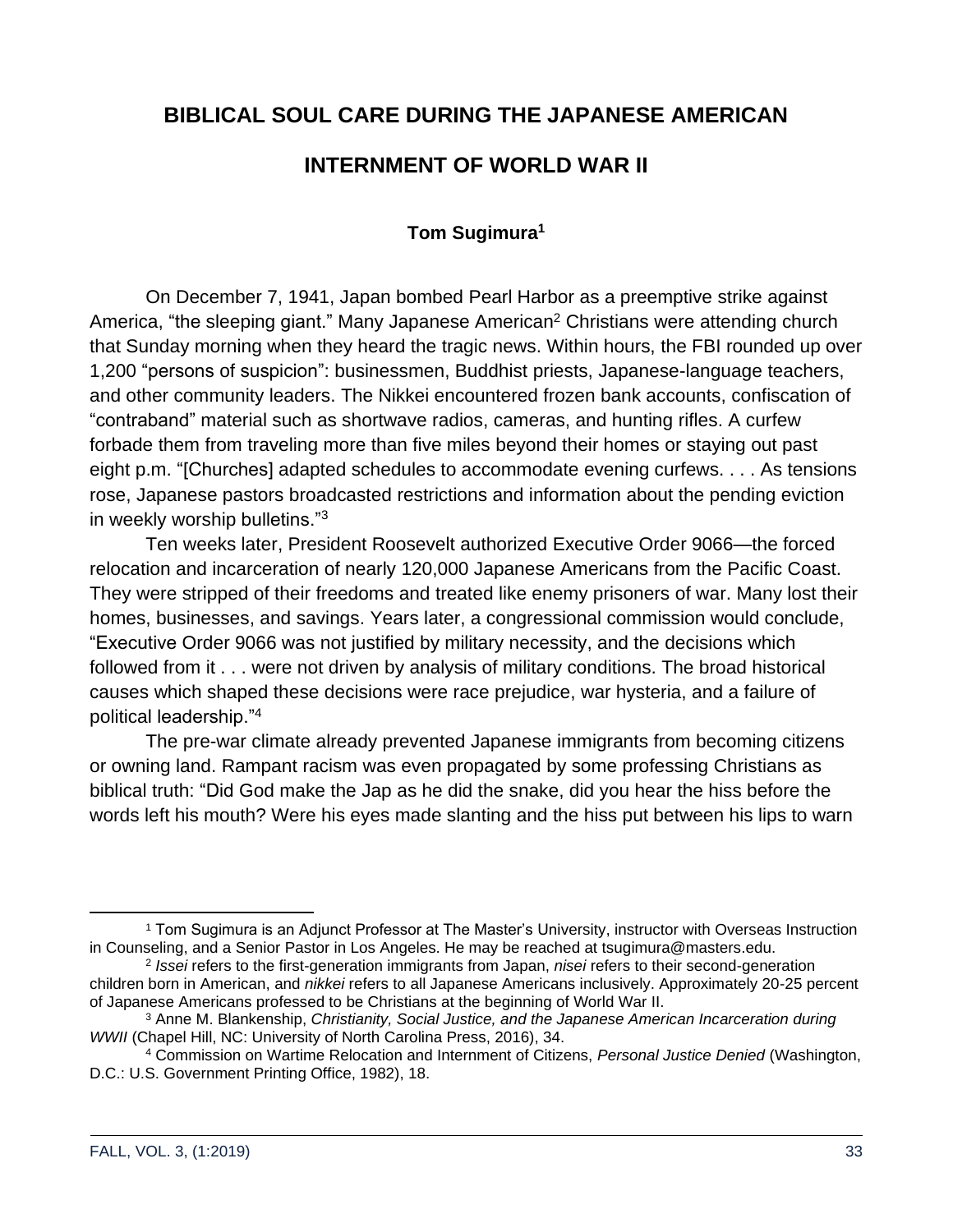us to be on our guard?"<sup>5</sup> In 1905, the San Francisco *Chronicle* ran a series of articles such as, "CRIME AND POVERTY GO HAND IN HAND WITH ASIATIC LABOR"; "JAPANESE A MENACE TO AMERICAN WOMEN"; "THE YELLOW PERIL—HOW JAPANESE CROWD OUT THE WHITE RACE."<sup>6</sup> The Methodist Episcopal Church decried such rhetoric, but the *Chronicle* remarked that "while it respected the motives of the protesting pastors it felt that their judgment was biased by their missionary zeal."<sup>7</sup> As the war loomed, anti-Japanese sentiments were like a powder keg ready to explode. Then after Pearl Harbor, Congressman John Rankin (D-Mississippi), spewed his opinion:

Once a Jap always a Jap. You cannot change him. . . . [I am] for catching every Japanese in America, Alaska, and Hawaii now and putting them in concentration camps and shipping them back to Asia as soon as possible. . . . This is a race war. . . . The white man's civilization has come into conflict with Japanese barbarism. . . . One of them must be destroyed. . . . Damn them! Let's get rid of them now!"<sup>8</sup>

Prior to the war, however, the Lord had been building his church in the Japanese American community. Since the late 1800s, many had been converted through the zealous efforts of churches and missionaries: "Christian missions provided families with child care, employment services, financial aid, and English lessons. . . . They functioned as support systems for Japanese immigrants, particularly women, who had lost the tight-knit social groups of their hometowns and extended families."<sup>9</sup> The churches would teach how to properly use fork and knife and where to go for medical care. Many Issei parents sent their children to the Christian church as a safe place to learn good morals and American culture. Then by God's providence, many lives were changed by the gospel of Christ. The Nisei church matured through leadership training and ministry experience as the Lord prepared them for the traumatic uprooting to come.

At the outset of World War II, approximately one hundred Japanese American congregations had been established and each body of believers banded together for strength. For example,

Seattle Japanese churches pooled resources for the selling and storing of personal property and businesses, launched charity relief for families whose husbands and fathers were held for months by the FBI for suspected espionage, and provided spiritual guidance in the midst of injustice and tragedy. One Japanese American grocer even put his entire stock of food at

<sup>5</sup> Geoffrey S. Smith, "Racial Nativism," in *Japanese Americans: From Relocation to Redress*, ed. by Roger Daniels, Sandra C. Taylor, and Harry H. L. Kitano (Seattle, WA: University of Washington Press, 1991), 81.

<sup>6</sup> Roger Daniels, *The Politics of Prejudice: The Anti-Japanese Movement in California and the Struggle for Japanese Exclusion* (Berkeley, CA: University of California Press, 1962), 25.

<sup>7</sup> Ibid., 26.

<sup>8</sup> John Rankin, *Congressional Record* (15 December 1941).

<sup>9</sup> Blankenship, *Social Justice,* 6-7.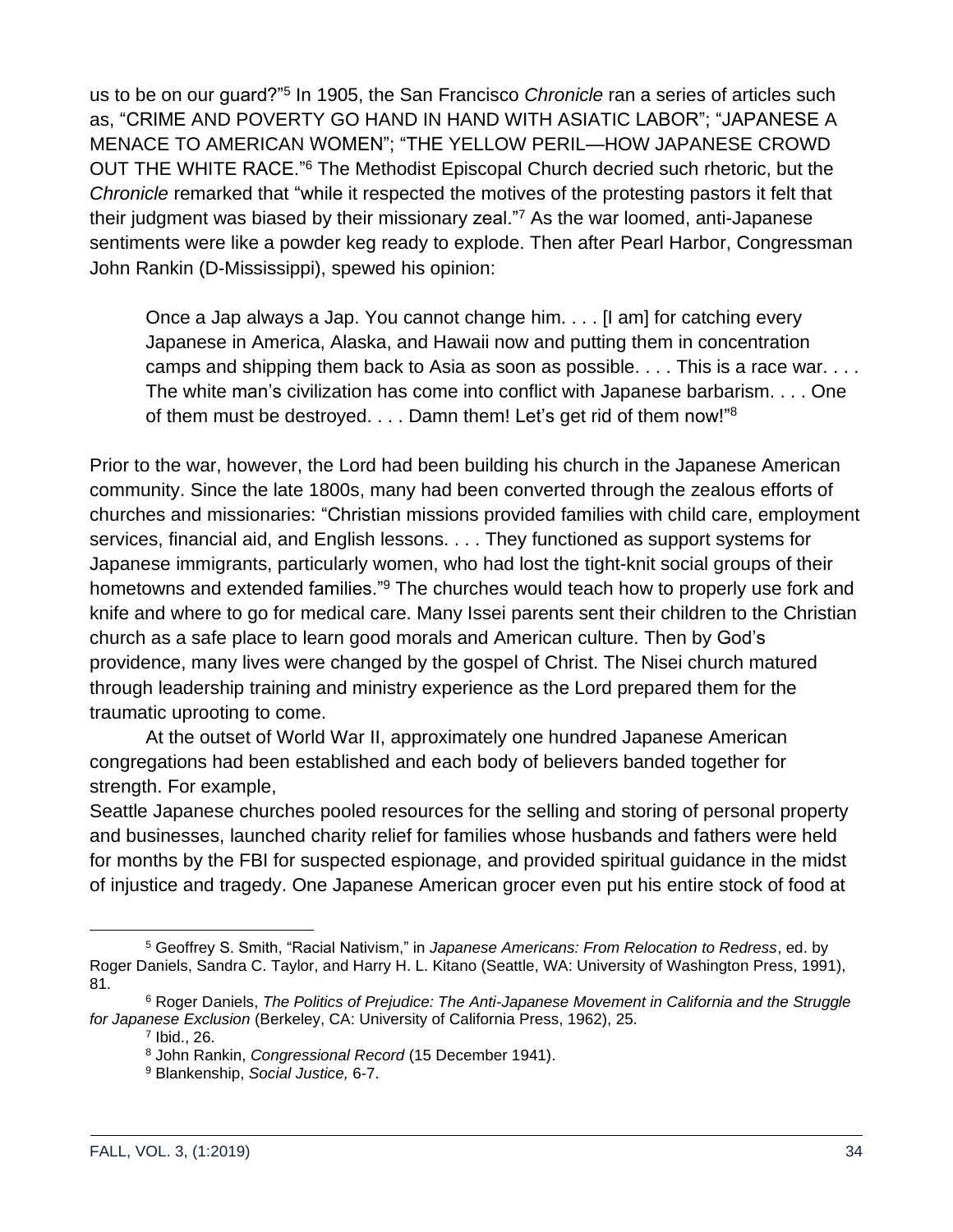the disposal of his pastor. Later in wartime sermons, letters, bible studies, and personal devotions, Japanese American Christians identified with Biblical models like Job and Esther, and found inspiration in the stories of the Exodus and Exile. Yet they also used their Christian faith to reimagine their place in the world, and to construct a spirit of optimism and opportunity in the midst of a seemingly hopeless situation. Through Christianity they were able to supersede national, regional, and denominational boundaries, and pledge allegiance to a higher law and a more powerful lawgiver at a time when their own country was betraying them.<sup>10</sup>

Yasushi Wada testified to God's faithfulness when his father was arrested by the FBI. He knew the promise of Lamentations 3:22-23 to be true by experience. I praise God for His faithful guidance every step of the way. . . . My brother, sister, and I—

saw our father standing on the other side of a tall wire fence. We were allowed only three minutes to talk to him. My father assured us that God would watch over all of us and that we should continue to trust in Him. His display of faith and trust in Jesus Christ enabled us to do the same and carried us through the three years of separation until we were again reunited in 1944.<sup>11</sup>

In the spring of 1942, any who were at least one-sixteenth Japanese descent were informed by notices posted on telephone poles: "ALL PERSONS OF JAPANESE ANCESTRY, BOTH ALIEN AND NONALIEN, WILL BE EVACUATED FROM THE ABOVE DESIGNATED AREA BY 12:00 O'CLOCK NOON. . . . " Forced to abandon their worldly possessions, they were only allowed as much luggage as they could carry. Evacuees would reside in makeshift assembly centers until transferred to one of ten relocation centers around the country. According to Wakako Yamauchi, "Camp was the place they sent us all . . . whether one was rich or poor, alien or citizen, loyal or disloyal, we had the face of the enemy."<sup>12</sup> The Nikkei dealt with grief over their many losses and the shame of being considered disloyal.

The church practiced three primary forms of biblical soul care during the internment. First, they exhorted one another through the public preaching and the personal ministry of God's Word (Romans 15:14). Second, Christian fellowship strengthened them to respond like Christ in the assembly and relocation centers (Hebrews 10:24-25). Third, they were comforted by the love of non-Japanese Christians (John 13:34-35). Soul care has historically involved such "helping acts, done by representative Christian persons, directed toward the healing, sustaining, guiding, and reconciling of troubled persons whose troubles arise in the context of ultimate meanings and concerns."<sup>13</sup> The Japanese American internment was a

<sup>&</sup>lt;sup>10</sup> Madeline Duntley, "Seattle, the Internment, and the Church: Inside & Outside Minidoka 1942-1948," *American Society of Church History* 161 (January 1997), 3.

<sup>11</sup> Victor N. Okada, ed., *Triumphs of Faith: Stories of Japanese American Christians During World War II* (Los Angeles: Japanese American Internment Project, 1998), 153.

<sup>12</sup> Wakako Yamauchi, *Songs My Mother Taught Me: Stories, Plays, and Memoir* (New York: The Feminist Press at The City University of New York, 1994), 243.

<sup>13</sup> William Clebsch and Charles Jaekle, *Pastoral Care in Historical Perspective* (New York: Harper & Row, 1964), 4.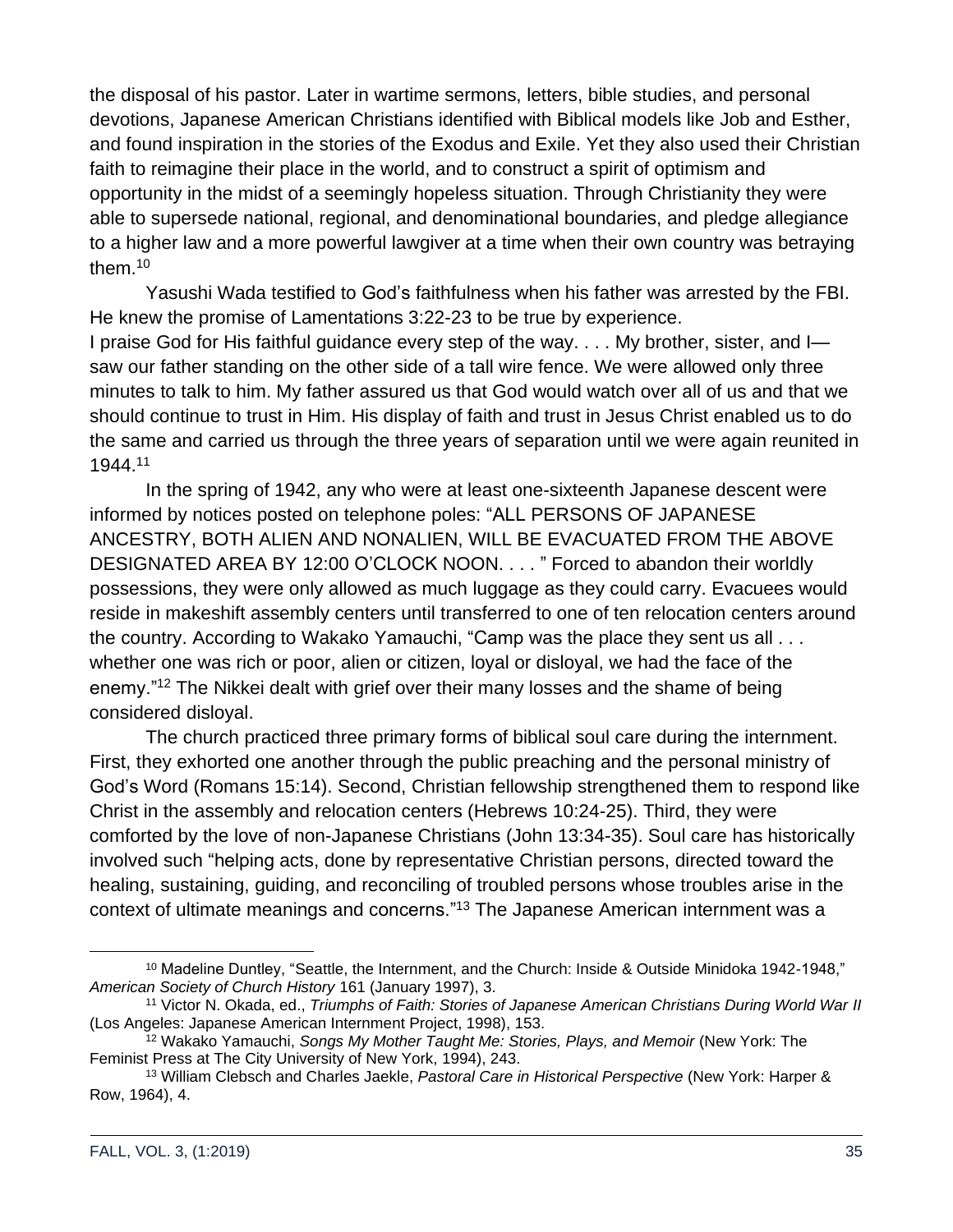crisis in history, but an opportunity for the church to do good works for the glory of God (Matthew 5:14-16). The church today must learn from God's past faithfulness how to care for souls in present times of trouble.

#### **Soul Care Through Preaching**

Leading up to evacuation, the most foundational form of biblical soul care came through the preaching of God's Word. Like Christ exhorting his disciples in the upper room (John 14-17), what might a Christian minister say to his congregation to prepare them for unjust suffering? What hope could he offer in the face of an uncertain future? Sermons and testimonies preserved from this time depict biblical soul care during the internment.<sup>14</sup> Reflecting on these timeless truths from Scripture can prepare present-day Christians to face their own uncertain future (Romans 15:4).

#### **Facing Evacuation**

Lester Suzuki (1909-1999) was the Nisei pastor of the Los Angeles Japanese Methodist Church. Although he could have avoided internment, he chose like Christ to suffer with his people (Philippians 2:6-7). As he boarded the bus he resolved, "Seda [my wife] and I aren't going to be bitter. This is our test. Maybe we can be reconcilers."<sup>15</sup> His strength lay in the power of the cross as he lived out Romans 12:17-18, "Repay no one evil for evil, but give thought to do what is honorable in the sight of all. If possible, so far as it depends on you, live peaceably with all.'" He trusted the Lord to work all things together for good just as in Christ's crucifixion. As Suzuki's family made their new home in a horse stable at the Santa Anita racetrack, he was appointed chairman of Christian youth activities and would prove to be a loving shepherd. He acknowledged his people's suffering and confusion, but also clung to the sovereign majesty of his God. Instead of growing bitter, he prayed for wisdom to raise up youth of godly character who would change the world for good. Suzuki's faith strengthened many in the camp.

On the Sunday before their forced removal, Suzuki preached to his church: "Brethren, we are facing the eve of evacuation. We must evacuate our homes and churches and be taken to strange places, and we will not know what will happen to us. This is our last Sunday on which we can worship in our own sanctuary."<sup>16</sup> Like Abraham being told to leave his homeland, many elderly saints were being forced to abandon all they had worked to establish. They mourned the emotional loss of leaving behind a chapel they had built with their own hands and financed with hard-earned wages. Many had attended Sunday school in that building since childhood and were now being forced to vacate without the certainty of return.

Suzuki did not hide the suffering his people would encounter. Instead, he sought to bolster their confidence by relating their struggle to that of the early church. As Peter had

<sup>14</sup> Allan A. Hunter and Gurney Binford, eds., *The Sunday Before: Sermons by Pacific Coast Pastors of the Japanese Race on the Sunday before Evacuation to Assembly Centers in the Late Spring of 1942* (Los Angeles: Unpublished manuscript, 1945). Ministers continued to preach God's Word in the camps both in sermons and in printed newsletters.

<sup>15</sup> Ibid., 11.

<sup>16</sup> Ibid., 14.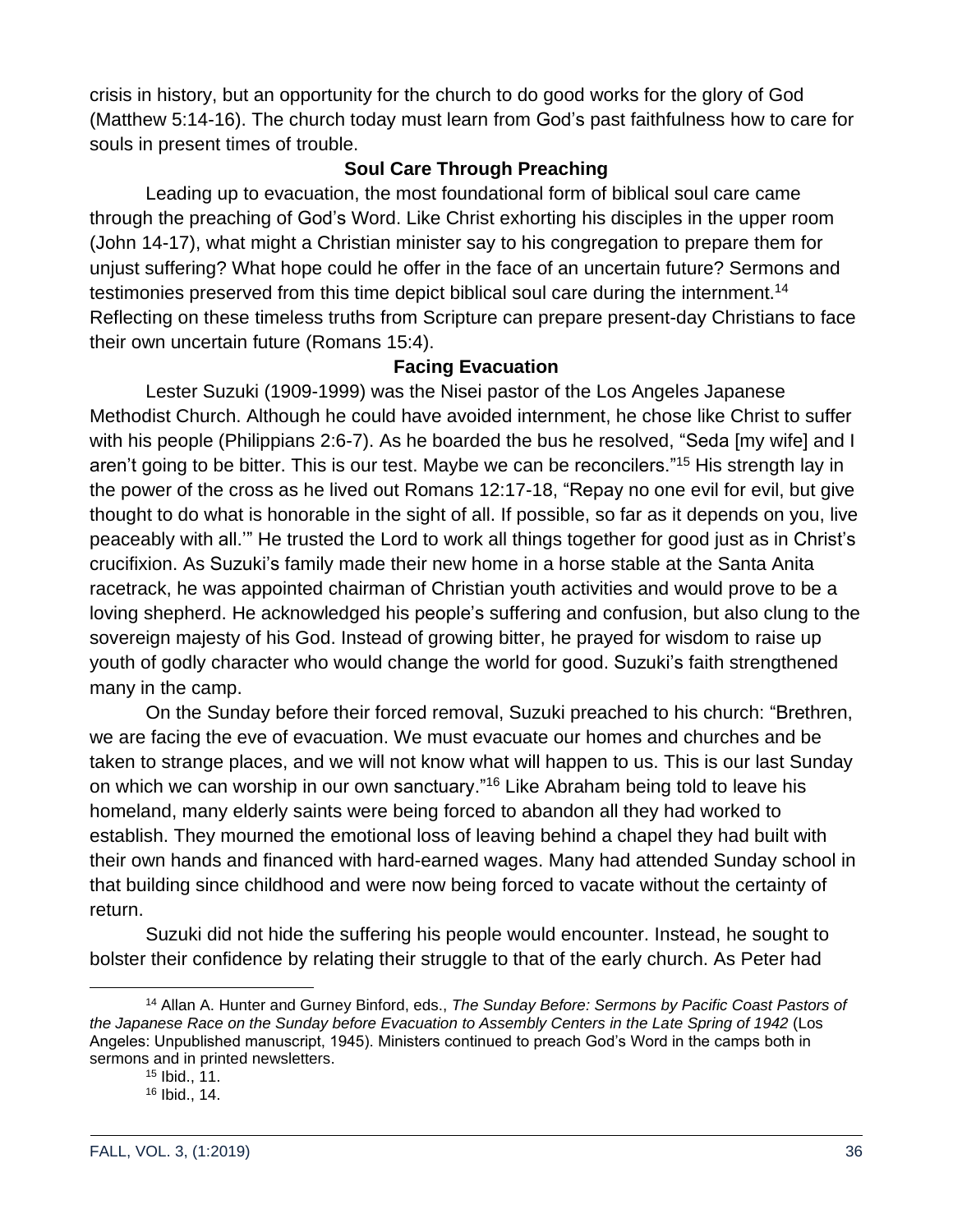written to persecuted believers dispersed from their homes and facing an uncertain future (1 Peter 1:1), they too were subject to harsh masters with little say about what would happen (2:18). Thus Suzuki reminded his church: "It is better to suffer for doing good, if that should be God's will, than for doing evil. For Christ also suffered once for sins, the righteous for the unrighteous, that he might bring us to God, being put to death in the flesh but made alive in the spirit" (3:17-18). Christians who suffered unjustly like Jesus would also one day be rewarded in heaven (v. 22). Therefore, the church must not respond to the wrongs committed against them with angry retaliation, but with humility like the Son of God (2:21-24). They were to trust the God who judges justly and rejoice at being counted worthy of sharing in Christ's suffering (4:12-16). In this way, Suzuki prepared his church for isolation and an uncertain future in the camps: "We will not have all the splendid facilities that we have here and we will not have the constant care of a stabilized church. . . . We must look for every opportunity rather than wait for it. If there are no Christians, we should go out of our way and gather two or three and make a Christian congregation."<sup>17</sup> He called them to worship together even if internment did not possess the comforts and security of home. The church's joy-filled response would thus bring God glory as the one who governed their lives.

In addition, God's people retained confidence that their earthly suffering was merely temporary. According to 1 Peter 5:10, "After you have suffered a little while, the God of all grace, who has called you to his eternal glory in Christ, will himself restore, confirm, strengthen, and establish you." Suzuki expressed his faith that the church would grow and flourish in persecution like a plant in rich soil. Then in Christ, they would surely be restored to eternal glory. He reminded them that everyone eventually faces trials which cannot be overcome by human strength or ingenuity. In Christ alone, suffering refines believers (Romans 8:28-29), reveals the joy found in God (2 Corinthians 1:3-4a), and teaches the church to comfort fellow sufferers (vv. 4b-5). Even the greatest hardships can be used by God for the good of the church and the glory of Christ.

### **A Stone Cried Out**

Shigeo Shimada (1906-1984) began following Christ in Japan. After his father disowned him for believing in a "foreign" religion, he immigrated to America for seminary studies. He arrived speaking broken English with only \$200 in his pocket, yet he clung to the truth that the God who saved him in Japan was the same God who would provide for him in a foreign country.<sup>18</sup> He exhorted the Alameda Japanese Methodist Church on the Sunday before evacuation:

You and I are and will be suffering a great deal because of this war. This is an opportunity to test our Christian faith. Let us meet all suffering face to face and endure the coming tribulations patiently. Let us not give up hope, whatever our trial may be. I assure you that a new, better world will be born through our suffering just as a new life

<sup>17</sup> Ibid., 16.

<sup>18</sup> Shigeo Shimada, *A Stone Cried Out: The True Story of Simple Faith in Difficult Days* (Valley Forge, PA: Judson Press, 1986), 13.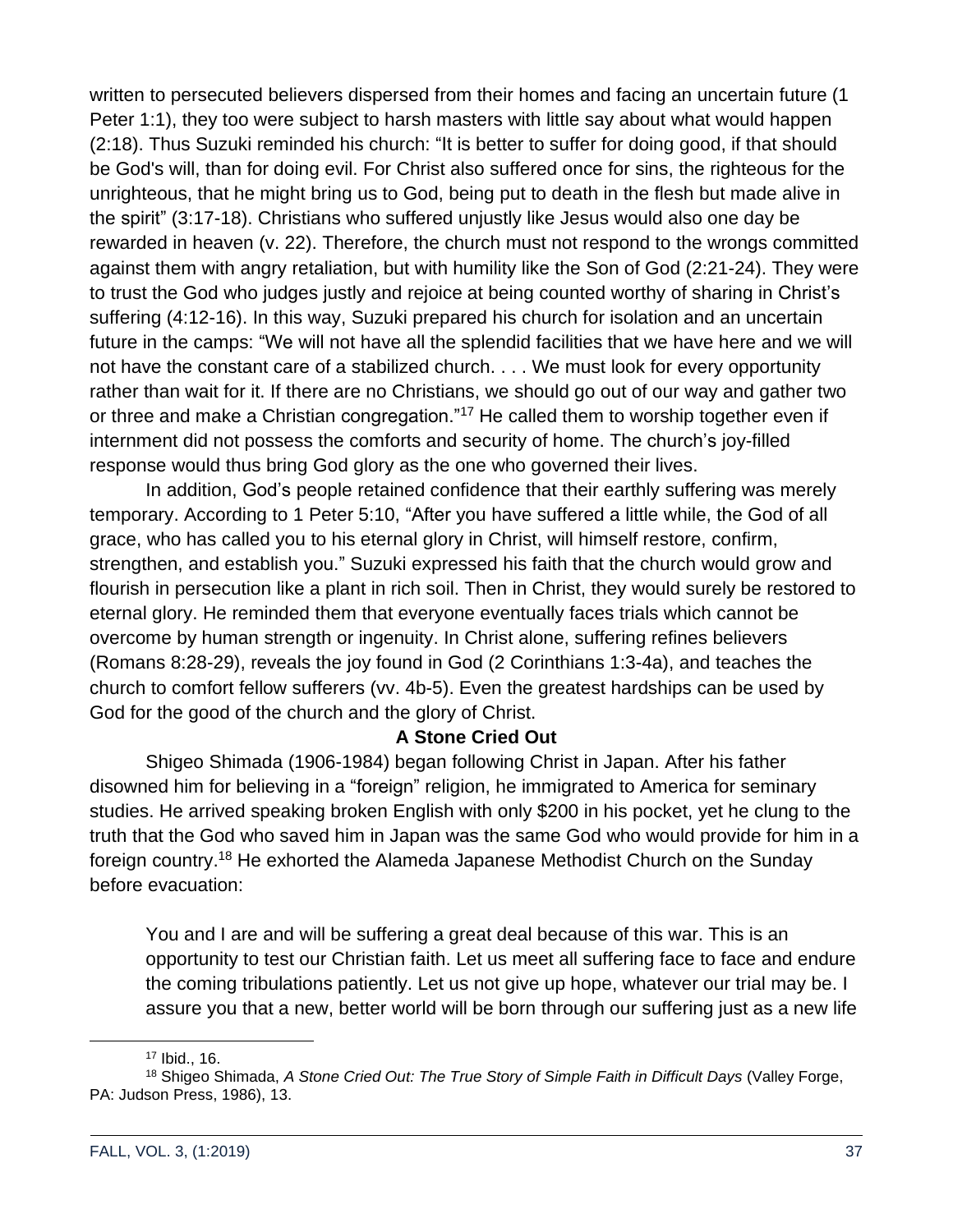is born through the sacrifice and suffering of a mother who gives birth to a child. Remember, you are all Christians and you are all citizens of the kingdom of God. The Issei people are called enemy aliens, and unfortunately the Nisei are treated like aliens as well. However, we must not become enemy aliens of God. Please behave as children of God wherever you may go and whatever your situation may be.<sup>19</sup>

Shimada viewed the church's future tribulation as a test of their faith just as James had implored first-century Christians displaced from their homes and scattered throughout the world: "Count it all joy, my brothers, when you meet trials of various kinds, for you know that the testing of your faith produces steadfastness. And let steadfastness have its full effect, that you may be perfect and complete, lacking in nothing" (James 1:2-4). James did not say "if," but rather "when" trials come because suffering in this fallen world was inevitable for Christians. James also promised multifaceted trials because, like the Japanese Americans on the Sunday before evacuation, he could not foresee every potential hardship. Christians were to rejoice in the truth that faithfully enduring trials would make them more like their Lord and Savior, Jesus Christ. Shimada counseled his church to pray for wisdom in difficult times (v. 5) and to endure their trials boldly and with patience (v. 6).

He also reminded them that they were "little Christs" who bore the image of God (Genesis 1:27; 2 Corinthians 4:5-7) and represented Jesus in their response to suffering (2 Corinthians 4:8-10). Although two-thirds of the evacuees were U.S. citizens, Nikkei Christians were to live as citizens of God's kingdom (Ephesians 2:19). As children of God they were spiritual royalty (John 1:12) and guaranteed an eternal inheritance as co-heirs with Christ (Romans 8:14-17). They might be called enemy aliens by earthly foes and have all of their possessions seized. They might lose houses and farms, businesses and churches, but they would never lose their standing with God. Thus Shimada exhorted them not to become hostile toward the everlasting faithful God who had promised to never leave them nor forsake them (Hebrews 13:5b). He urged them to live as children of the King in whichever place God called them to be royal ambassadors (2 Corinthians 5:20).

Shimada himself would soon be tested as his family was assigned to live in one of the filthiest horse stables at the Tanforan Assembly Center, a former racetrack. They slept in an old horse stall which had been whitewashed without first being cleaned. Linoleum had been laid directly atop a pile of manure and the putrid smell filled the air day-and-night until it saturated their hair and clothes. Shimada greatly resented being treated like an animal until, reflecting on Christ's sacrifice, his mind was renewed (Romans 12:1-2):

As I fretted over this unfortunate circumstance, my thoughts turned to Jesus Christ who was born in a stable that must have been much worse than ours. It was not whitewashed. The floor was not covered with linoleum. It must have been filthy with the manure of animals. . . . It was fortunate that Mary had cloths; otherwise baby Jesus would have been wrapped with straw just like a baby animal. Yet Mary and Joseph did not complain about their miserable

<sup>19</sup> Ibid., 122.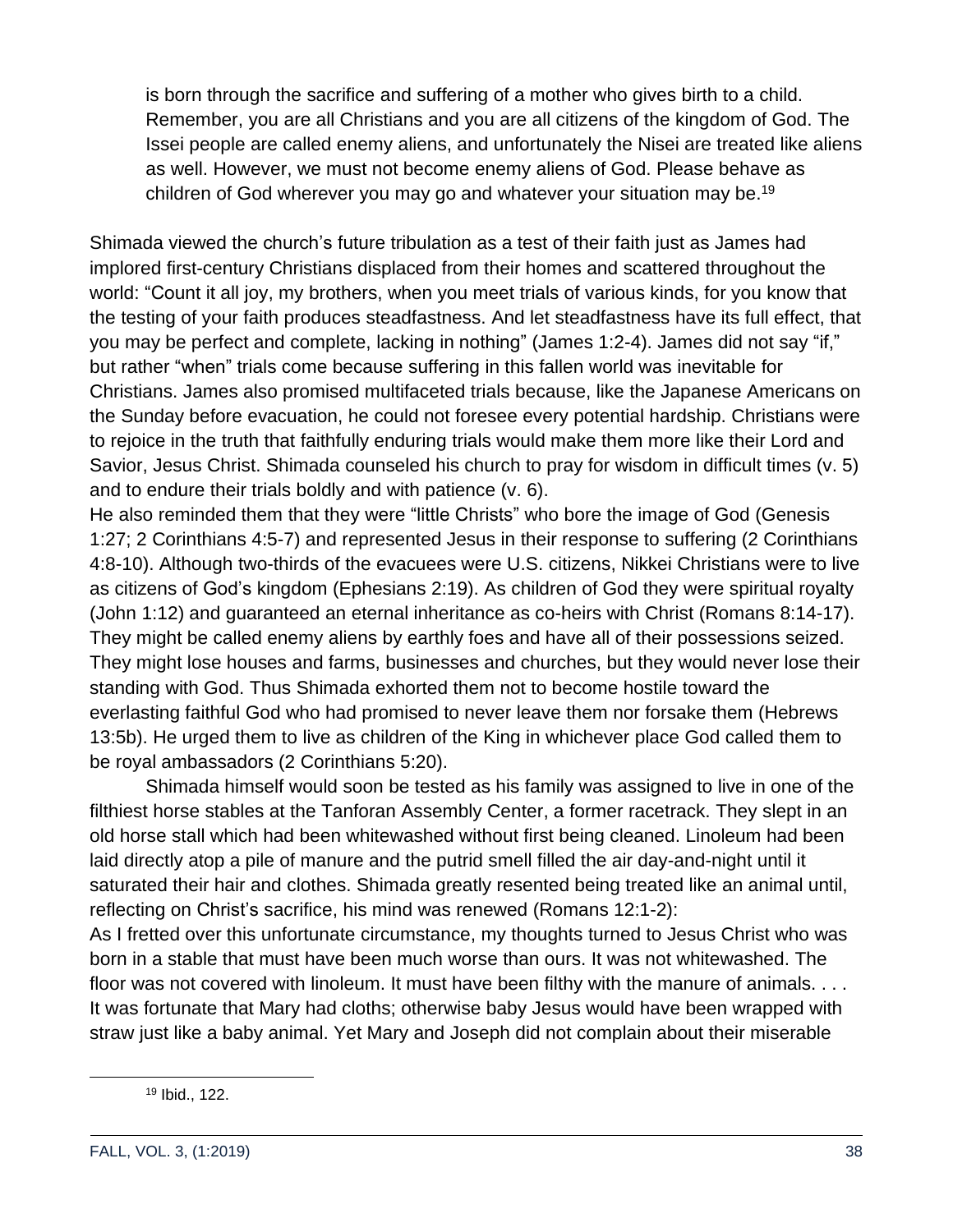situation. When the shepherds came to meet Jesus and worship him, it was a heavenly picture. I am sure that the stable was full of glory. However, in another stable of the twentieth century there was nothing but the spirit of resentment and bitterness. Why such a difference between the two stables? It was a difference of the hearts. Mary, Joseph, and the shepherds were profoundly related with God, whereas God was absent in my heart in our stable. I was deeply ashamed of myself. When I realized that being put in a stable as the holy family had been was a unique experience, a spirit of peace replaced the resentment and bitterness in my heart.<sup>20</sup>

Shimada's situation did not change. He had not been transported from the stable and the horse manure still reeked just as badly. His heart, however, was transformed by reflecting on Christ, who had been born as a helpless babe in a smelly stable. His joy was not found in the absence of sorrow, but in the presence of Christ. For God often provides "the way of escape" through his power to endure suffering (1 Corinthians 10:13). Daniel had prayed in the lions' den (Daniel 6) and Jesus went willingly to the cross (Philippians 2:8). So also, a believer's faith is not determined by circumstances, but rather his response to circumstances.

Shimada was transferred to the Topaz Relocation Center where agitators accused Christians of being pro-American spies. The senior minister, Taro Goto, was even attacked one night and almost killed. Shimada had to sleep with a guard outside his bunkhouse, yet he continued to faithfully shepherd the flock which God had given him (1 Peter 5:1-4). Like Jesus, he was no hired hand who would flee the ministry when times were difficult (John 10:12-13), but would pastor his people at the risk of his life (v. 11). After the war, Shimada continued to pastor Japanese American churches. He also had the privilege of leading his aged father to Christ over twenty-five years after his father had disowned him and thrown him into the street. The Lord rewarded Shimada's sacrifice of leaving home in faith by transforming his father's heart to believe in Jesus.

### **The Tie That Binds**

Donald Toriumi (1914-1980) had pastored the Los Angeles Japanese Union Church for scarcely one month when he preached on the Sunday before evacuation, "Who shall separate us from the love of Christ? Shall tribulation, or distress, or persecution, or famine, or nakedness, or danger, or sword?'" (Romans 8:35). Paul recounted these common fears among Christians of his day before quoting from the psalms—the worship hymns of ancient Israel: "Yet for your sake we are killed all the day long; we are regarded as sheep to be slaughtered" (v. 36; Psalm 44:22). Toriumi recognized that soul care was a sacred trust passed down through generations of believers both in song and in the treasury of Scripture. Therefore, he looked to Paul just as Paul had looked to the psalmists for spiritual strength in troubled times.

Paul continued, "No, in all these things we are more than conquerors through him who loved us. For I am sure that neither death nor life, nor angels nor rulers, nor things present nor things to come, nor powers, nor height nor depth, nor anything else in all creation, will be

<sup>20</sup> Ibid., 123-24.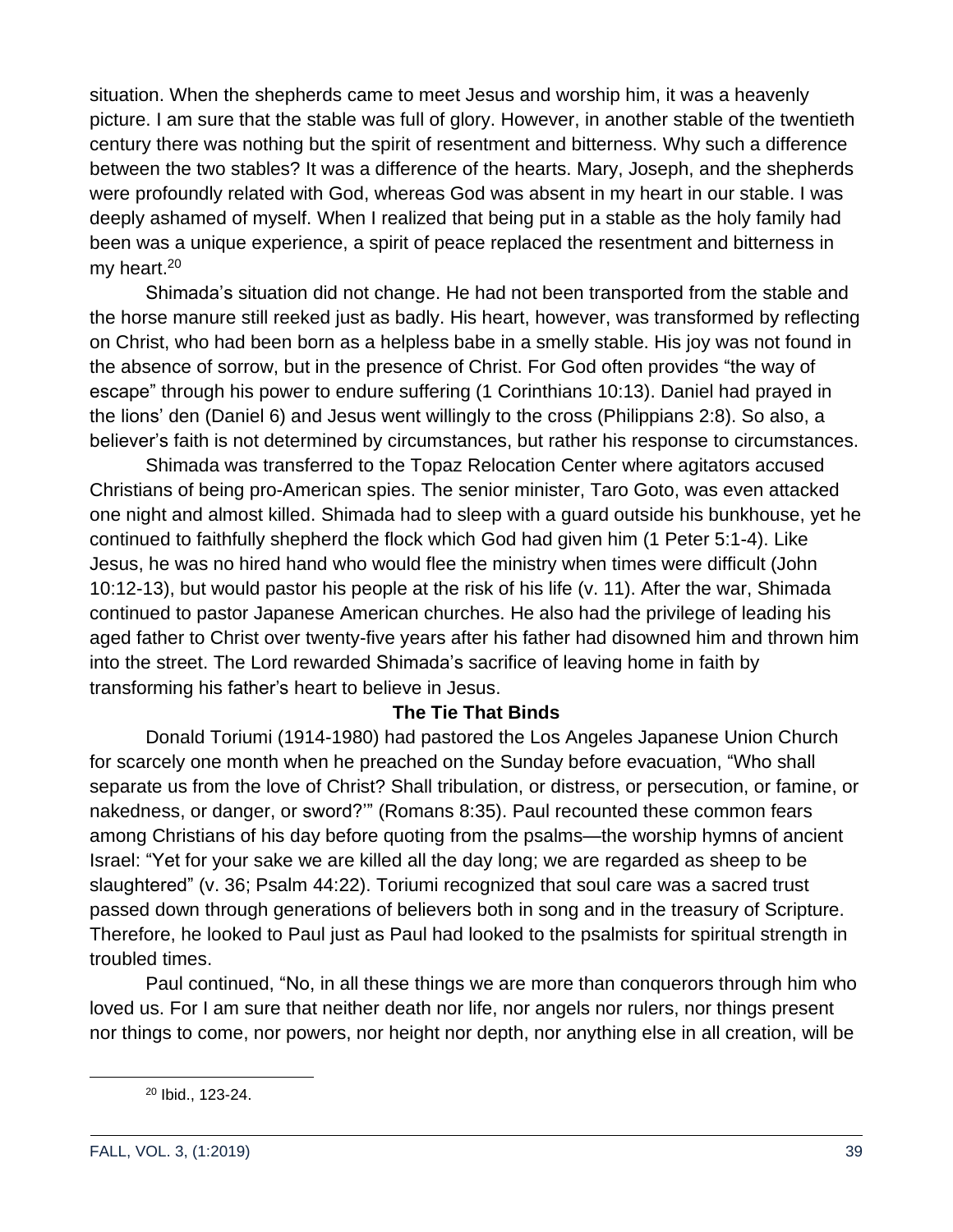able to separate us from the love of God in Christ Jesus our Lord" (Romans 8:37-39). Christians could overcome any difficulty by remembering that no earthly tribulation could overwhelm the church or separate God's people "from the love of God in Christ Jesus our Lord." If believers ever doubted this truth, they could simply look at God's loving sacrifice of sending his Son to die upon a cross (v. 32).

In conjunction with Scripture, the church also looked to historical theology as they sang a hymn penned by John Fawcett, *Blest Be The Tie That Binds*. Toriumi related Fawcett's own sacrifice for his beloved church by remaining their minister though they could not support his salary.

The parting day came. He preached his final and farewell sermon to his beloved people. Just outside the church were several wagons loaded with the family possessions and books. After the benediction, the people still begged him not to go. Fawcett summoned all his power to keep his decision and got on the wagon. As he looked down into those tear-stained faces, his mind recalled the sorrows, temptations, joys, and the growth of the faith of these people and the present needs of each one of them. He could not leave them. He got down from the wagon and prayed with the people. As he thought of this experience, the words of the hymn which we have just sung, came to his mind.<sup>21</sup>

Toriumi recognized that music translated the church's shared theology across the centuries and empathized with Fawcett's heartbreak as he prepared the congregation for his departure. Many of Toriumi's congregants had been baptized in Union Church. Others had been married in the sanctuary or mourned at the funerals of loved ones. As the church grieved their losses, however, Toriumi reminded them that what they practiced in the past would be carried with them to the camps:

We have brought our heartaches unto our Heavenly Father as we prayed for comfort, strength and courage. We have joined together in the partaking of the Lord's Supper. Through sermons and the ministry of music, we came to know the presence of God, and were able to live a little more closely to Jesus' Way of Life. Here we have found many of our friends, and deepened our fellowship. This tie that binds our hearts at the Union Church is a strong one. Even though we may be separated from each other, let us keep this tie of Union Church in our hearts.<sup>22</sup>

Like Paul and Silas, not even persecution or prison could prevent the church from praying and singing hymns to the Lord (Acts 16:22-25). In fact, Toriumi added with hope, internment would reunite their church in fellowship with other Christians they only saw infrequently. He also encouraged them to thank God for the kindnesses offered by non-Japanese believers: "We have thousands, yes, even millions of fellow Christians thinking of us and offering to help us in any way possible."<sup>23</sup> This precious fruit of Christian love could only grow in the fertile

<sup>21</sup> Hunter and Binford, *The Sunday Before*, 18-19.

<sup>22</sup> Ibid., 20.

 $23$  Ibid.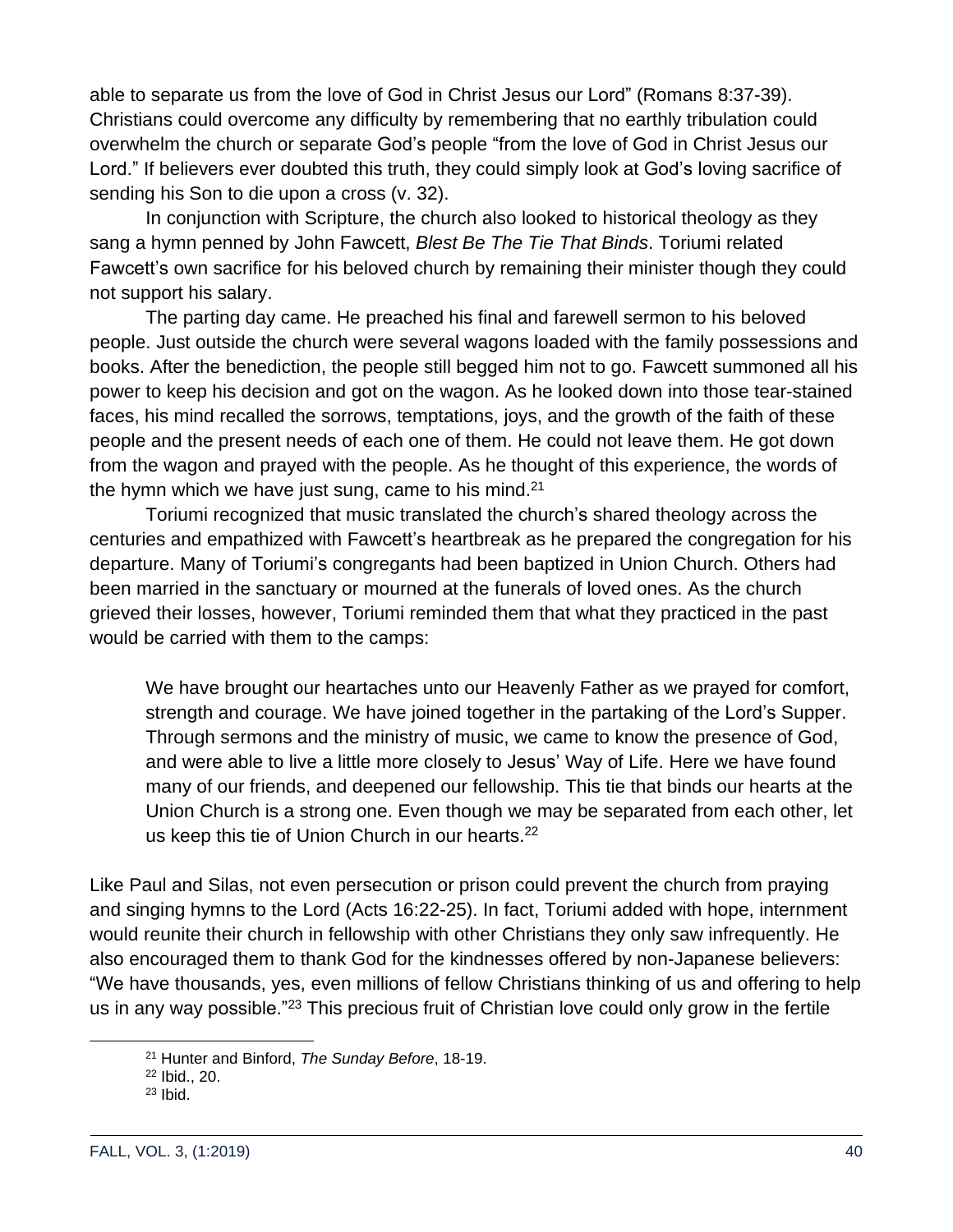soil of suffering. Toriumi then called his church to demonstrate Christian love to those they would encounter in the camps. Jesus, the elder brother, was the church's example (Mark 10:45) and followers of Christ were to imitate his sacrifice (8:34b-35). Nikkei believers in the camps who comforted themselves with the unfailing love of Christ were able to comfort others with the same love they had received (2 Corinthians 1:3-5). As John wrote, "We love because he first loved us" (1 John 4:19).

# **Abraham, The Migration Leader**

Sohei Kowta (1893-1963), who pastored the Wintersburg Japanese Presbyterian Church, recalled,

On that fatal Sunday, December 7, 1941, I was listening to a radio sermon. . . . And it was right in the midst of that sermon that I learned of the bombing of Pearl Harbor by Japanese airplanes. . . . All that afternoon I kept myself close to the radio, at first doubting the truth of the news and . . . I went to bed still praying that the news might prove false. On the morning following, I learned that so many of the Japanese neighbors had been arrested by the F.B.I. during the night. Many anxious days and fearful nights followed among our people.<sup>24</sup>

Kowta's son recalled that "on December . . . 8th, the FBI came to interrogate my father, since he was the pastor, superintendent of the Japanese Language School, and probably by inference, a leader of the Japanese community."<sup>25</sup> Kowta journaled his own experience: "Grateful to God for His grace in letting me stay at home while so many of my friends, acquaintances, and neighbors were taken away from their loved ones, I kept myself quite busy in comforting and serving our people."<sup>26</sup> He was remembered as quietly summoning the necessary strength to support his family and his congregants.

Shortly before the internment, Kowta preached a sermon on the life of Abraham (Genesis 11:30-12:9) at the Japanese Union Church of "Little Tokyo." He first contrasted the faithfulness of Abraham with the fickle nature of Abraham's father, Terah. Abraham not only followed God in faith, but also worshipped God everywhere he went. Kowta's sermon highlighted three outstanding characteristics which God's people should emulate. First, Abraham was declared righteous not by good works, but through faith in his Creator (Romans 4:1-5; Hebrews 11:8). "Abraham's faith was most clearly shown when he went out of his country in trustful obedience to God. One's faith is most well proven when he trusts in and obeys God without any reservation. Faith, trust, and obedience always go hand in hand. . . . Abraham went out not knowing whither he went. What a faith, what a trust, what an obedience it was!"<sup>27</sup> Kowta exhorted the church to trust God even in the face of future

<sup>24</sup> Sohei Kowta, "Before the Evacuation," *Desert Echoes* (1943), 8.

<sup>25</sup> "Historic Wintersburg, California" (17 February 2013), accessed at

[http://historicwintersburg.blogspot.com/2013/02/reverend-sohei-kowta-sunday-before.html.](http://historicwintersburg.blogspot.com/2013/02/reverend-sohei-kowta-sunday-before.html)

<sup>26</sup> Kowta, "Before the Evacuation," 8.

<sup>27</sup> Ibid., 35.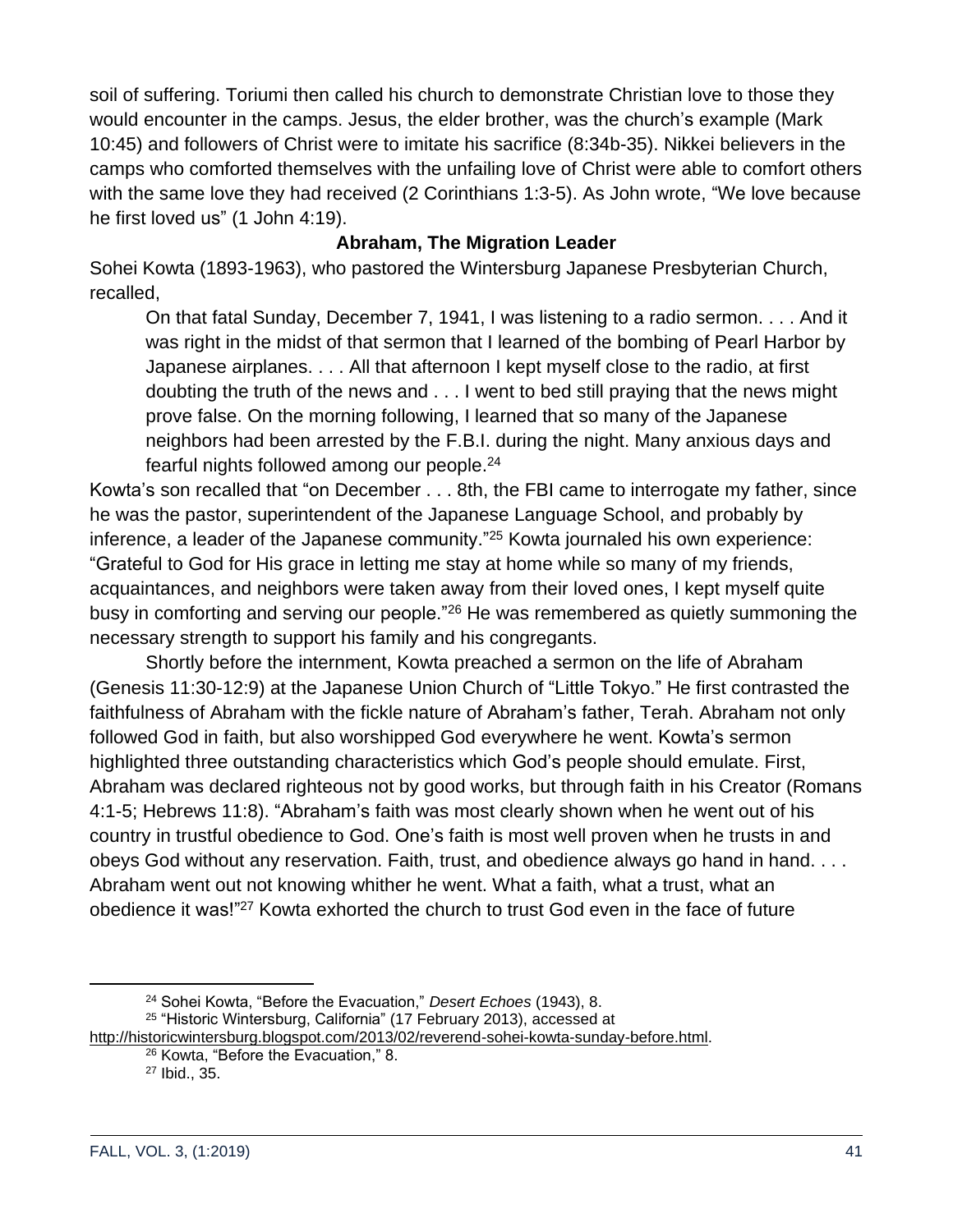uncertainty as many, including himself, had been frantic with questions ever since the prospect of evacuation became public.

Second, Abraham was a man of hope (Romans 4:18), "In Canaan he lived a simple life, always dwelling in tents. His life was filled with many hardships and difficulties. But he was never satisfied with the life he was living."<sup>28</sup> Instead, "he was looking forward to the city that has foundations, whose designer and builder is God" (Hebrews 11:10). Kowta called his people to hope, like Abraham, in the city of God, and not in any earthly dwelling or church building.

Third, Abraham was a man of love. Kowta recounted Abraham's tender treatment of his selfish nephew, Lot (Genesis 13:8-9) and reminded his people, "Every crisis is a testing time of one's character. Selfish people, during a crisis, show their selfishness to a greater measure than they do in ordinary times. Generous people reveal their generosity to a greater degree than they do at other times."<sup>29</sup> According to Jesus, a person's deeds reveal the attitude of their heart (Luke 6:45). So Kowta passionately pleaded,

The real need of the hour is more men like Abraham, filled with an indomitable faith in Almighty God, an undaunted hope in the future of the race, and a self-sacrificial love for others. . . . Fully equipped with these virtues, we shall then have nothing to be afraid of. Give us a desert, we shall make it a beautiful garden; give us a wasted land, we shall change it into a productive field; give us a wilderness, we shall convert it into a fruitful orchard.<sup>30</sup>

Instead of focusing on how to dispose of their property and possessions, he called his people to pack spiritual necessities for camp life: "It is foolish for us to keep unusable things any longer. And we, as Christians, ought we not to dispose of the undesirable, nay harmful, qualities like selfishness, boastfulness, worldliness, as we begin our life anew at the camp? . . . But let us be sure to make at least those three dominant qualities that we find in Abraham, our own 'personal belongings."<sup>31</sup> Christians who possessed these qualities could establish a thriving church in any wilderness. Thus Kowta concluded his sermon by describing the church as a people, not a building:

Within a very short time, we shall have to move out from this fair city of Los Angeles, leaving "Little Tokyo" behind us. And this dear church too—this church where we have played together and prayed together; this church where we have talked together and worked together; this church where we have sung together and sacrificed together. And this pulpit which has, Sabbath after Sabbath, inspired our hearts and enlightened our minds. And this very sacred place where many young hearts were joined together

<sup>28</sup> Ibid., 36.

 $29$  Ibid.

<sup>30</sup> Ibid., 36-37.

<sup>31</sup> Ibid., 37.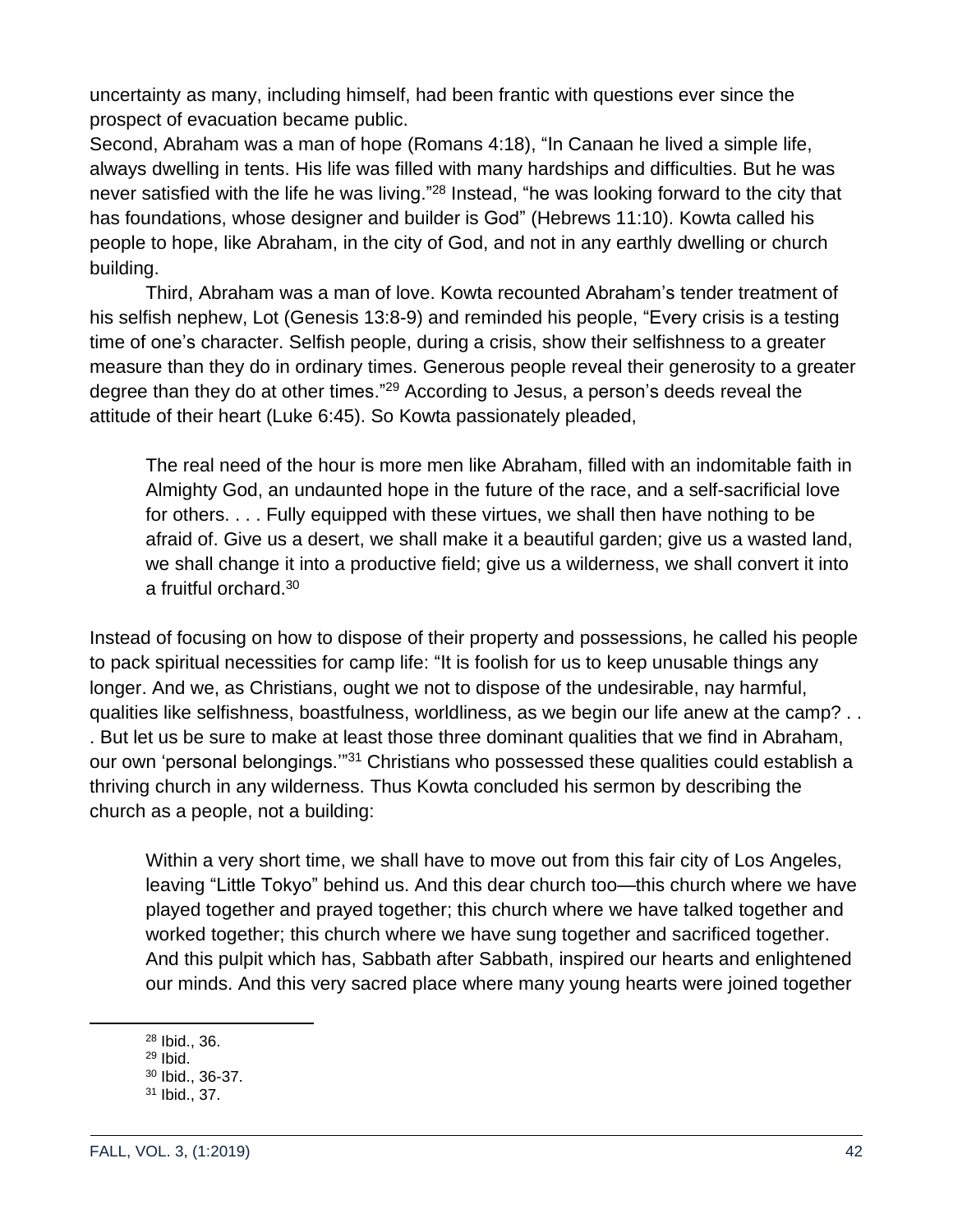in marriage, and where we uttered our final farewell to our departed ones. Yes, our hearts ache as we think of leaving our dear "Little Tokyo," but what is "Little Tokyo" for us without the Union Church in the heart of it? . . . We Japanese shall not be like the thoughtless wife of Lot. We shall not foolishly look back and weep and mourn, and turn ourselves into pillars of salt. Rather, we shall be like Abraham, the mighty migration leader; filled, not with hatred or bitterness, but with faith, hope and love. We shall go wherever God wants us to go, and as we go along we shall bless the people everywhere, as did Abraham of old.<sup>32</sup>

Kowta implored his people to look forward like Abraham and not backward like Lot's wife (Genesis 19:26; Luke 17:32-33). God had not called them to amass earthly accomplishments, but to go to a land where they would walk in faith, hope, and love.

### **We Shall Have Our Easter**

John Yamazaki (1884-1985) served as rector in St. Mary's Episcopal Church of Los Angeles before the war from 1913 to 1942, then after the war until his retirement in 1956. He preached from Philippians 3:10 on Easter Sunday 1942: "That I may know him and the power of his resurrection, and may share his sufferings, becoming like him in his death." On Good Friday, the church had remembered the most tragic event in human history: the crucifixion of Jesus Christ. The resurrection, however, made glorious even that most horrible event (1 Peter 1:3). Yamazaki explained how Christ's disciples past and present have been transformed by this good news:

Christians can never be disappointed and defeated in their faith even in their worst circumstances. Keep in mind the disciples and followers of Jesus who lost their leader, saw their Master betrayed and taken away, witnessed His going through great sufferings, hung on the Cross with wretched criminals, and finally put to death in shame. Naturally, they were at first disappointed, feeling beaten, defeated, and utterly helpless. But when they saw that this same Jesus rose again on the third day, they became entirely different men and women. They no longer were defeated people, but courageously they carried His Gospel to the end of the world, and finally conquered that Roman Empire, the military power of that day, until, as an historian records, Justin the Emperor declared "Nazarene, thou has finally conquered me." The power of His resurrection was felt by the world.<sup>33</sup>

Yamazaki insisted that believers cannot know the power of Christ's resurrection until they experience "the fellowship of his sufferings." Good Friday must come before Easter and the sufferings of this present age must come before eternal glory.

You cannot be joyous without the experience of sufferings. You cannot be triumphant until you reach the point of seeming defeat and pay precious sacrifices which

<sup>32</sup> Ibid., 38. <sup>33</sup> Ibid., 44.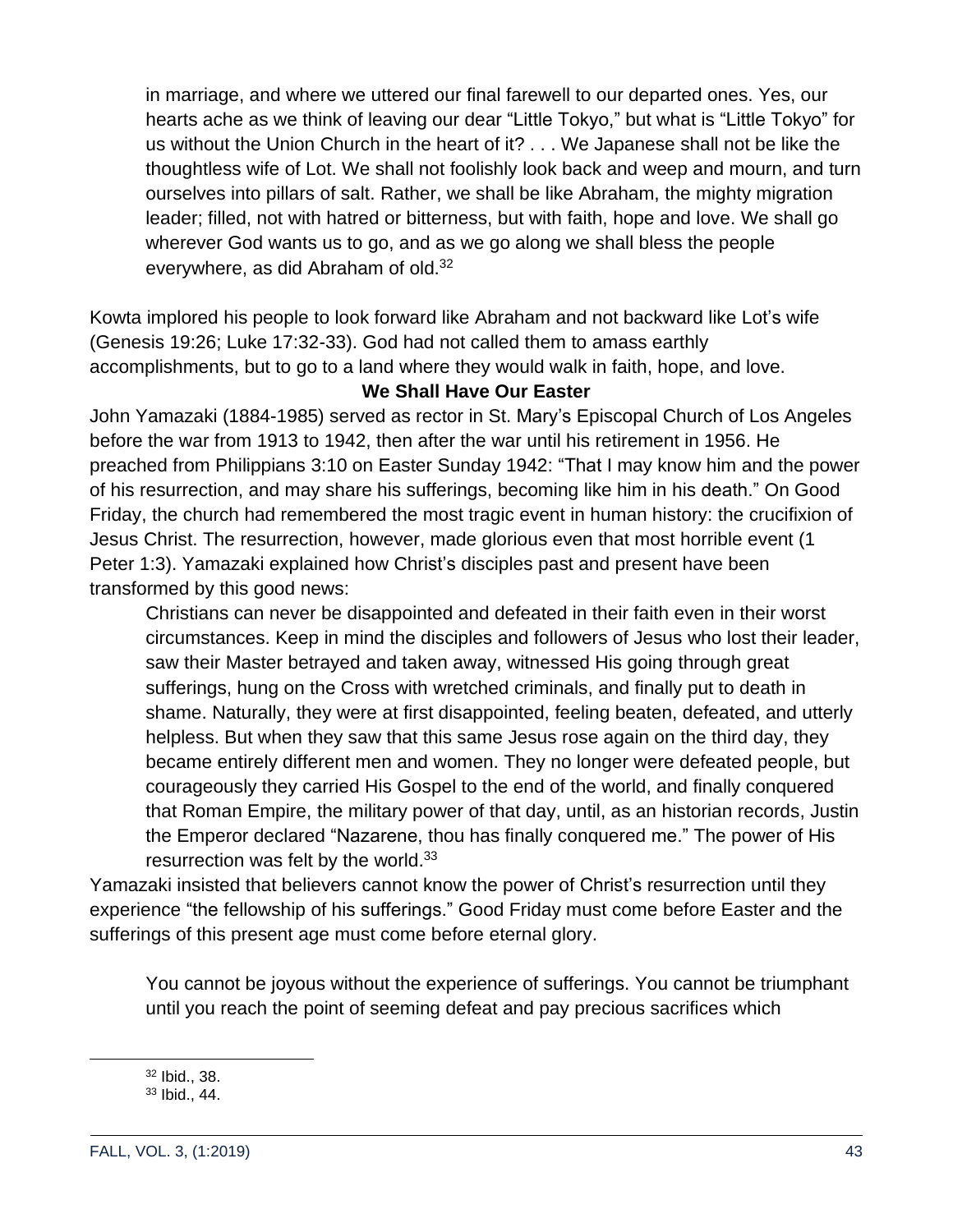sometimes mean the loss of everything, even life itself. It is after His great passion in the Holy Week, climaxed in the Cross, that we have triumphant Easter joy. We who look forward to a better future and a better world, must expect the challenge of sufferings.<sup>34</sup>

Yamazaki called for faith in God as demonstrated throughout the stories of Abraham, Moses, Joshua, the Babylonian exiles, and eventually Christ himself: "From Genesis to the Gospels, it is full of stories which I may term, without exaggeration, stories of 'Evacuation.'"<sup>35</sup> Yamazaki reminded the church that their hope might not be fulfilled for many generations just as God's people had spent four hundred years in Egypt before the exodus and were exiled in Babylon for seventy years. In like manner, the Nikkei had no idea how long the war would last or the extent of their internment. The Lord would direct their paths, however, even through this vale of tears (Psalm 23:3-4). Thus Yamazaki called the Nisei generation

to accept the evacuation as a great opportunity to test our qualities and prove that we all are as genuine as we profess to be. . . . The resurrection of Jesus Christ is the great assurance of all future life on earth and in heaven. We who have this living faith and hope, have a strength and support not known by those who do not know God and the power of His resurrection. We therefore have an obligation which we should accept as a privilege, to give comfort and assurance to the many who are depressed because they have not yet found the way of Christ and His life.<sup>36</sup>

Citizens of Christ's kingdom must live differently than citizens of this world, for those who know the power of the resurrection and the assurance of God's love have embarked on a rescue mission to bring others into the kingdom. Thus Yamazaki concluded:

May we go out from here with an aim for the future, trusting Him and His providence. Let us go courageously in St. Paul's spirit of "fellowship in suffering", bearing the Cross of Jesus wherever we go, and let us come through victoriously in His faith. . . . In a sense, this is our Calvary, and we must be willing to say: "Father, forgive them, they know not what they do." We must also try, with Him, to say: "Into Thy hands I commit my spirit." But that is not all. As Jesus the Christ had His resurrection from the dark tomb, so may it be with us. We shall have our Easter and be triumphant.<sup>37</sup>

# **Soul Care Through Christian Fellowship**

In addition to ministering God's Word, a second aspect of biblical soul care was Christian fellowship in the camps. Throughout the spring of 1942, as the army hastily converted racetracks and county fairgrounds into temporary assembly centers for residence,

<sup>34</sup> Ibid., 44-45.

<sup>35</sup> Ibid., 45.

<sup>36</sup> Ibid., 46-47.

<sup>37</sup> Ibid., 48.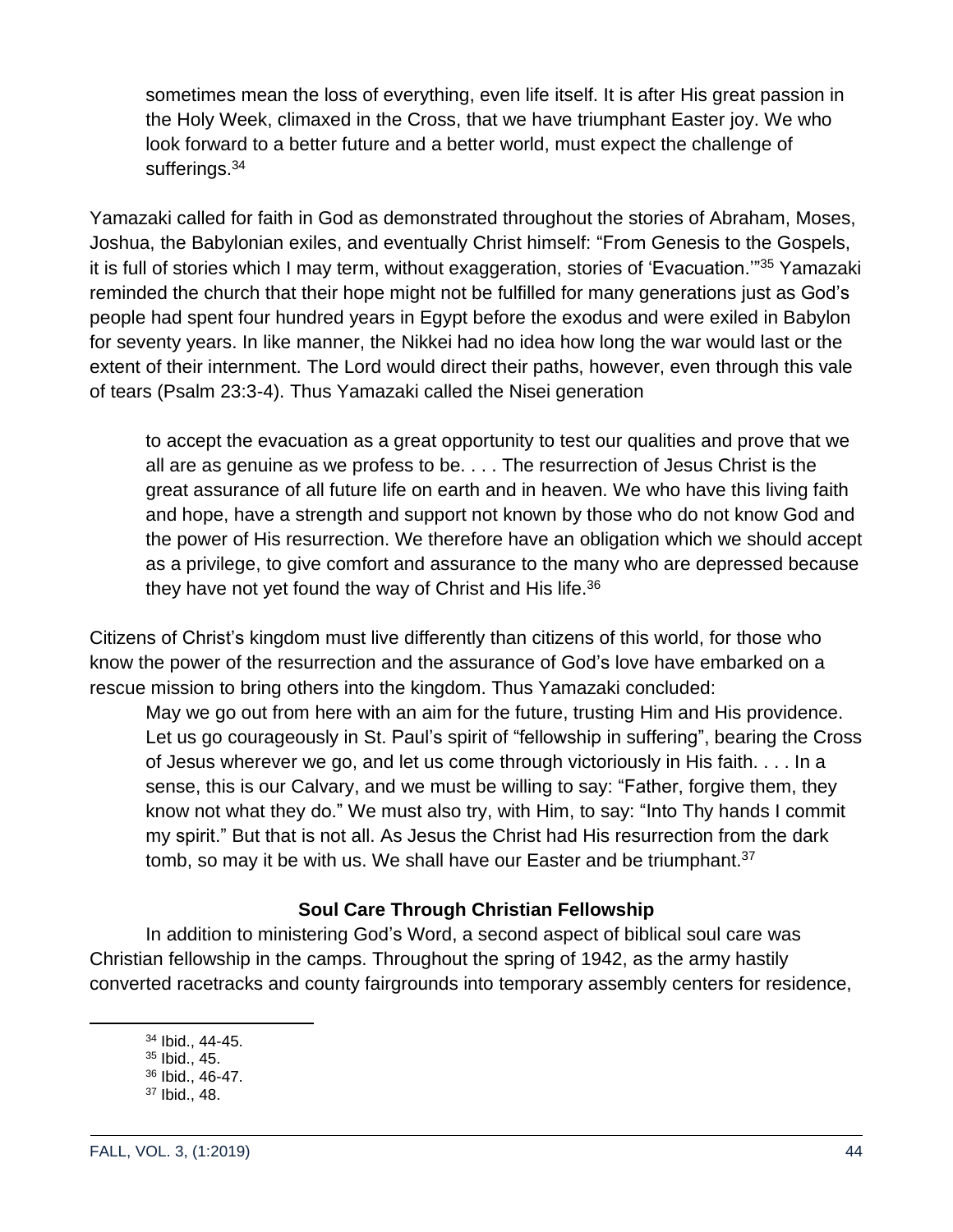Nikkei Christians organized churches to shepherd fellow internees. Worship services and Sunday schools were initially held in grandstands and mess halls, but soon ministers started weekly Bible studies, prayer meetings, Sunday school, and youth fellowships. They organized counseling and chaplain ministries to care for each member in the interned church. One minister wrote, "I suddenly found myself a shepherd of five thousand souls. . . . Here I have the freedom of living an utterly self-forgetting, self-giving life. Surely the Word of God is not bound." Due to the vast material regarding this period, this article traces one representative group of Christians from the Pacific Northwest to the Puyallup Assembly Center and the Minidoka Relocation Center.

### **Puyallup**

Families from the Seattle area were sent to the Puyallup Assembly Center on the grounds of the Western Washington State Fairgrounds. Monica Sone recounted her family's departure:

When all the busses were filled with the first contingent of Japanese, they started creeping forward slowly. We looked out of the window, smiled and feebly waved our hands at the crowd of friends who would be following us within the next two days. From among the Japanese faces, I picked out the tall, spare figures of our young people's minister, the Reverend Everett Thompson, and the Reverend Emery Andrews of the Japanese Baptist Church. They were old friends, having been with us for many years. They wore bright smiles on their faces and waved vigorously as if to lift our morale.<sup>38</sup>

Puyallup was poorly misnomered, "Camp Harmony" and many mistook their barracks for a chicken farm: "They looked like chicken coops, a long row of them, and inside they were divided into cubicles. There were no ceilings, so that if a baby cried 150 feet down on the other end of this long line of cubicles, the crying could be heard throughout the entire building. Of course, there was no running water, so that for water, you had to go to the central washroom."<sup>39</sup> According to the American Friends Service Committee, "One washroom must accommodate 100 families. Mass feeding will be carried on. There is no shade and very little open space between the buildings. An eight-foot barbed wire fence surrounds the camp."<sup>40</sup>

Residents had no church buildings, pews, or hymnals, yet within days of arrival an ecumenical Federated Christian Church organized worship services, religious education, and social programs. From the very first week, they held Sunday worship services and Sunday school in both English and Japanese. The camp itself was divided into four districts by foreboding barbed wire, so Protestants formed a congregation in each section. As Blankenship reported, "By June over 2,500 incarcerees [one-third of the population] attended

<sup>38</sup> Monica Sone, *Nisei Daughter* (Boston, MA: Atlantic, Little, Brown, and Company, 1953), 171.

<sup>39</sup> John Tateishi, *And Justice For All: An Oral History of the Japanese American Detention Camps* (Seattle, WA: University of Washington Press, 1984), 19.

<sup>40</sup> Japanese American Relations Committee, *Pasadena AFSC Information Bulletin* 4 (27 April 1942).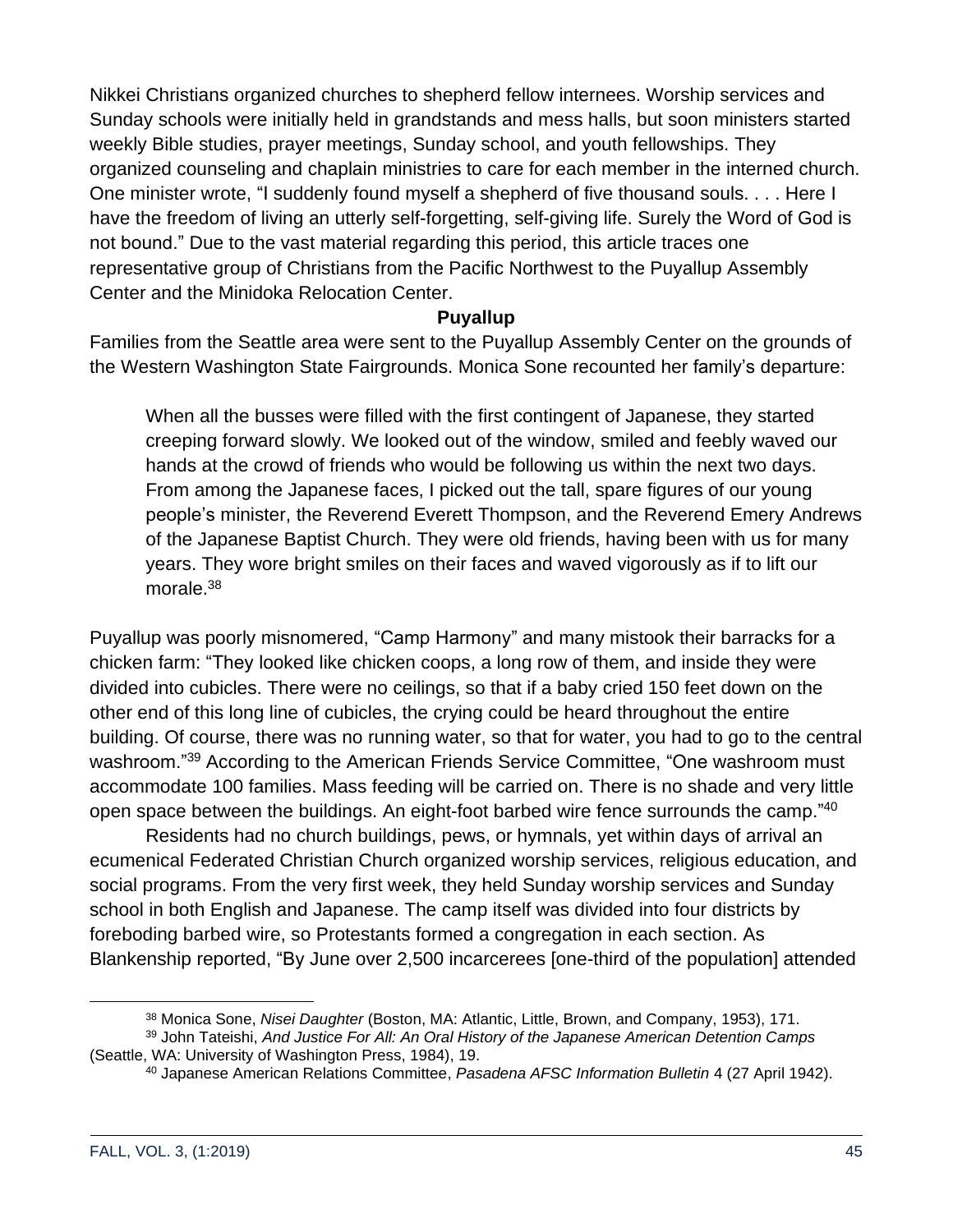a Protestant function each week."<sup>41</sup> They organized their own chaplaincy system to address sick calls and also developed a music ministry. Many young Nisei like Tsutomo "Tom" Fukuyama were pushed forward into ministry despite limited experience: "Like parachute troops who are fighting almost as soon as their feet hit the ground, the young people in the Puyallup Assembly Center began setting up Sunday School the very day they landed. Working efficiently, they mobilized their forces of experienced teachers, drafted new ones where necessary, adopted graded lessons, [and] secured the supplies necessary."<sup>42</sup>

Although initial support for the Japanese was tepid, Christian ministers within the camps maintained connections with their larger denominations and fellow ministers outside the camps who would deliver helpful equipment such as bicycles, mimeographs, Sunday school materials, Bibles, hymnals, choir robes, and communion sets. Church members even persuaded the army to transport three pianos and several pulpits from Japanese church buildings in Seattle.<sup>43</sup> Seattle churches organized a Vacation Bible School (VBS) and visiting ministers were frequently invited to preach in the worship service: "On most Sundays, white pastors from Seattle, Tacoma, Puyallup, and Sumner drove to the camps—often without remuneration for their time or gas, a rationed commodity after April 1942. Over the summer, more than fifty different clergy worked with the four new congregations."<sup>44</sup> Monica Sone remembered this blessed memory of home:

We went to church to listen to our Reverend Everett Thompson who visited us every Sunday. . . . It was a great comfort to see him and the many other ministers and church workers with whom we had been in contact back in Seattle. We felt that we were not entirely forgotten.

With battered spirits we met in the dimly lighted makeshift room which served as our chapel under the baseball grandstand, and after each sermon and prayer, we gained new heart. Bit by bit, our minister kept on helping us build the foundation for a new outlook. I particularly remember one Sunday service when he asked us to read parts from the Book of Psalms in unison. Somehow in our circumstances and in our environment, we had begun to read more slowly and conscientiously, as if we were finding new meaning and comfort in the passages from the Bible. "The Lord hear thee in the day of trouble; the name of the God of Jacob defend thee [Psalm 20:1]. . . . Be not far from me; for trouble is near; for there is none to help [22:11]. . . . The Lord is my light and my salvation; whom shall I fear? The Lord is the strength of my life; of whom shall I be afraid?" [27:1]

As we finished with the lines, "Thou hast turned for me my mourning into dancing: thou hast put off my sackcloth, and girded me with gladness; to the end that

<sup>41</sup> Blankenship, *Social Justice*, 53.

<sup>42</sup> Report by the Washington Council of Churches and Religious Education, "Japanese Assembly Center at Puyallup" (8 September 1942).

 $43$  Ibid.

<sup>44</sup> Blankenship, *Social Justice*, 53.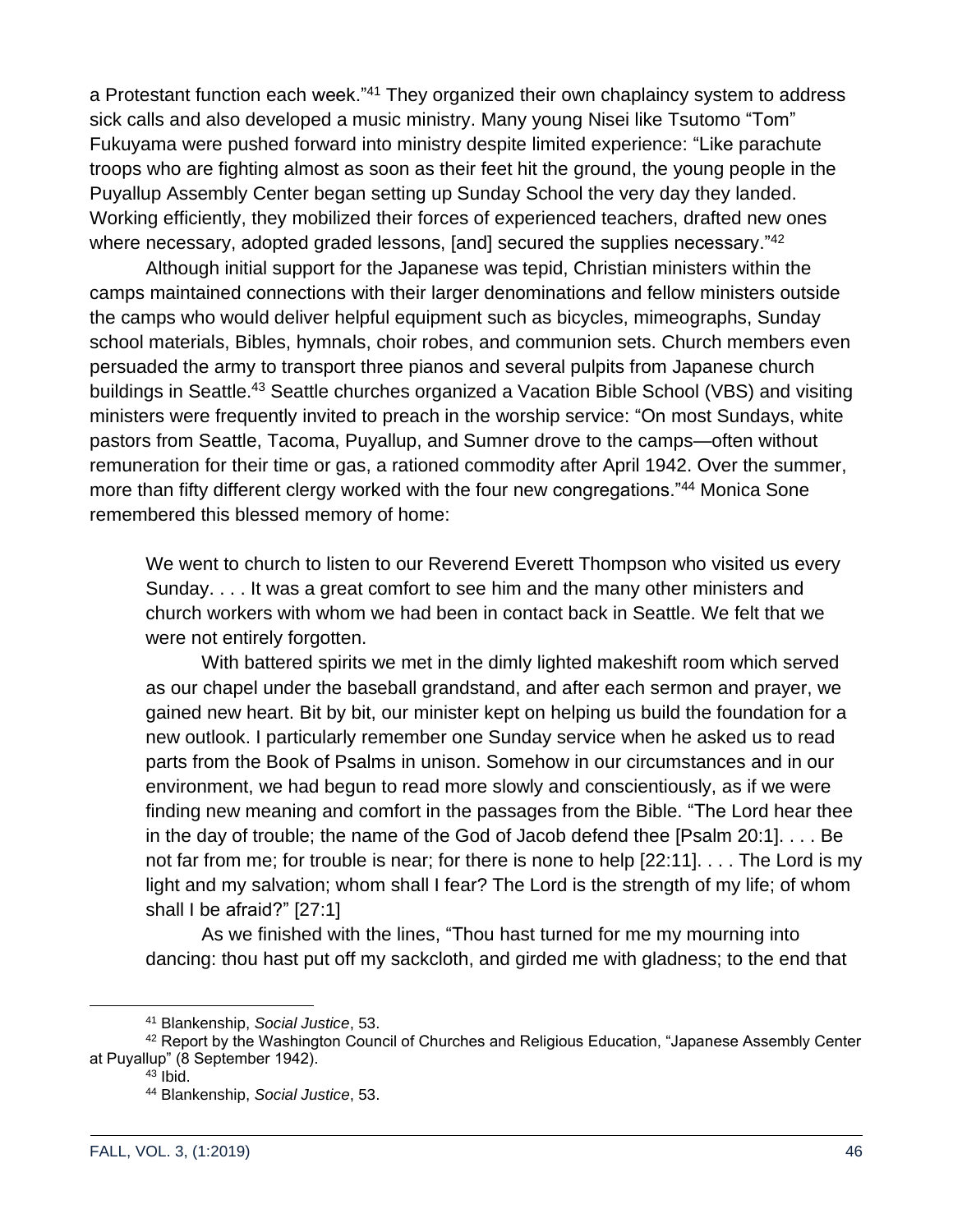my glory may sing praise to thee, and not be silent. O Lord my God, I will give thanks unto thee forever" [30:11-12], the room seemed filled with peace and awe, as if walls had been pushed back and we were free. I was convinced that this was not the end of our lives here in camp, but just the beginning. . . . The evacuation had been the biggest blow, but there was little to be gained in bitterness and cynicism because we felt that people had failed us. The time had come when it was more important to examine our own souls, to keep our faith in God and to build that way of life which we so desired.<sup>45</sup>

Squalid conditions and an uncertain future often made ministry in the assembly centers challenging. The church, however, established a sense of normalcy by continuing recognizable practices such as preaching, singing, Bible study, and soul care. The training ground of the assembly centers would also prepare the church for more effective ministry in the future. Leaders demonstrated unity in Christ by partnering across denominational and ethnic lines and the church's dependence on non-Japanese friends taught them to trust others. In addition, necessity pushed young people into positions of service and developed many new leaders in the Nikkei church.

By the fall of 1942, internees were transported by train from the various assembly centers to ten different relocation centers in the country's interior. Once again, they were forced to construct new homes out of makeshift materials. Nikkei without a sustaining faith in Christ attempted to make the best of their situation with the fatalistic stance of *shikata ga nai* ("It can't be helped") and drawing upon the cultural value of *gaman* (internalization of emotions). "Silence about the camps represented a 'social amnesia' to suppress unpleasant memories and feelings."<sup>46</sup> Traumatized internees could not adequately express their emotions even decades after the camps had closed. Some felt they were responsible for what had happened, while others remained bitter for life about their country's betrayal. Psychologist Amy Mass wrote, "Executive Order 9066 confirmed our worst fears. The psychological impact of the forced evacuation and detention was deep and devastating. For the honor-conscious Issei, it was the repudiation of many years of effort and hard work in this country. For the Nisei, it was a rejection of the nation we loved, the nation to which we had pledged our allegiance."<sup>47</sup> Occupations such as art, ikebana, baseball, school, and work served to pass the time, but offered no lasting hope for their situation.

By contrast, Christians found solace in their religious faith and even expressed that they were no longer "resentful for being pushed into camp, not bitter, nor discouraged, but happy, strengthened . . . through Christ."<sup>48</sup> They clung to the same hope as Paul, a Roman

<sup>45</sup> Sone, *Nisei Daughter*, 185-86.

<sup>46</sup> Donna K. Nagata, Jackie H. J. Kim, and Teresa U. Nguyen, "Processing Cultural Trauma: Intergenerational Effects of the Japanese American Incarceration," *Journal of Social Issues* 71, no. 2 (2015), 361.

<sup>47</sup> Amy Iwasaki Mass, "Psychological Effects of the Camps on Japanese Americans," in *Relocation to Redress*, 160.

<sup>48</sup> Gordon Chapman, *Annual Report* (1943).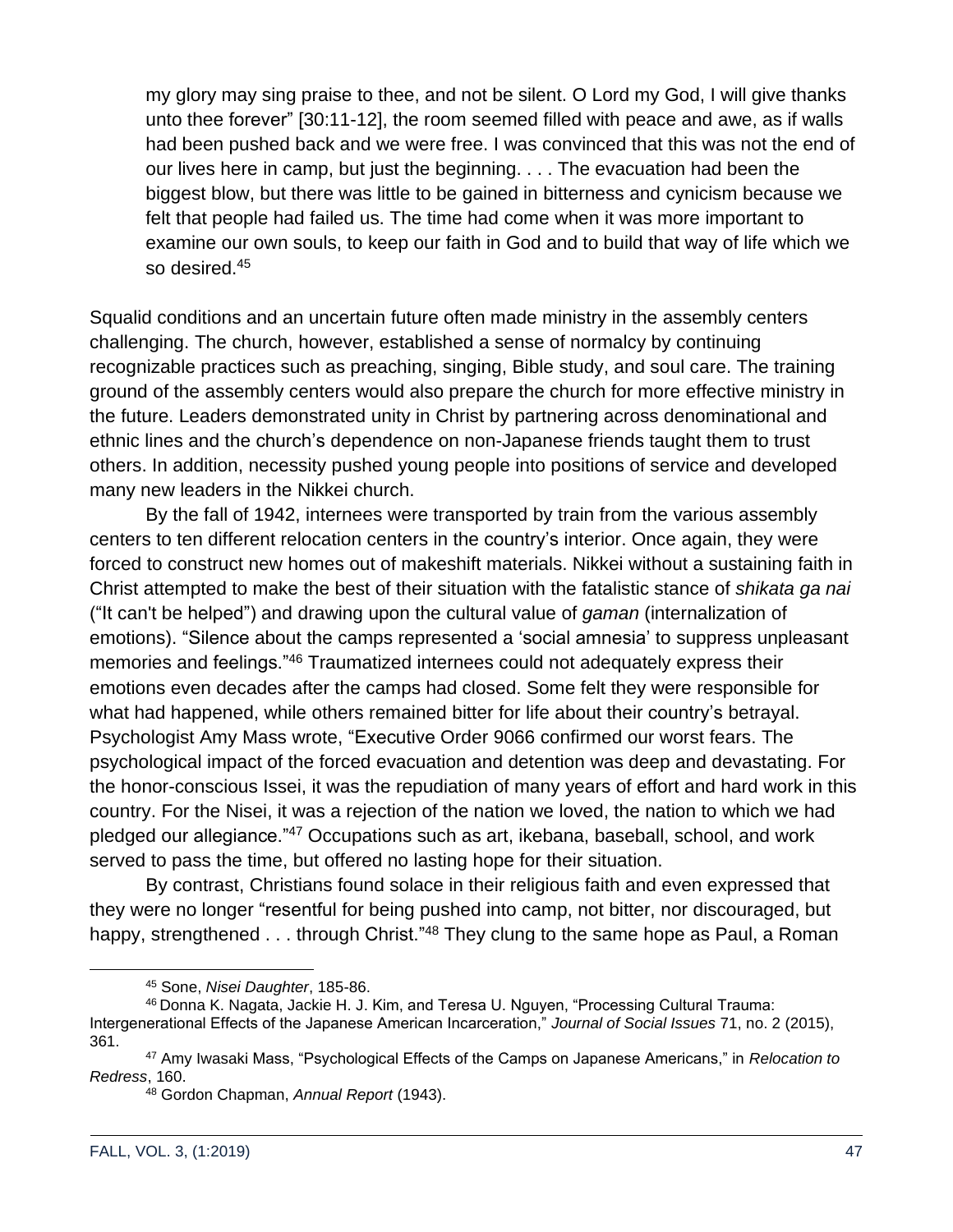citizen, who had also been unjustly treated (Acts 22:25): "For I consider that the sufferings of this present time are not worth comparing with the glory that is to be revealed to us. For the creation waits with eager longing for the revealing of the sons of God" (Romans 8:18-19). They persevered through suffering because of their hope in God's glorious future and encouraged one another by gathering regularly as Christ's body. Many began to more seriously follow Christ during relocation with time on their hands to consider spiritual matters and study the Bible on a regular basis. Prayer meetings were well-attended and Christians generally more fervent as they learned to sing old and new hymns. Although not all ministers had advanced theological training, they labored faithfully with whatever skills they possessed. Evangelism was practiced daily and home visitation was more efficient within the enclosed areas of the centers. God had truly worked all things together for good.

### **Minidoka**

Min Yasui described his first impression of the Minidoka Relocation Center in Idaho: "We saw the barbed-wire fences, the watchtowers, guard houses, the MP detachments, the administration housing, warehouse areas, and block after block of black, tar-papered barracks, about 120 feet long and about 20 feet wide."<sup>49</sup> Monica Sone added, On our first day in camp, we were given a rousing welcome by a dust storm. It caught up with us while we were still wandering about looking for our room. We felt as if we were standing in a gigantic sand-mixing machine as the sixty-mile gale lifted the loose earth up into the sky, obliterating everything. Sand filled our mouths and nostrils and stung our faces and hands like a thousand darting needles. $50<sub>0</sub>$ 

The winters were sub-freezing, but the summers were possibly worse: "The sun beat down from above and caught us on the chin from below, bouncing off the hard-baked earth, and browning us to such a fine slow turn that I felt like a walking Southern fried chicken."<sup>51</sup> On a social level, relocation was also destroying the family structure:

Evacuation has brought about the breakdown of family life. It seems to be humanly impossible to preserve family unity and ideals in a glorified, all-the-year-round campground. Children rush in to dining halls for their daily sustenance without ever experiencing a spirit of family fellowship with a prayer of thanks for their food. They are never at home; for with their pals they are having a glorious time. The home is becoming just a place where are boys and girls sleep for the night. Parents are unable to discipline their children.. . . . There is reason to believe that the collapse of home life will have far reaching effects on the character development of our children.<sup>52</sup>

Other residents began to lose hope as Hanaye Matsushita wrote to her husband, Iwao, who was wrongfully imprisoned in a separate facility: "It's unendurably hot and dusty, though

<sup>49</sup> Tateishi, *Justice for All*, 76.

<sup>50</sup> Sone, *Nisei Daughter*, 192.

<sup>51</sup> Ibid., 194.

<sup>52</sup> Tsutomo Fukuyama, "Our Home Life," *The Herald* 2.15 (9 May 1943), 2.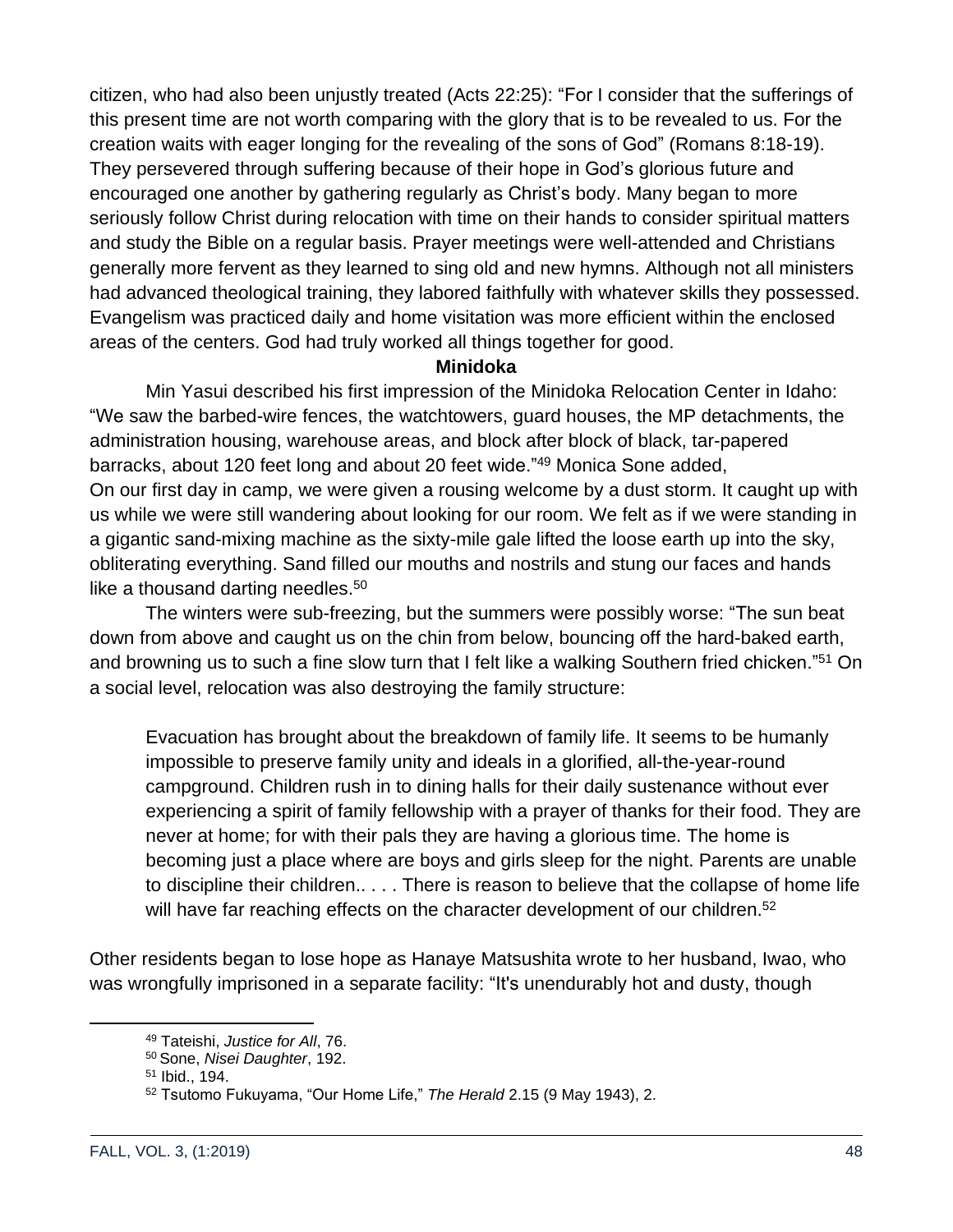eventually I'll get used to it. My body is weak and can only stand so much. I pray to God for strength and tolerance. . . . When I dwell on this situation, I have suicidal feelings, but I've got to keep myself together until your return." Iwao counseled her to trust in God through prayer: "We'll be able to give thanks no matter what may befall us. If we trust in the Lord, even if we are left alone in the wilderness, we'll not feel any loneliness."<sup>53</sup>

After this initial shock, however, internees began to put both the camp and their personal lives back in order. Fukuyama wrote to another minister about the hope-filled progress in the "desert colony" at Minidoka as the church flourished in that barren soil.

The Christian churches in the center are working in a federated program. Constituent members include Baptist, Congregational, Episcopal, Holiness, Methodist, and Presbyterian. Over 500 are enrolled in the Church School. The two English speaking services for youth average well over 300 each Sunday. There are special Japanese speaking services for parents which reach 375-400 each Sunday. Besides these, there are evening youth fellowships and midweek services. . . . The Christian Church is busy serving in the centers. It is helping in student relocation, family relocation, ministry to those in physical need as well as spiritual need, and pointing people to the higher spiritual values of life. The plans for a community Christmas with gifts for every child has been due largely to the efforts of the Christian Church.<sup>54</sup>

The Christian ministers at Minidoka labored in gospel partnership with one another since many had already built relationships at Puyallup. Such cooperation was a matter of necessity to care for every Christian in the camp. They dedicated the Federated Christian Church on November 1, 1943 with sermons and cherished hymns such as *Come, Thou Almighty King* and *The Church's One Foundation*. <sup>55</sup> They offered ministries for all ages, a Nisei youth conference, a church choir, VBS, friendship groups which met in barrack homes, and a National Christian Mission inviting speakers from around the country. That first Easter, 1500 people attended the sunrise service and nearly one hundred reportedly professed faith in Christ.<sup>56</sup> The church recited the Lord's Prayer together and sang the victory hymn, *Christ the Lord is Risen Today*. They took comfort to follow in the steps of Christ who had given his life as a sacrifice for many.

Some shared joyful testimonies regarding their newfound spiritual growth. Kiyoshi Ishimitsu proclaimed, "As a Christian in Minidoka I have developed, a better understanding of the world, and have something to live for. Here, I have the opportunity of teaching the Gospel

<sup>53</sup> Louis Fiset, *Imprisoned Apart: The World War II Correspondence of an Issei* Couple (Seattle, WA: University of Washington Press, 1997), 168-69.

<sup>54</sup> Letter from Tsutomo Fukuyama to K. Harper Sakaue, 2.

<sup>55</sup> Federated Christian Church of Minidoka, "Dedication Service" (1 November 1943). An Episcopal church at Minidoka worshipped separately from the ecumenical church and thrived under the ministry of Joseph Kitagawa ("Sunday Church Services," *Minidoka Irrigator* [21 November 1942], 2).

<sup>56</sup> "Over Thousand Attend Easter Sunrise Service," *The Herald* 2.16 (2 May 1943), 1.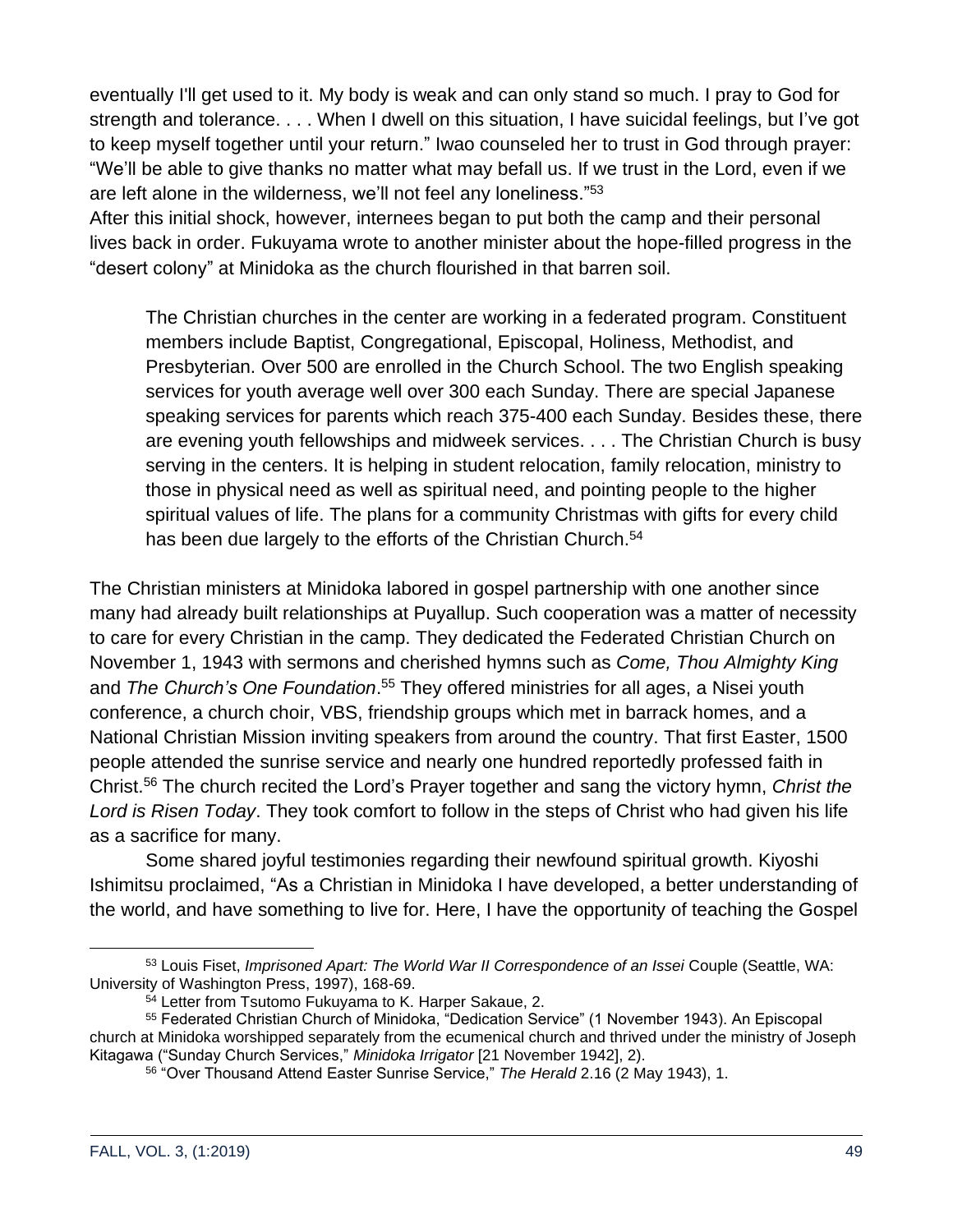to children."<sup>57</sup> Like many before him, he realized the healing power of serving others (Acts 20:35). Mrs. Chester Sakura also praised the Lord for his promises when she felt she could no longer carry on: "Come unto me all ye who labor and are heavy laden and I will give you rest. Take my yoke upon you and learn of me and ye shall find rest unto your souls" [Matthew 11:28]. "Fear thou not for I am with thee: be not dismayed; for I am thy God: I will strengthen thee; yea, I will help thee" [Isaiah 41:10].<sup>58</sup> Kumeo Tsubahara added how he had been too busy for Christ before internment, but that the slower pace of camp life had reintroduced him to the means of grace: Bible study, prayer, and Christian fellowship.<sup>59</sup> Such testimonies declared the enduring power of God's Word to transform lives.

Fukuyama reflected on the church's final Easter with gratitude and praise: "We cannot but feel thankful for the blessings that God has poured upon us. Life has been good because of God's love and guidance." The church must first give thanks for "God's greatest gift in the world, his only begotten son, the Lord Jesus Christ. In His life we see life as it should be lived and by His standards all of us see our sinfulness and shortcomings. In His suffering and death on the Cross we see what divine suffering is." Second, the church is grateful for the Christian fellowship of many outside Christians who ministered to the internees. Third, Fukuyama called the church to be thankful "for those of our number who have relocated into normal life and those who have gone into the armed services." Lastly, he wrote,

Let us give thanks for the closing of all relocation centers. This will be our third and final Easter in camp. . . . Let us remember that God is not the God of the dead, but of the living. Believe it and live it in the assurance that the God who raised Christ from the dead will likewise give you the necessary resources to launch out into the deep successfully. You cannot fail if you have Christ with you. "Thanks be to God for His unspeakable gift!"<sup>60</sup>

# **Soul Care Through Acts of Kindness**

A third practice of biblical soul care was the kindness shown by non-Japanese Christians who protested against injustice, eased the burden of evacuation, and ministered to Nikkei during relocation. Most of this activism came from theologically-liberal churches, while conservative evangelical churches refused to help for fear of "comforting the enemy."<sup>61</sup> Counselors must understand that acts of kindness often open the hearts of sufferers who initially reject biblical preaching and Christian fellowship. During the internment, Christians cared for Nikkei regardless of religious background and led many to believe in Christ.

<sup>57</sup> "What Christianity Means to Me in Minidoka," *The Minidoka Herald* (February 1944), 4.

<sup>58</sup> Ibid.

<sup>59</sup> Ibid.

<sup>60</sup> Tsutomo Fukuyama, "Easter Thoughts," *The New Herald* 2.1 (1 April 1945), 1.

<sup>61</sup> Herbert V. Nicholson and Margaret Wilke, *Comfort All Who Mourn: The Life Story of Herbert and Madeline Nicholson* (Fresno, CA: Bookmates International, 1982), 95.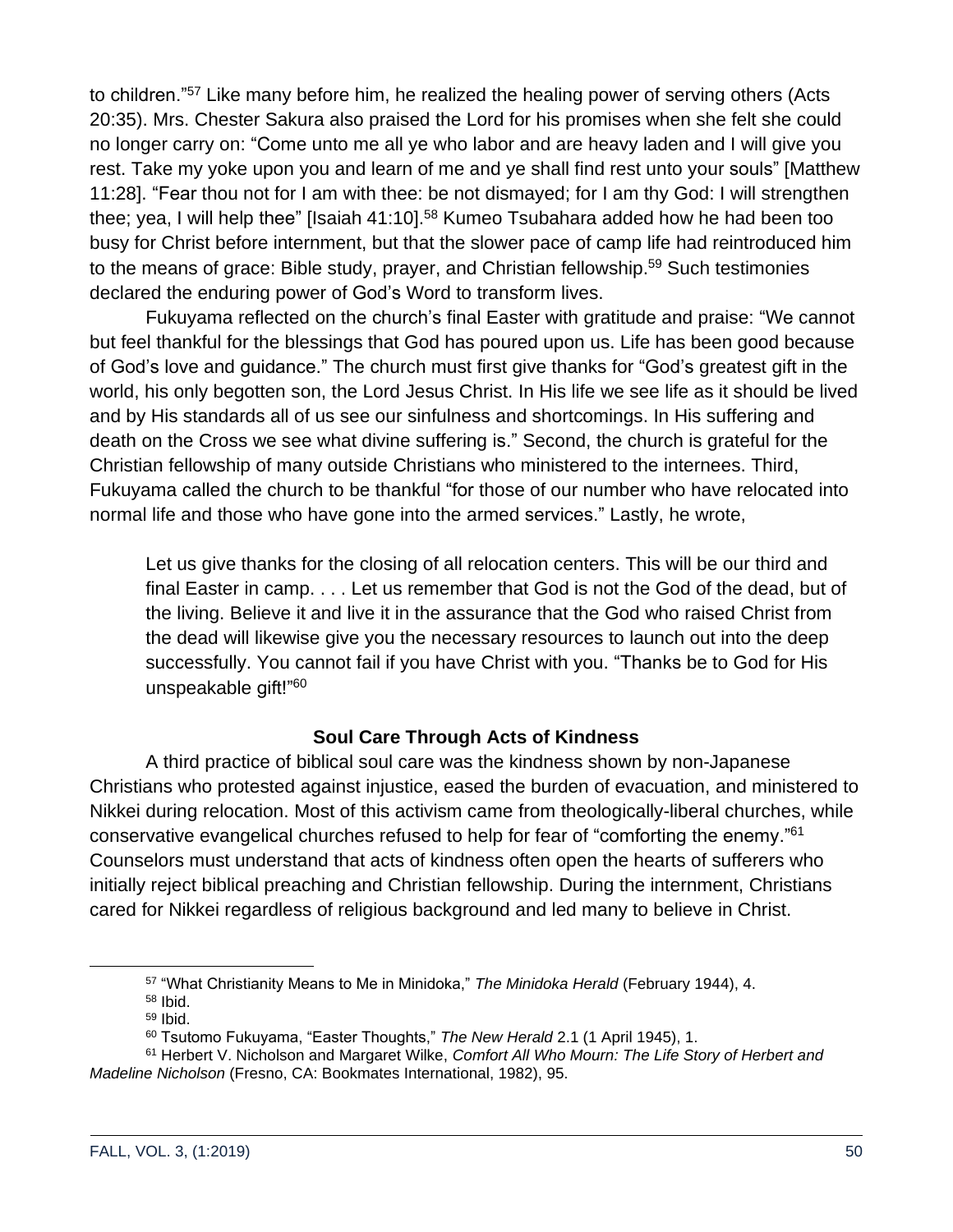Despite the overwhelming silence of the times, a handful of courageous Christians stood out for declaring the evacuation morally wrong. Walt Woodward, for example, published a community newspaper "to remind Bainbridge Islanders that 'Island Japanese' were not the enemy overseas but schoolmates and neighbors with the same constitutional rights as all Americans."<sup>62</sup> Woodward was a voice for the voiceless (Proverb 31:8-9) who spoke up for the Nikkei and was labeled as disloyal himself.

Others, though less vocal, demonstrated kindness through personal ministry as they considered Nikkei to be image-bearers of the Creator God (Genesis 1:26-27). They were bound by Christ to care for fellow members in God's family (James 2:15-16) and demonstrated their faith by doing good for those in need (vv. 17-26). Esther Rhoads described waking at three in the morning to take butter rolls and milk to children waiting to be evacuated. She drove her own car to a nearby convalescent home to evacuate four feeblebodied, elderly Nikkei who were unable to get onto the buses or trucks. Throughout the internment, she also advocated legal aid for Japanese Americans. Herbert Nicholson became known as "the truck-driving missionary" for his constant trips to visit the camps. Virginia Swanson helped residents of Terminal Island pack when they were the first to be evicted. Clara Breed, a librarian, sent hundreds of books, gifts, and letters to children who once frequented her library in San Diego. Many Christians also volunteered to teach in the camp schools to provide an education for interned children and Emery Andrews moved his family to Idaho so he could minister to his congregants. He drove an old, beat up, Chevrolet bus 56 times to Seattle (over 1500 miles round trip) to bring back supplies or attend to business for internees. His faithful ministry came at a great price as he was called a "turncoat," "traitor," and "Jap lover."

Outside friends made it possible to construct a functioning church in the middle of the desert. Everett Thompson, for example, proved to be a "most worthy friend and worker" in the church at Minidoka. He conducted one of the morning services every Sunday, taught a young people's class, and counseled them in person and by letters.<sup>63</sup> Minidoka was also located near many friendly churches and received guest preachers from neighboring towns. In exchange, young people from Minidoka sent singing groups, musicians, and their mass choir to perform concerts in outside churches. In many ways, the church was the first to break down America's barriers of ethnicity, prejudice, and barbed wire.

Soul care through acts of kindness continued during resettlement. Although some remained in camp for the war's duration, many left early for college, work, or the military.<sup>64</sup> Volunteers helped over 4,000 students continue their education at universities around the country, working tirelessly to process the necessary paperwork, procure scholarships, and make travel arrangements. Christians also established hostels throughout the country where

<sup>62</sup> Shizue Seigel, *In Good Conscience: Supporting Japanese Americans During the Internment* (San Mateo, CA: Asian American Curriculum Project, 2006), 4.

<sup>63</sup> "A Friend in Need: E. W. Thompson," *The Herald* 2.6 (14 February 1943), 2.

 $64$  The 442nd Regimental Combat Team, composed entirely of Japanese American soldiers, became the most decorated military unit for its size and length of service.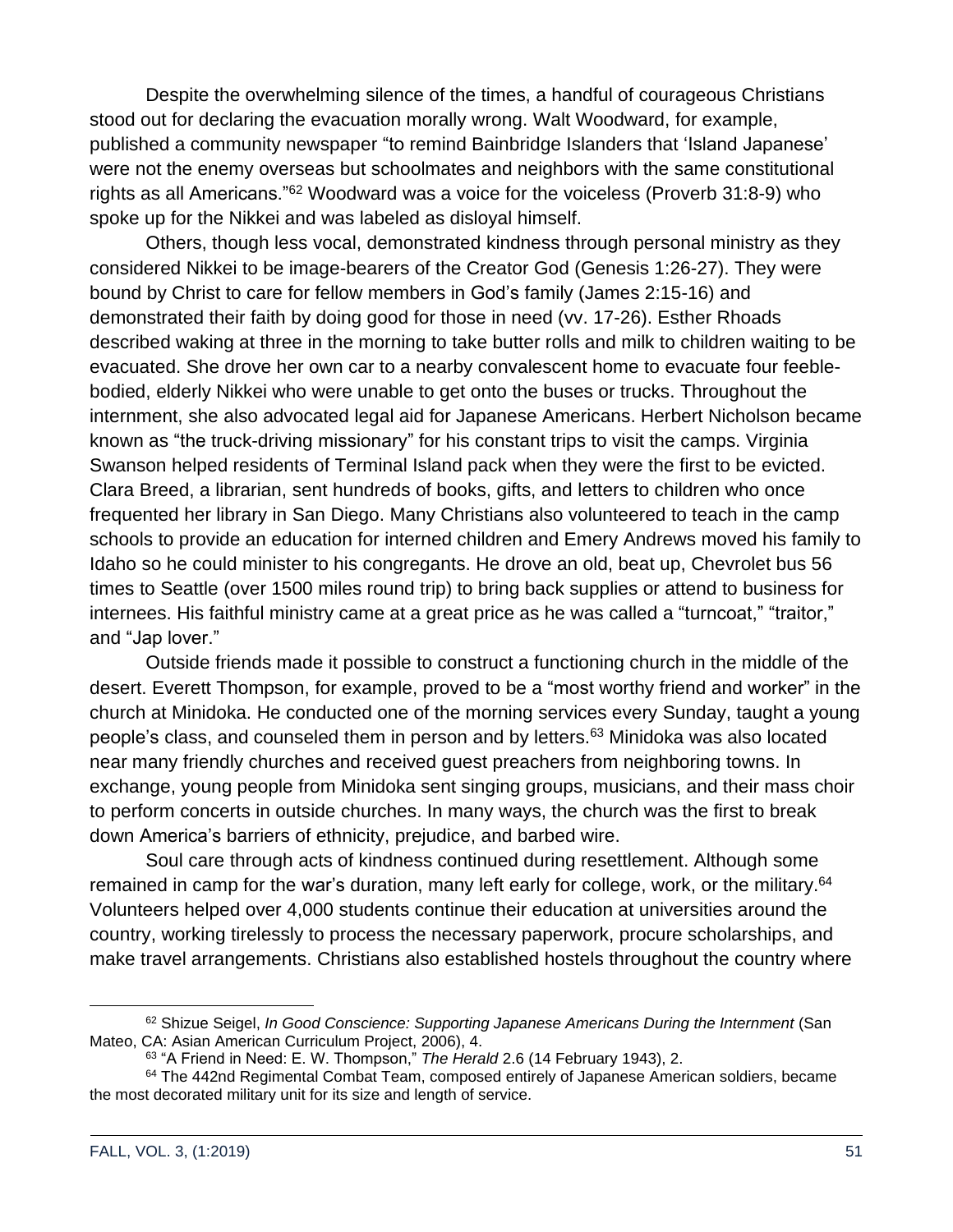Nikkei could receive room-and-board for almost no cost while seeking employment. Such material assistance was necessary because everything had been taken during the evacuation and resettling Nikkei were given only \$25 and a one-way bus ticket. Japanese American churches would start again as pastors often resettled with their flocks.

By demonstrating the gospel through acts of kindness, Christians earned the opportunity to share words of comfort and counsel. Many Nikkei came to Christ in the same way that the church has cared for refugees and immigrants throughout history. Such loving involvement allows counselors to gain passport with fellow sufferers until they trust the church enough to receive further soul care. This tangible kindness ensures that the truth is spoken in love (Ephesians 4:15).

### **Conclusion**

The church behind barbed wire learned to identify with Paul, "We rejoice in our sufferings, knowing that suffering produces endurance, and endurance produces character, and character produces hope, and hope does not put us to shame, because God's love has been poured into our hearts through the Holy Spirit who has been given to us" (Romans 5:3- 5). They identified with Abraham whom God had called to make his home in a new land (4:3) and with God's people during their wilderness sojourn (1 Peter 2:11) and the Babylonian exile (Jeremiah 29:7). They identified with the longsuffering prophets and with Christ Jesus himself (Romans 8:16-17).

The mass evacuation of Japanese Americans was neither right nor wise, yet the experience nevertheless enriched their spiritual lives. They could honestly acknowledge the injustice of the internment while still upholding their faith in a sovereign God who sustained them in their weakness (Isaiah 40:30-31). The interned church encountered unique challenges and trials, but also matured by necessity. They dealt with the same problems the church has always faced and therefore clung to the same means of grace: the preaching and personal ministry of God's Word, Christian fellowship, and acts of Christ-like kindness. The church today can learn many lessons for ministering to fellow believers who face similar adversity.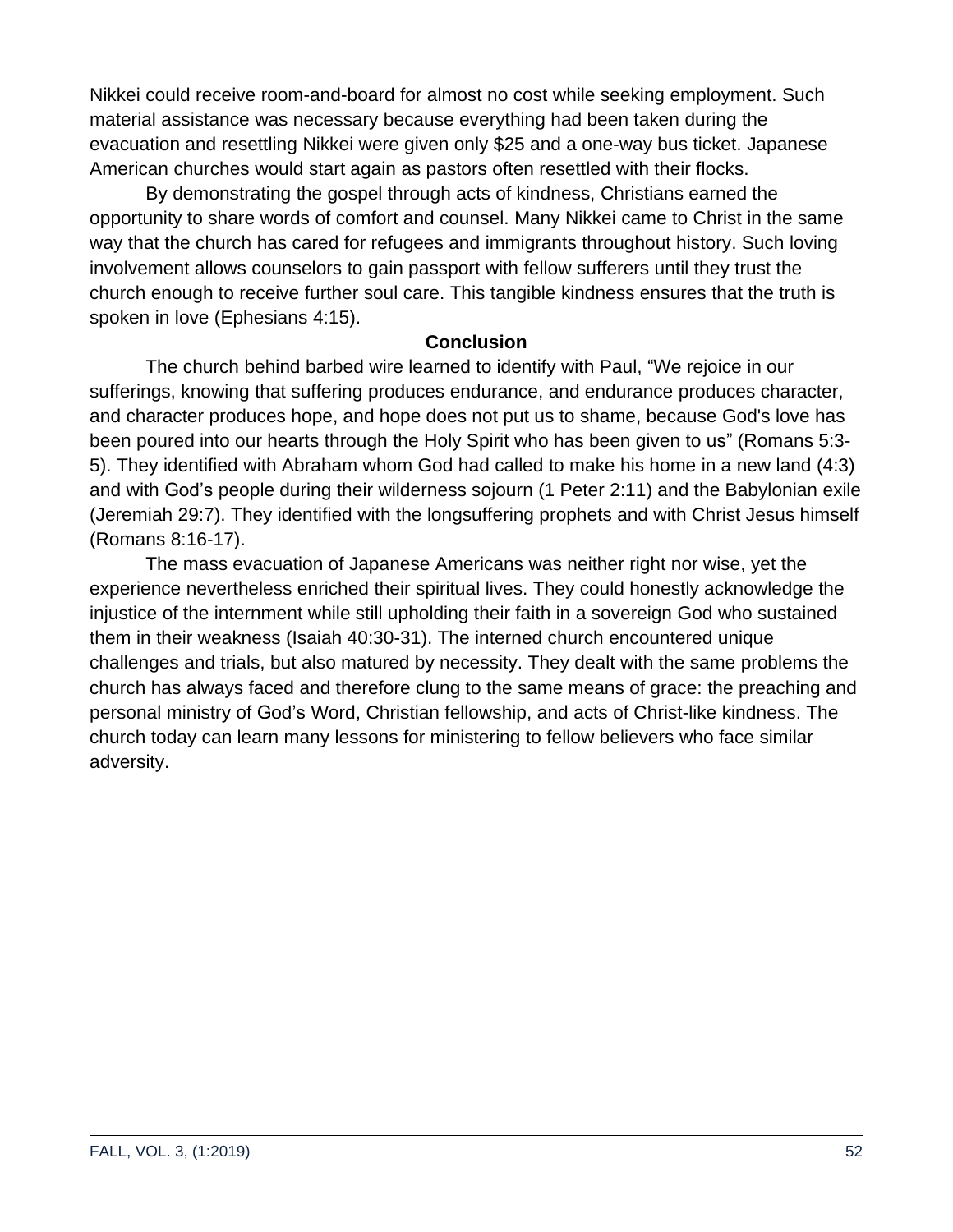# **JOHN OWEN'S PERSPECTIVE ON THE EFFECTS OF HABITS: HABITS**

# **PROMOTE THE SANCTITY OF THE CHURCH**

**Greg E. Gifford<sup>1</sup>**

We had a light in this candlestick; which did not only enlighten the room, but gave light to others far and near.

—David Clarkson, Spoken of John Owen at Owen's Funeral

In the wake of the English civil war, groups of clergy were ousted because of their seemingly anti-government teachings, ministry, and perspective. These men did not seek to overthrow the government, but rather to purify the church that had become so closely married to the government. Thus, in 1662 an edict was issued to provide standardization across the Church of England and that edict was the Act of Uniformity. It was declared that there would be uniformity in the sacraments, public prayer, and all of these changes were based on the Book of Common Prayer. However, these clergy members, given the pejorative title *Puritan*, refused to adhere to this new mandate and were ejected from every formal ministry or governmental position in England. This was the Great Ejection of 1662 in which some 2,000 plus clergy members forfeited their formal positions of ministry and government leadership because of a refusal to submit to the Act of Uniformity. One of these clergy members was John Owen—a faculty of Oxford, regular chaplain of Oliver Cromwell, and English clergymen.

John Owen was considered to be one of the greatest theologians of his time, writing over twenty-one volumes of books and sermons that are still preserved to this day.<sup>2</sup> He has written on everything from the works of the Holy Spirit to the differing perspective on Scripture. He contended with other Puritans, like Richard Baxter on the Atonement, and was

<sup>1</sup> Greg E. Gifford is Assistant Professor of Biblical Counseling at The Master's University. He may be reached at ggifford@masters.edu.

<sup>2</sup> Cf. John Owen, *The Works of John Owen*, vol. 1-21 (Carlisle, PA: Banner of Truth, 1965). John Owen "was without doubt not only the greatest theologian of the English Puritan movement but also one of the greatest European Reformed theologians of his day, and quite possibly possessed the finest theological mind that England ever produced" (Timothy Larson, David Bebbington, and Mark A. Noll, eds., *Biographical Dictionary of Evangelicals* [Leicester, England: Intervarsity Press, 2003]). John Webster, professor at University of Oxford, also said, "he considered the Puritan to be the finest theological mind that England ever had produced." In Robert W. Oliver, *John Owen: The Man and His Theology* (Phillipsburg, NJ: P&R, 2002), 43.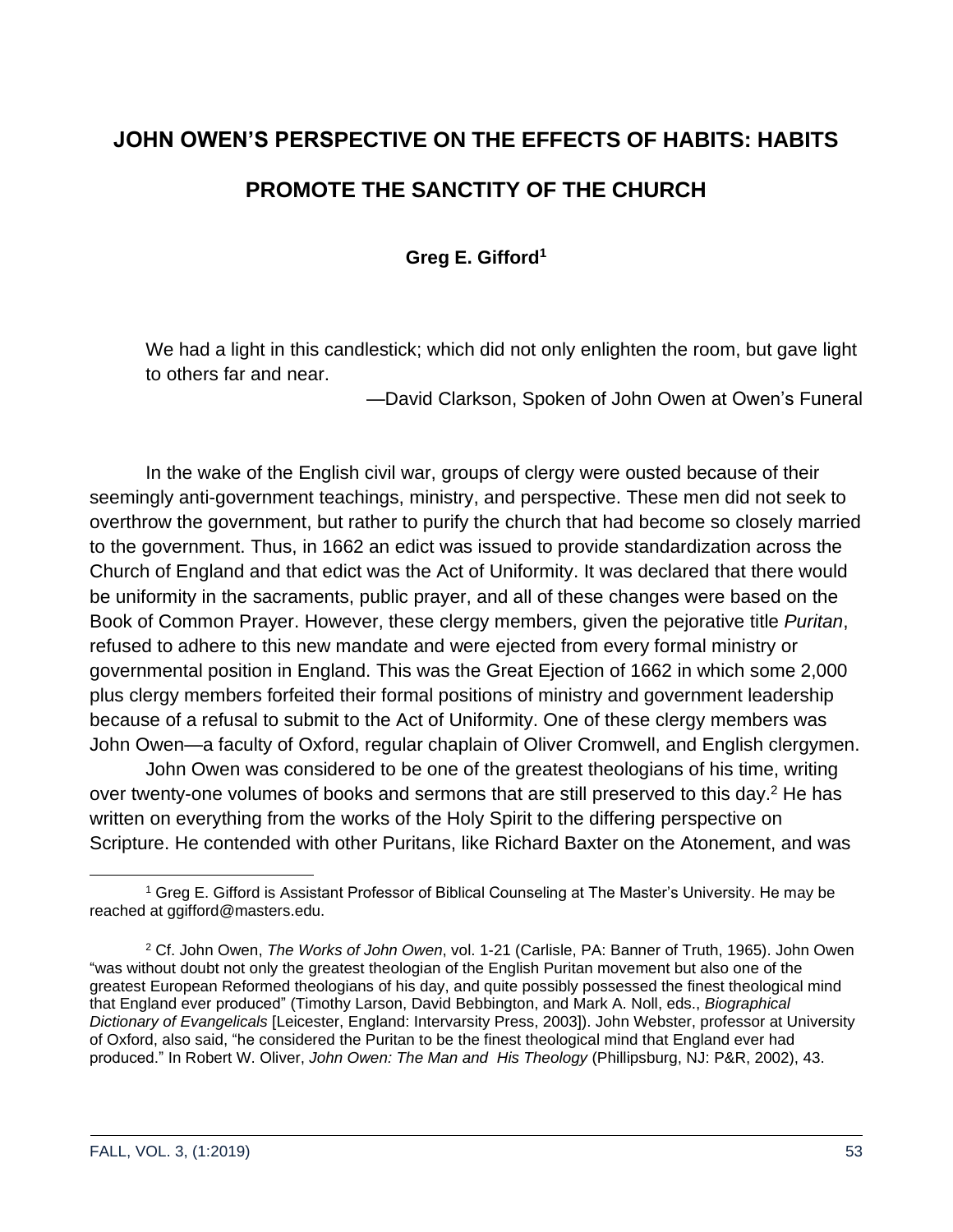admired by his colleagues for his scholarship. What John Owen is little known for is his extensive writings on habit: Owen spoke more on habit than any other puritan.<sup>3</sup> Furthermore, he would write more on the particular subject of habit than any other of his contemporaries, including his co-pastor David Clarkson who would also make great contributions to the area of habits. The researcher's thesis is that *John Owen believed that habits promote the sanctity of the church based on the union of the believer to Christ.* This will be displayed through an articulation of John Owen's belief on habits and their nature, with a transition towards the effects of habit as they pertain to the church. To begin this conversation, though, one must understand a few key definitions.

### **Key Terms and Concepts to Understand**

To define habits the way John Owen would define them, the researcher will simply provided his definition of habits: "And the first property of a habit, is, that it inclines and disposeth the subject wherein it is, unto acts of its own kind, or suitable unto it. It is directed unto a certain end, and inclines unto acts or actions which tend thereunto, and that with evenness and constancy."<sup>4</sup> It will be displayed in great detail what exactly John Owen meant by the term *habit* and how he understood habits, but the reader must note that John Owen believed habits to be both a disposition and an action.

The term *promote* is "to contribute to the growth or prosperity of."<sup>5</sup> John Owen would use three terms that are summarized in this term, *promote*. The terms that John Owen would use are "*preserved, maintained and increased.*" <sup>6</sup> He would use this concept to help communicate that the sanctity of the church is promoted through habits.

The term *sanctity* is used to represent what Owen would describe habits as the "great purifier and sanctifier of the church, to free our minds from these corrupt affections, and inveterate prejudices, whereby we are alienated from the truth, and inclined unto false conceptions of the mind of God."<sup>7</sup> He was not suggesting that this was entirely behavioristic or moralist, but rather that the Holy Spirit infused these habits by way of promoting holiness.<sup>8</sup> That holiness was simply used in the biblical sense of the holiness to which all believers are called (1 Pet. 1:16).

<sup>3</sup> John Owen dedicated seventy-three pages to the works of habit in volume 3 of his *Works* (*The Works of John Owen*, vol. 3, 1-73). The Puritan who spoke about the nature of habits in any way that would compete with John Owens would be that of his contemporary, David Clarkson. Clarkson wrote on habits in his works, too, referencing habits in a handful of locations of his volume 2 (cf. David Clarkson, *The Works of David Clarkson*, ed. James Nichol, 2nd ed., vol. 2 [Carlisle, PA: Banner of Truth, 1988]).

<sup>4</sup> John Owen, *Works*, 3:18.

<sup>5</sup> Merriam-Webster, accessed October 13, 2017, https://www.merriam-webster.com/dictionary/promote.

<sup>6</sup> John Owen, *Works*, 3:56-57.

<sup>7</sup> Owen, *Works*, 3:452-53.

<sup>8</sup> Owen, *Works*, 3:10.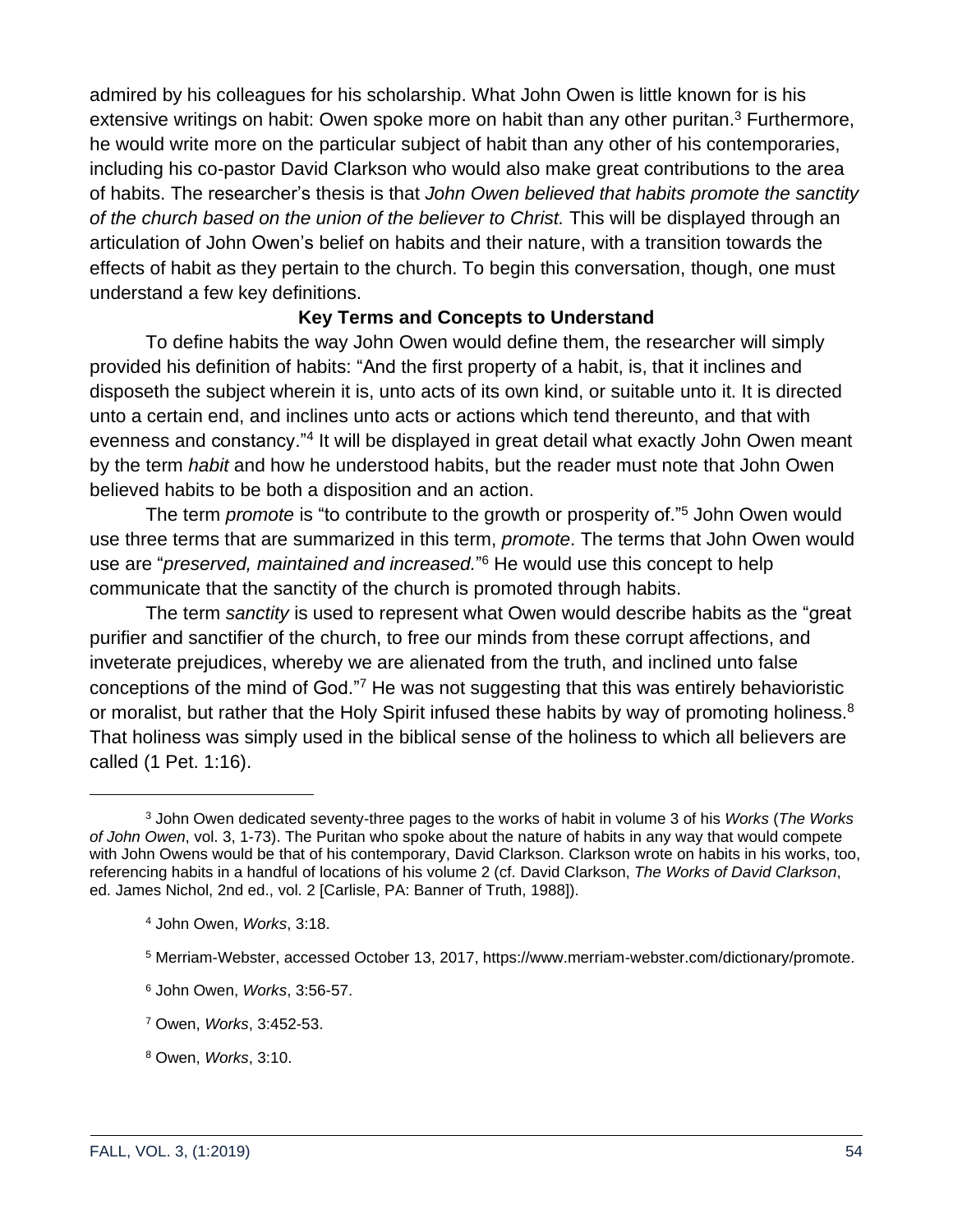According to John Owen, the *church* is "a society of persons, called out of the world, or their natural worldly state, by the administration of the word and Spirit, unto the obedience of the faith, or the knowledge and worship of God in Christ, joined together in a holy band, or by special agreement, for the exercise of the communion of saints in the due observation of all the ordinances of the gospel (Rom. i.5, 6; 1 Cor. i.2, xiv.15; Heb. iii.1; James i.18; Rev. i:20; 1 Pet. ii.5. Eph. ii.21-23. 2 Cor. vi.16-18).<sup>"9</sup> This is consistent with the biblical use of the term and will thus be employed throughout the entirety of this paper.<sup>10</sup> It will also be used, as Owen used it, to apply to both the local and universal church.

The term *based* is simply used in its modern context. It simply means, "having a specified type of base or basis."<sup>11</sup> The researcher is incorporating this term to show how John Owen based the sanctity of the church on the foundation of union with Christ through the means of habits.

The terms "Union with Christ" are being used in the way that John Owen has identified them, which is consistent with historical theology. He said,

This is that whereby we have union with Jesus Christ, the head of the church. Originally and efficiently the Holy Spirit dwelling in him and us, is the cause of this union. But formally, this new principle of grace is so. It is that whereby we become members of his bones and of his flesh (Eph. v. 30). As Eve was of Adam; she was one with him, because she had the same nature with him, and that derived from him, which the apostle alludeth unto, so are we of him, partakers of the same divine nature with him. Thus, he that is "joined unto the Lord is one spirit" (1 Cor. vi.17), that is, of one and the same spiritual nature with him (Heb. ii. 11.14). How excellent is this grace, which gives us our interest in, and continuity unto, the body of Christ, and to his person as our head. It is the same grace in the kind thereof, which is in the holy nature of Christ, and renders us one with him.<sup>12</sup>

The Union of a believer with Christ will be one of the fundamental understandings to the researcher's thesis, as it serves as the basis for habits that promote the sanctity of the church.

<sup>12</sup> Owen, *Works*, 3:13.

<sup>9</sup> Owen, *Works*, 5:505.

<sup>&</sup>lt;sup>10</sup> Current theologians would describe the church as "The community of all true believers for all time" Wayne Grudem, *Systematic Theology* (Grand Rapids, MI: Zondervan, 1994), 1238. Charles Ryrie says, "an assembly of people who have been called together" in *Basic Theology* (Chicago, IL: Moody, 1999), 625. And finally, John MacArthur would describe the church as "those who are true believers in Christ" in *Biblical Doctrine* (Wheaton, IL: Crossway, 2017), 926.

<sup>11</sup> Merriam-Webster, Merriam-webster.com, accessed October 30, 2017, https://www.merriamwebster.com/dictionary/based.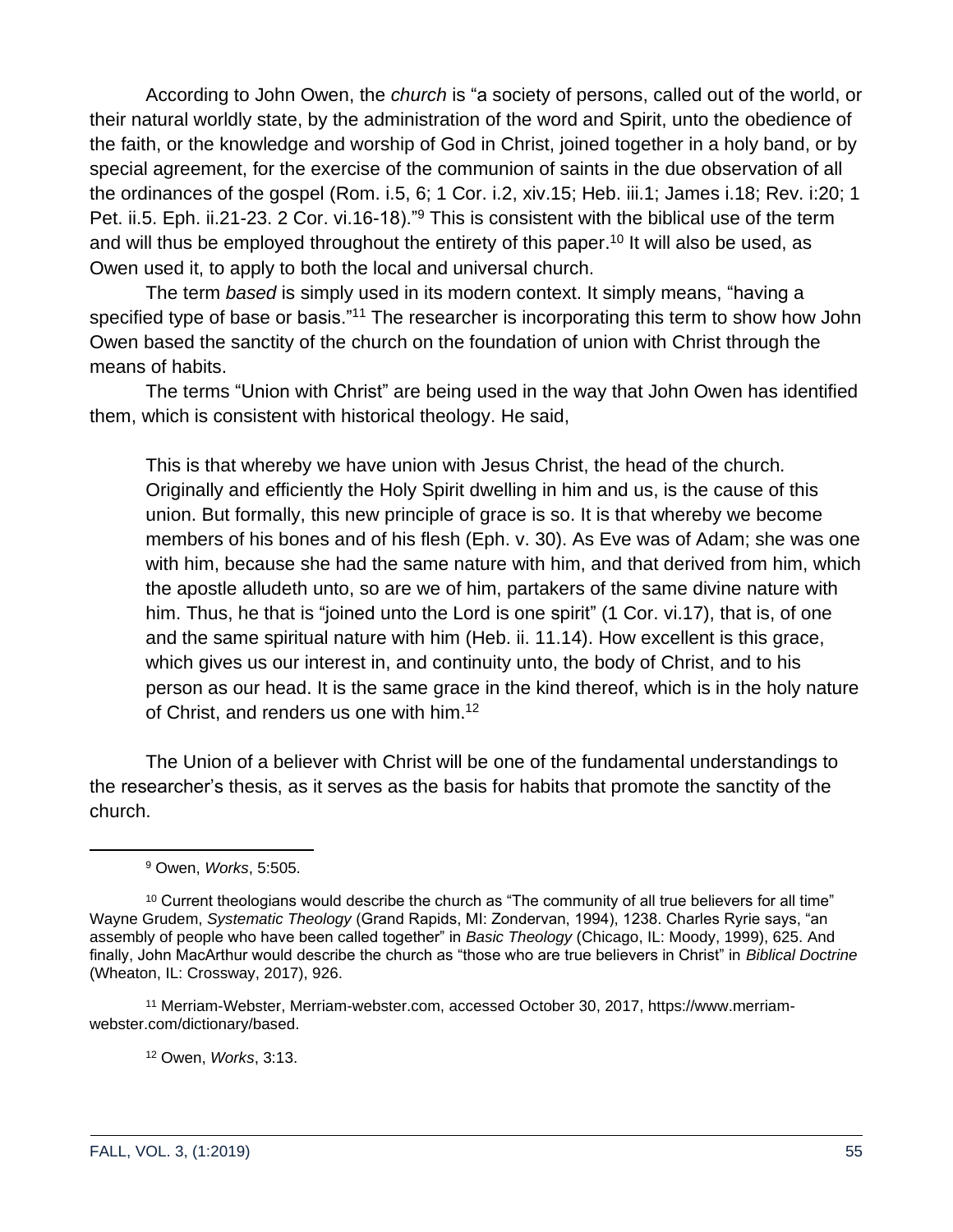# **Background of John Owen**

John Owen was born in 1616 to a Puritan family in Stadham, Oxfordshire that would send him to Oxford in his early years.<sup>13</sup> He would receive his BA in 1632 and his MA in 1635 from Queen's College in Oxford. After Oxford, Owen would become chaplain of a Sir Robert Dormer of Oxfordshire. He would marry Mary Rooke in 1642 and father eleven children with her, 10 of which would not live to adulthood. The only child that did live to adulthood would later die of tuberculosis.

Over the next five years Owen would publish his first work, *The Display of Arminianism*, and become an associate to Oliver Cromwell who was the "lord protector of England."<sup>14</sup> Owen would become sympathetic to Cromwell "after the execution of King Charles I by Cromwell's partisans in January 1649, [and] Owen accompanied Cromwell on his military ventures to Ireland and Scotland (1649–50)."<sup>15</sup> Owen would later serve as the vice-chancellor of Oxford, due in large part to Cromwell's influence, and would be forced to step out of this position around 1654 before the Great Ejection.

John Owen would spend the next decades writing and consulting with both English and New England Puritans. He wrote ferociously during this time and was even attacked by Richard Baxter for various views, some of which he defended late in his life.<sup>16</sup> Of note, however, was co-pastor of Independent Church in London with David Clarkson for two years at the end of his life and ministry. David Clarkson is the only other Puritan who would parallel the extensive writing of Owen on habits and it would be David Clarkson that would preach the funeral of John Owen. Although he felt incompetent to speak thoroughly about the character of John Owen's, having known him for a brief period, he made a few comments in regard to his character.<sup>17</sup> One of the comments that Clarkson made in regard to Owen was that

<sup>14</sup> Britannica Academic, "John Owen," accessed October 16, 2017, http://academic.eb.com/levels/collegiate/article/John-Owen/57791.

<sup>15</sup> Ibid., s.v. "Cromwell."

<sup>16</sup> "John Owen entered into soteriological debate for essentially soteriological reasons. In 1676 he published *The Nature of Apostasie from the Profession of the Gospel*. In explaining why he wrote the book, Owen opened with this truth: "That the state of Religion is at this day deplorable in most parts of the Christian World, is acknowledged by all." These opening words parallel those of Baxter but Owen's frame of reference was quite different. Rather than fretting over Christian division, he deplored England's retreat from the Protestant Reformation. Tim Cooper, "John Owen, Richard Baxter and the Battle for Calvin in the Latter 17th Century England," *Southern Baptist Journal of Theology* 20, no. 4 (2016): 63–78.

<sup>17</sup> David Clarkson spoke to this incompetency in his funeral address about his familiarity with John Owen: "It was my unhappiness that I had so little and late acquaintance with him, which makes me not competent for such an undertaking; the account that is due to the world, requires a volume, and a better hand than mine, which I hope it will meet with in time" (Owen, *Works,* 1:419).

<sup>13</sup> A Puritan's Mind, "John Owen," accessed October 16, 2017, http://www.apuritansmind.com/puritanfavorites/john-owen/.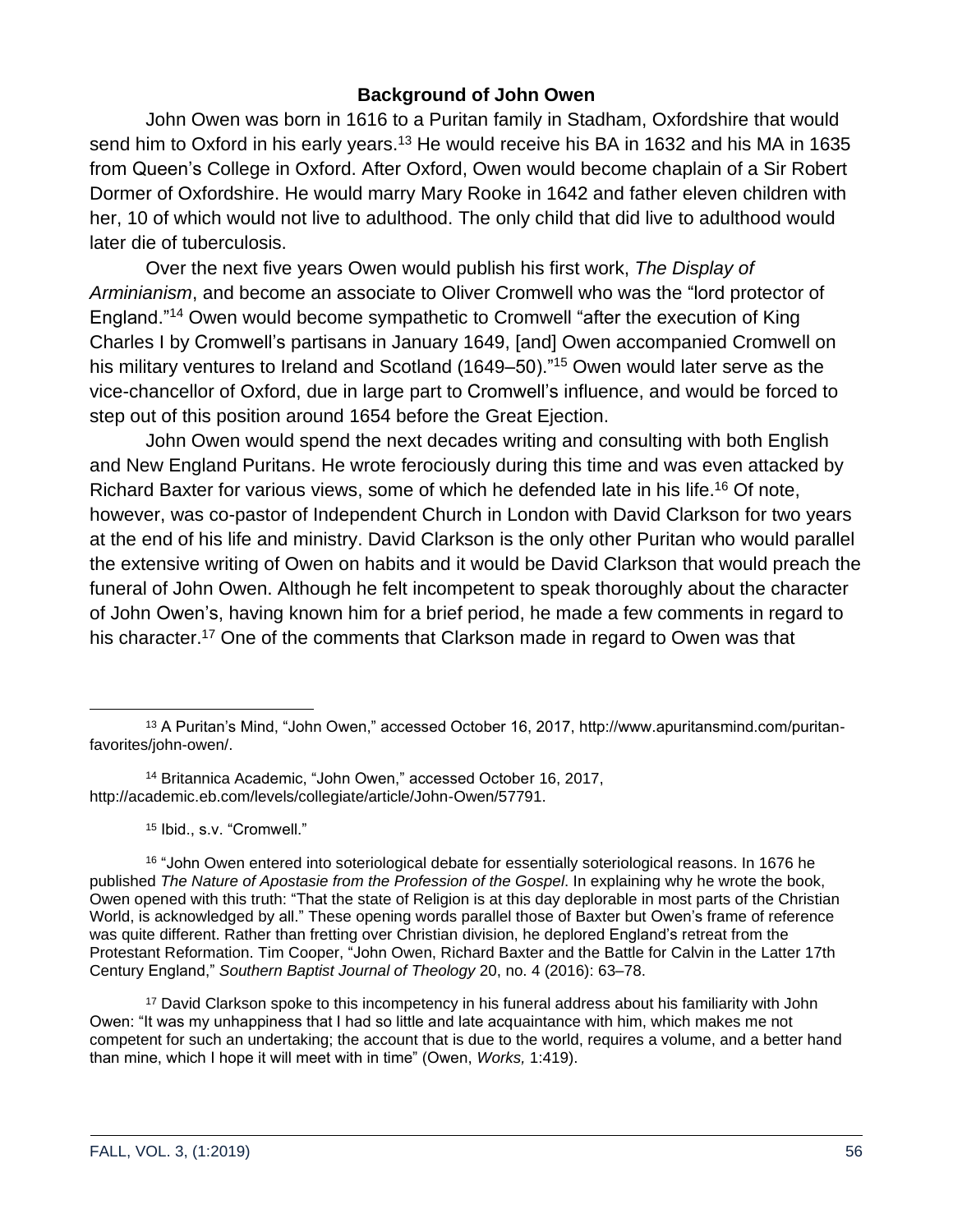A great light is fallen; one of eminency for holiness, learning, parts, and abilities; a pastor, a scholar, a divine of the first magnitude. … I need not tell you of this that knew him, and observed that it was his great design to promote holiness in the power, life, and exercise of it among you. … He has a burning and a shining light, and you for a while rejoiced in his light.<sup>18</sup>

Clarkson clearly respected and admired John Owen, which is obvious from his funeral sermon.

He spent the majority of the funeral sermon highlighting the giftedness and abilities of Owen, only to remind the church that "his conversation was not only advantageous in respect to his pleasantness and obligingness; but there was that in it which made it desirable to great persons, natives and foreigners, and that by so many, that few could have what they desired."<sup>19</sup> Owen seemed to have both the giftedness of a sound intellect and also a character that complimented this giftedness. The significance of this sermon for the purposes of this paper is that David Clarkson would speak about habits in a similar capacity to that of Owen, and this sermon establishes that Clarkson learned from Owen in many areas, including that of habit. $20$ 

### **An Understanding of Owenian Habit**

In order to best represent John Owen, the researcher is attempting to use the terms that John Owen would use and to define them in the way that he would use them. John Owen spoke more into habits in a systematic and concise perspective than any other of the Puritans.<sup>21</sup> For Owen habits were part of the conversation of sanctification and Pneumatology. In fact, in *The Works of John Owen* the majority of volume 3 is dedicated to the work of the Holy Spirit in a believer's life.<sup>22</sup> Within this volume is where John Owen situates his conversation on habits and the Holy Spirit with the effects of those habits as they pertain to the church. To begin, one must understand what Owen believed to be a habit. As mentioned above, Owen defines habits as, "And the first property of a habit, is, that it inclines and disposeth the subject wherein it is, unto acts of its own kind, or suitable unto it. It is directed unto a certain end, and inclines unto acts or actions which tend thereunto, and that

<sup>18</sup> Owen, Works, 1:420.

<sup>19</sup> Owen, Works, 1:420.

<sup>20</sup> For further examination of the cross-pollination of Owen to Clarkson, consult David Clarkson, *Selected Writings of David Clarkson*, ed. John Blackburn (London: Wycliffe Society, 1846). Also see Robert Oliver's comments: "One is not surprised to discover that he had assistants during these years [1668-1684], the best known of whom was David Clarkson who was serving the church at the time of Owen's death." Robert W. Oliver, *John Owen: The Man and His Theology* (Phillipsburg, NJ: P&R, 2002), 35.

<sup>21</sup> Cf. footnote 2 for greater clarity on this statement.

<sup>22</sup> John Owen, *The Works of John Owen*, vol. 3 (Carlisle, PA: Banner of Truth, 1965).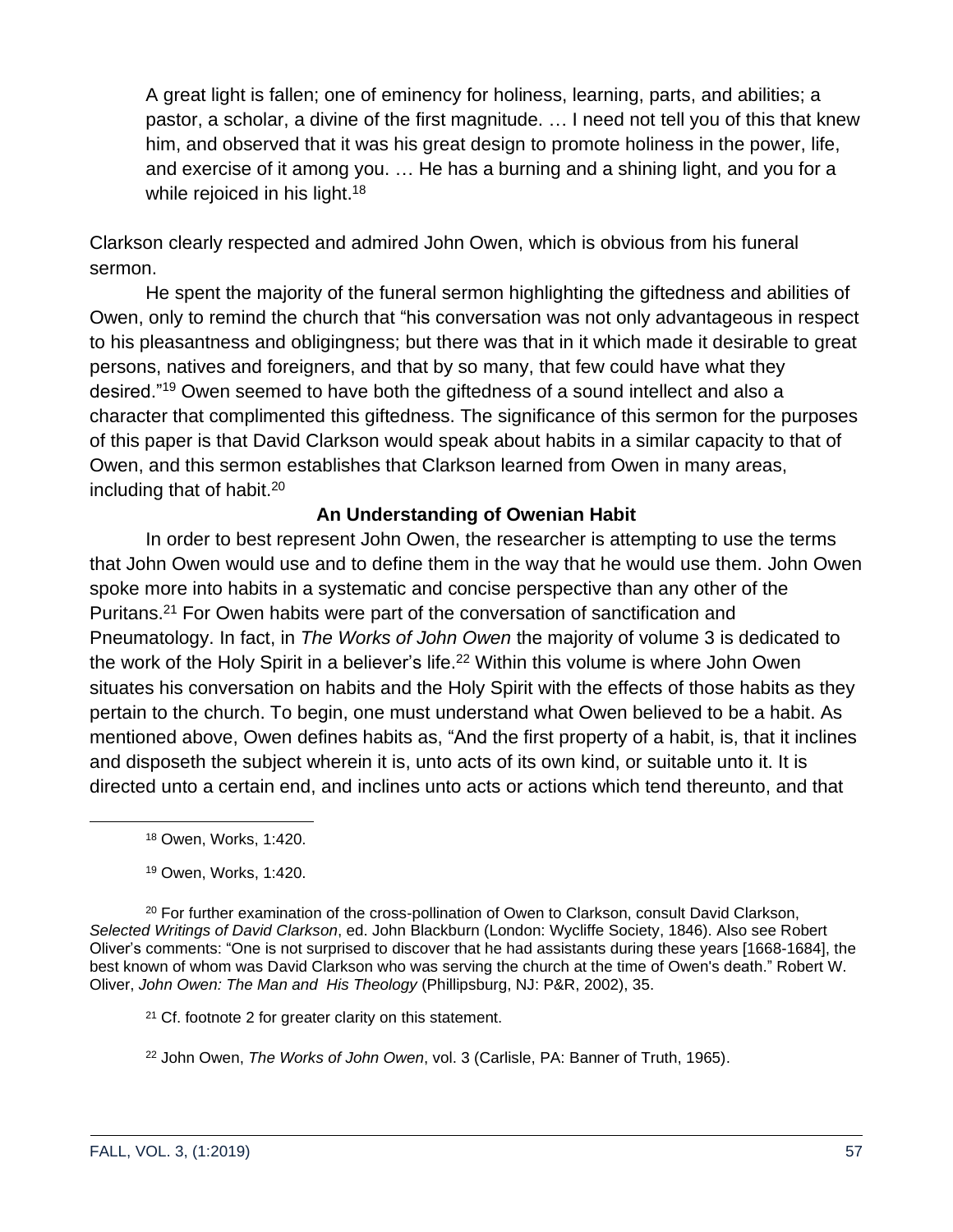with evenness and constancy.<sup>"23</sup> Of note, Owen begins immediately with the effect or function of the habit. He suggests that the function of the habit is two-fold: (1) inclines and (2) disposes, which results in actions of the same type.

This inclination is towards the same genus of the habit. For instance, Owen says, "Intellectual habits are arts and sciences. When men by custom, usage, and frequent acts in the exercise of any science, art, or mystery, do get a ready facility in and unto all the parts and duties of it, they have an intellectual habit therein."<sup>24</sup> He displays that the type of habit will help communicate the type of inclination or disposition. In this case, intellectual habits dispose one to intellectual inclinations. He also says the same is true of moral and supernatural habits.<sup>25</sup> In making this observation Owen reveals what he believes to be true about all habits and then offers a classification for those habits. Moreover, one of the fundamental aspects of every habit—in the mind of John Owen—is that habits "incline and dispose."

# **Owenian Belief of the Types of Habits: Infused and Supernatural**

The backbone of Owen's discussion on habits is that he understands all habits to incline and dispose, and therefore he believes that at conversion a believer receives implanted or infused supernatural habits. He says in regards to supernatural habits, "That there is such a habit or principle supernatural, infused or created in believers by the Holy Ghost, and always abiding in them."<sup>26</sup> Owen believed that at the point of salvation the Holy Spirit supernaturally infused habits into Christians so that those habits will "make us meet to live unto God."<sup>27</sup> This would be more of a reference to the disposition that was mentioned above, rather than to the actions themselves—however, the disposition does incline towards the action.

According to Owen, a supernatural habit is what

I call this principle of holiness a habit; not as though it were absolutely of the same kind with acquired habits, and would in all things answer to our conceptions and descriptions of them: but we only call it so, because, in its effects and manner of operation, it agreeth in sundry things with acquired intellectual or moral habits. But it

<sup>27</sup> Owen, 3:7. "There is wrought and preserved in the minds and souls of all believers, by the Spirit of God, a supernatural principle or habit of grace and holiness, whereby they are made meet for and enabled to live unto God, and perform that obedience which he requireth and accepteth through Christ in the covenant of grace; essentially or specifically distinct from all natural habits, intellectual and moral, however or by what means soever acquired or improved" (472, 274).

<sup>23</sup> Owen, 3:18.

<sup>24</sup> Owen, 3:8.

<sup>25</sup> Owen, 3:8-9, 7.

<sup>26</sup> Owen, 3:7.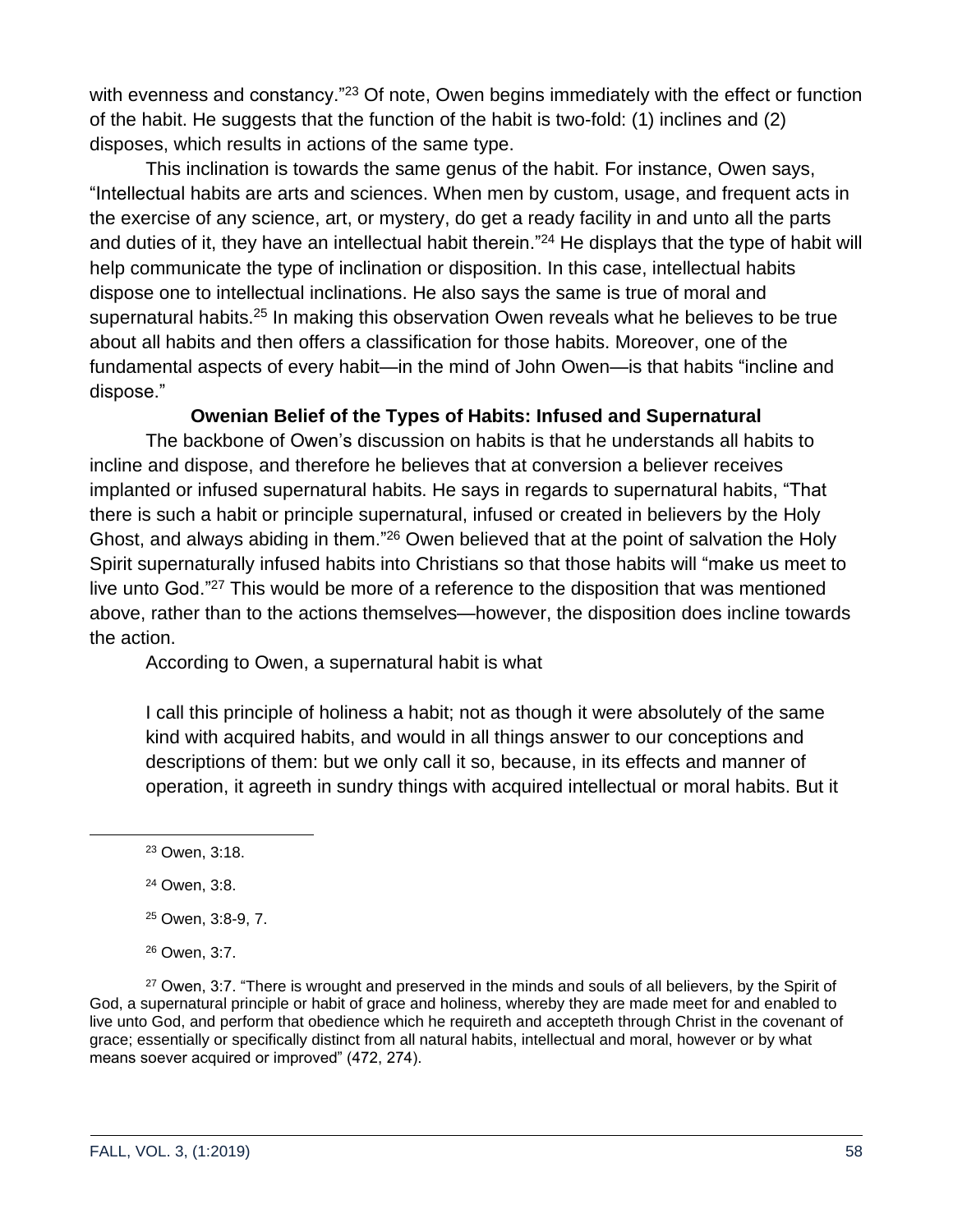hath much more conformity unto a natural unchangeable instinct, than unto any acquired habit.<sup>28</sup>

Owen is recognizing that the supernatural habit does have effects that are cultivated and also predisposes, as do intellectual and moral habits, however what he is primarily referring to would be more along the line of an instinct. The supernatural habit is like an instinct in the fact that this supernatural habit serves as a disposition to the acts of holiness and obedience. Owen clearly states:

a virtue, a power, a principle, of spiritual life and grace, wrought, created, infused into our souls, and inlaid in all the faculties of them, constantly abiding, and unchangeably residing, in them, which is antecedent unto, and the next cause of, all acts of true holiness whatever.<sup>29</sup>

Owen is using the principle or virtue of habits in regard to what he means by a supernatural habit. Owen believes that at the point of salvation the Holy Spirit initiates and implants this new disposition and this new disposition leads to all of the acts of holiness.<sup>30</sup> The idea of virtue is something that Owen communicates as he speaks to the nature of the habit, which is an Aristotelian origination as will be displayed.<sup>31</sup> Yet, Owen believed that this idea was one that was communicated throughout Scripture in the idea of God's promise to circumcise the hearts of the Israelites and grant a new heart as part of the New Covenant promise.<sup>32</sup> However, a summary of Owen's position on habits is warranted to provide greatest clarity in regards to the way he uses the term *habit*.

Up to this point, Owen has differentiated between types of habits—intellectual, moral, natural, and supernatural—and the function of those habits. He believes that the nature of a habit entails both the disposition the habit forms and the corresponding actions of that habit. Furthermore, in regard to supernatural habits, he believes that the supernatural habits are implanted by the Holy Spirit and sustained through the power of the Holy Spirit. And he

<sup>29</sup> Owen, 3:10. "Moral habits are nothing but strong and firm dispositions and inclinations unto moral acts and duties of their own kind; as righteousness, or temperance, or meekness" (Owen, 3:18-19).

<sup>30</sup> Furthermore, Owen believes that the Holy Spirit sustains and preserves supernatural habits after their implantation (3:10). Although moral and intellectual habits can be sustained through their exercising of them, supernatural habits are sustained through the work of the Holy Spirit.

<sup>31</sup> Owen, 3:43. Also cf. Aristotle, *Nicomachean Ethics*, trans. C.C.W. Taylor (N.P.: OUP Oxford, 2006), 63.

<sup>32</sup> Jeremiah 31:3; Deuteronomy 30:6 in Owen 3:11. "This new heart is a heart with the law of God written in it, as before mentioned ; and this new spirit is the habitual inclination of that heart unto the life of God, or all duties of obedience" (3:11).

<sup>28</sup> Owen, 3:9-10.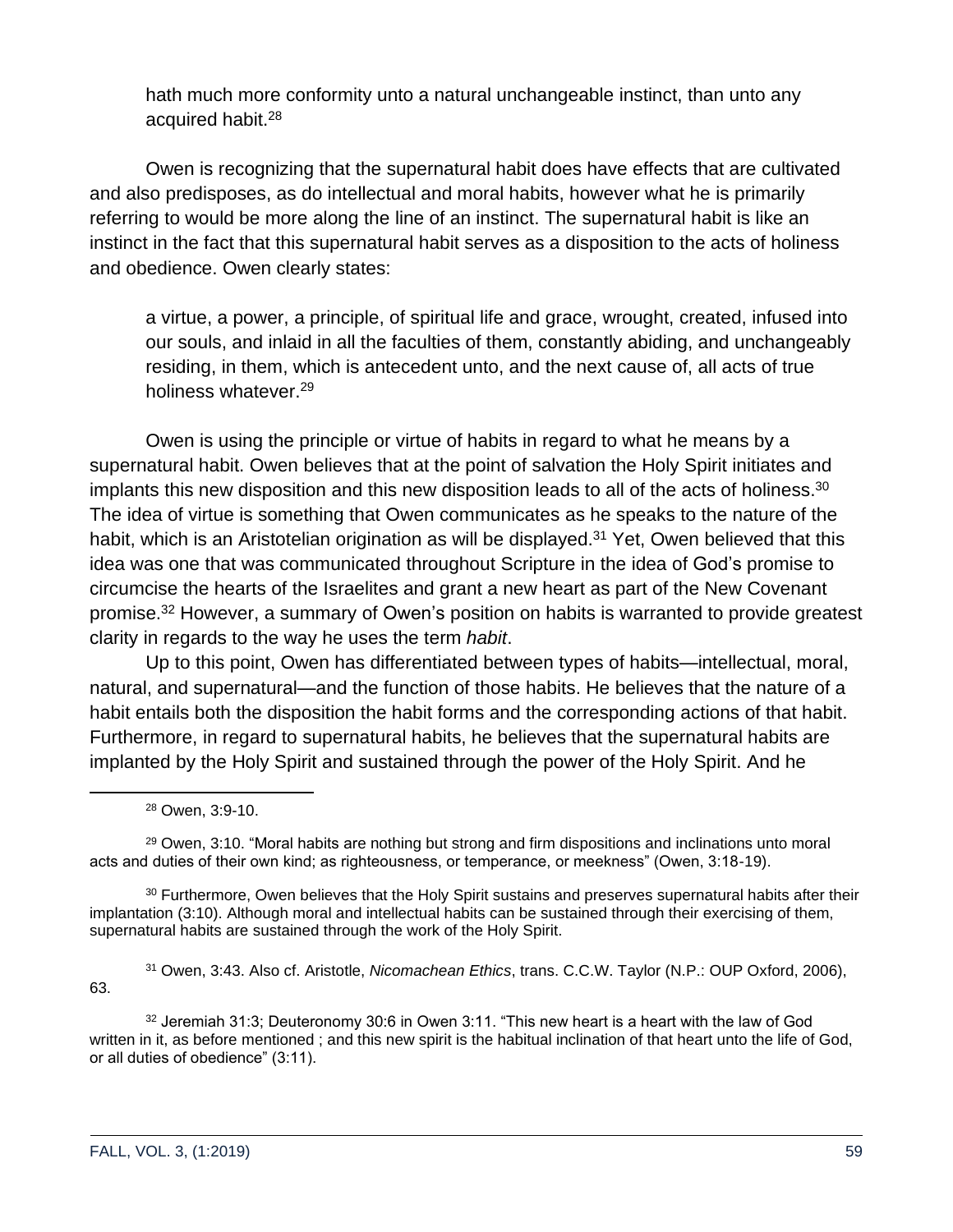believes that the supernatural habit is antecedent to all acts of holiness.

# **Owenian Definition of Natural Habits**

In John Owen offering a function of habits, he offers his implicit definition of habits. As Owen defines intellectual, moral, and supernatural habits he says of each that they all incline according to their nature. Of intellectual habits, as mentioned above he says "When men by custom, usage, and frequent acts in the exercise of any science, art, or mystery, do get a ready facility in and unto all the parts and duties of it, they have an intellectual habit therein."<sup>33</sup> Of moral habits, John Owen notes that

These habits do incline, dispose, and enable the will to act according to their nature … by an assiduous diligent performance of the acts and duties of them, may attain such a readiness unto them and facility in them. … Moral habits are nothing but strong and firm dispositions and inclinations unto moral acts. $34$ 

Both of these are similar to what Owen believed in regard to supernatural habits. He says of supernatural habits "That, according to the nature of all habits, it inclines and disposeth the mind, will, and affections, unto acts of holiness suitable unto its own nature, and with regard unto its proper end, and to make us meet to live unto God."<sup>35</sup> Owen would say that all habits incline and dispose, but that only the supernatural habits incline and dispose unto a life of godliness and piety.<sup>36</sup>

The Owenian understanding of habits is that they are always inclining and disposing towards their own nature—sinful, supernatural, moral, and intellectual. This basis for the function of habits enumerates the foundation for how Owen connects the dots of habits to the work of the Holy Spirit, as displayed in his definition of supernatural habits above. He sees that in order for a Christian to possess habits that are disposing them towards the Godhonoring action, that there will be an infused habit by the Holy Spirit at the point of conversion. Furthermore, this will become important as will be displayed later because Owen would argue that the moral habit of a person will help discern whether or not they are in the Spirit or not. Therefore, the importance of habits as they pertain to the sanctity of the church is to allow for evaluation of a person's natural habits and thus show what are their

<sup>36</sup> Owen, 3:12. "This new heart is a heart with the law of God written in it, as before mentioned; and this new spirit is the habitual inclination of that heart unto the life of God, or all duties of obedience." Owen even would say the same is true of sinful habits: "a sinful, depraved habit, as in many other things, so in this, differes from all natural or moral habits whatever: for whereas they incline the soul gently and suitably to itself, sinful habits impel with violence and impetuousness; when lusts are said to find or wage 'war against the soul' (1 Pet. 2:2)" in *Mortification of Sin* (Louisville, KY: n.p., 2013), 42-43.

<sup>33</sup> Owen, 3:8.

<sup>34</sup> Owen, 3:8-9, 18-19.

<sup>35</sup> Owen, 3:7.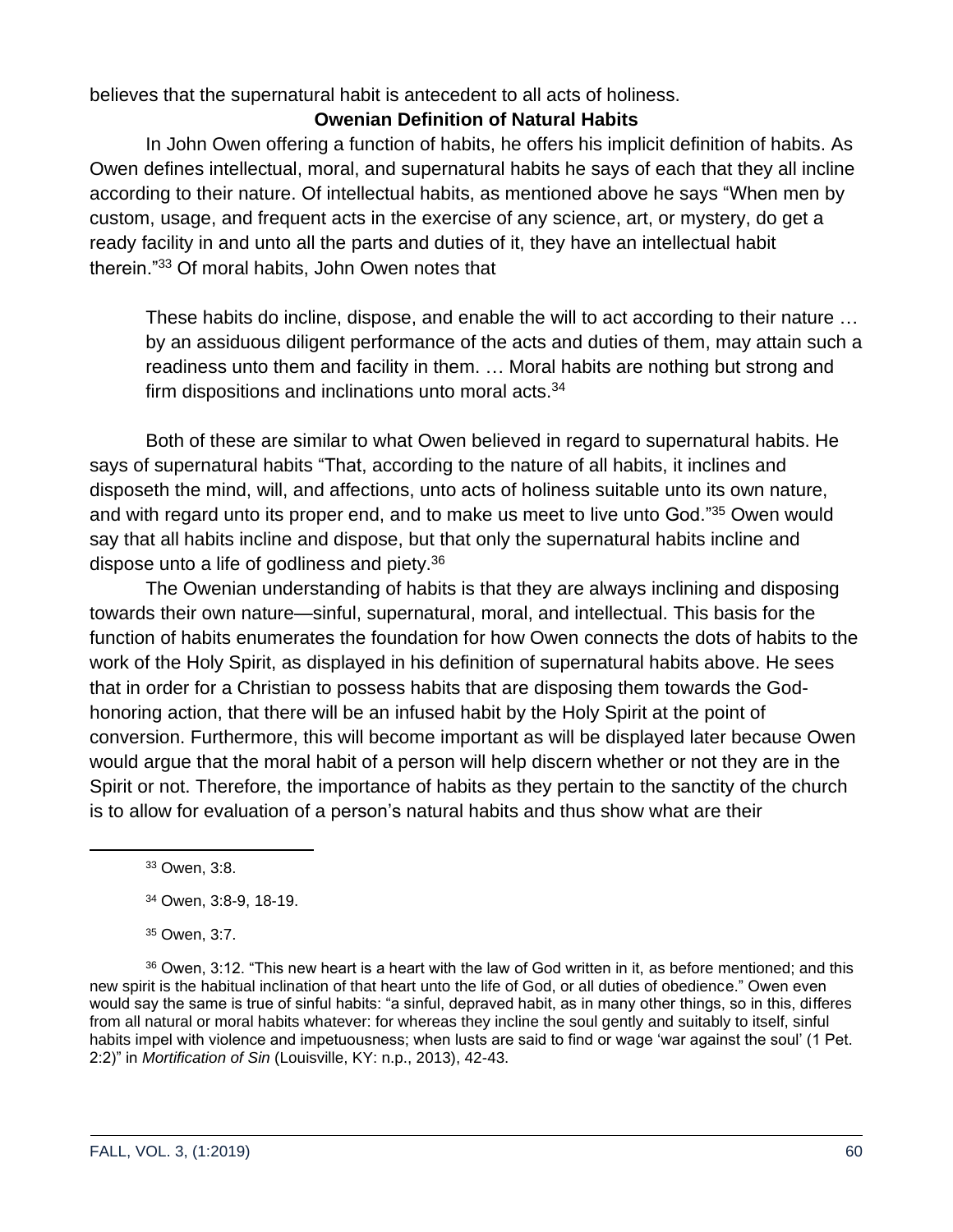inclinations.

# **Etiology of Owenian Habit**

One must ask, why did Owen partition down habits like he did in regard to intellectual, moral, and supernatural? Where did he develop the understanding of a supernatural habit? And does he cite any other authors in support of his conclusions? Even of greater interest than the source of these ideas would also be their biblical accuracy. Is what John Owen taught in regard of biblical origins or biblical agreement? Of note, Owen quotes only one extra-biblical source in his writings on habit and that source was Aristotle and his *Nicomachean Ethics*. 37

Owen mentions, "As Aristotle says, 'Virtue is a habit which maketh him that hath it good or virtuous, and his actions good.'"<sup>38</sup> Of particular importance is that Owen cites Aristotle in regard to habit and how the habit promotes actions of its own kind. He was using Aristotle's writings to segue into his own teaching on how the nature of a habit would incline one to certain actions that are similar to that nature. Furthermore, the same classifications of habits were of Aristotelian origins.

Owen was using the terms that Aristotle employed concerning habit, but offered a biblical alternative to the Aristotelian definitions. To illustrate this, one can see the following statement by Aristotle: "Virtue too is distinguished into kinds in accordance with this difference; for we say that some of the virtues are intellectual and others moral, philosophic wisdom and understanding and practical wisdom being intellectual, liberality and temperance moral."<sup>39</sup> Now, listen to the words of Owen: "Now all *moral habits* are seated in the will. *Intellectual habits* are not immediately affective of good or evil, but as the will is influenced by them. These habits do incline, dispose, and enable the will to act according to their nature

<sup>&</sup>lt;sup>37</sup> This is not to say that Owen was unaffected by other extra-biblical authors. For instance, Thomas Aquinas also had a great effect upon Owen's thought and theology. Carl Trueman notes, "Owen's mind, then would have been filled with the kind of questions and answers which the medieval schoolmen raised in their classroom debates and, as I have argued elsewhere, what we have in Owen's theology as a philosophical is a modified version of the thought of Thomas Aquinas." Robert W. Oliver, *John Owen: The Man and His Theology* (Phillipsburg, NJ: P&R, 2002), 45.

John Owen would have become intimately familiar with Aristotle in his studies at Oxford, under the tutelage of Thomas Barlow. Thomas Barlow was the Provost of Queen's College during Owen's tenure and was the direct mentor to him for the majority of his post-baccaleurate education. Carl Trueman notes, "His influence on Owen, both theological and metaphysical, was profound; and by all accounts they became good friends, despite significant differences on the matter of conformity" in Carl Trueman, *John Owen: Reformed Catholic, Renaissance Man* (Burlington, VT: Ashgate Publishing, 2007), 3. It was most likely during this part of his education that Owen would have been exposed to the teachings of Aristotle. For further study on this topic, cross-reference the basic reading list of Thomas Barstow, *Autoschediasmata de Studio Theologiae* (Oxford, 1699).

<sup>38</sup> Owen, 3:43.

<sup>39</sup> Aristotle, Brown, L., & Ross, W. D., *The Nicomachean Ethics* (Oxford: OUP Oxford, 2009).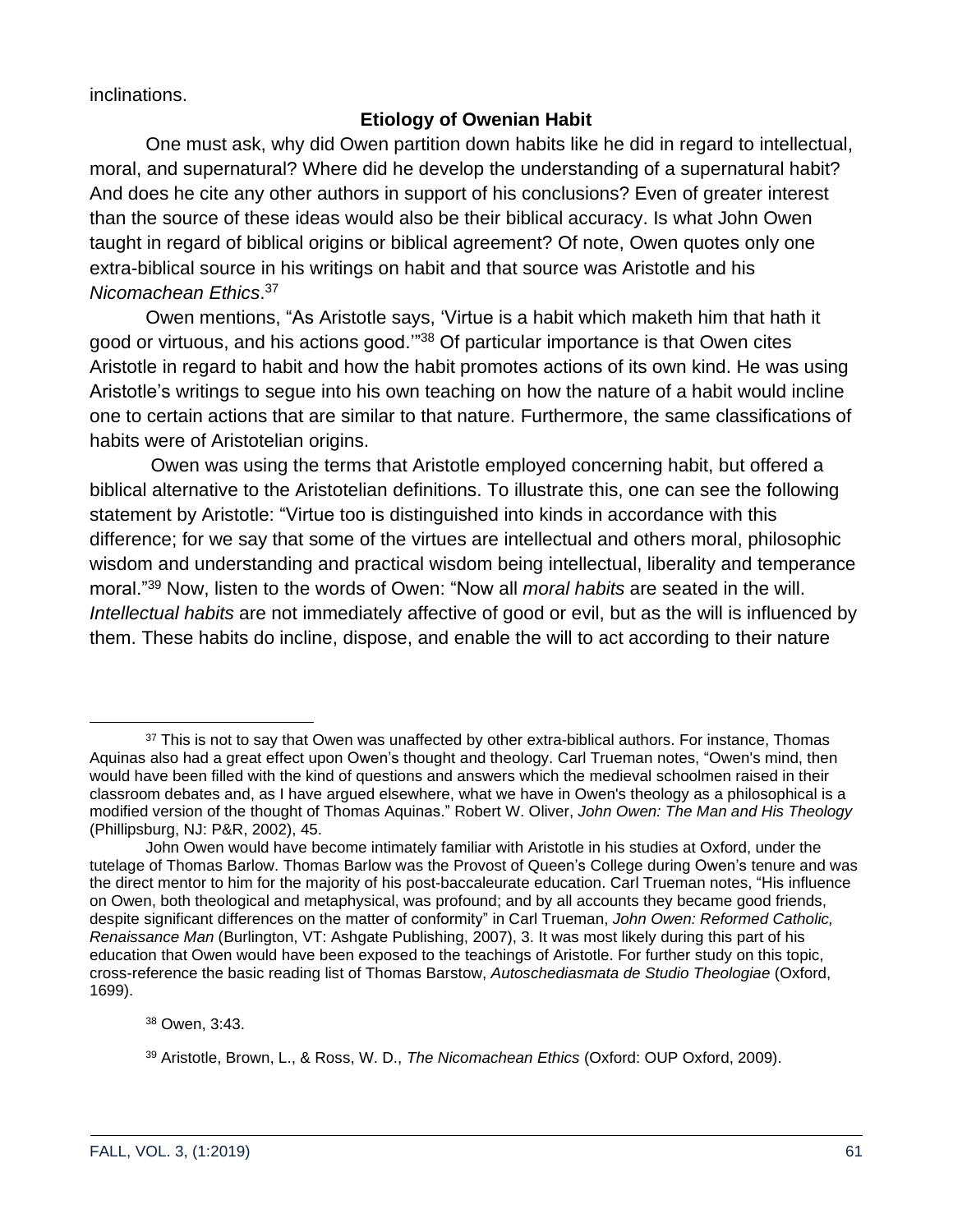[italics mine]."<sup>40</sup> Owen employs the same terms as Aristotle, but offers varying definitions of those habits.

Aristotle would describe an intellectual habit as, "intellectual virtue in the main owes both its birth and its growth to teaching (for which reason it requires experience and time)."41 Naturally, Aristotle was emphasizing the need for teaching in his *Nicomachean Ethic*, and says of the intellectual habit that it is based on teaching, but is a state of character.<sup>42</sup> Essentially, Aristotle believed that the type of habit (i.e., intellectual) was a disposition that would lead to similar actions of the nature of that habit, something that Owen firmly taught and believed. Furthermore, Aristotle believed that to act against one's nature would be impossible.

Aristotle said, "From this it is also plain that none of the moral virtues arises in us by nature; for nothing that exists by nature can form a habit contrary to its nature. For instance, the stone which by nature moves downwards cannot be habituated to move upwards, not even if one tries to train it by throwing it up ten thousand times."<sup>43</sup> The nature of a habit would incline a person to act towards that nature, from Aristotle's perspective. Now see the words of Owen on this matter:

The first property of a habit, is, that it inclines and disposeth the subject wherein it is, unto acts of its own kind, or suitable unto it. … Habits that are acquired by many actions, have a natural efficacy to preserve themselves, until some opposition that is too hard for them, prevail against them, which is frequently (though not easily) done.<sup>44</sup>

Owen's thoughts on habits are strikingly similar to that of Aristotle's, whom he quotes to support views on habits. It seems obvious that Aristotle shaped and influenced the way in which Owen thought about habit as dispositions, their classification, and also the development of those habits.<sup>45</sup> The table below helps to illustrate the framework that Owen developed with Aristotelian origins.

<sup>41</sup> Aristotle, *Nicomachean Ethics*, 1103A:15.

 $42$  "If, then, the virtues are neither passions nor capacities, all that remains is that they should be states of character. Thus we have stated what virtue is in respect of its genus" (1106a, 12-15).

<sup>43</sup> Aristotle, 1103a, 15.

<sup>44</sup> Owen, 3:18.

<sup>45</sup> In regards to the development of habits, Owen had a biblical alternative with the idea of a supernatural habit. However, Aristotle struggled to articulate how a person can change if they cannot act apart from their nature. Ross Lesley said, "we are adapted by nature to receive them, and are made perfect by habit: whether a person had virtue by nature was a much debated question; see especially Plato's *Meno*. Aristotle's compromise view, expressed here, is attractive. At VI.13 he allows a kind of 'natural virtue', such as a naturally brave child might possess, but distinguishes it from virtue proper. Habit is not to be thought of as unthinking, but rather as intentional habituation, which then becomes second nature" (212).

<sup>40</sup> Owen, 3:43.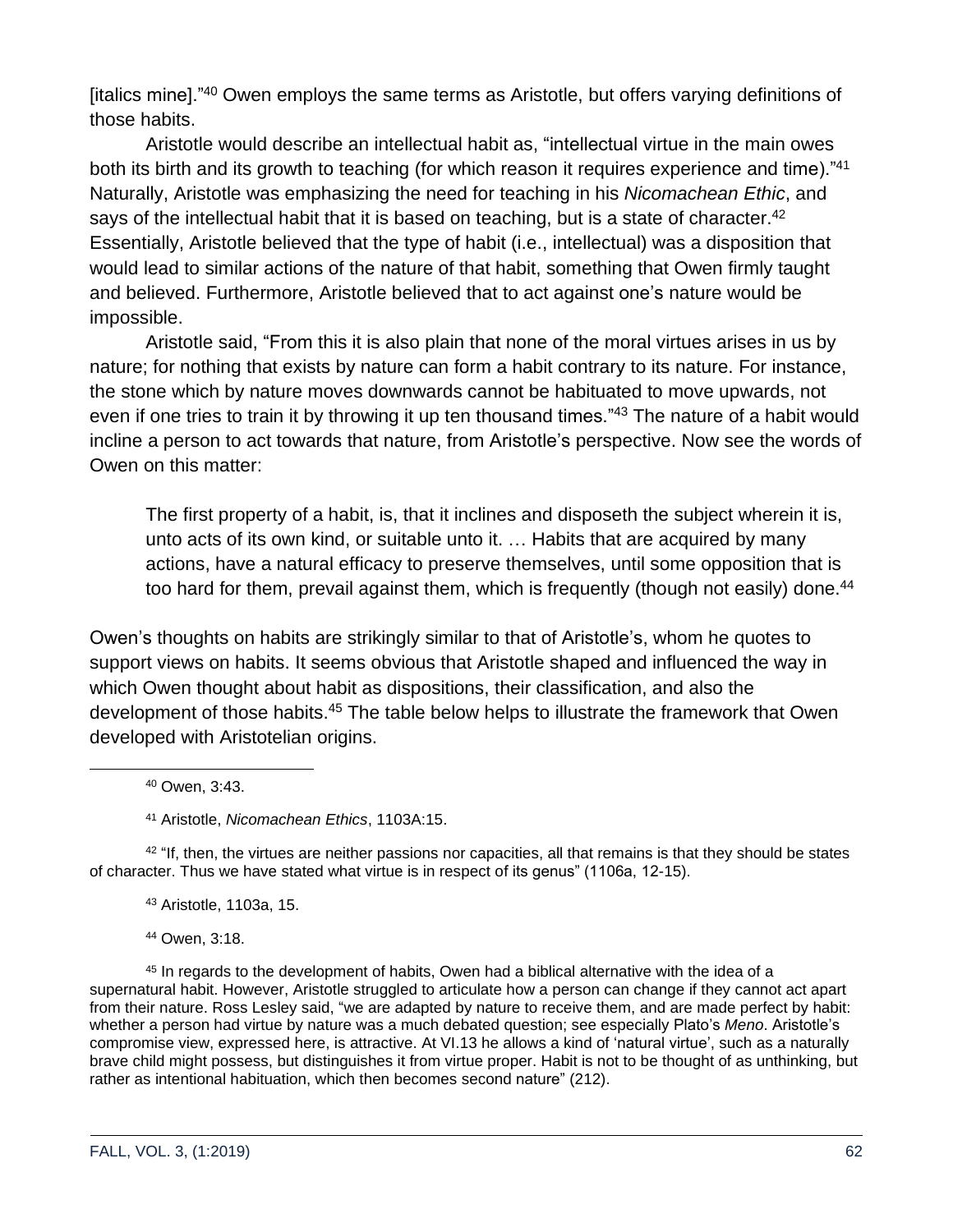| Aristotelian Categorization with Owenian Adjustments |                                                                                                   |
|------------------------------------------------------|---------------------------------------------------------------------------------------------------|
| Owen: "Natural Habits"<br>Aristotle: "Habits"        | Owen: "Infused Habits"<br>Aristotle: "Virtues"                                                    |
| Intellectual<br>Moral<br>Sinful                      | <b>Frame of Spirit</b><br><b>Disposition</b><br><b>Infused Habit</b><br><b>Supernatural Habit</b> |

Table 1: Categorization of Natural versus Infused Habits

The categories were of Aristotelian origin, but the subcategories were of Owen's creation. He would use the terms that Aristotle used, and then offer terms to identify what he meant. The over-arching categories were Natural Habits and Infused habits. Under each of these categories, there were certain Owenian words used to articulate similar truths to that of Aristotle. It is evident from this table that Owen incorporated the categories of Aristotle, but that he used his own terminology to describe Aristotelian categories. Perhaps the most descriptive way to state the etiology of habits for John Owen is that it seems like Owen read a fair amount of Aristotle growing up. This is not to debunk Owenian perspective of habit, but to suggest that the categories for habit were not of biblical origin within the thinking of Owen. Owen's understanding of habit originated from Aristotelian thinking and was critiqued with biblical thinking to form Owen's teaching.

Biblical Critique of Aristotelian Thinking

To begin, Owen held that there were certain aspects of habits that corresponded more closely to virtues than to natural habits.<sup>46</sup> The way that Owen parsed this out in his mind is that a habit would both a natural habit and also a disposition towards those habits, as mentioned above. Meaning, the reason one acquires the habit and the acquired habit were both part of John Owen's understanding of habit. It was from this understanding that he mentioned two key passages to articulate the instinctual/disposition component to habits: Isaiah 1:3 and Jeremiah 8:7.

Isaiah says, "The ox knows its owner, and the donkey its master's crib, but Israel does not know, my people do not understand" and Jeremiah says, "Even the stork in the heavens knows her times, and the turtledove, swallow, and crane, keep the time of their coming, but my people know not the rules of the Lord." Owen was illustrating that the people of Israel were rebuked for not doing that which should have been instinct for them. Namely, they were

<sup>46</sup> Owen, 3:9.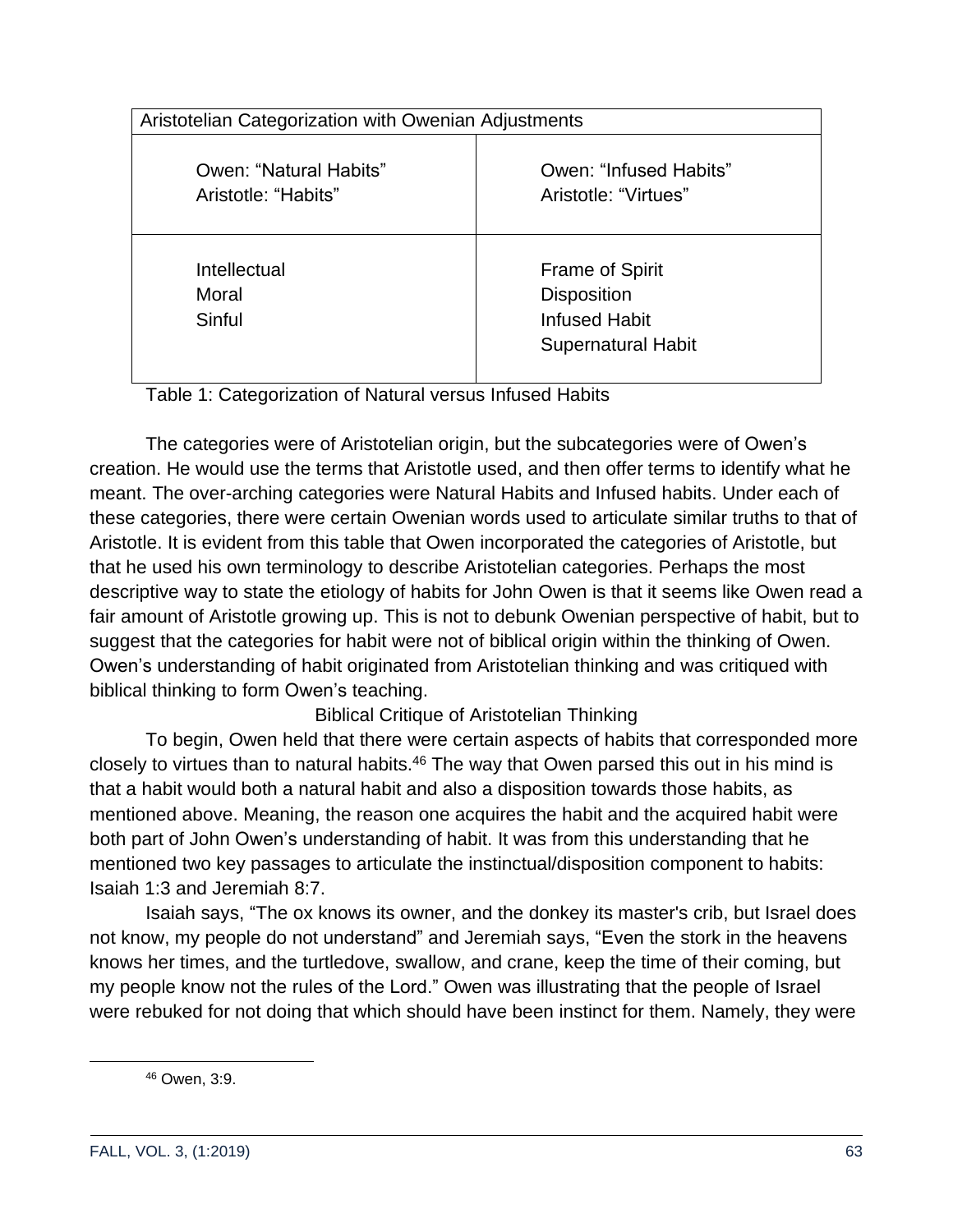rebuked for not understanding the ways of the Lord and not following them, either. The point that Owen was making is that God implants in the believer something more dynamic when he implants the infused habit: "who teaches us more than the beasts of the earth and makes us wiser than the birds of the heavens (Job 35:11)?"47

Owen believed that even animals have instincts and that in a similar way, God instructs the believer to be wiser than the animal kingdom through the implantation of animal instincts. After establishing this point, Owen sees that the promise of the New Covenant is another way of stating the fulfillment of an infused habit. According to Owen, Deuteronomy 30:6 represented the process of the infused habit. "And the Lord your God will circumcise your heart and the heart of your offspring, so that you will love the Lord your God with all your heart and with all your soul, that you may live" (Deut. 30:6). About this passage, Owen said "The habit or principle which we have described, is nothing but a transcript of the law of God, implanted and abiding on our hearts, whereby we comply with, and answer unto, the whole will of God therein."<sup>48</sup> Owen is simply equating the infused habit to what the Bible would call a new heart, as promised in the New Covenant (Jer. 31:33).

Concerning the practice of habits as regular or being acquired, Owen is relatively silent. The only area where he speaks of the need to practice habits is when speaking of the infused habits effects. He says, "It is true, that it is our duty, with all care and diligence, in the use of all means, to preserve, cherish, and improve both the principle itself, and its actings in these holy dispositions."<sup>49</sup> The passages of Scripture that he uses to support this are passages that primarily are a reference to persevere in good works: Hebrews 6:11-12 and Isaiah 40:31.<sup>50</sup>

### An Evaluation of Owen's Hermeneutic

Regarding habits, Owen offered many texts that were pertinent and theologically connected to the idea of frequent practice, disposition, and obedience. In his employment of the passage, he would use them in sound and hermeneutically consistent ways.<sup>51</sup> In fact, the

<sup>47</sup> Ibid., 3:10.

48 Owen, 3:11. Owen would also say that the converse is true for those who are apart from Christ. He cites Romans 8:7-8 as an evidence that for those who are unbelievers, their mind is set on the flesh thus they are inclined to perform the deeds of the flesh (3:20).

<sup>49</sup> Owen, 3:24.

<sup>51</sup> Of note, he simply uses the idea of instinct (Isa. 1:3; Jer. 8:7) and also the promise of the New Covenant (Deut. 30:6; Jer. 31:33). These two passages and theological suggestions are, in fact, within a framework of Christian orthodoxy. Although disagreement may come as to whom the promise of the New Covenant would be applied to, it is widely agreed that the New Covenant is, indeed, a promise to reform the heart.

<sup>&</sup>lt;sup>50</sup> Ibid., 3:24. "We are to shew all diligence unto the full assurance of hope unto the end in the covenant unto the end; Heb. vi. 11. And in the use of means, and the exercise of grace is it, that it is infallibly kept and preserved."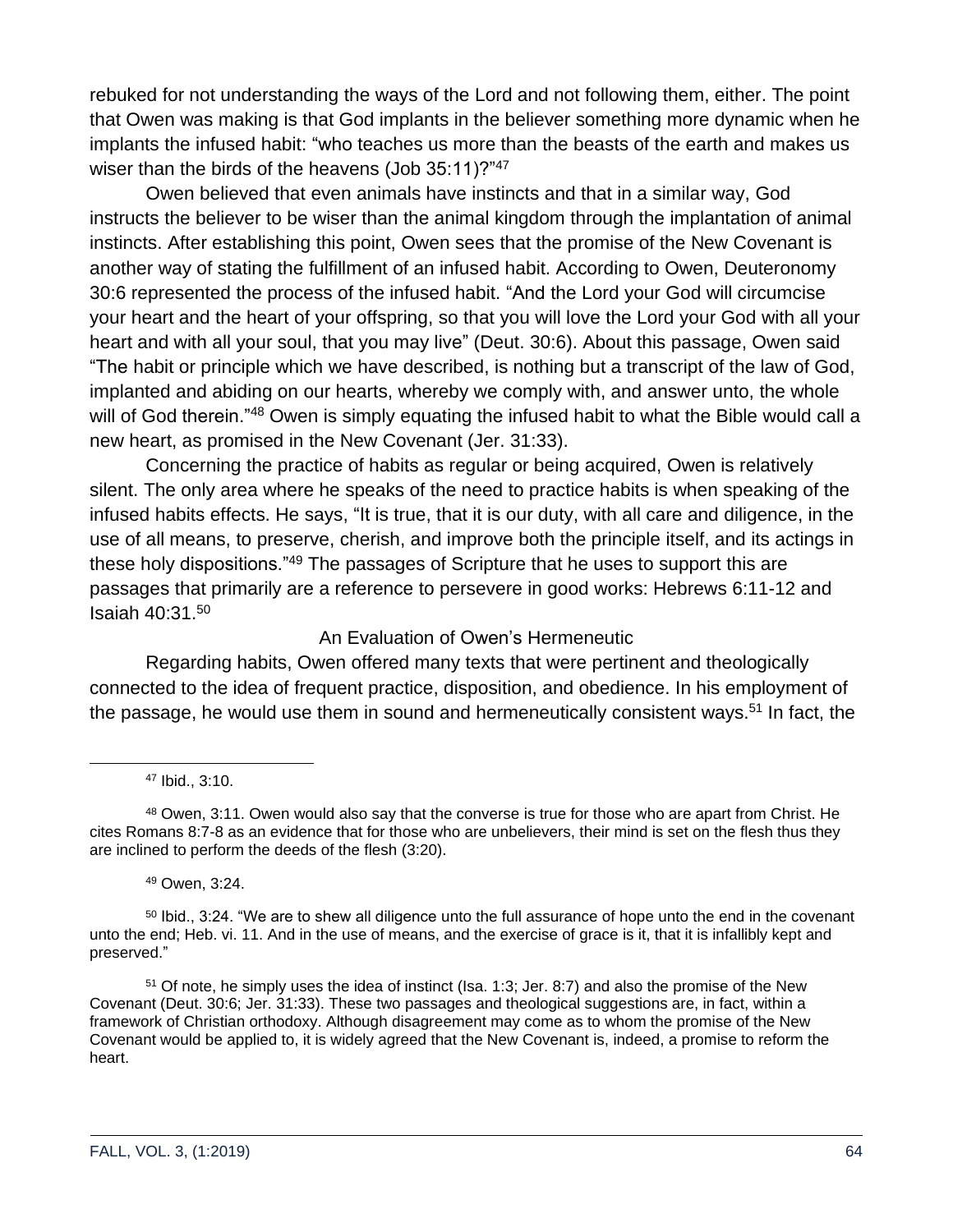question was not one of his hermeneutics but do those same principles apply? For instance, is the promise of the New Covenant a promise towards an infused habit? If so, why not just use the term of Scripture, which would be "new heart." If one were to take issue with Owen it would be at the point of his connecting terms to biblical ideas that perhaps would be better articulated in other capacities (i.e., "new heart" instead of "infused habit"). However, one would find great difficulty to critique his hermeneutic. From this understanding, then, one can begin to understand the effects of habits in regard to the church.

# **Habits Promote the Sanctity of the Church: Union with Christ**

John Owen believed that the habits of a person would to promote the sanctity of the church. According to Owen, the church was the called out gathering of believers, and it was the duty of all Christians to be engaged in local fellowship with those who were also called out.<sup>52</sup> His ecclesiology was greatly shaped after his studies during his time at Parliament. Carl Trueman says that during Owen's time in Parliament, he read

a little book by the Puritan emigrant to the New World, John Cotton: *The Keys of the Kingdom*. He was to credit this book with altering his opinion of church government from a broadly Presbyterian ecclesiology, where ultimate power in the church lay in the higher courts and assemblies which operated at a supra-congregational level, to that of Independency, where power was restricted to the individual congregation, albeit one with a strong eldership and not an egalitarian democracy.<sup>53</sup>

It was during this time that the formation of an independent, elder-led ecclesiology would develop. He said, "The constitution of these parochial assemblies (i.e., parish churches) is not from heaven, but of men."<sup>54</sup> After this point in Owen's ministry, he began to stand firm for the new convictions he developed. There is a sense in which this conviction would cost him great comforts as the Church of England was brooding with conflict by this point.

Wedged in the middle of this ecclesiology was what John Owen taught on the relationship of habit to the sanctity of the church. John Owen emphatically taught that these habits—both infused and the natural habits—promote holiness and the sanctity of the church through union with Christ.<sup>55</sup> How do they promote sanctity of the church one must ask? Owen

<sup>52</sup> "It is the indispensable duty of every disciple of Christ, in order unto his edification and salvation, voluntarily, and of his own choice, to join himself in and unto some particular congregation, for the celebration of divine worship, and the due observation of all the institutions and commands of Christ" in Oliver, *John Owen: The Man and His Theology*, 169.

<sup>53</sup> Carl Trueman, *John Owen: Reformed Catholic, Renaissance Man*, 3.

<sup>54</sup> Oliver, *John Owen: The Man and His Theology*, 171.

<sup>55</sup> Of note, John Owen also said of the nature of the church that an especial society or congregation of professed believers, joined together according unto his mind, with their officers, guides or rulers, who he hath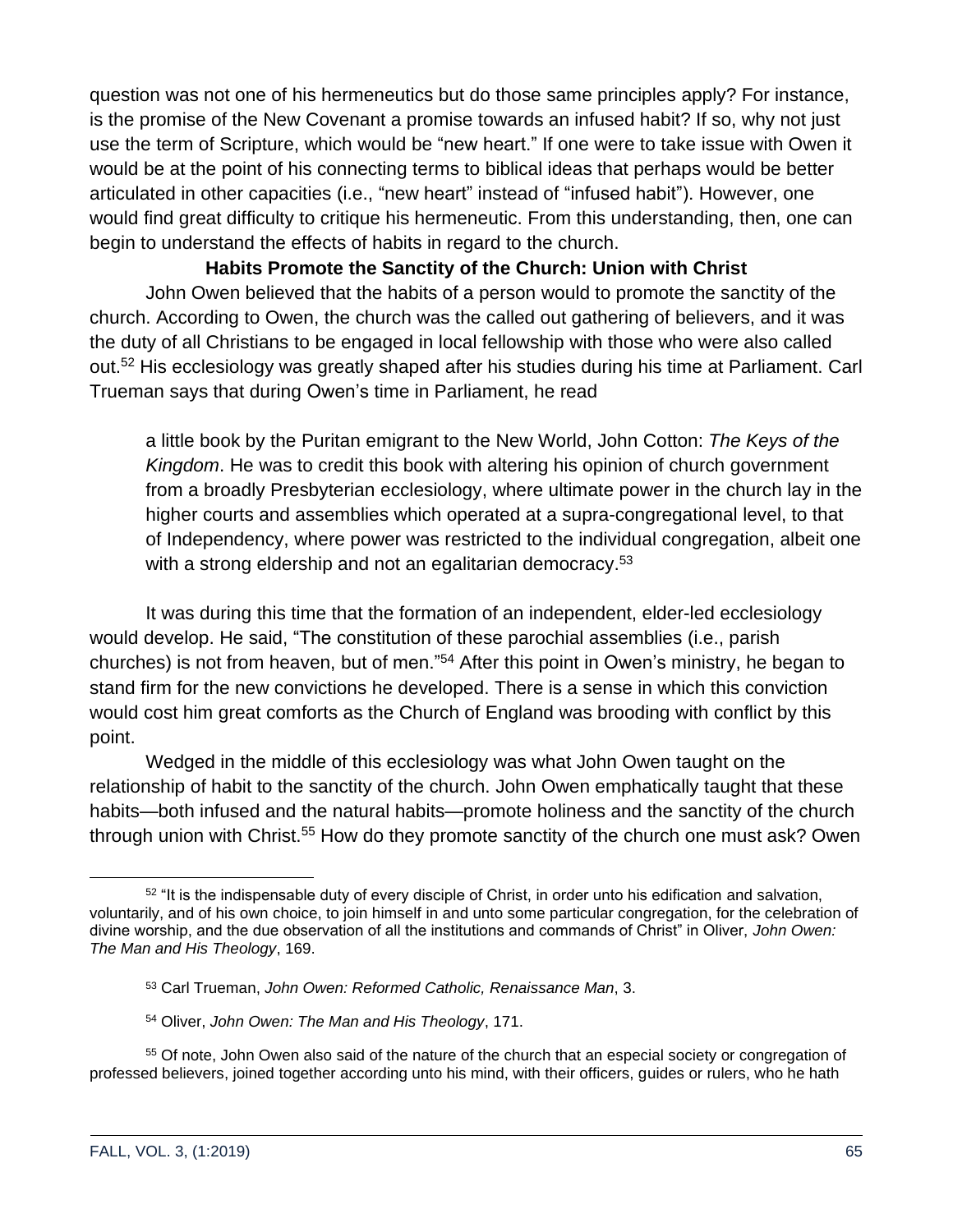would see that the first way that habits promote the unity of the church is through union with Christ: "Whereas, therefore, the Spirit of Christ communicated from him, for our union with him, is the cause and author of all grace and evangelical holiness in us, it is evident, that we receive it directly from Christ himself, which gives it the difference from all other habits and acts pleaded for."<sup>56</sup>

Again, as with habit, Owen situated this conversation within the context of the work of the Holy Spirit and suggested that the Holy Spirit—through union with Christ—causes habits that are indeed holy. The difference that Owen was seeking to clarify in this section was the understanding of habits as being moral habits, but not necessarily God-honoring habits. His objection was to those who believed that one could perform moral habits that "prepared" them for their union with Christ. However, Owen notes, "Let them that can, satisfy themselves with these things; for my part, I have no esteem or valuation of that holiness as holiness, which is not the immediate effect of the Spirit of sanctification in us."<sup>57</sup> This prevents one from thinking that they can prepare themselves for union with Christ and somehow produce a level of holiness apart from the work of the Spirit in their life.

The significance of this statement is that the person who believes in their moral habit can promote holiness would disagree with John Owen. He is arguing that only through the work of the Holy Spirit in a person's life can they produce holiness. And this holiness comes through their union with Christ that affects their habits to be actual acts of holiness:

For in the same instant whereby any one is united unto Christ, and by the same act whereby he is so united, he is really and habitually purified and sanctified. For, where the Spirit of God is, there is liberty, and purity, and holiness. All acts and duties of holiness, are in order of nature consequential hereunto; but the person is quickened, purified, and sanctified, in its union.<sup>58</sup>

Union with Christ is said to be the source of the sanctity of any habits, according to Owen. This union with Christ, through the work of the Holy Spirit, precedes a habit becoming or contributing towards holiness. Thus, for one to be united with Christ there is a sense in which they are "really and habitually purified and sanctified." This reference is to their infused habit that often looks like a disposition in our modern terminology.

# **Habits Promote The Sanctity of the Church: Discerning Habits**

appointed, which do or may meet together for the the celebration of all the ordinances of divine worship, the professing and authoritatively proposing the doctrine of the gospel, with the exercise of the discipline prescribed by himself unto their own mutual edification, with the glory of Christ, in the preservation and propagation of his kingdom in the world" Robert W. Oliver, *John Owen: The Man and His Theology* (Phillipsburg, NJ: P&R, 2002), 167.

<sup>56</sup> Owen, vol. 3, 61-63.

<sup>57</sup> Ibid., 3:61.

<sup>58</sup> Owen, *Works*, 3:61.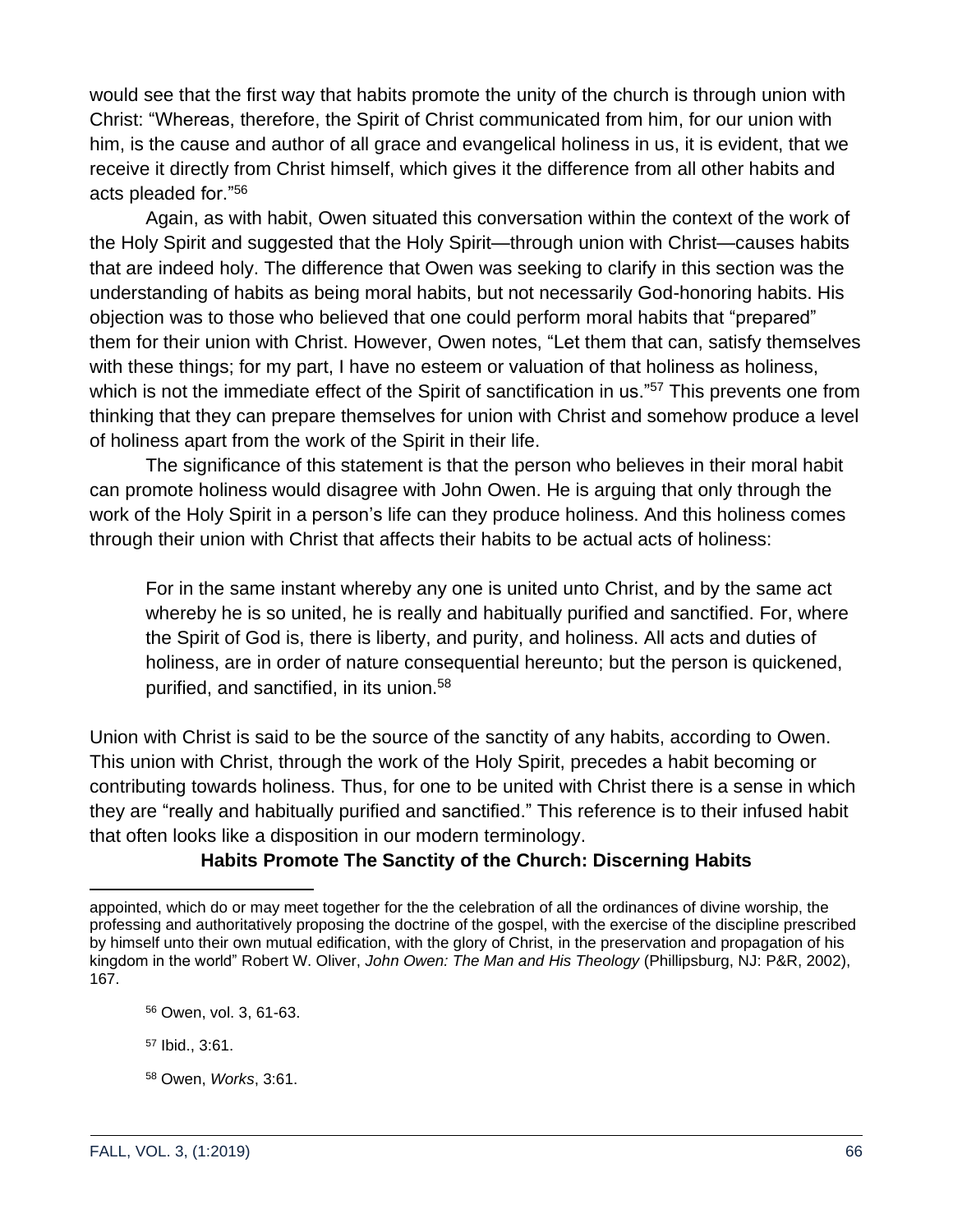After teaching that habits would increase and promote the sanctity of the church, he also taught that to distinguish those who are moral and those who are holy would also promote the holiness of the church. His reasoning was built on the understanding that a believer is united with Christ. It goes something like this: union with Christ would help promote holiness; the ability to discern the difference between the believer and the unbeliever can be seen in habits of holiness; thus, discerning between holy or moral habits would purge unbeliever's from among the church.

Here is what Owen said,

For if that which men call morality be so derived from the Lord Christ by virtue of our union with him, it is evangelical grace; if it be not, it is either nothing, or somewhat of another nature and kind; for grace it is not, nor holiness neither. And all that I have to prove herein, is, *that the Lord Jesus Christ is a head of influence, the spring or fountain of spiritual life unto his church*, wherein I know myself to have the consent of the church of God in all ages. And I shall confine the proof of my assertion unto the ensuing positions, with their confirmation.<sup>59</sup>

In this statement, Owen is attempting to validate that the source of holiness comes through Christ. Secondarily, he then says that the discernment of what this looks like can be seen in a forsaking of sin.

Owen thought that the union with Christ would overflow into a forsaking of sin, which is not something that can be done in morality alone. He said, "It is indeed our duty so to purify and purge ourselves … . Therefore, the purging of ourselves is that which is not absolutely in the power of our natural abilities."<sup>60</sup> This purging was to be the litmus test for morality or holiness within the believer or unbeliever. Thus, if one is forsaking sin then there would be a good indicator that they were not a moral person, but a holy person. In discerning this, the church would be given great advantage and assistance in promoting sanctity. One can see that through the habits of forsaking sin that there is—most likely—a genuine believer, according to Owen. He then goes on to connect the dots to this as being a holy habit that promotes the sanctity of the church.

After stating that one can never purge sin without union with Christ, he says that

Therefore, the purging of ourselves is that which is not absolutely in the power of our

<sup>60</sup> Owen, vol. 3, 452-53.

<sup>59 &</sup>quot;That which principally differenceth evangelical holiness, with respect unto the Lord Christ, from all other natural or moral habits or duties, and whereby he is made sanctification unto us, is, that from him, his person as our head, the principle of spiritual life and holiness in believers is derived; and by virtue of their union with him, real supplies of spiritual strength and grace, whereby their holiness is preserved, maintained and increased, are constantly communicated unto them. On the stating and proof here of, the whole difference about grace and morality doth depend, and will issue." John Owen, vol. 3, 56-57.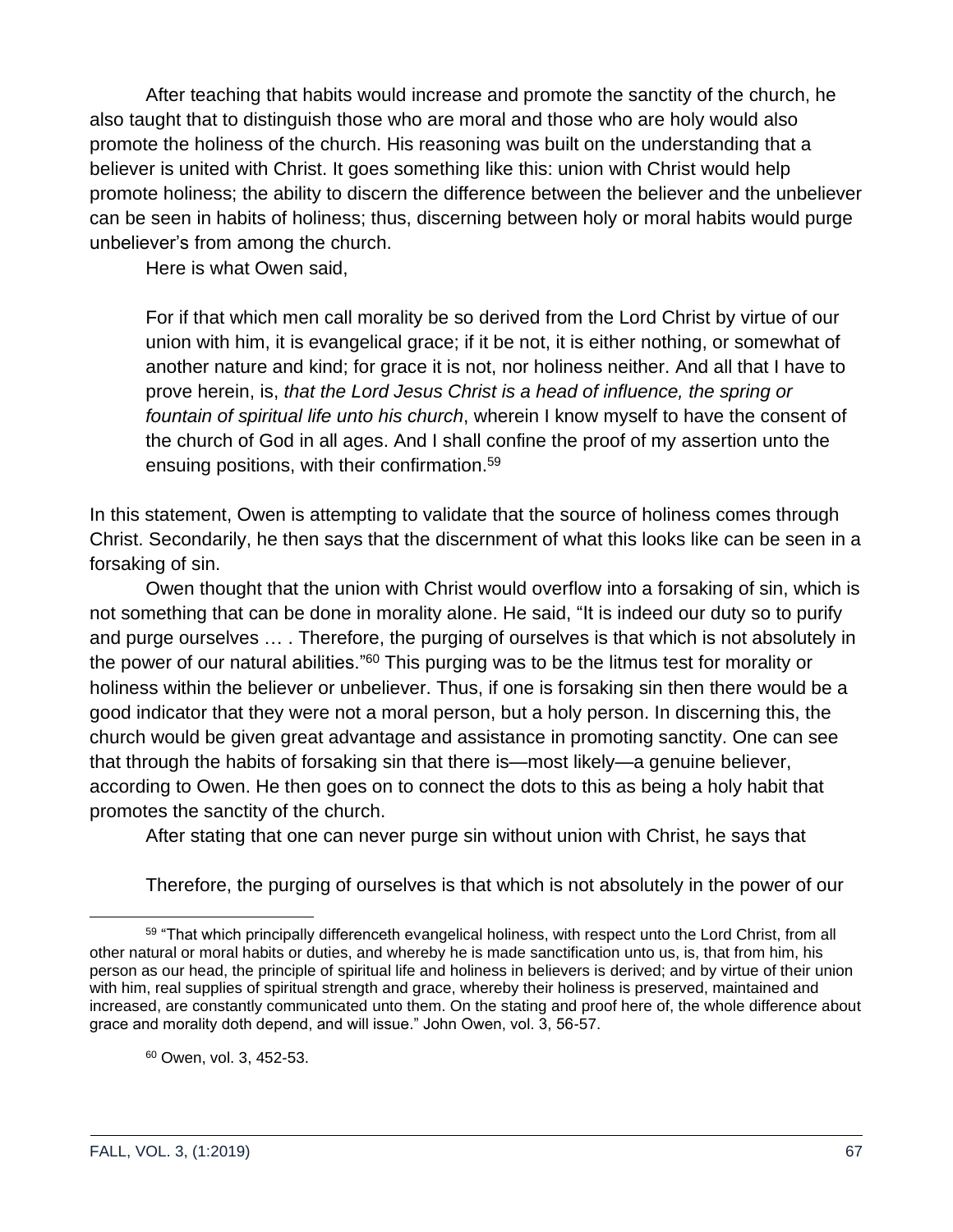natural abilities. For these corrupt affections possess, and are predominant in the mind itself, and all its actings are suited unto their nature, and influenced by their power. It can never, therefore, by its own native ability free itself from them. But it is the work of this great purifier and sanctifier of the church, to free our minds from these corrupt affections, and inveterate prejudices, whereby we are alienated from the truth, and inclined unto false conceptions of the mind of God.<sup>61</sup>

Owen believed that the duty of the Christian to purge themselves from sin was indeed their own duty, but a duty that was unattainable apart from the Spirit. Furthermore, that Satan promotes an inculcation of these sinful habits so as to counter the life of holiness. $62$  Thus, when a believer engages in the holy habit of forsaking sin, it was to be a "great purifier and sanctifier of the church." This purifier is only one that can come about through the union with Christ, and was overturning the habits of sin that were once a part of the nature of the believer.

Owen goes on to state the Holy Spirit "implants in our minds spiritual habits and principles contrary and opposite unto those corrupt affections, whereby they are subdued and expelled."<sup>63</sup> It is a symbiosis of the believer being united to Christ, and the Holy Spirit implanting supernatural habits that help the believer to put off habits of sin. Owen would say that through this purging that the church is growing in its sanctity through the means of the holy habits of forsaking sin. In his mind, union with Christ, habits of holiness, and the sanctity of the church are inextricably linked. The sanctity of the church is promoted in these ways according to Owen. Consequently, for Owen habits have a significant place in the life of the believer and the sanctity of the church. He most certainly believed that habits promote the sanctity of the church based on the union of the believer to Christ.

#### **Conclusion**

As mentioned above, in 1662 the Act of Uniformity was passed in England. This was significant because it forced men like Owen to draw lines of distinction in their ecclesiology. Up to this point, Owen for that past twenty years had been practicing a form of congregationalism that gave rise to his conviction of Independency.<sup>64</sup> This is to say that he was no foreigner to ecclesiology or church polity. Owen was one who would champion the form of church polity, known as Independency through his multiple writings on ecclesiology.<sup>65</sup> Yet, in the middle of Owen's teaching on ecclesiology and Pneumatology, he offers insights

<sup>61</sup> Owen, vol. 3, 452-53.

 $62$  "For the artifice of Satan in turning the minds of men from the truth, is by bringing them under the power of corrupt and vicious habits, which expel that frame of spirit which is indispensably necessary unto them that would learn it." Owen, *Works*, 3:452.

<sup>63</sup> Owen, *Works*, 3:453.

<sup>64</sup> Trueman, *John Owen*, 3.

<sup>65</sup> Trueman, 3.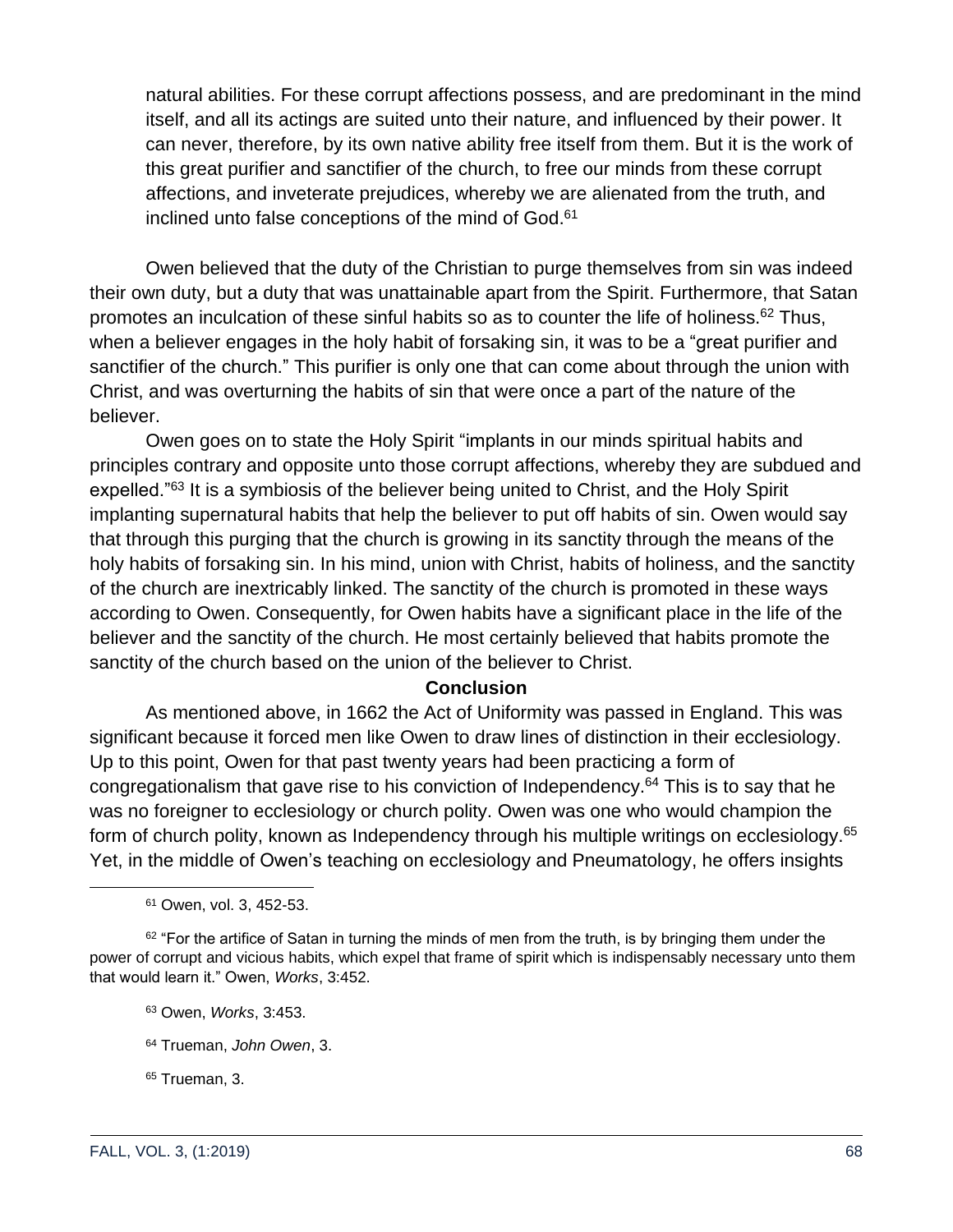into his perspective of their relationship to each other. Owen illustrates that he did, indeed, *believe that habits promote the sanctity of the church based on the union of the believer to Christ.* This has many implications, a few of which must be noted.

John Owen helps differentiate between morality and habits of *genuine* holiness. In fact, the center of his logic and teaching flow from this discernment of morality and holiness. A discussion on habits—especially the length of Owen's discussion—would lend itself towards hyper-morality, but Owen offers a necessary corrective by suggesting that the infused habits of the Spirit must be present for the work of holy habits.

Secondarily, one can find great significance in the importance of repenting of sin. Owen notes that it shows that (1) a person is a believer, and (2) it promotes the sanctity of the church. Owen shows us that the turning of sin is emblematic of many important understandings of that person. Thus, a great implication for modern contexts would be the significance of a penitent heart and disposition towards one's own sins. For the forsaking of sin, or the "purging" to use Owen's term, would illustrate that a person has been united to Christ in salvation.

A final implication is that the conversation of habits can occur within a right understanding of the work of the Holy Spirit in the midst of those habits. Within the field of biblical counseling, it has been the poor coordination of Pneumatology and habituation theology that has virtually ended the conversation on habits. However, Owen gets it right in the coordination of the two: he shows that a believer is called towards certain habits, but that the Holy Spirit can only work those habits in the believer. He offers a corrective that is necessary to keep the conversation of habits within its biblical confines.

Yet whatever implication can arise, one must see that John Owen clearly taught and believed in the importance of habits. His thoughts on habits were situated in his Pneumatology and were solidified by his ecclesiology. They were cultivated by the tutelage of Thomas Barlow, and a rigorous education in the classics—where he developed his framework for habits. From this background and education Owen believed that habits were of great effect on the church because by them, "we are made like unto God, that we may live unto God."<sup>66</sup>

<sup>66</sup> Owen, *Works*, 3:19.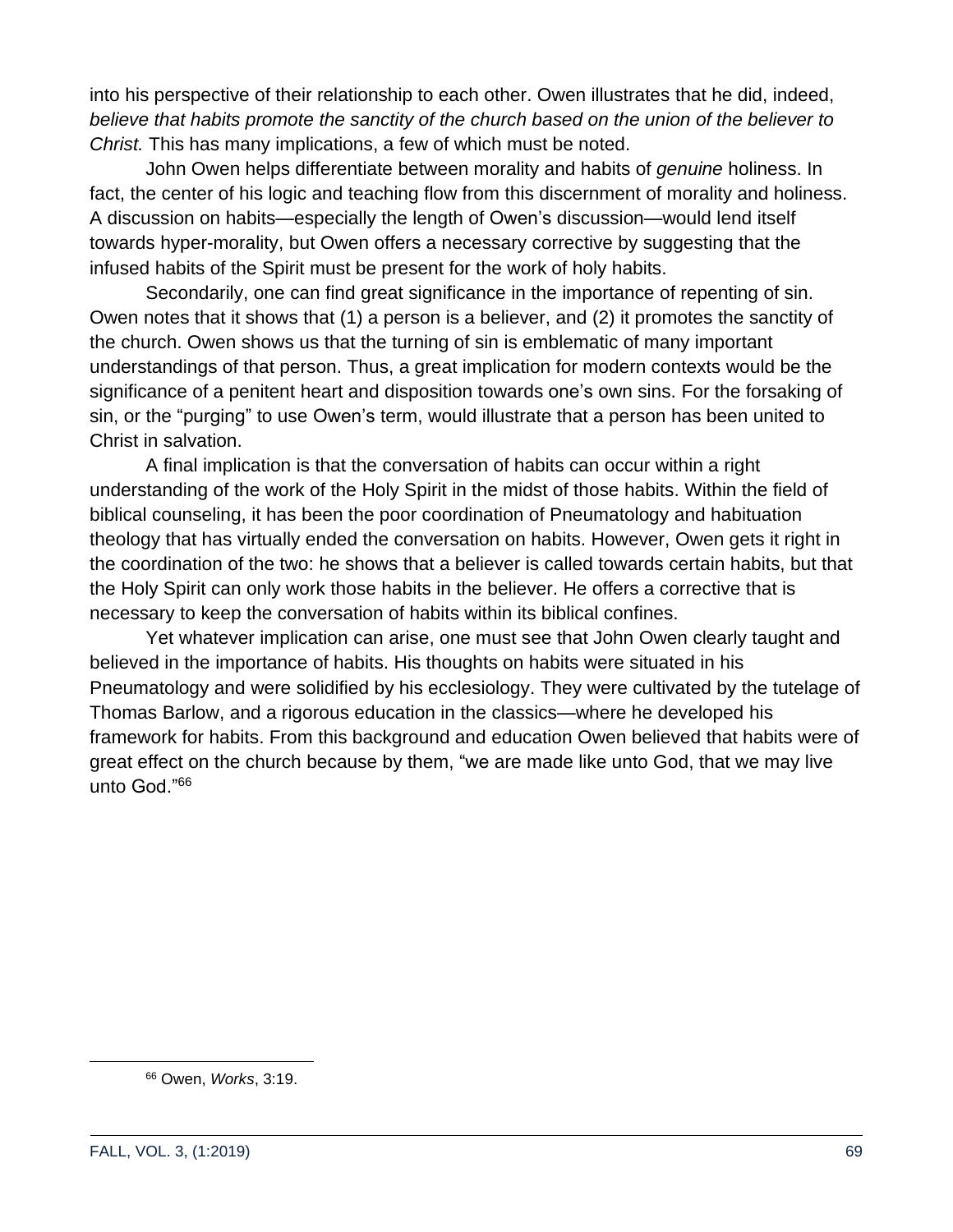# **REVIEWS**

# **A REVIEW OF RUSH WITT'S** *DIEHARD SINS*

### **By Rachel Dahlhausen<sup>1</sup>**

#### **Introduction**

Diehard. It's not a word we use often, but it is picturesque. Dictionaries define the word "diehard" as "strongly resisting change," "rigid," or "indomitable." When combined with the word "sins," the resulting picture is bleak. I think of the woman who responds to people and circumstances with constant anxiety, feeling trapped in a hopeless cycle of noise in her soul. I think of the man who has overeaten all his life in spite of repeated attempts at dieting and lifestyle change, whose weight continues to climb and spirit continues to sink. *Diehard Sins* seeks to address at the ground level sin that we've battled for years, sin that seems to be an immovable *part* of us because it's been engrained in us for so long. These are not usually big, dramatic sins. They are stubborn, "respectable," persistent sins that are a part of the pattern of our lives: struggles like anxiety and gossip and doubt and laziness. These are, as Dr. Rush Witt describes, "snail-sized sin habits that slither undetected in the shadows, beneath a fire-resistant shell, and eat up our lives from the inside out" (16). Witt, a counselor and a pastor, purposes to teach us how God and the believer work synergistically in the process of daily sanctification. God can work change that eradicates even the most entrenched habit. *Diehard Sins* is born out of Rush's own story, a story in which God used biblical counseling as the channel for God's truth to pierce the dull despair of self-improvement with God's gospel light and life.

*Diehard Sins* is broken into three sections and traces the pattern the reader is encouraged to follow in his daily fight with sin habits. The sections are as follows: 1. Enter with joy into your struggle against destructive daily habits, 2. Understand your real needs in the fight, and 3. Bring Christ and His provisions to bear on your beliefs and desires.

#### **Summary**

#### **Enter with Joy into Your Struggle against Daily Sin**

<sup>1</sup> Rachel Dahlhausen is a Counselor at Bob Jones University in Greenville, SC. She may be reached at dahlhausenre@masters.edu.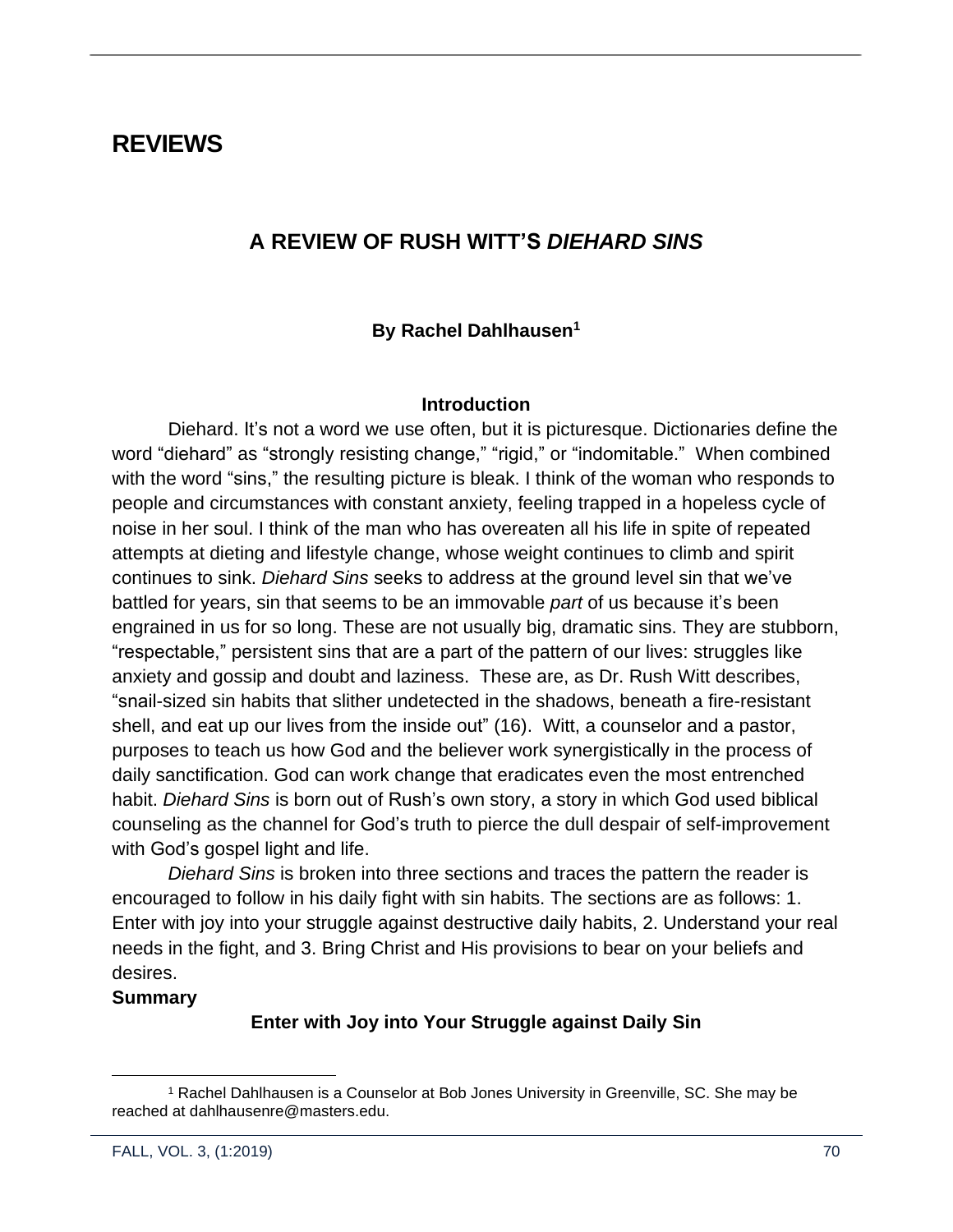Witt begins by defining sin and discussing its origin. He describes sin's effect on our relationship with God and our relationship with others; indeed, every sin is ultimately against God, even when it is manifested primarily toward others. Why does God allow a remnant of the flesh to remain? Why should I fight the diehard sins and desires that God has allowed in my life? What are the losses I will sustain if I don't fight, since my eternal security is already settled in Christ? We are reminded that the greatest reason to fight sin is because it defames God. God is supreme, and our only hope! His glory is our purpose from creation, and Jesus Christ displayed that glory when He came and rescued us from our miserable state of worshipping the creation rather than the Creator. "People who have been captivated by the unrivaled magnificence of God will have no higher aim than to magnify His glory" (45). We *can* glorify God in this life, and we do this by battling our sin so that we can display God's glory.

The reader is challenged to make a list of the daily ways he personally dishonors God or fails others. We are warned not to minimize or ignore the battle within. The flesh *is* fighting, and if we are not active in using God's provisions for the battle, we will be overcome. The war is a war of faith, and we need the divine power of God in the fight. God utilizes metaphors in His Word to describe the Christian life, metaphors like running a race or fighting a battle. These word pictures communicate the need for self-discipline and training (1 Cor. 9:24-27). God is calling us to alertness and awareness (49), to repentance (50), and to devotion (50).

Witt then discusses positional and progressive sanctification. He makes several strong statements describing the emphasis Scripture puts on positional sanctification. Positional sanctification, also called relational sanctification, describes who we are in Christ. It brings great security to the believer. It magnifies the manifold mercies of God and His ability and faithfulness to work in us what He has already declared us to be. Witt takes us to Colossians 3, demonstrating that before Paul begins talking about progressing in sanctification (Col. 3:5), he describes our sanctified position in Christ. "First we grasp our status in Christ, then we grow into the likeness of Christ. The Christian life stalls out when the order is reversed" (60). 2 Peter 1:2-11 makes use of the promises that are ours in Christ to motivate us to make every effort to grow. Knowledge and practice are inextricably tied together!

*Diehard Sins* emphasizes *joy* in the battle with sin. What enables us to have joy as we fight? Fighting and joy are usually mutually exclusive terms! Our joy is "rooted in Christ and his work in our lives" (72). Christ's work enables us to face our sin, rather than hide from it. It enables us to acknowledge our wickedness, rather than minimize it or blame others. Our life experiences and the sins of others against us do not create the sin that comes out of our hearts. Rather, they reveal it. We must run to Jesus for grace. We must ask God for wisdom and discernment in the fight. And we must be a student of our sin. We cannot fight an enemy we do not see or will not acknowledge. Witt encourages us to observe the duration, frequency, intensity, and triggers that are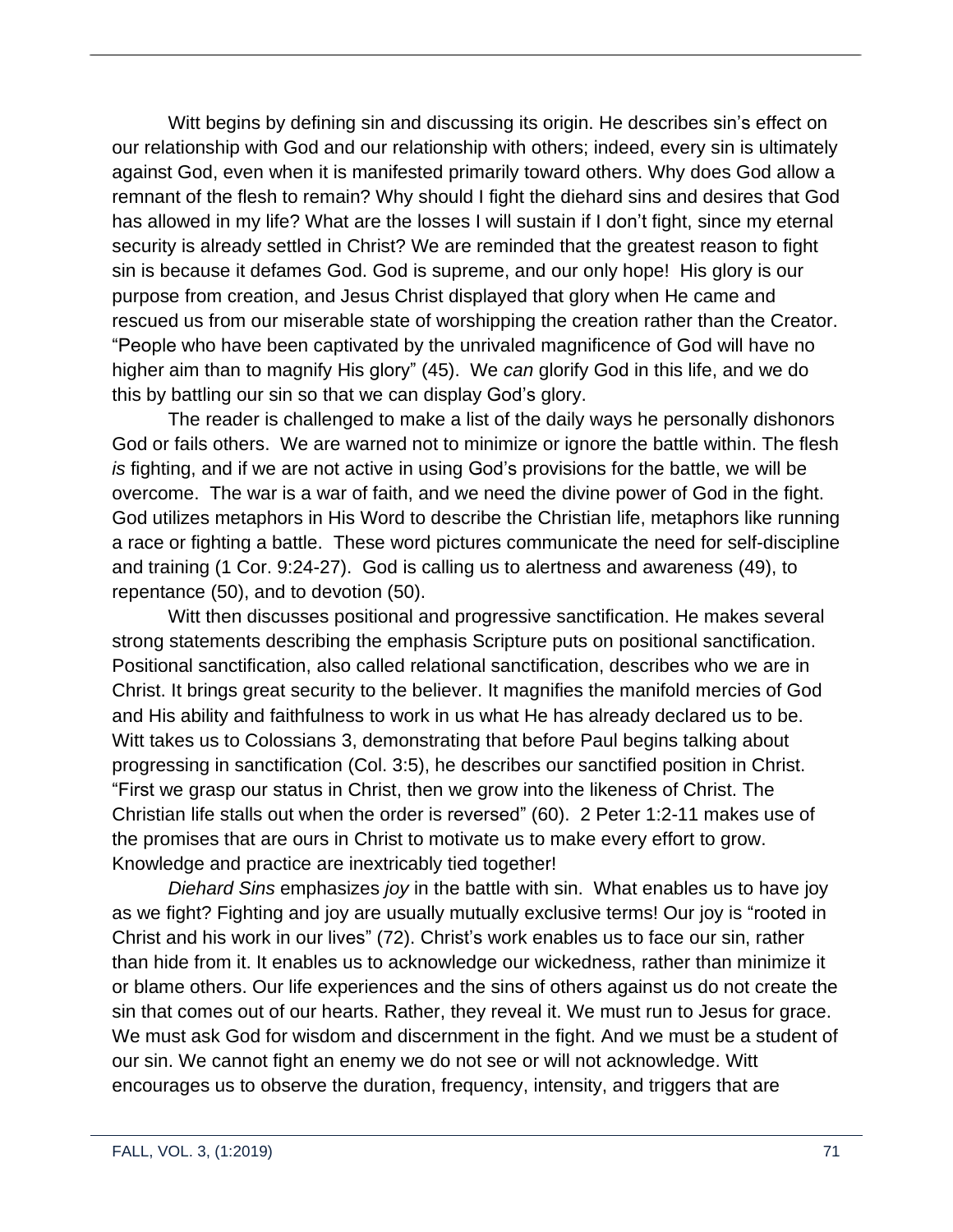related to our diehard sin struggles, and to use those observations to understand the true needs of our hearts.

# **Understand the True Needs of Your Heart**

Part two begins by asking us to look at our sin honestly and seek to understand what desires are driving it. Sin begins in our hearts (Prov. 4:23), so we must search our hearts. As counselors, we are familiar with the term "data gathering." Do we use "data gathering" questions and observations in our own battle with sin? We should! Witt discusses the three fronts that the enemy uses in his attacks: our thoughts, our words, and our actions. This leads to a chapter on the heart and its ruling desires. Imitating Romans 6, Witt uses slavery as a helpful metaphor for the desires that rule us. He comments, "Spiritual slavery – in all its forms – is a voluntary experience. We are not taken captive by sin against our wills. Indeed, it is our fallen wills that make the defeat of sin elusive. All slavery to sinful desires and ways is caused by our willful participation" (105).

Witt explains how slavery to sin always involves a change of master, a forgotten identity in Christ, and a misplaced obedience. Romans 6 teaches that we are no longer slaves to sin! We have the daily and hourly responsibility of choosing our master, and we cannot serve more than one (Matt. 6:24). We have a new identity in Christ and have been given exceedingly precious gifts in our union with Him. We are naturally bent to obey our old master, and our lusts lure us toward sin as a hooked worm tantalizes a hungry fish (James 1). As Witt states, "There is no slavery without obedience to sinful impulses" (110). We must recognize the master, slave, and obedience dynamics in our battle with remaining sin so that we fight wisely. We are no longer slaves, but sons (Rom. 8:15-17). We have been mastered by the gospel of Jesus Christ, the One who has all power.

The book continues with a helpful chapter on the importance of our beliefs and desires, the two ruling influences in our hearts. Witt warns us against guarding ourselves against external sinful influences while having no vigilance concerning the worship and beliefs of our own heart. Our beliefs shape our worldview, and our worldview is the lens through which the rest of life is interpreted. Witt comments, "The battle against diehard sins is a battle of worldviews. The worldview of Scripture is at odds with the world, the flesh, and the devil. The need for right beliefs is inescapable" (122). Witt encourages "proactive" awareness of our beliefs through the spiritual disciplines of prayer, Bible reading, and ministry with other believers. He encourages "reactive" awareness through observing and interpreting the beliefs at work behind our sinful responses to life.

Witt also challenges us to examine our "wants." Often good desires become something bad because the desire rules our heart rather than Christ ruling our heart. "The heart of man always pursues what it desires most" (126). Witt includes several questions we can ask ourselves to help understand what "desires" or "needs" are ruling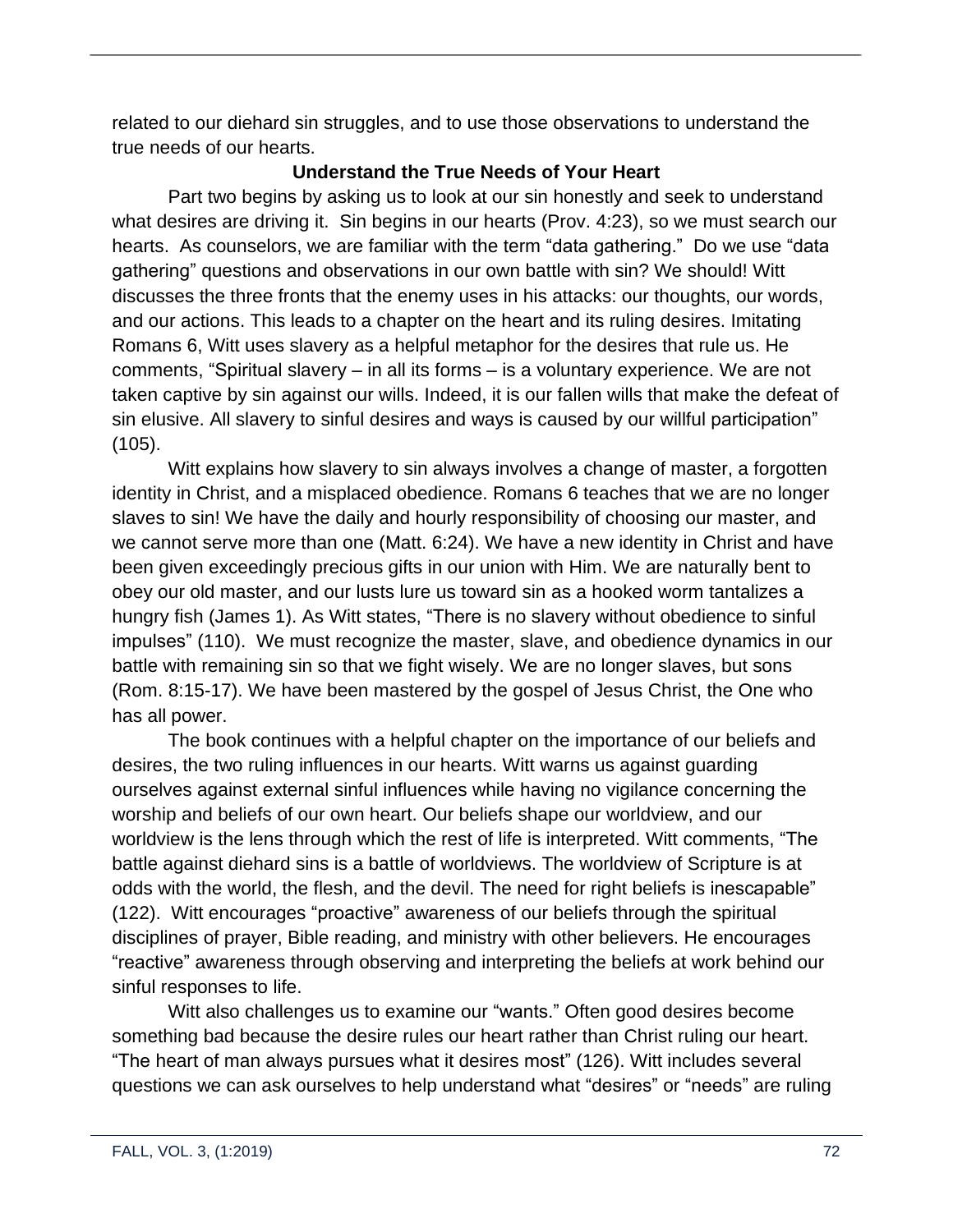our hearts. Only as we understand and recognize our true beliefs and affections can we see God change us as we repent of lies and idolatrous ruling desires and believe the truth of God's Word.

## **Bringing Christ and His Provisions to Your Fight**

A soldier walking into the battle with an AK-47 is going to have a very different confidence than the soldier carrying a BB gun. What we bring to the battle matters, and Witt reminds us of the abundant wealth of provisions in Christ and the gospel. We are first reminded of the gift of a relationship with God. God sent His Son in the in the flesh so that we might be freed from slavery to sin so that we might be freed from slavery to sin. We are indwelt by the very Spirit of God! We also have the Holy Scriptures. The Word of God is perfect, restoring the soul (Psalm 19:7). We must read it, meditate on it, memorize it, and study it!

We have the gospel, the good news that makes us right with God. Witt says to preach the gospel to yourself daily, which means you "continually face up to your own sinfulness and then flee to Jesus through faith in His shed blood and righteous life. It means that you appropriate, again by faith, the fact that Jesus fully satisfied the law of God, that He is your propitiation, and that God's holy wrath is no longer directed toward you" (quoting Jerry Bridges, 153). He reminds us of baptism and Lord's Supper's roles, not as sanctifiers, but as testimonies to us of God's ongoing care and of the centrality of the gospel. These ordinances point us to Christ and are used by God to minister to our souls.

The book concludes with an emphasis on the importance of the church in personal sanctification (Titus 2:14). God has given us the church as a means of grace, and He intends that we use this provision in our battle with indwelling sin! The church is Christ's body, designed to be knit together in love. Each member is given varying gifts for the building up of other members. Witt stresses the importance of every believer being under the ministry of a man who is faithful to feed, lead, and protect his flock. He emphasizes the need for relationships among the body, encouraging regular meetings with a smaller group within the church for fellowship and transparency. This helps us fight our sin, and helps others fight their sin! "If we allow shame or despair over our remaining sin habits to nudge us away from or out of the body of Christ, we will be the worse for it" (172). Every believer needs to ask for personal accountability from one or two other mature believers who will help him make progress in his daily battle with diehard sin habits.

## **Strengths and Weaknesses**

Let us first look at strengths. Rush Witt is a pastor, and his shepherding heart clearly communicates care and a desire to lead the reader to the Lord and His provisions. Witt is transparent and conversational in his writing, traits that are especially winsome when dealing with sin struggles that are stubborn and shameful. *Diehard Sins* wisely reminds us that while growing in sanctification must be the goal of every believer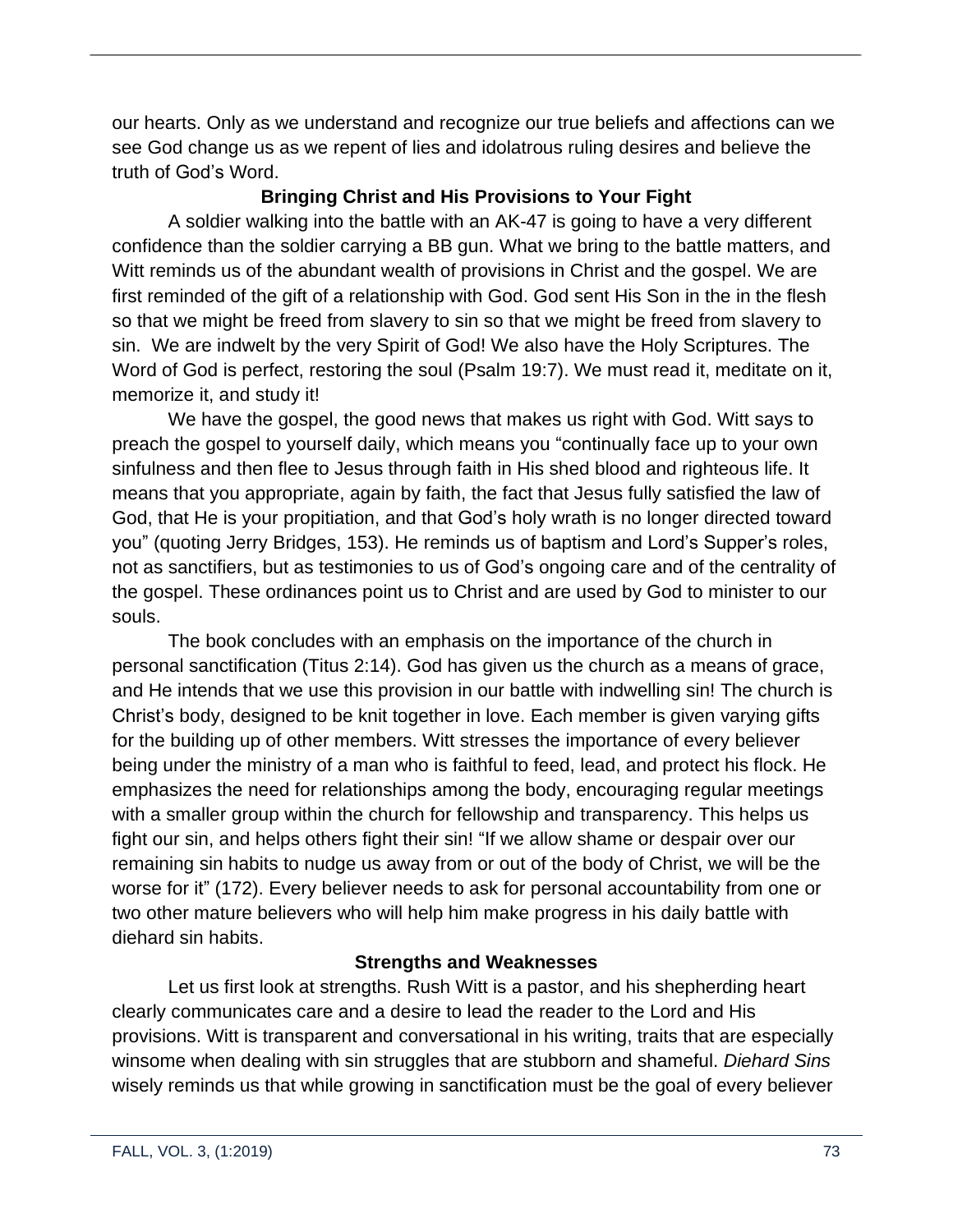(Eph. 4:15), we must also be careful not to make the process of change our ultimate hope. Our hope is Christ, and our position in Him.

I also believe the progression of the book is helpful – recognizing our sin for what it is, seeing God's glory as the ultimate goal, accepting our position in Christ, determining to fight sin in God's strength, understanding the deeper beliefs and desires of the heart, and bringing Christ and the means of grace to the battle. Witt merely skims the surface of many great doctrines and provisions, but he is able to communicate the essential truth, and he illustrates his points practically with vignettes at each chapter. He writes, "God has wisely scattered the treasures of sanctification across the entire field, from the hills of knowledge to the valleys of practice" (21). This book traverses both the hills and valleys.

The book's only apparent weaknesses in my opinion are stylistic ambiguities that surface occasionally in the organization or flow of argument. For example, in the first section, Witt explains that sin's remaining effects need not cause despair; there are other remaining gifts God has given us in the fight. He lists the gifts of God's presence, of our dependence, of the gospel, and of our vigilance. While the truths are Scriptural, referring to our dependence or our vigilance as a gift that remains is awkwardly understood. There are several similar statements throughout the book.

Occasionally, Witt's word choice proves nebulous. Causing the reader to pause for deliberation is part of an author's aim, but ideally those pauses are for digesting and applying, not for deciphering. In his chapter "The Art of Contented Discontentment", Witt teaches we should be both discontent with the remaining sin in us and also content that "sin is here to stay" (56). He states, "Christians ought also to become *content* with sin." He clarifies later saying, "we must become content with what God has decided about sin's remaining power and presence in our lives" (56). While I agree with his concern that believers not have false expectations about Christian victory, perhaps a clearer explanation would describe the nature of the flesh (Rom. 7). Contentment with sin and contentment with indwelling sin are easily confused.

## **Conclusion**

Witt is an encourager, and encouragement is something we need often in our battle with sin (Rom. 15:4-6). I close with Witt's own rich summary of the book. "Because of God's past promises, immediate presence, and future grace, we can enter with joy into our daily struggles with sin. His revealed truth and the illuminating power of the Holy Spirit help us to understand our true needs and to make a proper diagnosis. Although on this side of eternity sin will remain a persistent problem, there is hope and help in Christ, who is ever at work for the glory of the Father and the good of His people" (182). I am grateful for godly men like Rush Witt who are intent on shepherding the flock of God in both corporate worship and daily living. May we be renewed in our resolve to work out our salvation with fear and trembling, for it is God who works in us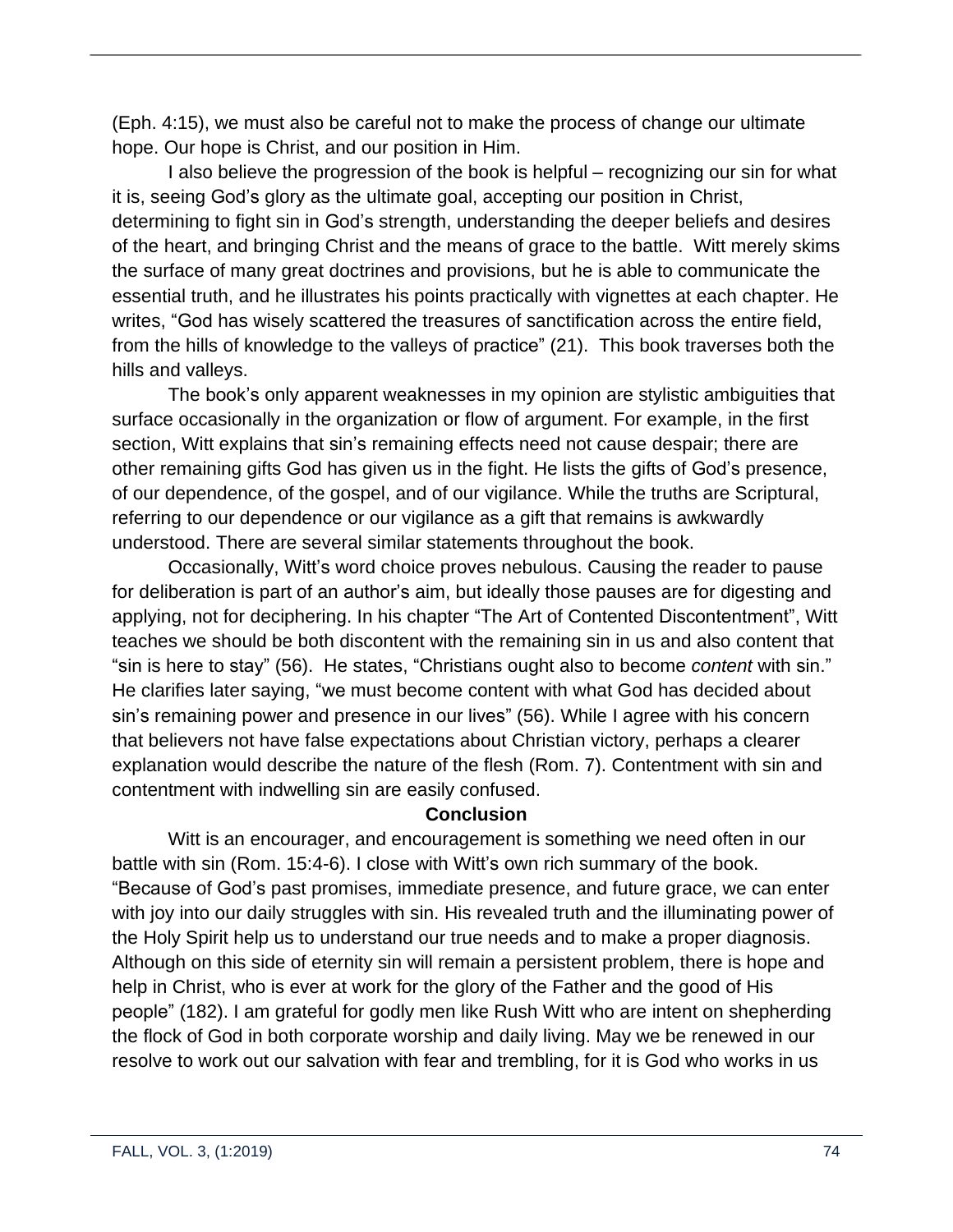(Phil. 2). May our counsel be saturated with Christ, until He be formed in each one of us, for His glory. May we battle our sin with joy, looking unto Jesus.